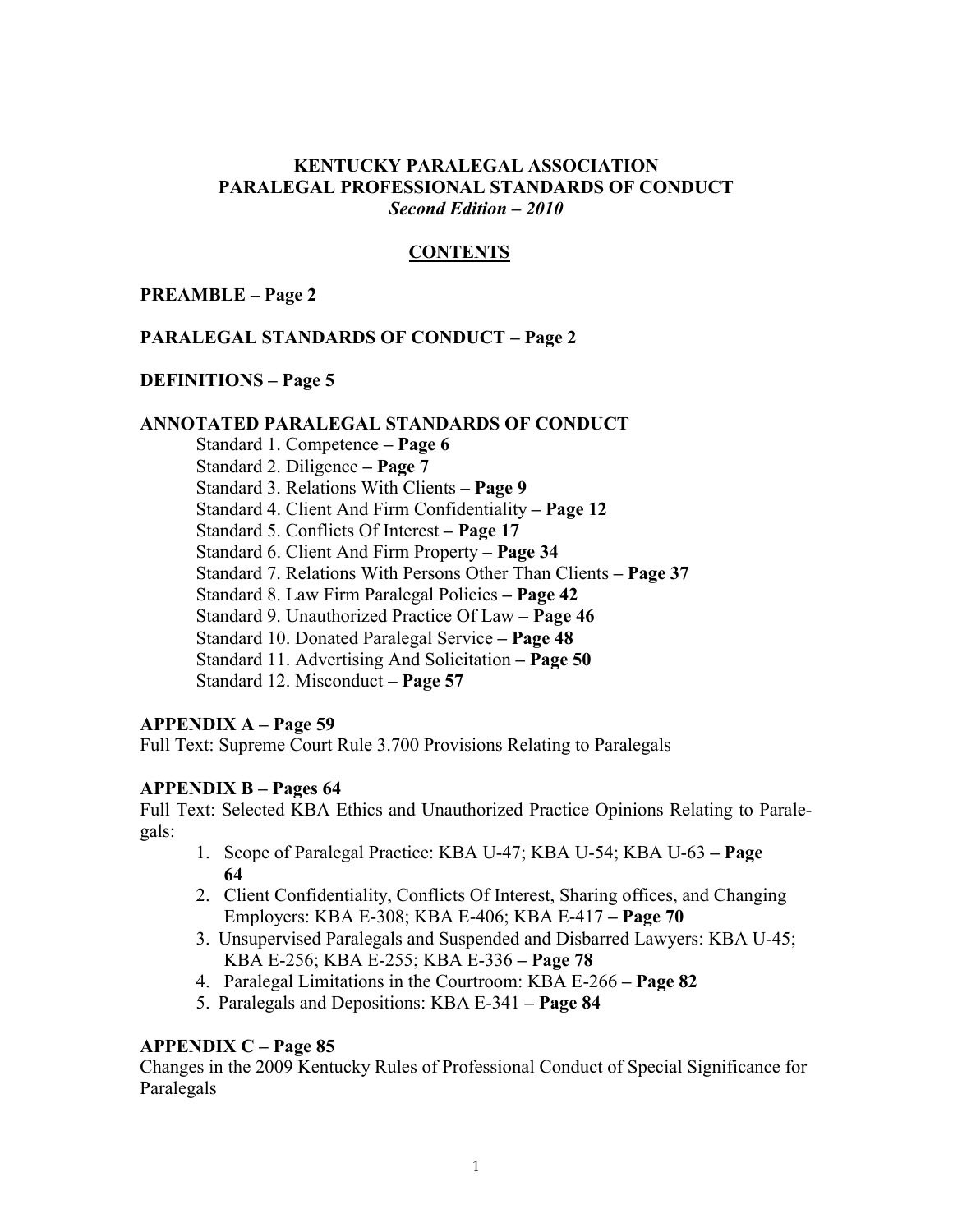#### **KENTUCKY PARALEGAL ASSOCIATION**

#### **PARALEGAL PROFESSIONAL STANDARDS OF CONDUCT**

#### **PREAMBLE**

#### *Supreme Court Rule 3.700 Provisions Relating to Paralegals*

*"While the responsibility for compliance with standards of professional conduct rests with members of the Bar, a paralegal should understand those standards. It is, therefore, incumbent upon the lawyer employing a paralegal to inform him of the restraints and responsibilities incident to the job and supervise the manner in which the work is completed. However, the paralegal does have an independent obligation to refrain from illegal conduct. Additionally, and notwithstanding the fact that the [Kentucky Rules of Professional Responsibility are] not binding upon lay persons, the very nature of a paralegal's employment imposes an obligation to refrain from conduct which would involve the lawyer in a violation of the [Rules]."*

The promulgation of rules on Paralegal Professional Standards of Conduct is a vital part of the Kentucky Paralegal Association's professional responsibility to abide by the Kentucky Supreme Court rules on paralegal practice. These standards are intended to assure that our members conform to the 2009 Kentucky Rules of Professional Conduct. Accordingly, the standards provided in this regulation provide Kentucky paralegals with a specific set of rules addressing paralegal professional responsibility. They are derived from Supreme Court Rule 3.700 Provisions Relating to Paralegals, the Kentucky Rules of Professional Conduct, Kentucky Bar Association ethics and unauthorized practice of law opinions, and general principles of legal and business ethics. Each standard is designed to guide, explain, and instruct paralegals on their responsibility to the lawyers who supervise them and the public they serve. These standards are not intended to give rise to a legal cause of action for their breach. They are to be used solely for paralegal practice guidance and as a basis for regulating the professional conduct of our members.

#### **PARALEGAL STANDARDS OF CONDUCT**

#### **STANDARD 1. COMPETENCE**

A paralegal shall provide competent service when assisting supervising lawyers and their clients. Competent service requires paralegal education, training, and work experience in the application of legal concepts, skills, and knowledge. A paralegal shall be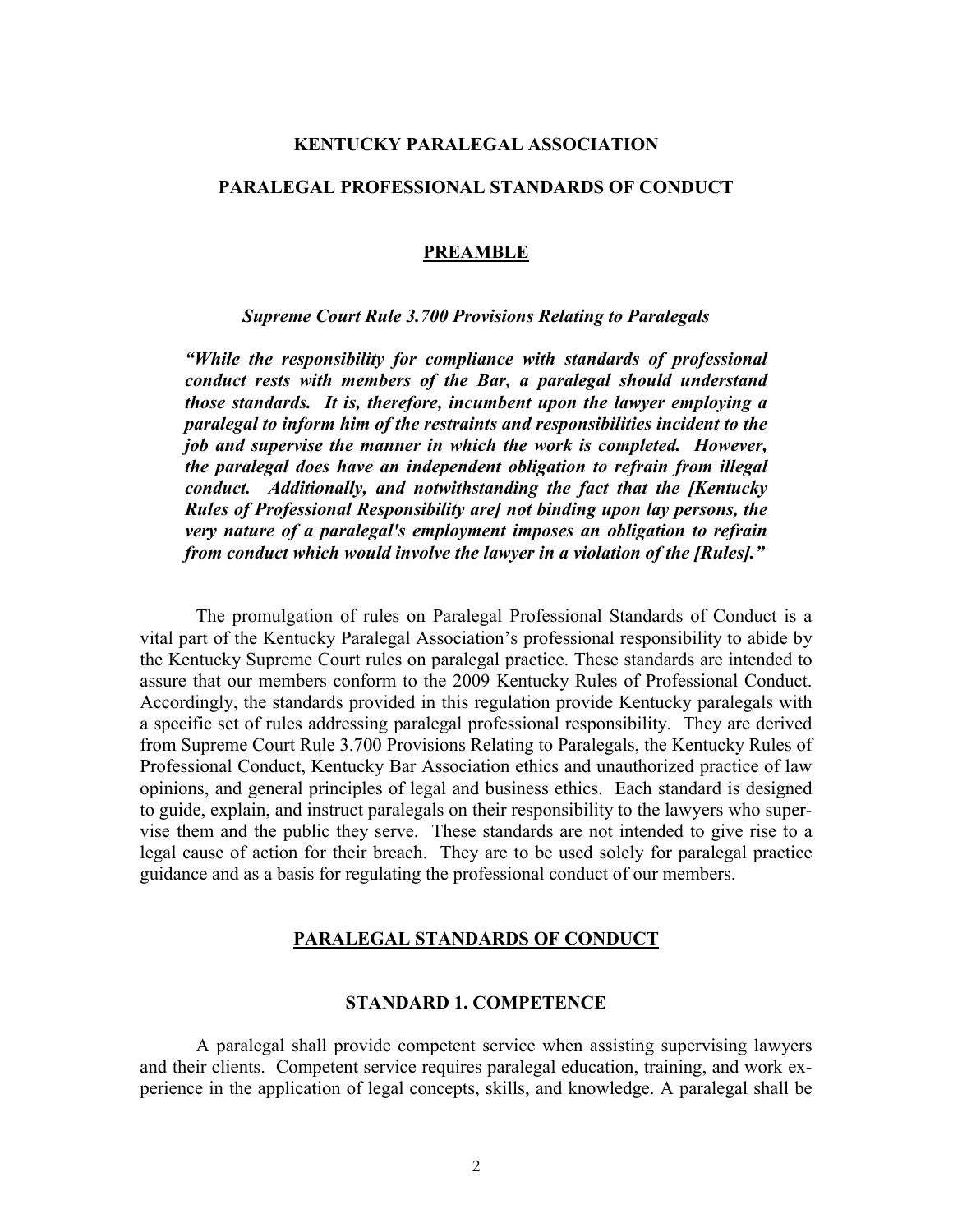knowledgeable of Supreme Court Rule 3.700 Provisions Relating to Paralegals and the Kentucky Rules of Professional Conduct. A paralegal shall maintain competence by participating in continuing paralegal education programs on substantive legal subjects, skills, and paralegal standards of conduct.

#### **STANDARD 2. DILIGENCE**

A paralegal shall work with reasonable care, industry, and punctuality when assisting supervising lawyers and their clients.

#### **STANDARD 3. RELATIONS WITH CLIENTS**

A paralegal shall communicate with and provide service to clients only under the supervision of a lawyer. The lawyer must remain fully responsible for the representation and all paralegal relations with a client must be directed by a supervising lawyer. It shall be made clear to a client that a paralegal is not a lawyer. A paralegal shall not form lawyer-client relationships for a supervising lawyer, give legal advice, or exercise independent legal judgment when communicating with a client.

#### **STANDARD 4. CLIENT AND FIRM CONFIDENTIALITY**

(a) A paralegal shall not reveal information relating to the firm's representation of clients or firm internal operations except for disclosures that are impliedly authorized to perform paralegal services for supervising lawyers and clients except:

> (1) a paralegal may reveal such information to the minimum extent necessary to establish a claim or defense in a controversy with a supervising lawyer or client, or

(2) to comply with law or court order.

(b) A paralegal's duty of confidentiality to a firm and its clients is a continuing responsibility which is applicable even though a paralegal has changed employment or left paralegal practice.

#### **STANDARD 5. CONFLICTS OF INTEREST**

(a) To avoid conflicts of interest a paralegal shall inform supervising lawyers of any responsibilities the paralegal has to third persons or by the paralegal's own personal or financial interests which may conflict with the interests of firm clients. The supervising lawyer is responsible for resolving paralegal conflict issues.

(b) A paralegal shall not use information relating to a client learned in the course of employment to the disadvantage of a client unless the supervising lawyer is informed and the lawyer obtains client consent after consultation.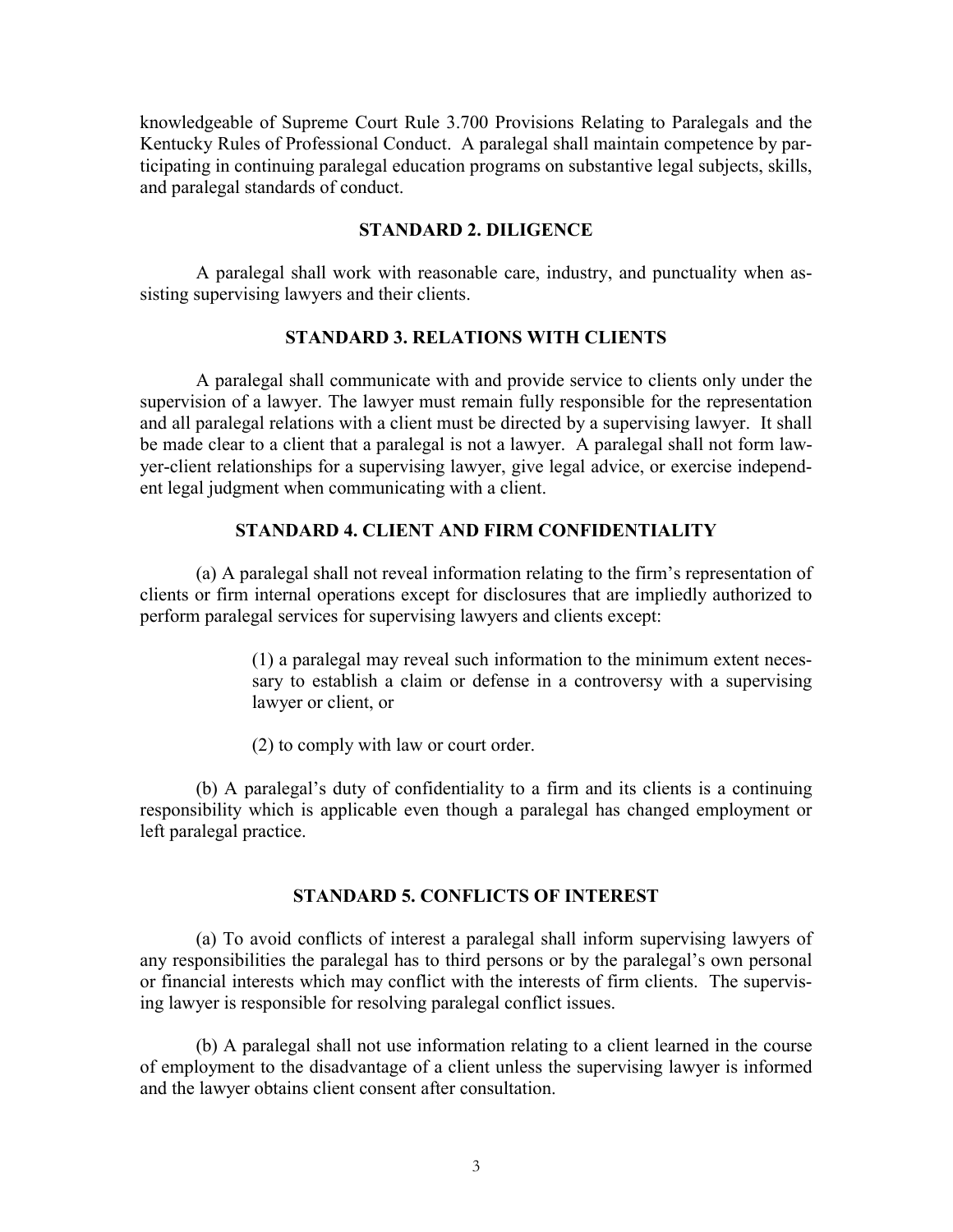#### **STANDARD 6. CLIENT AND FIRM PROPERTY**

A paralegal responsible for working with and safeguarding client property shall comply with Kentucky Rule of Professional Conduct 1.15 Safeguarding Property. In working with client and firm property a paralegal will apply reasonable business practices to assure its proper use, security, and disposition.

#### **STANDARD 7. RELATIONS WITH PERSONS OTHER THAN CLIENTS**

In the course of performing paralegal services under the supervision of a lawyer a paralegal shall not:

(a) knowingly make a false statement of material fact or law to a third person;

(b) communicate with a person known to be represented by a lawyer with out the consent of that lawyer;

(c) when dealing with an unrepresented person state or imply the paralegal is disinterested and correct any perceived misunderstandings by such person;

(d) communicate legal advice to an unrepresented person (a paralegal may suggest that the unrepresented person secure counsel); and

(e) use means that only embarrass, delay, or burden a third person.

A paralegal who receives a document relating to the representation of a supervising lawyer's client and knows or reasonably should know that the document was inadvertently sent shall refrain from reading the document and promptly inform the supervising lawyer for instructions on promptly notifying the sender, and abiding by the instructions of the sender regarding its disposition.

#### **STANDARD 8. LAW FIRM PARALEGAL POLICIES**

A paralegal shall adhere to law firm measures for paralegal compliance with the professional obligations of a lawyer. In most cases a supervising lawyer's instructions on matters of professional responsibility will be determinative of the issue and a complying paralegal will not be subject to discipline under these Standards of Conduct. However, following the instructions of a lawyer will not excuse paralegal conduct that any reasonable nonlawyer would understand as abusive, fraudulent, dishonest, deceitful, or illegal.

#### **STANDARD 9. UNAUTHORIZED PRACTICE OF LAW**

A paralegal shall not engage in the unauthorized practice of law as proscribed by Kentucky law and Supreme Court rules.

#### **STANDARD 10. DONATED PARALEGAL SERVICE**

A paralegal should voluntarily donate paralegal service as a matter of public service. Paralegals are encouraged to donate 25 hours of service a year. Donated service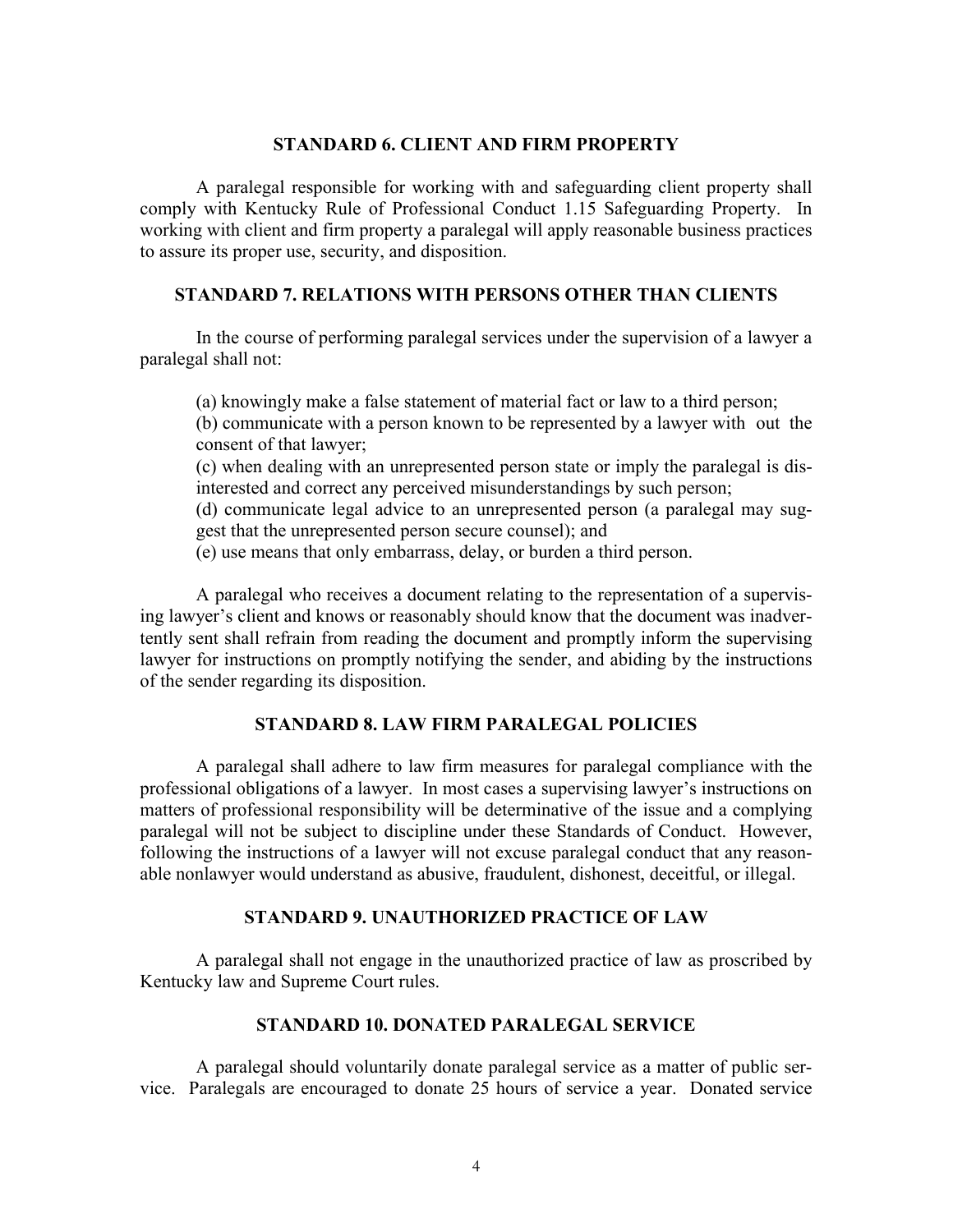must be performed under the supervision of a lawyer. Normally a paralegal should coordinate donated service with that of the employing lawyer. This will permit best use of a paralegal's donated service and assist the supervising lawyer in meeting the Kentucky Bar Association's goal of 50 hours annually of donated lawyer service.

#### **STANDARD 11. ADVERTISING AND SOLICITATION**

A paralegal shall know the Kentucky Rules of Professional Conduct on lawyer advertising and limitations on solicitation of clients. A paralegal's name and status may be included on the letterhead of an employing lawyer and the paralegal may with the lawyer's permission include the lawyer's name on the paralegal's business card.

#### **STANDARD 12. MISCONDUCT**

It is professional misconduct for a paralegal to:

(a) violate or attempt to violate the KPA Paralegal Professional Standards of Conduct, knowingly assist or induce another to do so, or do so through the acts of another;

(b) engage in the unauthorized practice of law;

(c) commit any felony or crime involving moral turpitude;

(d) commit fraud or deceit in applying for Certified Kentucky Paralegal status;

(e) disclose the contents of the Certified Kentucky Paralegal exam;

(f) advertise paralegal services in a manner that is false or misleading to the public;

(g) fail to pay KPA fees or other monies; and

(h) fail to meet Continuing Paralegal Education requirements.

#### **DEFINITIONS**

**Paralegal**: A person under the supervision and direction of a licensed lawyer, who may apply knowledge of law and legal procedures in rendering direct assistance to lawyers engaged in legal research; design, develop or plan modifications or new procedures, techniques, services, processes or applications; prepare or interpret legal documents and write detailed procedures for practicing in certain fields of law; select compile and use technical information from such references as digests, encyclopedias or practice manuals; and analyze and follow procedural problems that involve independent decisions. SCR 3.700.

**Paralegal Practice**: Providing legal service or work authorized by SCR. 3.700, *Provisions Relating to Paralegals*, and federal agencies that require paralegal education and training in the application of legal concepts and skills for competent performance.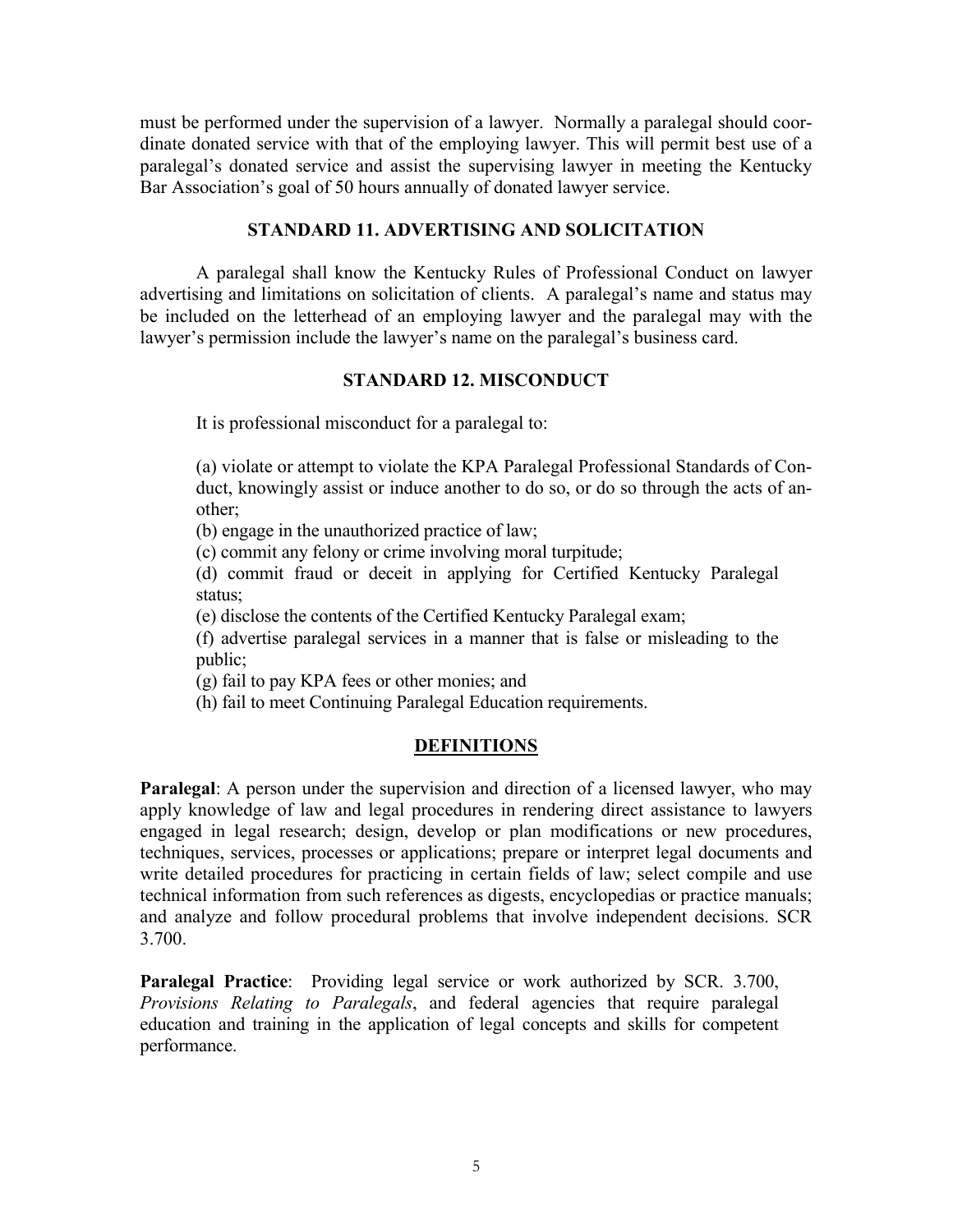**Practice of Law**: The practice of law is any service rendered involving legal knowledge or legal advice, whether of representation, counsel or advocacy in or out of court, rendered in respect to the rights, duties, obligations, liabilities, or business relations of one requiring the services. SCR. 3.020.

**Unauthorized Practice of Law:** A person is guilty of unlawful practice of law when, without a license issued by the Supreme Court, he engages in the practice of law, as defined by rule of the Supreme Court. K.R.S. 524.130.

## **ANNOTATED PARALEGAL STANDARDS OF CONDUCT**

#### **Standard 1. Competence**

**A paralegal shall provide competent service when assisting supervising lawyers and their clients. Competent service requires paralegal education, training and work experience in the application of legal concepts, skills, and knowledge. A paralegal shall be knowledgeable of Supreme Court Rule 3.700 Provisions Relating to Paralegals and the Kentucky Rules of Professional Conduct. A paralegal shall maintain competence by participating in continuing paralegal education programs on substantive legal subjects, skills, and paralegal standards of conduct.** 

*Cross Reference to the Kentucky Rules of Professional Conduct:*

#### **Rule 1.1 Competence**

A lawyer shall provide competent representation to a client. Competent representation requires the legal knowledge, skill, thoroughness and preparation reasonably necessary for the representation.

#### **Comment**

## **Legal Knowledge and Skill**

(1) In determining whether a lawyer employs the requisite knowledge and skill in a particular matter, relevant factors include the relative complexity and specialized nature of the matter, the lawyer's general experience, the lawyer's training and experience in the field in question, the preparation and study the lawyer is able to give the matter and whether it is feasible to refer the matter to, or associate or consult with, a lawyer of established competence in the field in question. In many instances, the required proficiency is that of a general practitioner. Expertise in a particular field of law may be required in some circumstances.

(2) A lawyer need not necessarily have special training or prior experience to handle legal problems of a type with which the lawyer is unfamiliar. A newly admitted lawyer can be as competent as a practitioner with long experience. Some important legal skills, such as the analysis of precedent, the evaluation of evidence and legal drafting, are required in all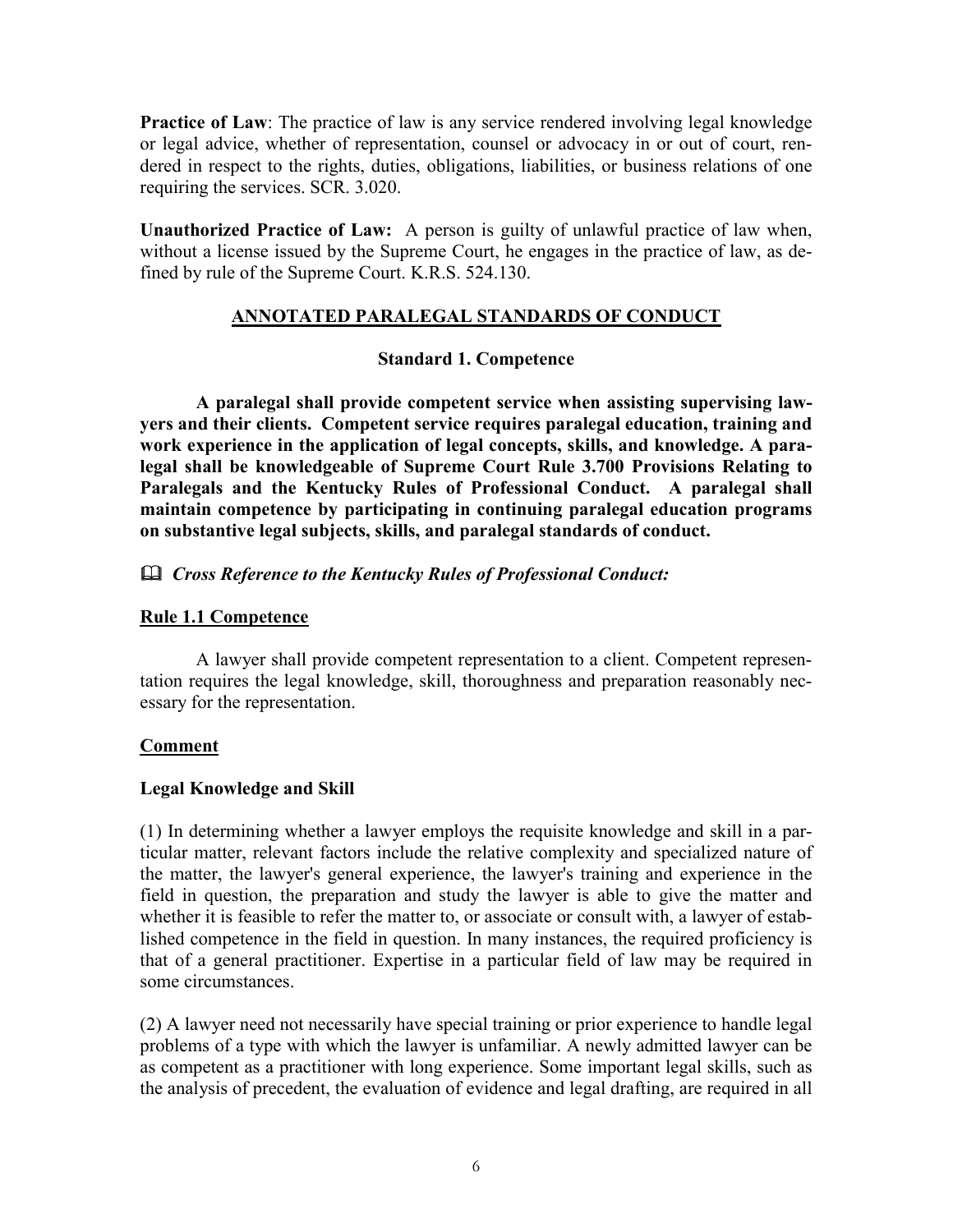legal problems. Perhaps the most fundamental legal skill consists of determining what kind of legal problems a situation may involve, a skill that necessarily transcends any particular specialized knowledge. A lawyer can provide adequate representation in a wholly novel field through necessary study. Competent representation can also be provided through the association of a lawyer of established competence in the field in question.

(3) In an emergency a lawyer may give advice or assistance in a matter in which the lawyer does not have the skill ordinarily required where referral to or consultation or association with another lawyer would be impractical. Even in an emergency, however, assistance should be limited to that reasonably necessary in the circumstances, for illconsidered action under emergency conditions can jeopardize the client's interest.

(4) A lawyer may accept representation where the requisite level of competence can be achieved by reasonable preparation. This applies as well to a lawyer who is appointed as counsel for an unrepresented person. See also Rule 6.2.

## **Thoroughness and Preparation**

(5) Competent handling of a particular matter includes inquiry into and analysis of the factual and legal elements of the problem, and use of methods and procedures meeting the standards of competent practitioners. It also includes adequate preparation. The required attention and preparation are determined in part by what is at stake; major litigation and complex transactions ordinarily require more extensive treatment than matters of lesser complexity and consequence. An agreement between the lawyer and the client regarding the scope of the representation may limit the matters for which the lawyer is responsible. See Rule 1.2(c).

## **Maintaining Competence**

(6) To maintain the requisite knowledge and skill, a lawyer should keep abreast of changes in the law and its practice, engage in continuing study and education and comply with all continuing legal education requirements to which the lawyer is subject.

 **Paralegal Practice Guide:** *One of the most valuable contributions a competent paralegal can make to a law firm is thorough, accurate, and timely work production. By knowing and applying good legal and business practices a paralegal avoids lawyer and paralegal errors and omissions that can lead to malpractice claims. Paralegals have not been held liable to date in Kentucky for their malpractice, but supervising lawyers have been found liable for malpractice because of a paralegal error.*

## **Standard 2. Diligence**

**A paralegal shall work with reasonable care, industry, and punctuality when assisting supervising lawyers and their clients.**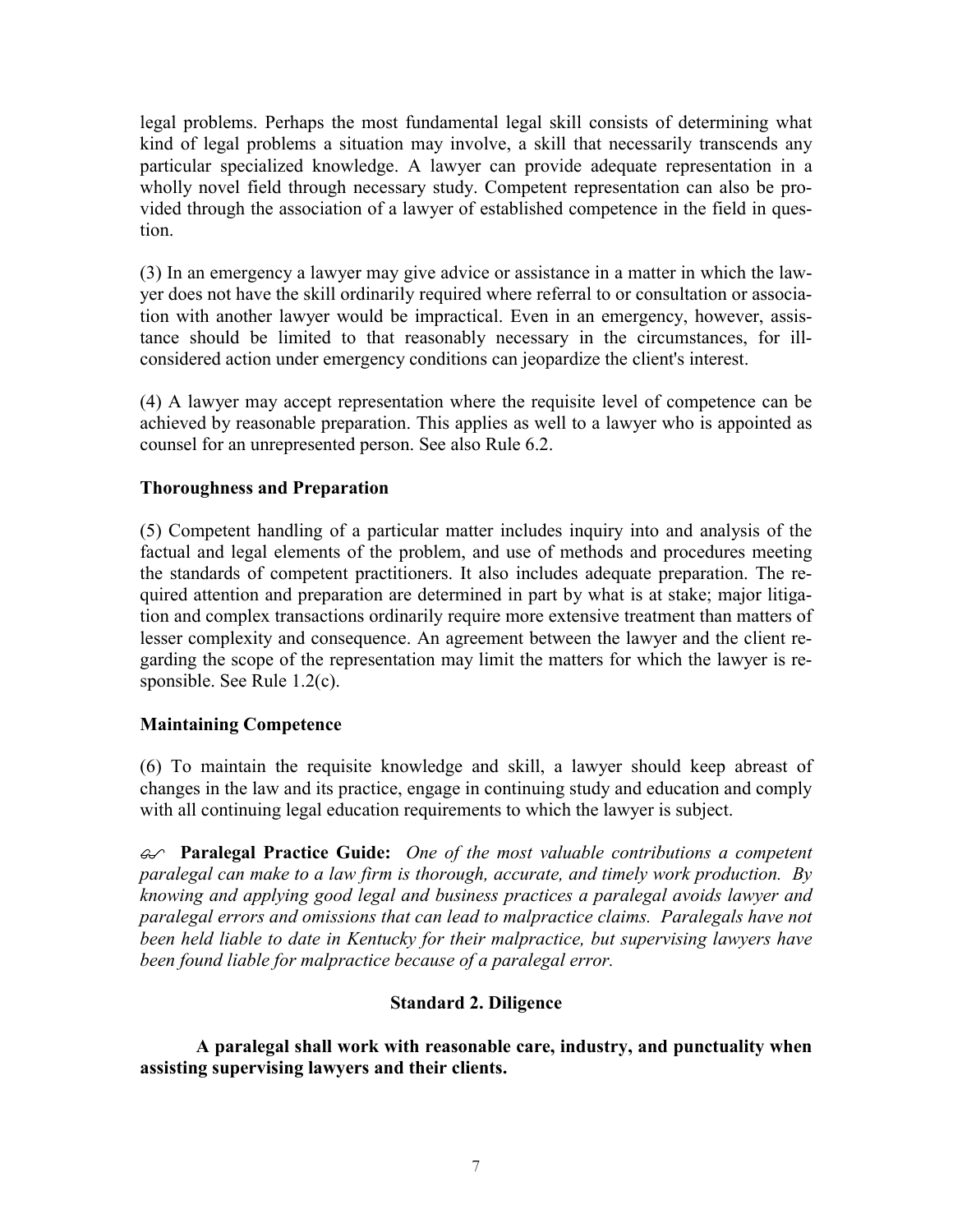# *Cross Reference to the Kentucky Rules of Professional Conduct:*

### **Rule 1.3 Diligence**

A lawyer shall act with reasonable diligence and promptness in representing a client.

### **Comment**

(1) A lawyer should pursue a matter on behalf of a client despite opposition, obstruction or personal inconvenience to the lawyer, and take whatever lawful and ethical measures are required to vindicate a client's cause or endeavor. A lawyer must also act with commitment and dedication to the interests of the client and with zeal in advocacy upon the client's behalf. A lawyer is not bound, however, to press for every advantage that might be realized for a client. For example, a lawyer may have authority to exercise professional discretion in determining the means by which a matter should be pursued. See Rule 1.2. The lawyer's duty to act with reasonable diligence does not require the use of offensive tactics or preclude the treating of all persons involved in the legal process with courtesy and respect.

(2) A lawyer's work load must be controlled so that each matter can be handled competently.

(3) Perhaps no professional shortcoming is more widely resented than procrastination. A client's interests often can be adversely affected by the passage of time or the change of conditions; in extreme instances, as when a lawyer overlooks a statute of limitations, the client's legal position may be destroyed. Even when the client's interests are not affected in substance, however, unreasonable delay can cause a client needless anxiety and undermine confidence in the lawyer's trustworthiness. A lawyer's duty to act with reasonable promptness, however, does not preclude the lawyer from agreeing to a reasonable request for a postponement that will not prejudice the lawyer's client.

(4) Unless the relationship is terminated as provided in Rule 1.16, a lawyer should carry through to conclusion all matters undertaken for a client. If a lawyer's employment is limited to a specific matter, the relationship terminates when the matter has been resolved. If a lawyer has served a client over a substantial period in a variety of matters, the client sometimes may assume that the lawyer will continue to serve on a continuing basis unless the lawyer gives notice of withdrawal. Doubt about whether a client-lawyer relationship still exists should be clarified by the lawyer, preferably in writing, so that the client will not mistakenly suppose the lawyer is looking after the client's affairs when the lawyer has ceased to do so. For example, if a lawyer has handled a judicial or administrative proceeding that produced a result adverse to the client and the lawyer and the client have not agreed that the lawyer will handle the matter on appeal, the lawyer must consult with the client about the possibility of appeal before relinquishing responsibility for the matter. See Rule 1.4(a)(2). Whether the lawyer is obligated to prosecute the appeal for the client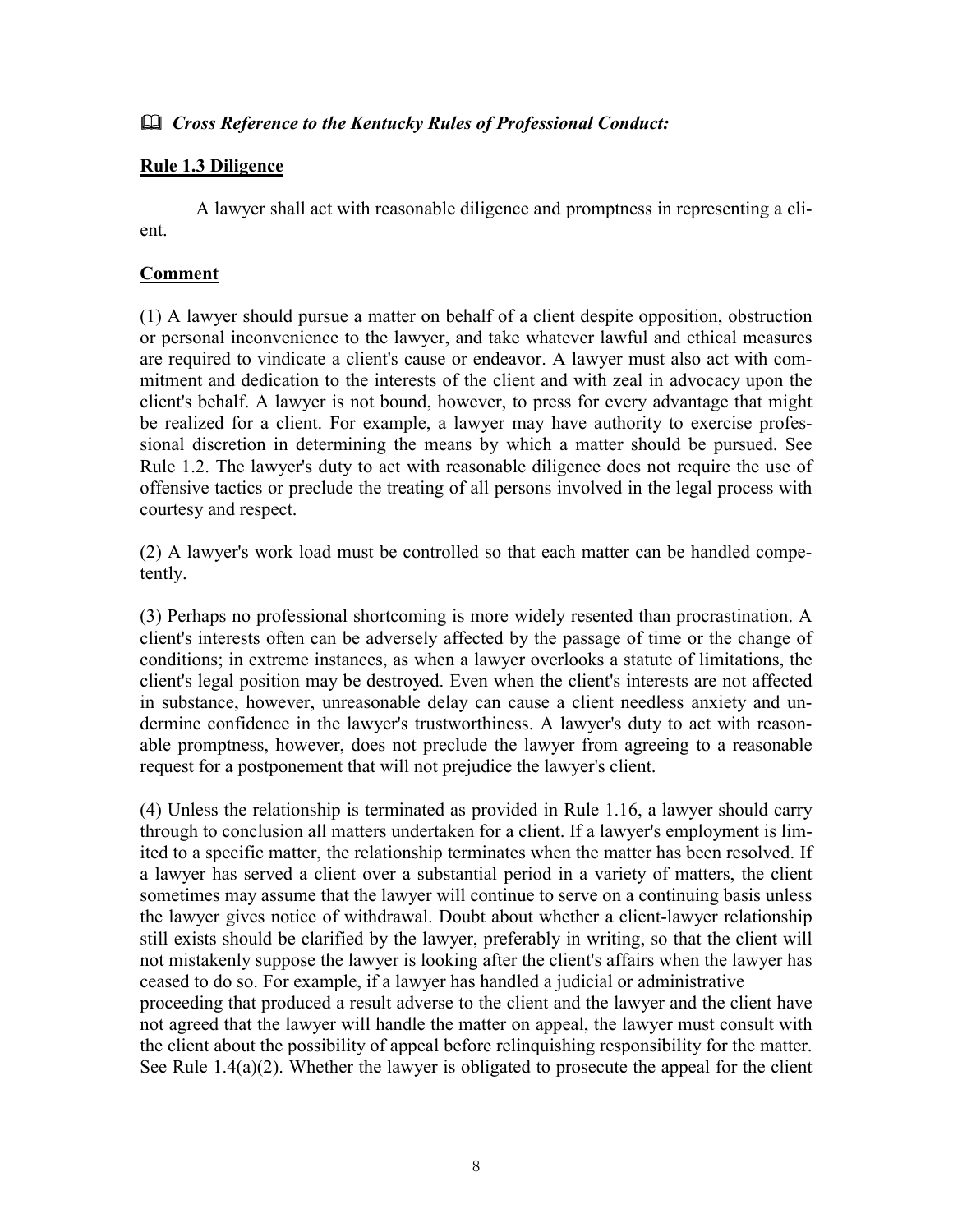depends on the scope of the representation the lawyer has agreed to provide to the client. See Rule 1.2.

 **Paralegal Practice Guide:** *Paralegals must pursue their work with commitment and*  dedication. In addition to individual effort, paralegals are well situated to assure that *office docket and work control procedures are adequate and responsive to firm needs. Skill with computer applications of legal work control procedures is an essential component of maintaining a high level of diligence.*

## **Standard 3. Relations With Clients**

**A paralegal shall communicate with and provide service to clients only under the supervision of a lawyer. The lawyer must remain fully responsible for the representation and all paralegal relations with a client must be directed by a supervising**  lawyer. It shall be made clear to a client that a paralegal is not a lawyer. A parale**gal shall not form lawyer-client relationships for a supervising lawyer, give legal advice, or exercise independent legal judgment when communicating with a client.**

#### *Cross Reference to Supreme Court Rule 3.700 Provisions Relating to Paralegals:*

**Sub-Rule 2.** For purposes of this rule, the unauthorized practice of law shall not include any service rendered involving legal knowledge or legal advice whether representation, counsel or advocacy in or out of court, rendered in respect to the acts, duties, obligations, liabilities or business relations of the one required services where:

A. The client understands that the paralegal is not a lawyer;

B. The lawyer supervises the paralegal in the performance of his duties; and

C. The lawyer remains fully responsible for such representation, including all actions taken or not taken in connection therewith by the paralegal to the same extent as if such representation had been furnished entirely by the lawyer and all such actions had been taken or not taken directly by the lawyer.

D. The services rendered under this Rule shall not include appearing formally in any court or administrative tribunal except under Sub-rule 3 below, nor shall it include questioning of witnesses, parties or other persons appearing in any legal or administrative action including but not limited to depositions, trials, and hearings.

**Sub-Rule 7.** A lawyer shall require a paralegal, when dealing with a client, to disclose at the outset that he is not a lawyer. A lawyer shall also require such a disclosure when the paralegal is dealing with a court, administrative agency, attorney or the public, if there is any reason for their believing that the paralegal is a lawyer or is associated with a lawyer.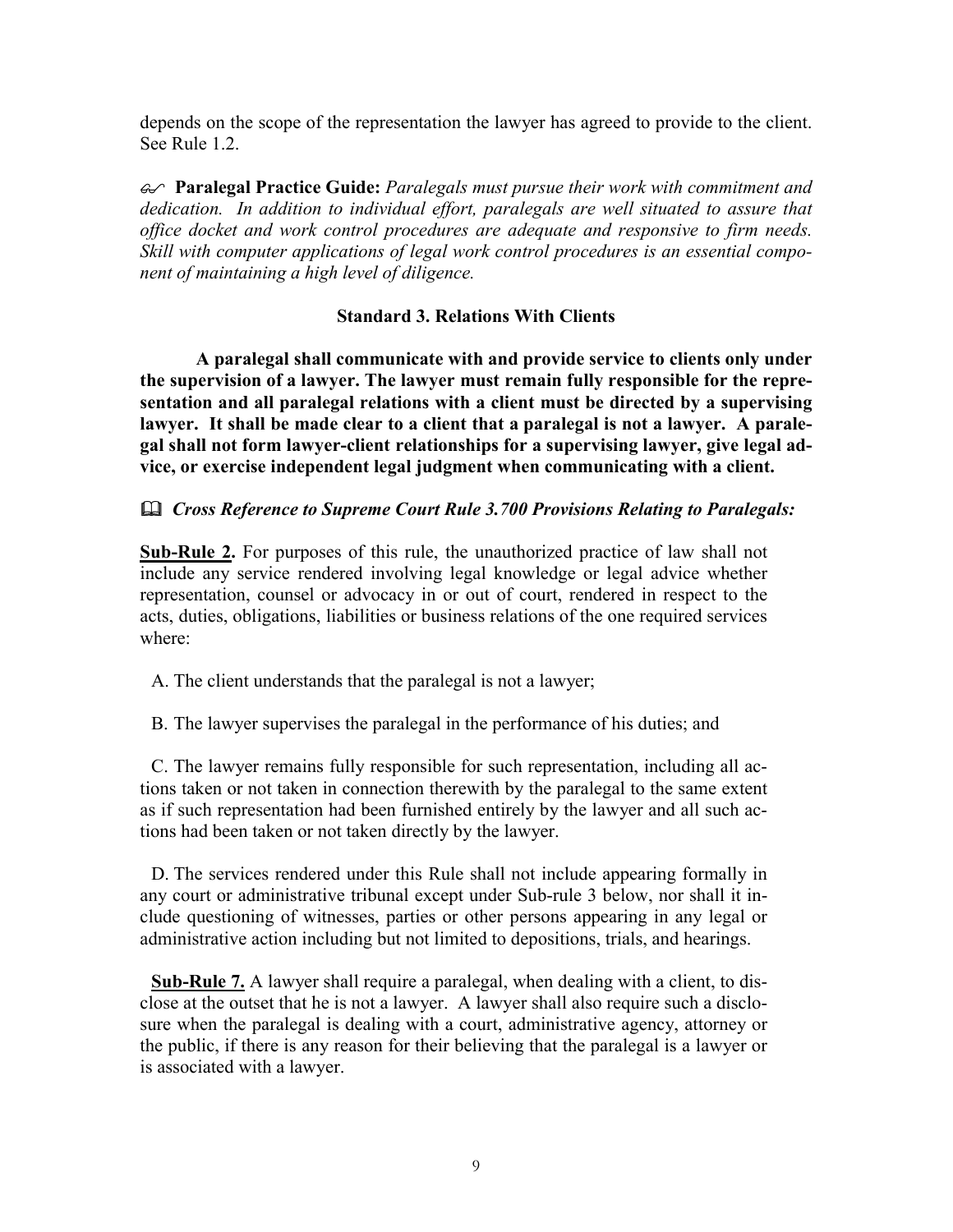# *Cross Reference to the Kentucky Rules of Professional Conduct:*

## **Rule 1.4 Communication**

(a) A lawyer shall:

(1) promptly inform the client of any decision or circumstance with respect to which the client's informed consent, as defined in Rule 1.0(e), is required by these Rules;

(2) reasonably consult with the client about the means by which the client's objectives are to be accomplished;

(3) keep the client reasonably informed about the status of the matter;

(4) promptly comply with reasonable requests for information; and

(5) consult with the client about any relevant limitation on the lawyer's conduct when the lawyer knows that the client expects assistance not permitted by the Rules of Professional Conduct or other law.

(b) A lawyer shall explain a matter to the extent reasonably necessary to permit the client to make informed decisions regarding the representation.

## **Comment**

(1) Reasonable communication between the lawyer and the client is necessary for the client effectively to participate in the representation.

## **Communicating with Client**

(2) If these Rules require that a particular decision about the representation be made by the client, paragraph (a)(1) requires that the lawyer promptly consult with and secure the client's consent prior to taking action unless prior discussions with the client have resolved what action the client wants the lawyer to take. For example, a lawyer who receives from opposing counsel an offer of settlement in a civil controversy or a proffered plea bargain in a criminal case must promptly inform the client of its substance unless the client has previously communicated to the lawyer that the proposal will be acceptable or unacceptable or has authorized the lawyer to accept or to reject the offer. See Rule 1.2(a).

(3) Paragraph (a)(2) requires the lawyer to reasonably consult with the client about the means to be used to accomplish the client's objectives. In some situations - depending on both the importance of the action under consideration and the feasibility of consulting with the client - this duty will require consultation prior to taking action. In other circumstances, such as during a trial when an immediate decision must be made, the exigency of the situation may require the lawyer to act without prior consultation. In such cases the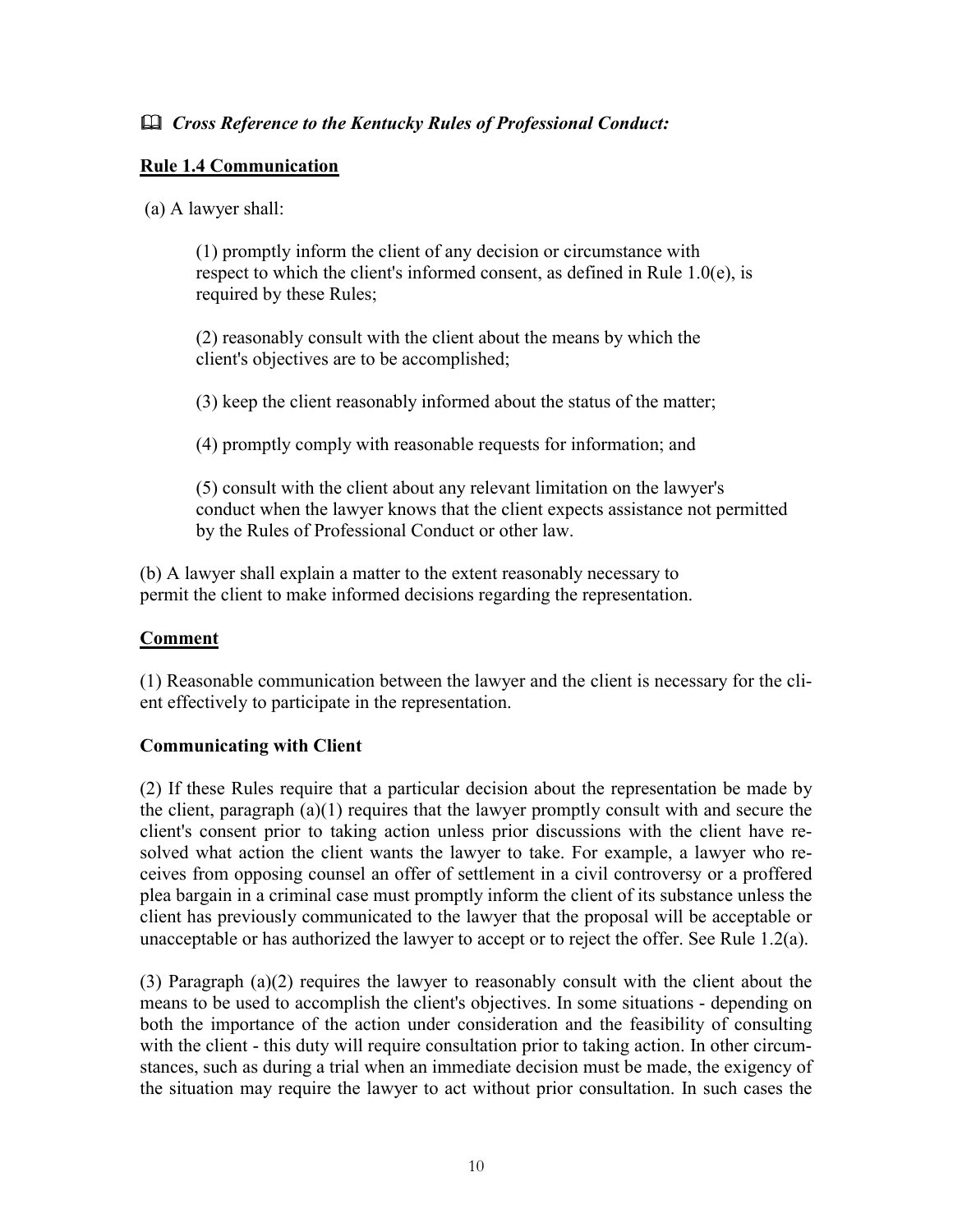lawyer must nonetheless act reasonably to inform the client of actions the lawyer has taken on the client's behalf. Additionally, paragraph (a)(3) requires that the lawyer keep the client reasonably informed about the status of the matter, such as significant developments affecting the timing or the substance of the representation.

(4) A lawyer's regular communication with clients will minimize the occasions on which a client will need to request information concerning the representation. When a client makes a reasonable request for information, however, paragraph (a)(4) requires prompt compliance with the request, or if a prompt response is not feasible, that the lawyer, or a member of the lawyer's staff, acknowledge receipt of the request and advise the client when a response may be expected. Client telephone calls should be promptly returned or acknowledged.

# **Explaining Matters**

(5) The client should have sufficient information to participate intelligently in decisions concerning the objectives of the representation and the means by which they are to be pursued, to the extent the client is willing and able to do so. Adequacy of communication depends in part on the kind of advice or assistance that is involved. For example, when there is time to explain a proposal made in a negotiation, the lawyer should review all important provisions with the client before proceeding to an agreement. In litigation a lawyer should explain the general strategy and prospects of success and ordinarily should consult the client on tactics that are likely to result in significant expense or to injure or coerce others. On the other hand, a lawyer ordinarily will not be expected to describe trial or negotiation strategy in detail. The guiding principle is that the lawyer should fulfill reasonable client expectations for information consistent with the duty to act in the client's best interests, and the client's overall requirements as to the character of representation. In certain circumstances, such as when a lawyer asks a client to consent to a representation affected by a conflict of interest, the client must give informed consent, as defined in Rule 1.0(e).

(6) Ordinarily, the information to be provided is that appropriate for a client who is a comprehending and responsible adult. However, fully informing the client according to this standard may be impracticable, for example, where the client is a child or suffers from diminished capacity. See Rule 1.14. When the client is an organization or group, it is often impossible or inappropriate to inform every one of its members about its legal affairs; ordinarily, the lawyer should address communications to the appropriate officials of the organization. See Rule 1.13. Where many routine matters are involved, a system of limited or occasional reporting may be arranged with the client.

# **Withholding Information**

(7) In some very unusual circumstances, a lawyer may be justified in delaying transmission of information when the client would be likely to react imprudently to an immediate communication. Thus, a lawyer might withhold a psychiatric diagnosis of a client when the examining psychiatrist indicates that disclosure would harm the client. A lawyer may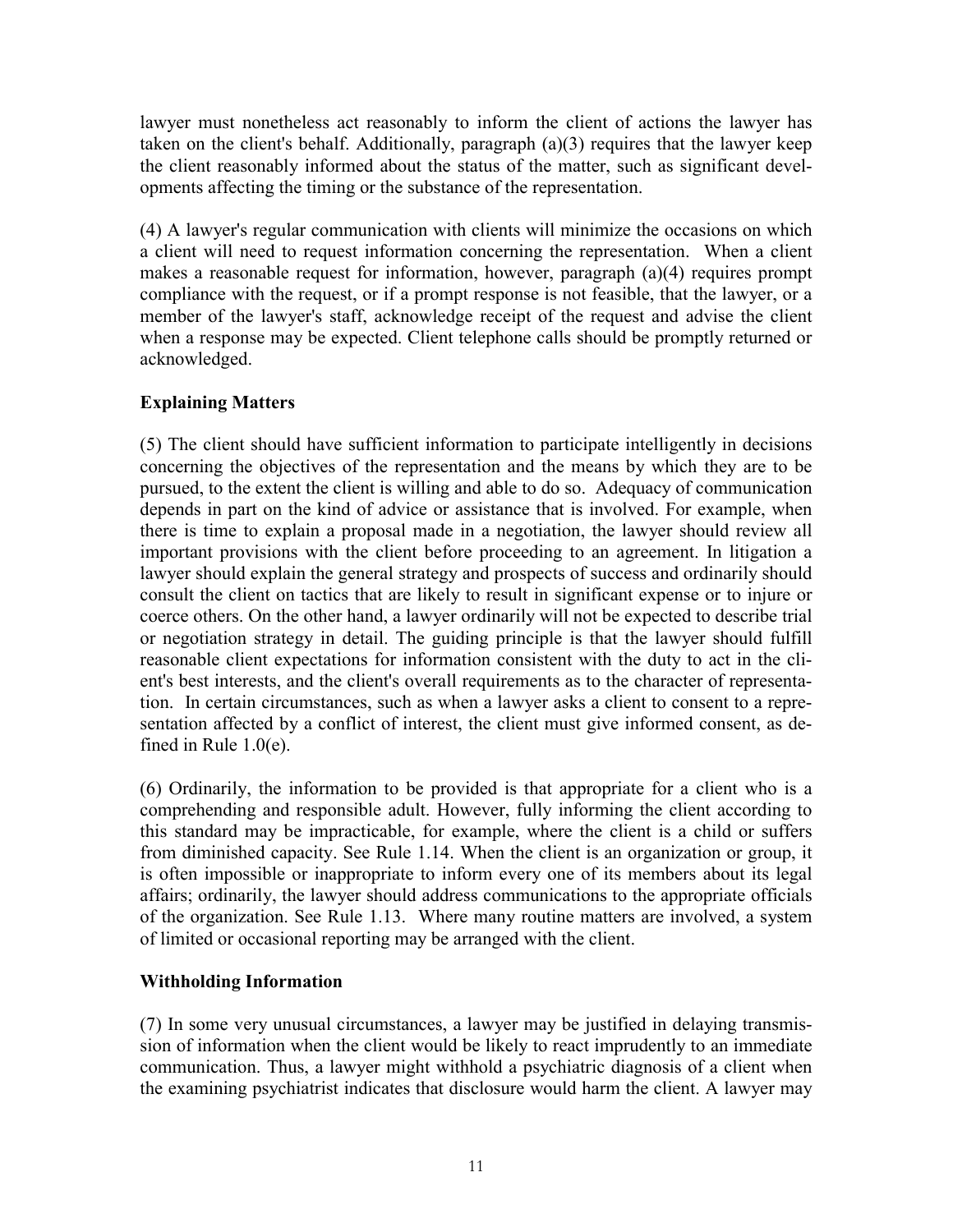not withhold information to serve the lawyer's own interest or convenience or the interests or convenience of another person. Rules or court orders governing litigation may provide that information supplied to a lawyer may not be disclosed to the client. Rule 3.4(c) directs compliance with such rules or orders.

 **Paralegal Practice Guide:** *Kentucky's rules give paralegals a wide scope of activity provided they are supervised by a lawyer. It is imperative that paralegals identify their status at the outset of all client relations to include when receiving initial calls from potential clients. A paralegal may pass on legal advice from a lawyer to a client, but should not expand, interpret, or counsel the client in any manner. A paralegal can make a valuable contribution to lawyer-client relations by assuring that client communications as required by Rule 1.4 are accurate and timely.*

# **Standard 4. Client And Firm Confidentiality**

**(a) A paralegal shall not reveal information relating to the firm's representation of clients or firm internal operations except for disclosures that the client gives the firm informed consent or are impliedly authorized to perform paralegal services for supervising lawyers and clients except:** 

**(1) a paralegal may reveal such information to the minimum extent necessary to establish a claim or defense in a controversy with a supervising lawyer or client, or** 

**(2) to comply with law or court order.**

**(b) A paralegal's duty of confidentiality to a firm and its clients is a continuing responsibility which is applicable even though a paralegal has changed employment or left paralegal practice.**

# *Cross Reference to Supreme Court Rule 3.700 Provisions Relating to Paralegals:*

**Sub-Rule 4.** A lawyer shall instruct a paralegal employee to preserve the confidences and secrets of a client and shall exercise care that the paralegal does so.

# *Cross Reference to the Kentucky Rules of Professional Conduct:*

## **Rule 1.6 Confidentiality of Information**

(a) A lawyer shall not reveal information relating to the representation of a client unless the client gives informed consent, the disclosure is impliedly authorized in order to carry out the representation or the disclosure is permitted by paragraph (b).

(b) A lawyer may reveal information relating to the representation of a client to the extent the lawyer reasonably believes necessary: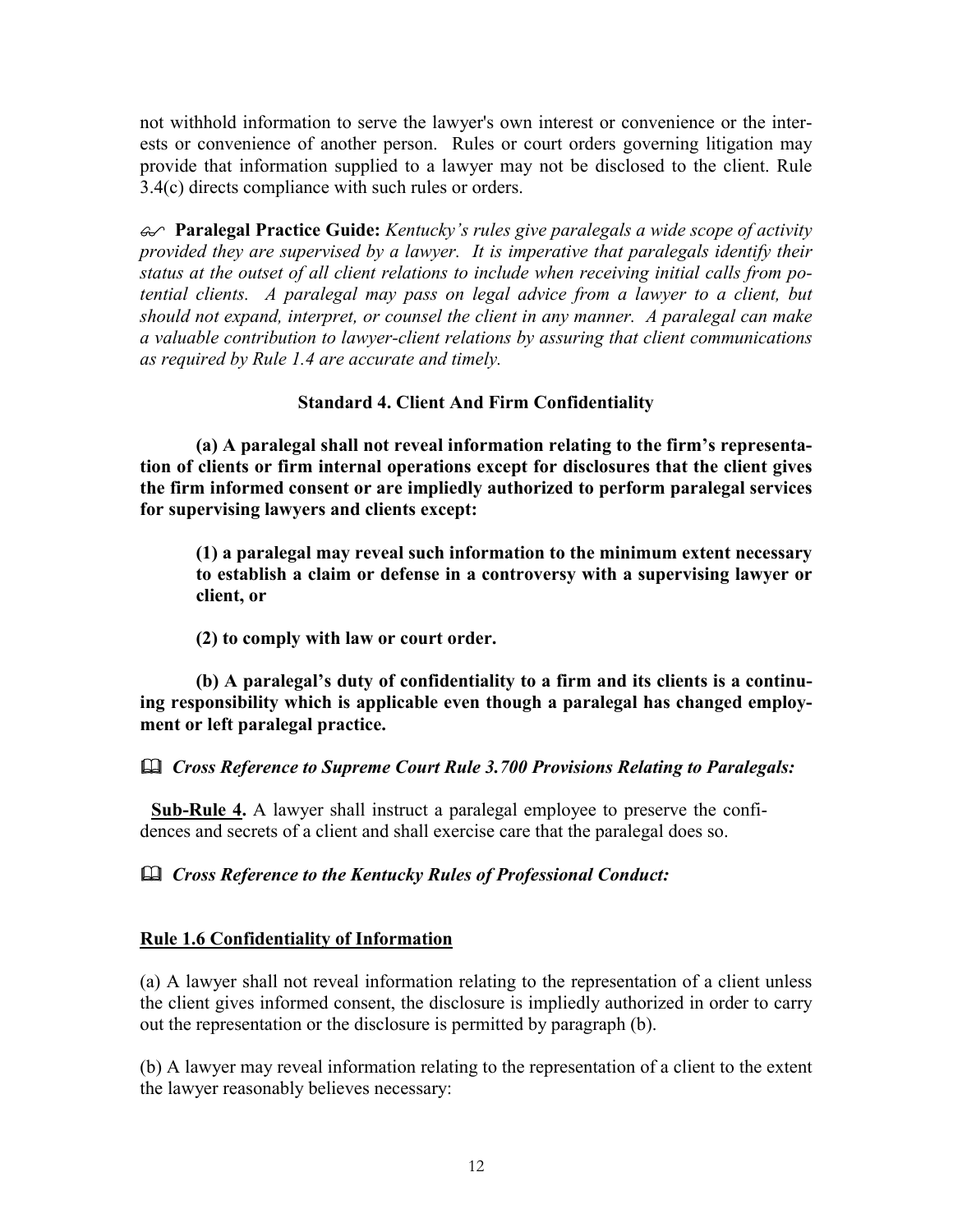(1) to prevent reasonably certain death or substantial bodily harm;

(2) to secure legal advice about the lawyer's compliance with these Rules;

(3) to establish a claim or defense on behalf of the lawyer in a controversy between the lawyer and the client, to establish a defense to a criminal charge or civil claim against the lawyer based upon conduct in which the client was involved, or to respond to allegations in any proceeding, including a disciplinary proceeding, concerning the lawyer's representation of the client; or

(4) to comply with other law or a court order.

## **Comment**

(1) This Rule governs the disclosure by a lawyer of information relating to the representation of a client during the lawyer's representation of the client. See Rule 1.18 for the lawyer's duties with respect to information provided to the lawyer by a prospective client, Rule 1.9(c)(2) for the lawyer's duty not to reveal information relating to the lawyer's prior representation of a former client and Rules  $1.8(b)$  and  $1.9(c)(1)$  for the lawyer's duties with respect to the use of such information to the disadvantage of clients and former clients.

(2) A fundamental principle in the client-lawyer relationship is that, in the absence of the client's informed consent, the lawyer must not reveal information relating to the representation. See Rule 1.0(e) for the definition of informed consent. This contributes to the trust that is the hallmark of the client-lawyer relationship. The client is thereby encouraged to seek legal assistance and to communicate fully and frankly with the lawyer even as to embarrassing or legally damaging subject matter. The lawyer needs this information to represent the client effectively and, if necessary, to advise the client to refrain from wrongful conduct. Almost without exception, clients come to lawyers in order to determine their rights and what is, in the complex of laws and regulations, deemed to be legal and correct. Based upon experience, lawyers know that almost all clients follow the advice given, and the law is upheld.

(3) The principle of client-lawyer confidentiality is given effect by related bodies of law: the attorney-client privilege, the work product doctrine and the rule of confidentiality established in professional ethics. The attorney-client privilege and work-product doctrine apply in judicial and other proceedings in which a lawyer may be called as a witness or otherwise required to produce evidence concerning a client. The rule of client-lawyer confidentiality applies in situations other than those where evidence is sought from the lawyer through compulsion of law. The confidentiality rule, for example, applies not only to matters communicated in confidence by the client but also to all information relating to the representation, whatever its source. A lawyer may not disclose such information except as authorized or required by the Rules of Professional Conduct or other law. See also Scope.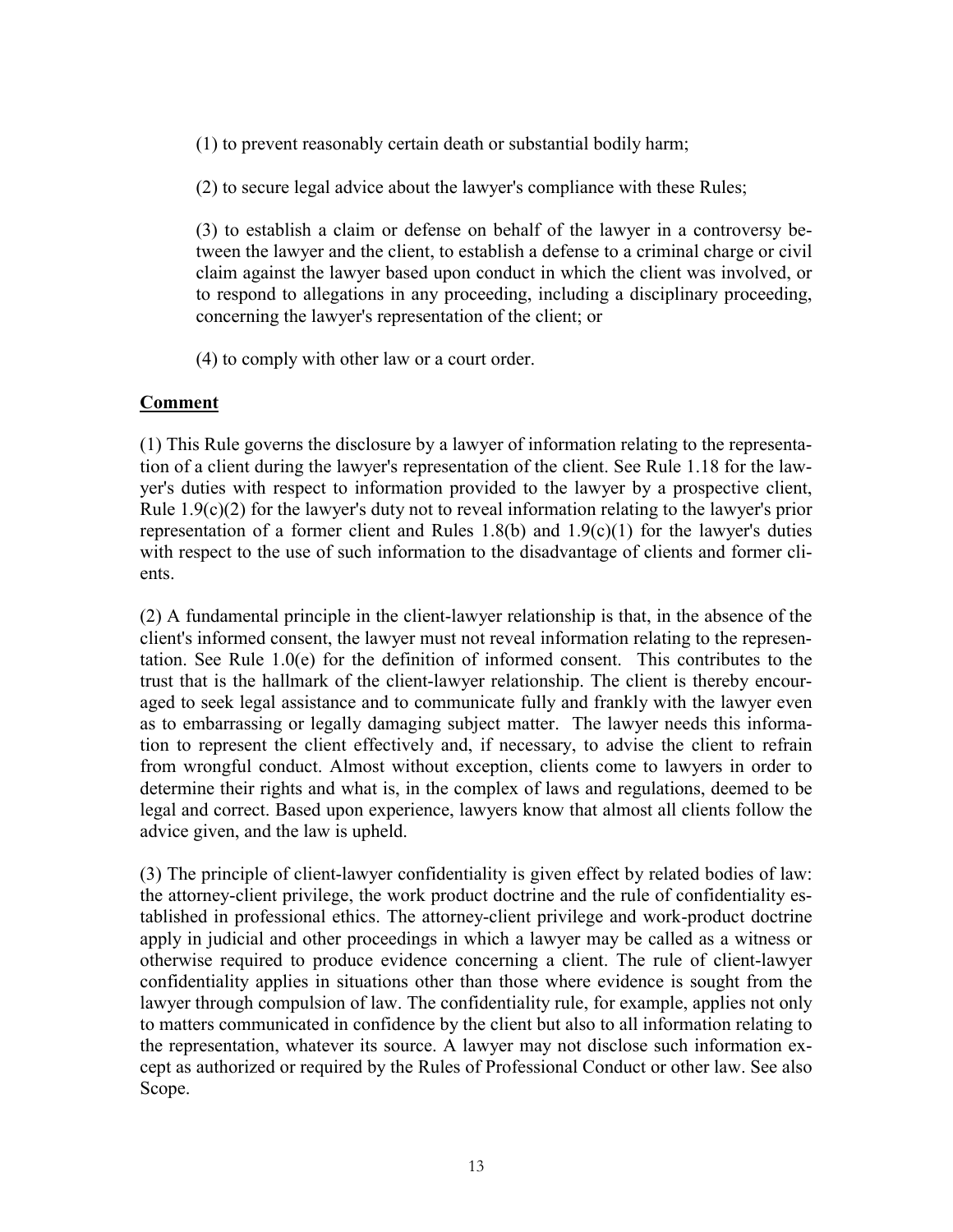(4) Paragraph (a) prohibits a lawyer from revealing information relating to the representation of a client. This prohibition also applies to disclosures by a lawyer that do not in themselves reveal protected information but could reasonably lead to the discovery of such information by a third person. A lawyer's use of a hypothetical to discuss issues relating to the representation is permissible so long as there is no reasonable likelihood that the listener will be able to ascertain the identity of the client or the situation involved.

#### **Authorized Disclosure**

(5) Except to the extent that the client's instructions or special circumstances limit that authority, a lawyer is impliedly authorized to make disclosures about a client when appropriate in carrying out the representation. In some situations, for example, a lawyer may be impliedly authorized to admit a fact that cannot properly be disputed or, to make a disclosure that facilitates a satisfactory conclusion to a matter. Lawyers in a firm may, in the course of the firm's practice, disclose to each other information relating to a client of the firm, unless the client has instructed that particular information be confined to specified lawyers.

#### **Disclosure Adverse to Client**

(6) Although the public interest is usually best served by a strict rule requiring lawyers to preserve the confidentiality of information relating to the representation of their clients, the confidentiality rule is subject to limited exceptions. Paragraph (b)(1), recognizes the overriding value of life and physical integrity and permits disclosure reasonably necessary to prevent reasonably certain death or substantial bodily harm. Such harm is reasonably certain to occur if it will be suffered imminently or if there is a present and substantial threat that a person will suffer such harm at a later date if the lawyer fails to take action necessary to eliminate the threat. Thus, a lawyer who knows that a client has accidentally discharged toxic waste into a town's water supply may reveal this information to the authorities if there is a present and substantial risk that a person who drinks the water will contract a life-threatening or debilitating disease and the lawyer's disclosure is necessary to eliminate the threat or reduce the number of victims.

(7) A lawyer's confidentiality obligations do not preclude a lawyer from securing confidential legal advice about the lawyer's personal responsibility to comply with these Rules. In most situations, disclosing information to secure such advice will be impliedly authorized for the lawyer to carry out the representation. Even when the disclosure is not impliedly authorized, paragraph (b)(*2*) permits such disclosure because of the importance of a lawyer's compliance with the Rules of Professional Conduct. SCR 3.530, Advisory opinion – informal and formal, authorizes a lawyer to request an advisory opinion from the requester's Supreme Court District Committee member regarding ethics and unauthorized practice of law questions. The question may be submitted in writing or by telephone using the KBA Ethics Hotline. Communications between the requester and any District Committee member or Ethics Committee member are granted confidentiality by SCR 3.530 and are permitted disclosure by paragraph (b)(*2*).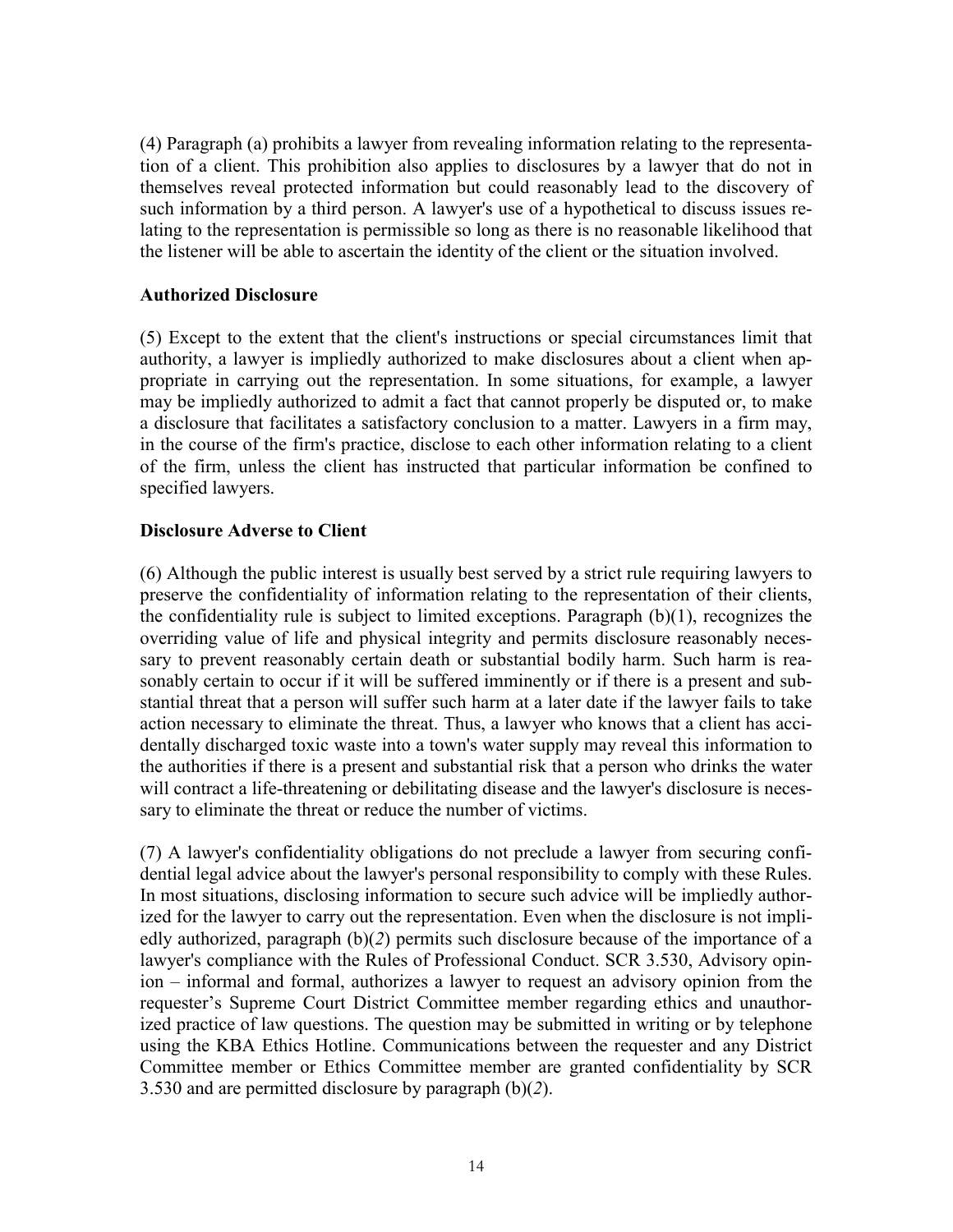(8) Where a legal claim or disciplinary charge alleges complicity of the lawyer in a client's conduct or other misconduct of the lawyer involving representation of the client, the lawyer may respond to the extent the lawyer reasonably believes necessary to establish a defense. The same is true with respect to a claim involving the conduct or representation of a former client. Such a charge can arise in a civil, criminal, disciplinary or other proceeding and can be based on a wrong allegedly committed by the lawyer against the client or on a wrong alleged by a third person, for example, a person claiming to have been defrauded by the lawyer and client acting together. The lawyer's right to respond arises when an assertion of such complicity has been made. Paragraph (b)(3) does not require the lawyer to await the commencement of an action or proceeding that charges such complicity, so that the defense may be established by responding directly to a third party who has made such an assertion. Lawyers may also report incidents of potential malpractice that have not ripened into a client claim to a lawyer's liability insurer for legal advice and to comply with policy reporting requirements provided the report is made on a confidential basis and protected by the attorney-client privilege. The right to defend also applies, of course, where a proceeding has been commenced.

(9) A lawyer entitled to a fee is permitted by paragraph  $(b)(3)$  to prove the services rendered in an action to collect it. This aspect of the Rule expresses the principle that the beneficiary of a fiduciary relationship may not exploit it to the detriment of the fiduciary.

(10) Other law may require that a lawyer disclose information about a client. Whether such a law supersedes Rule 1.6 is a question of law beyond the scope of these Rules. When disclosure of information relating to the representation appears to be required by other law, the lawyer must discuss the matter with the client to the extent required by Rule 1.4. If, however, the other law supersedes this Rule and requires disclosure, paragraph (b)(*4*) permits the lawyer to make such disclosures as are necessary to comply with the law.

(11) A lawyer may be ordered to reveal information relating to the representation of a client by a court or by another tribunal or governmental entity claiming authority pursuant to other law to compel the disclosure. Absent informed consent of the client to do otherwise, the lawyer should assert on behalf of the client all nonfrivolous claims that the order is not authorized by other law or that the information sought is protected against disclosure by the attorney-client privilege or other applicable law. In the event of an adverse ruling, the lawyer must consult with the client about the possibility of appeal to the extent required by Rule 1.4. Unless review is sought, however, paragraph (b)(*4*) permits the lawyer to comply with the court's order.

(12) Paragraph (b) permits disclosure only to the extent the lawyer reasonably believes the disclosure is necessary to accomplish one of the purposes specified. Where practicable, the lawyer should first seek to persuade the client to take suitable action to obviate the need for disclosure. In any case, a disclosure adverse to the client's interest should be no greater than the lawyer reasonably believes necessary to accomplish the purpose. If the disclosure will be made in connection with a judicial proceeding, the disclosure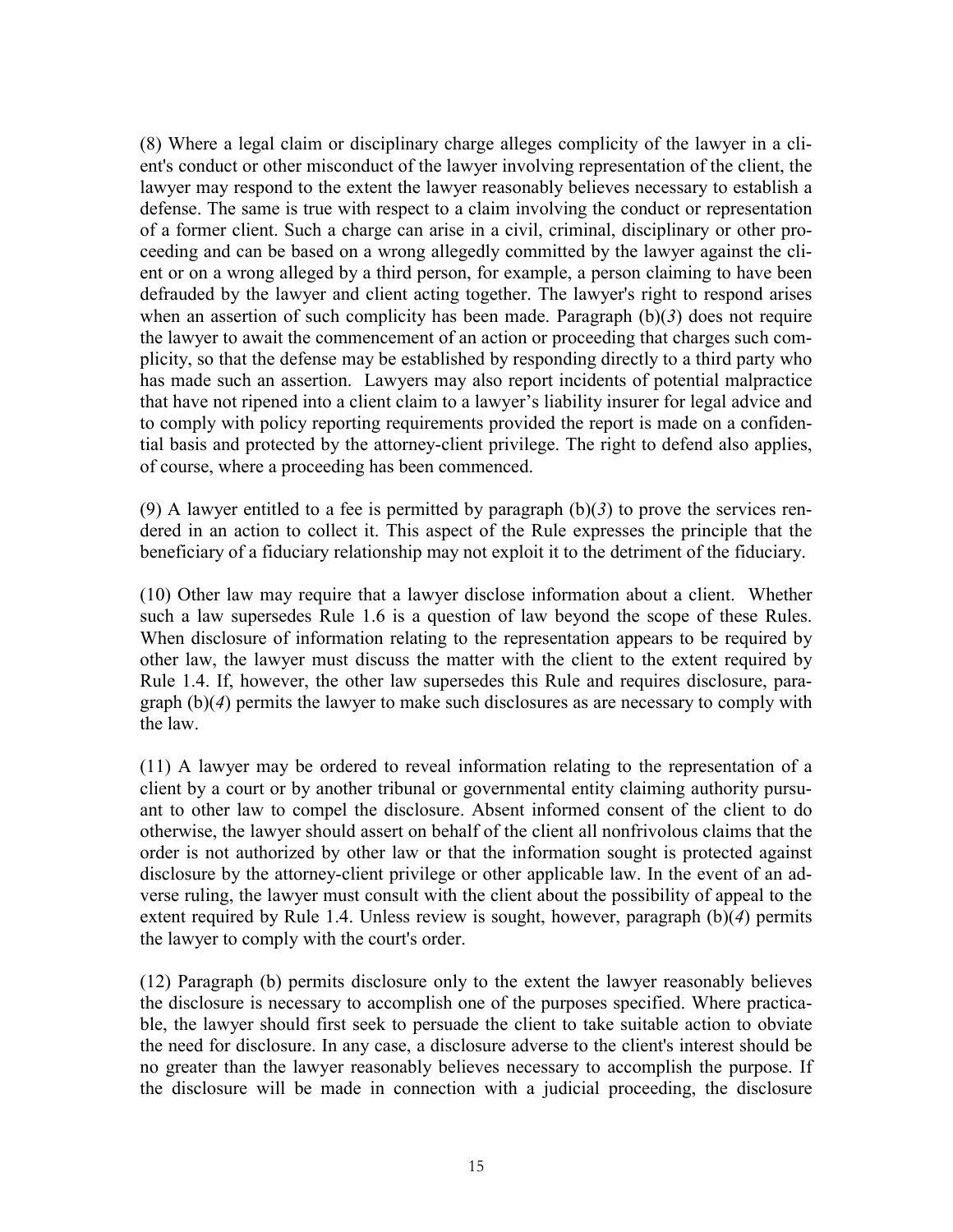should be made in a manner that limits access to the information to the tribunal or other persons having a need to know it and appropriate protective orders or other arrangements should be sought by the lawyer to the fullest extent practicable.

(13) Paragraph (b) permits but does not require the disclosure of information relating to a client's representation to accomplish the purposes specified in paragraphs (b)(1) through (b)(*4*). In exercising the discretion conferred by this Rule, the lawyer may consider such factors as the nature of the lawyer's relationship with the client and with those who might be injured by the client, the lawyer's own involvement in the transaction and factors that may extenuate the conduct in question. A lawyer's decision not to disclose as permitted by paragraph (b) does not violate this Rule. Disclosure may be required, however, by other Rules. Some Rules require disclosure only if such disclosure would be permitted by paragraph (b). See Rules 1.2(d), 4.1(b), 8.1 and 8.3. Rule 3.3, on the other hand, requires disclosure in some circumstances regardless of whether such disclosure is permitted by this Rule. See Rule 3.3(c).

# **Acting Competently to Preserve Confidentiality**

(14) A lawyer must act competently to safeguard information relating to the representation of a client against inadvertent or unauthorized disclosure by the lawyer or other persons who are participating in the representation of the client or who are subject to the lawyer's supervision. See Rules 1.1, 5.1 and 5.3.

(15) When transmitting a communication that includes information relating to the representation of a client, the lawyer must take reasonable precautions to prevent the information from coming into the hands of unintended recipients. This duty, however, does not require that the lawyer use special security measures if the method of communication affords a reasonable expectation of privacy. Special circumstances, however, may warrant special precautions. Factors to be considered in determining the reasonableness of the lawyer's expectation of confidentiality include the sensitivity of the information and the extent to which the privacy of the communication is protected by law or by a confidentiality agreement. A client may require the lawyer to implement special security measures not required by this Rule or may give informed consent to the use of a means of communication that would otherwise be prohibited by this Rule.

## **Former Client**

(16) The duty of confidentiality continues after the client-lawyer relationship has terminated. See Rule  $1.9(c)(2)$ . See Rule  $1.9(c)(1)$  for the prohibition against using such information to the disadvantage of the former client.

 **Paralegal Practice Guide:** *Client confidentiality is the primary professional responsibility duty of the legal profession. Paralegals must understand that the scope of client confidentiality covers all matters relating to a client representation even if they appear to be of inconsequential significance or already widely known by others. The best practice is not to discuss client matters other than with the supervising lawyer and when in the*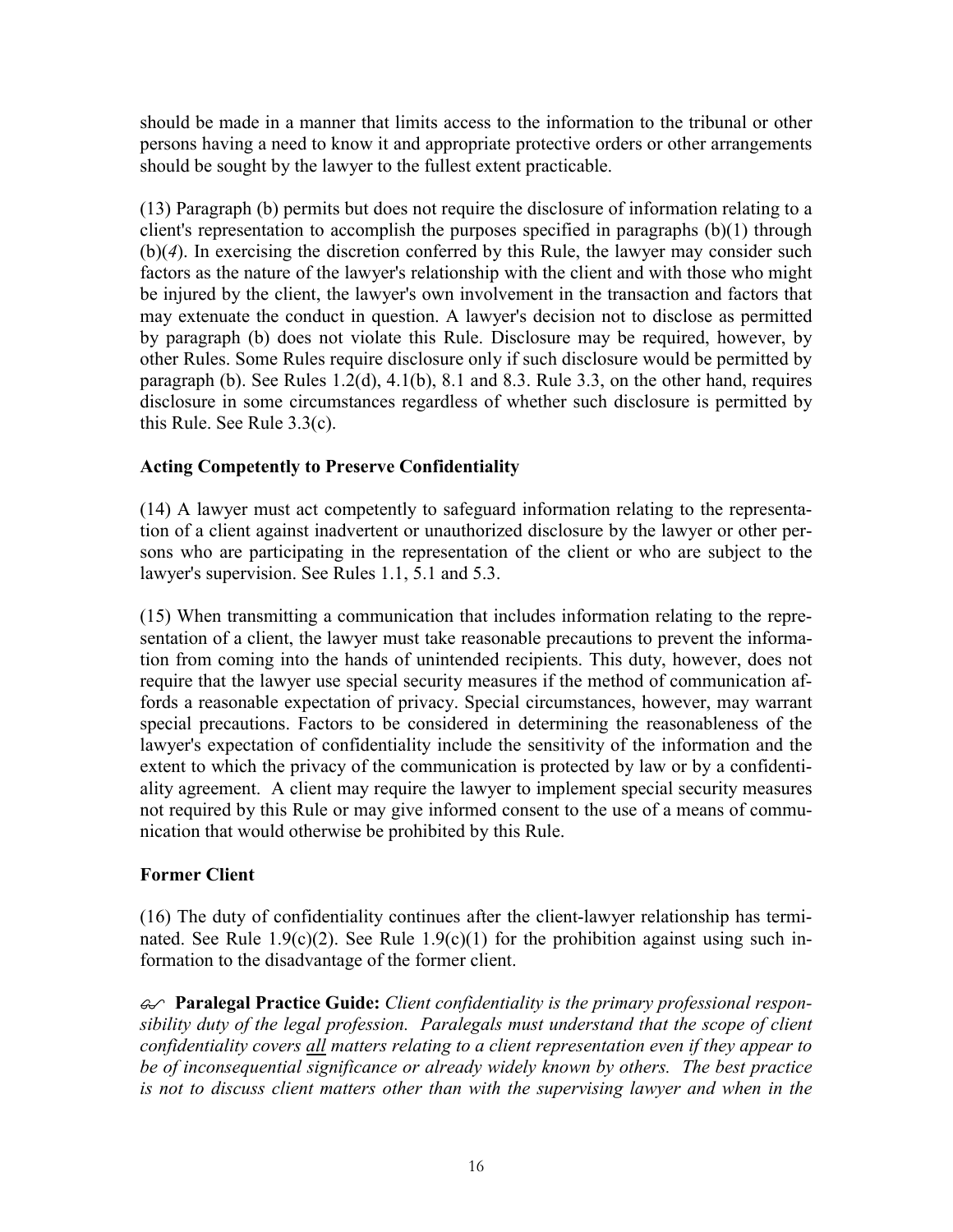*direct service of the client. Client information learned when working with a former law firm must be kept confidential even though a paralegal is no longer employed by that firm.*

### **Standard 5. Conflicts Of Interest**

**(a) To avoid conflicts of interest a paralegal shall inform supervising lawyers of any responsibilities the paralegal has to third persons or by the paralegals own personal or financial interests that may conflict with the interests of firm clients. The supervising lawyer is responsible for resolving paralegal conflict issues.** 

**(b) A paralegal shall not use information relating to a client learned in the course of employment to the disadvantage of a client unless the supervising lawyer is informed and the lawyer obtains client consent after consultation.**

*Cross Reference to the Kentucky Rules of Professional Conduct:*

#### **Rule 1.7 Conflict of Interest: Current Clients**

 (a) Except as provided in paragraph (b), a lawyer shall not represent a client if the representation involves a concurrent conflict of interest. A concurrent conflict of interest exists if:

(1) the representation of one client will be directly adverse to another client; or

(2) there is a significant risk that the representation of one or more clients will be materially limited by the lawyer's responsibilities to another client*,* a former client or a third person or by a personal interest of the lawyer.

(b) Notwithstanding paragraph (a), a lawyer may represent a client if:

(1) the lawyer reasonably believes that the lawyer will be able to provide competent and diligent representation to each affected client;

(2) the representation is not prohibited by law;

(3) the representation does not involve the assertion of a claim by one client against another client represented by the lawyer in the same litigation or other proceeding before a tribunal; and

(4) each affected client gives informed consent, confirmed in writing. The consultation shall include an explanation of the implications of the common representation and the advantages and risks involved.

#### **Comment**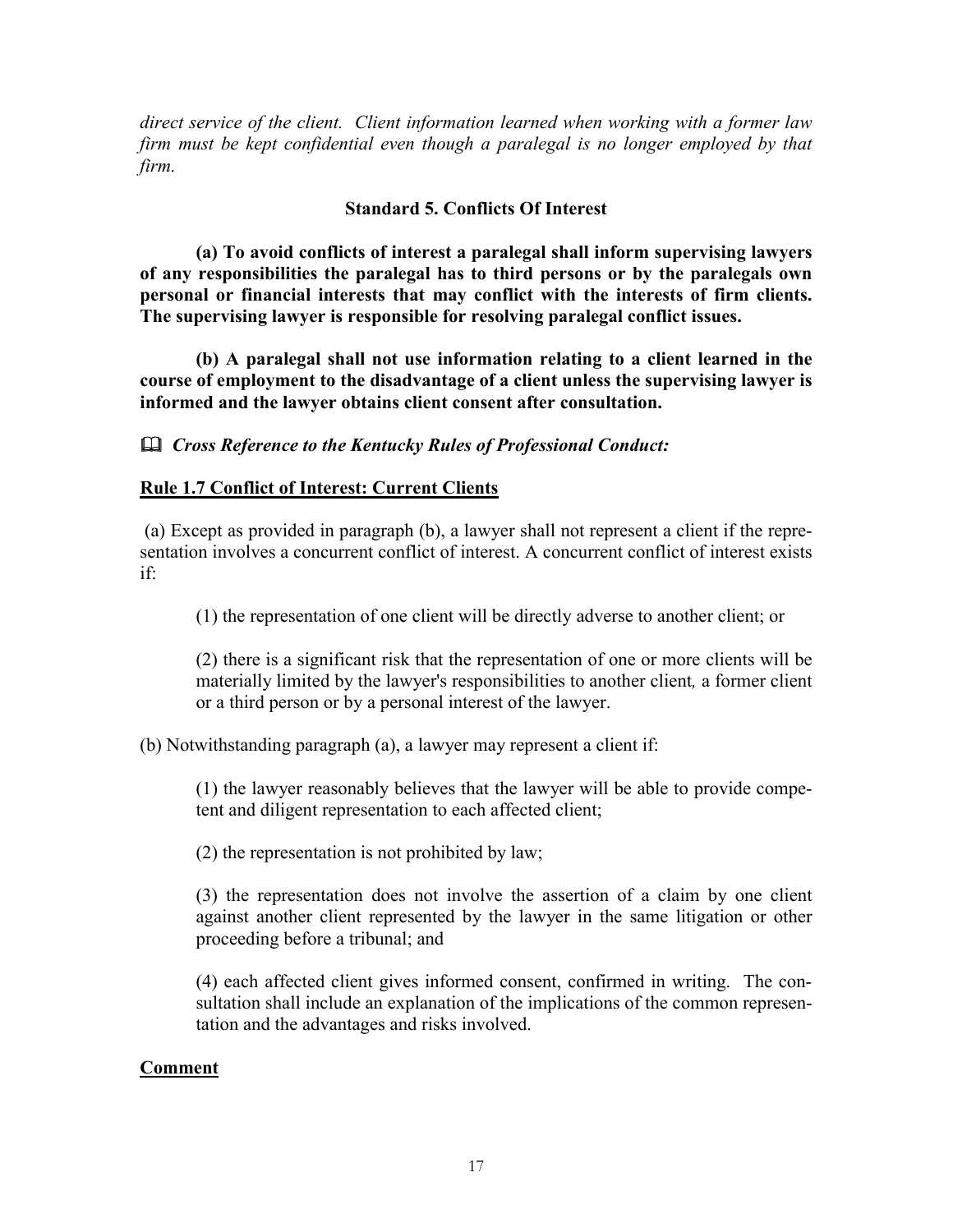## **General Principles**

(1) Loyalty and independent judgment are essential elements in the lawyer's relationship to a client. Concurrent conflicts of interest can arise from the lawyer's responsibilities to another client, a former client or a third person or from the lawyer's own interests. For specific Rules regarding certain concurrent conflicts of interest, see Rule 1.8. For former client conflicts of interest, see Rule 1.9. For conflicts of interest involving prospective clients, see Rule 1.18. For definitions of "informed consent" and "confirmed in writing," see Rule  $1.0(e)$  and  $(b)$ .

(2) Resolution of a conflict of interest problem under this Rule requires the lawyer to: 1) clearly identify the client or clients; 2) determine whether a conflict of interest exists; 3) decide whether the representation may be undertaken despite the existence of a conflict, i.e., whether the conflict is consentable; and 4) if so, consult with the clients affected under paragraph (a) and obtain their informed consent, confirmed in writing. The clients affected under paragraph (a) include both of the clients referred to in paragraph (a)(1) and the one or more clients whose representation might be materially limited under paragraph  $(a)(2)$ .

(3) A conflict of interest may exist before representation is undertaken, in which event the representation must be declined, unless the lawyer obtains the informed consent of each client under the conditions of paragraph (b). To determine whether a conflict of interest exists, a lawyer should adopt reasonable procedures, appropriate for the size and type of firm and practice, to determine in both litigation and non-litigation matters the persons and issues involved. See also Comment to Rule 5.1. Ignorance caused by a failure to institute such procedures will not excuse a lawyer's violation of this Rule. As to whether a client-lawyer relationship exists or, having once been established, is continuing, see Comment to Rule 1.3 and Scope.

(4) If a conflict arises after representation has been undertaken, the lawyer ordinarily must withdraw from the representation, unless the lawyer has obtained the informed consent of the client under the conditions of paragraph (b). See Rule 1.16. Where more than one client is involved, whether the lawyer may continue to represent any of the clients is determined both by the lawyer's ability to comply with duties owed to the former client and by the lawyer's ability to represent adequately the remaining client or clients, given the lawyer's duties to the former client. See Rule 1.9. See also Comments (5) and (29).

(5) Unforeseeable developments, such as changes in corporate and other organizational affiliations or the addition or realignment of parties in litigation, might create conflicts in the midst of a representation, as when a company sued by the lawyer on behalf of one client is bought by another client represented by the lawyer in an unrelated matter. Depending on the circumstances, the lawyer may have the option to withdraw from one of the representations in order to avoid the conflict. The lawyer must seek court approval where necessary and take steps to minimize harm to the clients. See Rule 1.16. The lawyer must continue to protect the confidences of the client from whose representation the lawyer has withdrawn. See Rule 1.9(c).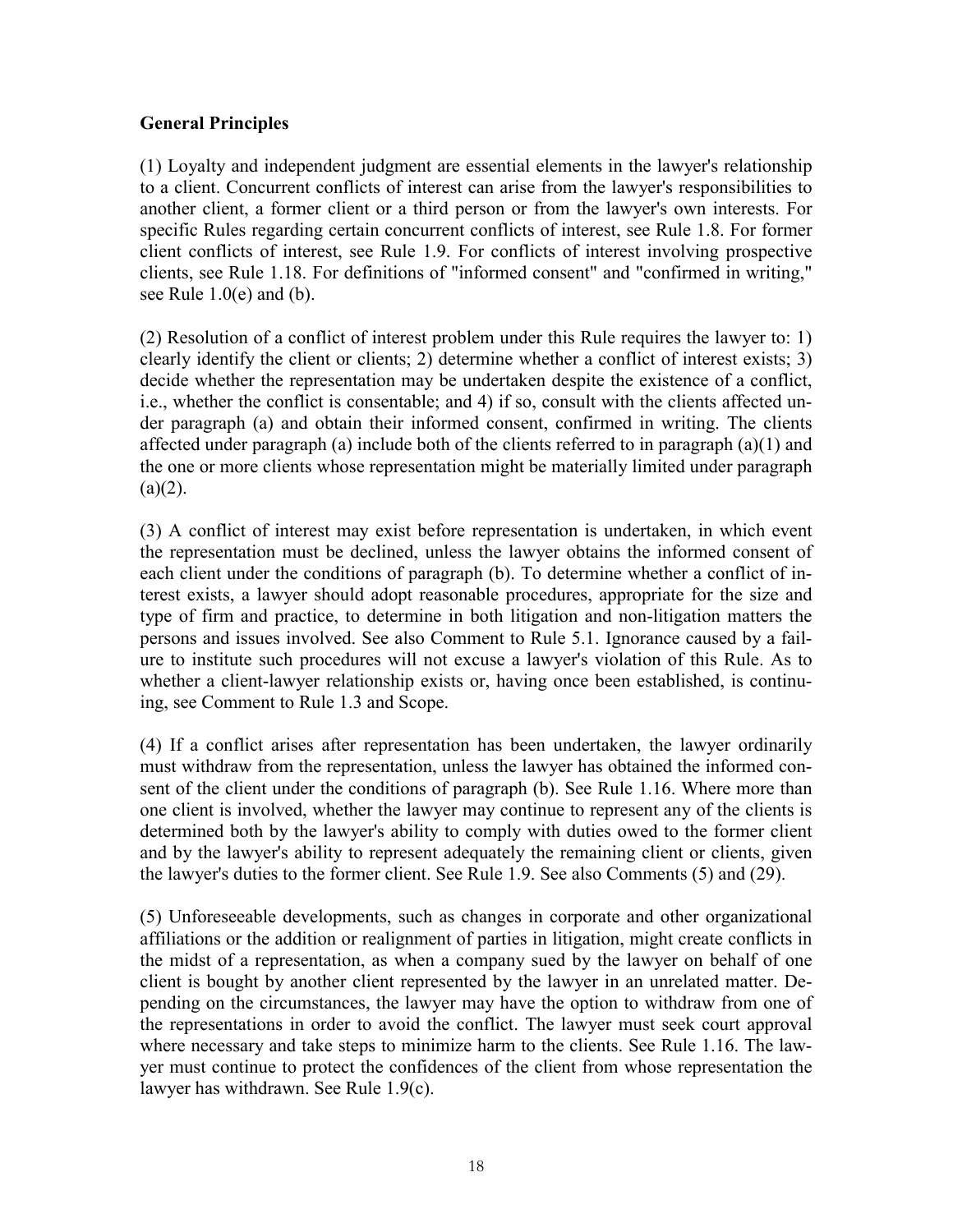#### **Identifying Conflicts of Interest: Directly Adverse**

(6) Loyalty to a current client prohibits undertaking representation directly adverse to that client without that client's informed consent. Thus, absent consent, a lawyer may not act as an advocate in one matter against a person the lawyer represents in some other matter, even when the matters are wholly unrelated. The client as to whom the representation is directly adverse is likely to feel betrayed, and the resulting damage to the client-lawyer relationship is likely to impair the lawyer's ability to represent the client effectively. In addition, the client on whose behalf the adverse representation is undertaken reasonably may fear that the lawyer will pursue that client's case less effectively out of deference to the other client, i.e., that the representation may be materially limited by the lawyer's interest in retaining the current client. Similarly, a directly adverse conflict may arise when a lawyer is required to cross-examine a client who appears as a witness in a lawsuit involving another client, as when the testimony will be damaging to the client who is represented in the lawsuit. On the other hand, simultaneous representation in unrelated matters of clients whose interests are only economically adverse, such as representation of competing economic enterprises in unrelated litigation, does not ordinarily constitute a conflict of interest and thus may not require consent of the respective clients.

(7) Directly adverse conflicts can also arise in transactional matters. For example, if a lawyer is asked to represent the seller of a business in negotiations with a buyer represented by the lawyer, not in the same transaction but in another, unrelated matter, the lawyer could not undertake the representation without the informed consent of each client.

#### **Identifying Conflicts of Interest: Material Limitation**

(8) Even where there is no direct adverseness, a conflict of interest exists if there is a significant risk that a lawyer's ability to consider, recommend or carry out an appropriate course of action for the client will be materially limited as a result of the lawyer's other responsibilities or interests. For example, a lawyer asked to represent several individuals seeking to form a joint venture is likely to be materially limited in the lawyer's ability to recommend or advocate all possible positions that each might take because of the lawyer's duty of loyalty to the others. The conflict in effect forecloses alternatives that would otherwise be available to the client. The mere possibility of subsequent harm does not itself require disclosure and consent. The critical questions are the likelihood that a difference in interests will eventuate and, if it does, whether it will materially interfere with the lawyer's independent professional judgment in considering alternatives or foreclose courses of action that reasonably should be pursued on behalf of the client.

#### **Lawyer's Responsibilities to Former Clients and Other Third Persons**

(9) In addition to conflicts with other current clients, a lawyer's duties of loyalty and independence may be materially limited by responsibilities to former clients under Rule 1.9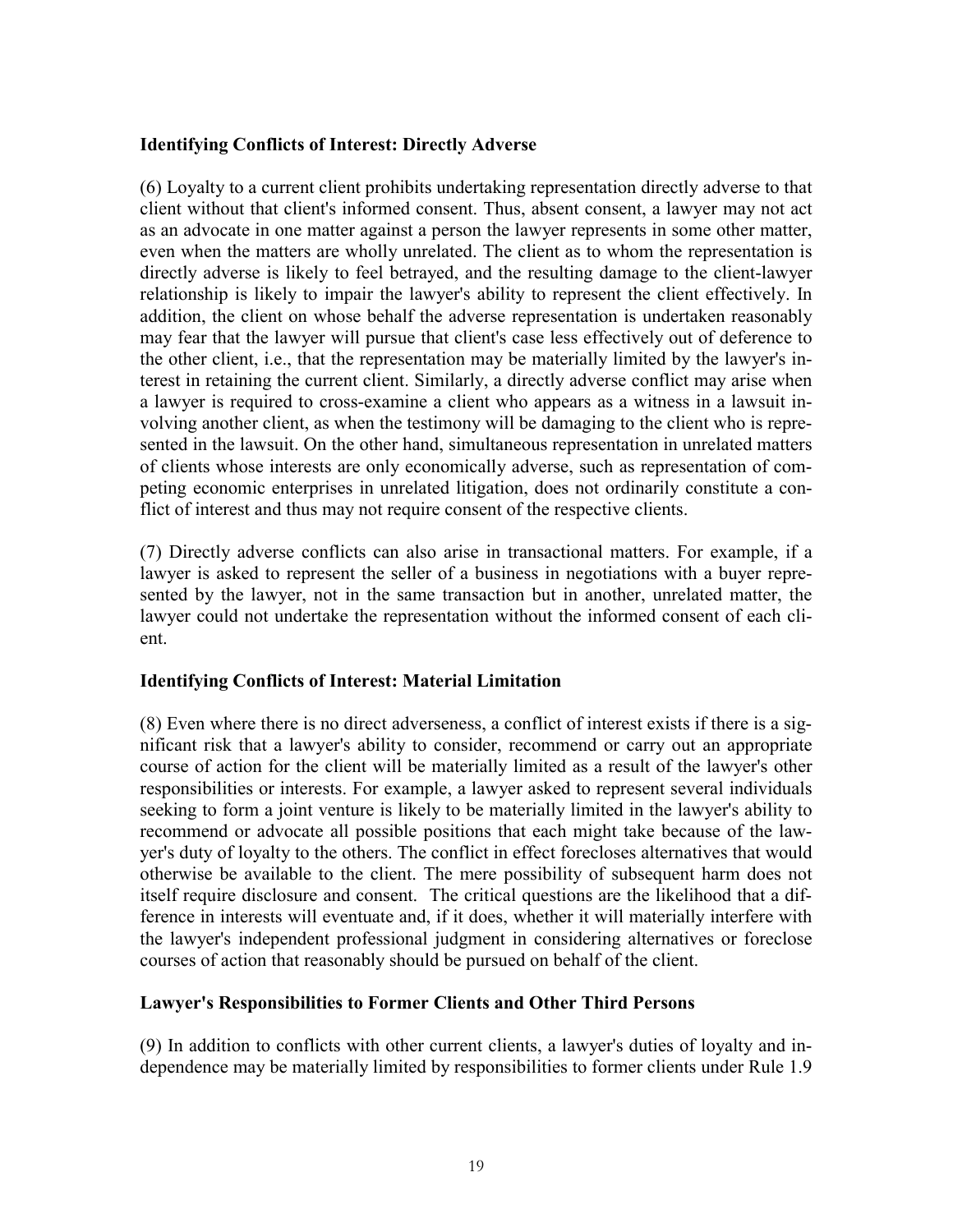or by the lawyer's responsibilities to other persons, such as fiduciary duties arising from a lawyer's service as a trustee, executor or corporate director.

# **Personal Interest Conflicts**

(10) The lawyer's own interests should not be permitted to have an adverse effect on representation of a client. For example, if the probity of a lawyer's own conduct in a transaction is in serious question, it may be difficult or impossible for the lawyer to give a client detached advice. Similarly, when a lawyer has discussions concerning possible employment with an opponent of the lawyer's client, or with a law firm representing the opponent, such discussions could not allow related business interests to affect representation, for example, by referring clients to an enterprise in which the lawyer has an undisclosed financial interest. See Rule 1.8 for specific Rules pertaining to a number of personal interest conflicts, including business transactions with clients. See also Rule 1.10 (personal interest conflicts under Rule 1.7 ordinarily are not imputed to other lawyers in a law firm).

(11) When lawyers representing different clients in the same matter or in substantially related matters are closely related by blood or marriage, there may be a significant risk that client confidences will be revealed and that the lawyer's family relationship will interfere with both loyalty and independent professional judgment. As a result, each client is entitled to know of the existence and implications of the relationship between the lawyers before the lawyer agrees to undertake the representation. Thus, a lawyer related to another lawyer, e.g., as parent, child, sibling or spouse, ordinarily may not represent a client in a matter where that lawyer is representing another party, unless each client gives informed consent. The disqualification arising from a close family relationship is personal and ordinarily is not imputed to members of firms with whom the lawyers are associated. See Rule 1.10.

(12) A lawyer is prohibited from engaging in sexual relationships with a client unless the sexual relationship predates the formation of the client-lawyer relationship. See Rule  $1.8(i)$ .

## **Interest of Person Paying for a Lawyer's Service**

(13) A lawyer may be paid from a source other than the client, including a co-client, if the client is informed of that fact and consents and the arrangement does not compromise the lawyer's duty of loyalty or independent judgment to the client. See Rule 1.8(f). If acceptance of the payment from any other source presents a significant risk that the lawyer's representation of the client will be materially limited by the lawyer's own interest in accommodating the person paying the lawyer's fee or by the lawyer's responsibilities to a payer who is also a co-client, then the lawyer must comply with the requirements of paragraph (b) before accepting the representation, including determining whether the conflict is consentable and, if so, that the client has adequate information about the material risks of the representation.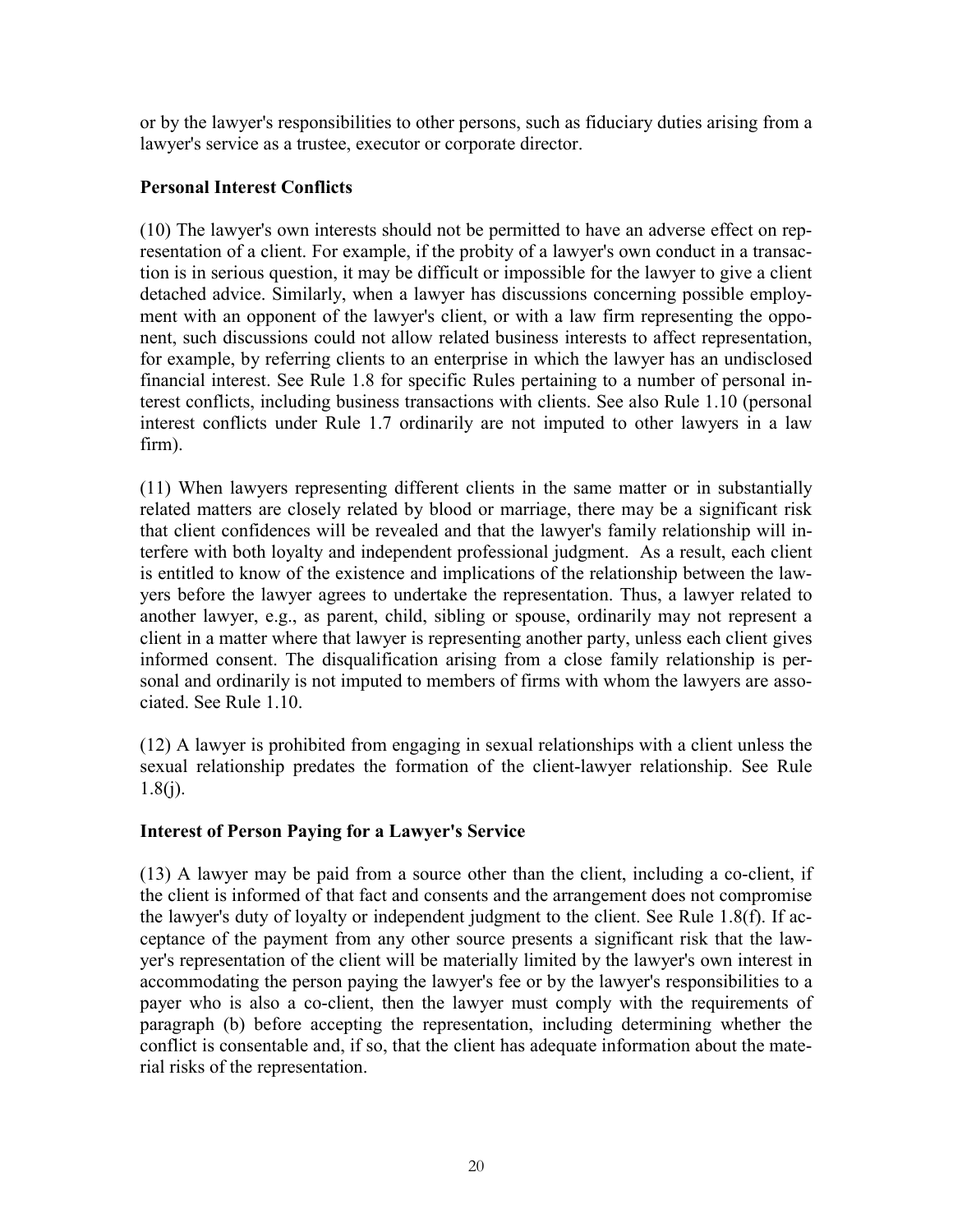#### **Prohibited Representations**

(14) Ordinarily, clients may consent to representation notwithstanding a conflict. However, as indicated in paragraph (b), some conflicts are nonconsentable, meaning that the lawyer involved cannot properly ask for such agreement or provide representation on the basis of the client's consent. When the lawyer is representing more than one client, the question of consentability must be resolved as to each client.

(15) Consentability is typically determined by considering whether the interests of the clients will be adequately protected if the clients are permitted to give their informed consent to representation burdened by a conflict of interest. Thus, under paragraph  $(b)(1)$ , representation is prohibited if in the circumstances the lawyer cannot reasonably conclude that the lawyer will be able to provide competent and diligent representation. See Rule 1.1 (competence) and Rule 1.3 (diligence).

(16) Paragraph (b)(2) describes conflicts that are nonconsentable because the representation is prohibited by applicable law. For example, in some states substantive law provides that the same lawyer may not represent more than one defendant in a capital case, even with the consent of the clients, and under federal criminal statutes certain representations by a former government lawyer are prohibited, despite the informed consent of the former client. In addition, decisional law in some states limits the ability of a governmental client, such as a municipality, to consent to a conflict of interest.

(17) Paragraph (b)(3) describes conflicts that are nonconsentable because of the institutional interest in vigorous development of each client's position when the clients are aligned directly against each other in the same litigation or other proceeding before a tribunal. Whether clients are aligned directly against each other within the meaning of this paragraph requires examination of the context of the proceeding. Although this paragraph does not preclude a lawyer's multiple representation of adverse parties to a mediation (because mediation is not a proceeding before a "tribunal" under Rule  $1.0(m)$ ), such representation may be precluded by paragraph (b)(1).

## **Informed Consent**

(18) Informed consent requires that each affected client be aware of the relevant circumstances and of the material and reasonably foreseeable ways that the conflict could have adverse effects on the interests of that client. See Rule 1.0(e) (informed consent). The information required depends on the nature of the conflict and the nature of the risks involved. When representation of multiple clients in a single matter is undertaken, the information must include the implications of the common representation, including possible effects on loyalty*,* confidentiality and the attorney-client privilege and the advantages and risks involved. See Comments [30] and [31] (effect of common representation on confidentiality)

. (19) Under some circumstances it may be impossible to make the disclosure necessary to obtain consent. For example, when the lawyer represents different clients in related mat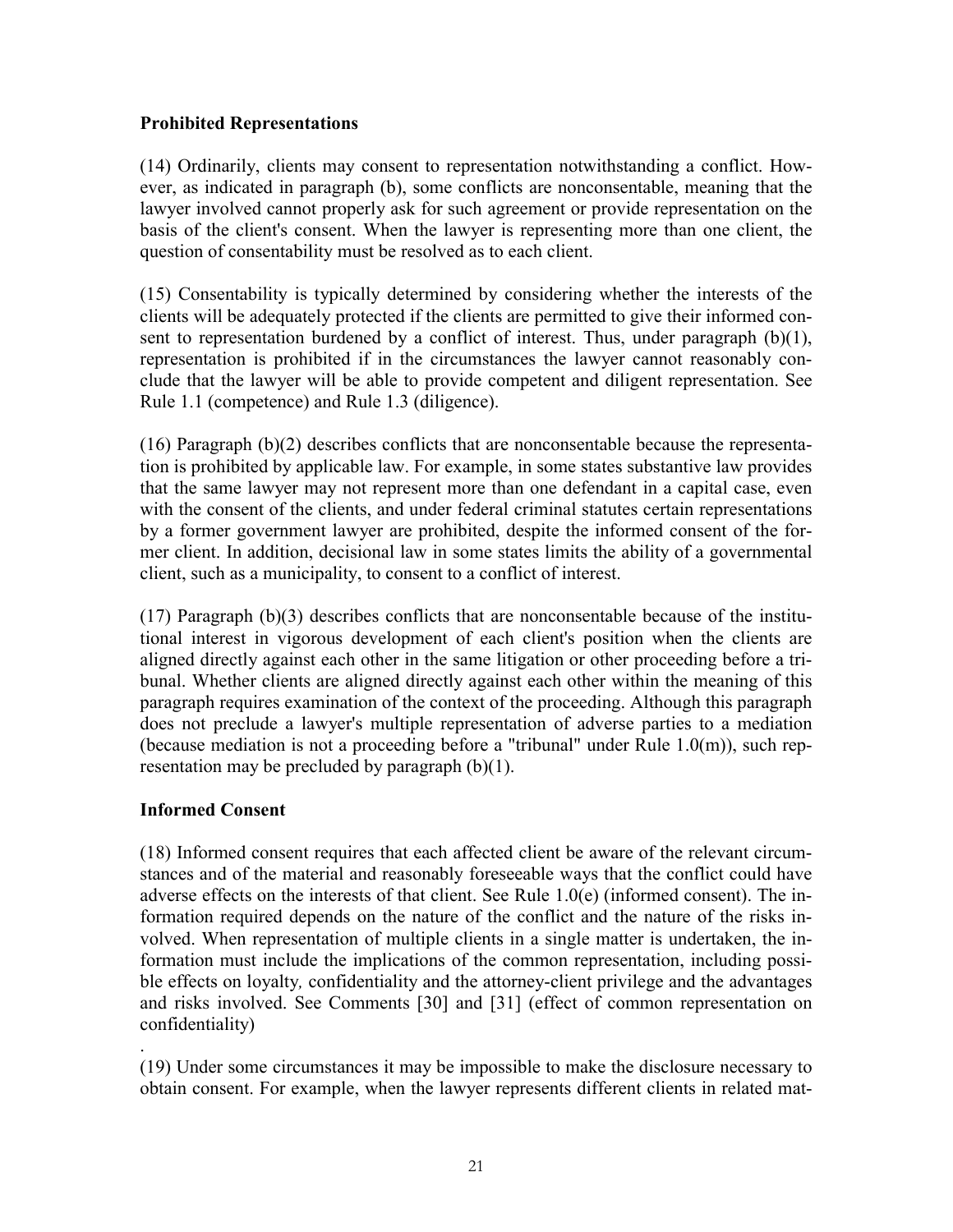ters and one of the clients refuses to consent to the disclosure necessary to permit the other client to make an informed decision, the lawyer cannot properly ask the latter to consent. In some cases the alternative to common representation can be that each party may have to obtain separate representation with the possibility of incurring additional costs. These costs, along with the benefits of securing separate representation, are factors that may be considered by the affected client in determining whether common representation is in the client's interests.

# **Consent Confirmed in Writing**

(20) Paragraph (b) requires the lawyer to obtain the informed consent of the client, confirmed in writing. Such a writing may consist of a document executed by the client or one that the lawyer promptly records and transmits to the client following an oral consent. See Rule 1.0(b). See also Rule 1.0(n) (writing includes electronic transmission). If it is not feasible to obtain or transmit the writing at the time the client gives informed consent, then the lawyer must obtain it or transmit it within a reasonable time thereafter. See Rule 1.0(b). The requirement of a writing does not supplant the need in most cases for the lawyer to talk with the client, to explain the risks and advantages, if any, of representation burdened with a conflict of interest, as well as reasonably available alternatives, and to afford the client a reasonable opportunity to consider the risks and alternatives and to raise questions and concerns. Rather, the writing is required in order to impress upon clients the seriousness of the decision the client is being asked to make and to avoid disputes or ambiguities that might later occur in the absence of a writing.

## **Revoking Consent**

(21) A client who has given consent to a conflict may revoke the consent and, like any other client, may terminate the lawyer's representation at any time. Whether revoking consent to the client's own representation precludes the lawyer from continuing to represent other clients depends on the circumstances, including the nature of the conflict, whether the client revoked consent because of a material change in circumstances, the reasonable expectations of the other clients and whether material detriment to the other clients or the lawyer would result.

## **Consent to Future Conflict**

(22) Whether a lawyer may properly request a client to waive conflicts that might arise in the future is subject to the test of paragraph (b). The effectiveness of such waivers is generally determined by the extent to which the client reasonably understands the material risks that the waiver entails. The more comprehensive the explanation of the types of future representations that might arise and the actual and reasonably foreseeable adverse consequences of those representations, the greater the likelihood that the client will have the requisite understanding. Thus, if the client agrees to consent to a particular type of conflict with which the client is already familiar, then the consent ordinarily will be effective with regard to that type of conflict. If the consent is general and open-ended, then the consent ordinarily will be ineffective, because it is not reasonably likely that the client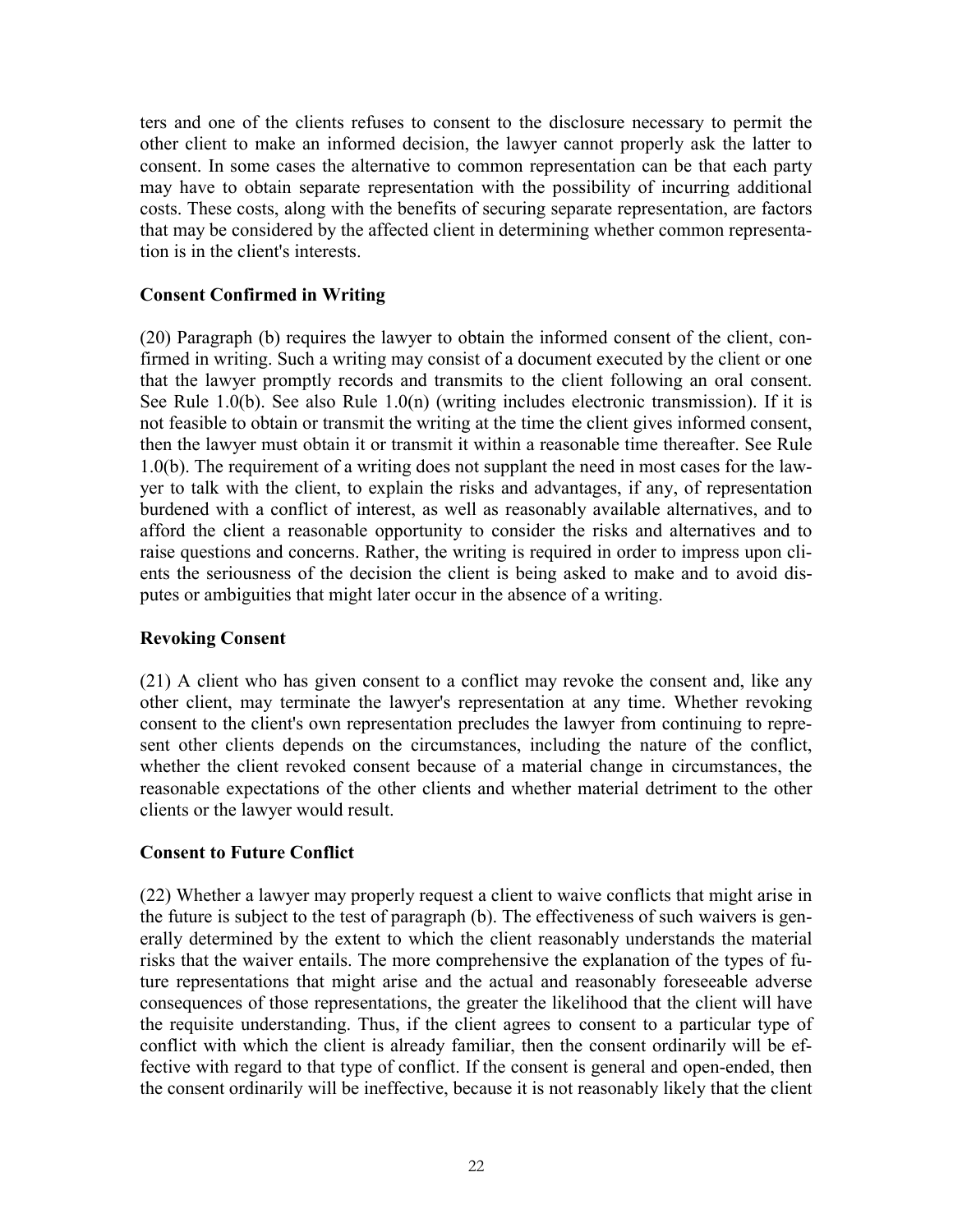will have understood the material risks involved. On the other hand, if the client is an experienced user of the legal services involved and is reasonably informed regarding the risk that a conflict may arise, such consent is more likely to be effective, particularly if, e.g., the client is independently represented by other counsel in giving consent and the consent is limited to future conflicts unrelated to the subject of the representation. In any case, advance consent cannot be effective if the circumstances that materialize in the future are such as would make the conflict nonconsentable under paragraph (b).

# **Conflicts in Litigation**

(23) Paragraph (b)(3) prohibits representation of opposing parties in the same litigation, regardless of the clients' consent. On the other hand, simultaneous representation of parties whose interests in litigation may conflict, such as coplaintiffs or codefendants, is governed by paragraph (a)(2). A conflict may exist by reason of substantial discrepancy in the parties' testimony, incompatibility in positions in relation to an opposing party or the fact that there are substantially different possibilities of settlement of the claims or liabilities in question. Such conflicts can arise in criminal cases as well as civil. The potential for conflict of interest in representing multiple defendants in a criminal case is so grave that ordinarily a lawyer should decline to represent more than one codefendant. On the other hand, common representation of persons having similar interests in civil litigation is proper if the requirements of paragraph (b) are met.

(24) Ordinarily a lawyer may take inconsistent legal positions in different tribunals at different times on behalf of different clients. The mere fact that advocating a legal position on behalf of one client might create precedent adverse to the interests of a client represented by the lawyer in an unrelated matter does not create a conflict of interest. A conflict of interest exists, however, if there is a significant risk that a lawyer's action on behalf of one client will materially limit the lawyer's effectiveness in representing another client in a different case; for example, when a decision favoring one client will create a precedent likely to seriously weaken the position taken on behalf of the other client. Factors relevant in determining whether the clients need to be advised of the risk include: where the cases are pending, whether the issue is substantive or procedural, the temporal relationship between the matters, the significance of the issue to the immediate and longterm interests of the clients involved and the clients' reasonable expectations in retaining the lawyer. If there is significant risk of material limitation, then absent informed consent of the affected clients, the lawyer must refuse one of the representations or withdraw from one or both matters.

(25) When a lawyer represents or seeks to represent a class of plaintiffs or defendants in a class-action lawsuit, unnamed members of the class are ordinarily not considered to be clients of the lawyer for purposes of applying paragraph  $(a)(1)$  of this Rule. Thus, the lawyer does not typically need to get the consent of such a person before representing a client suing the person in an unrelated matter. Similarly, a lawyer seeking to represent an opponent in a class action does not typically need the consent of an unnamed member of the class whom the lawyer represents in an unrelated matter.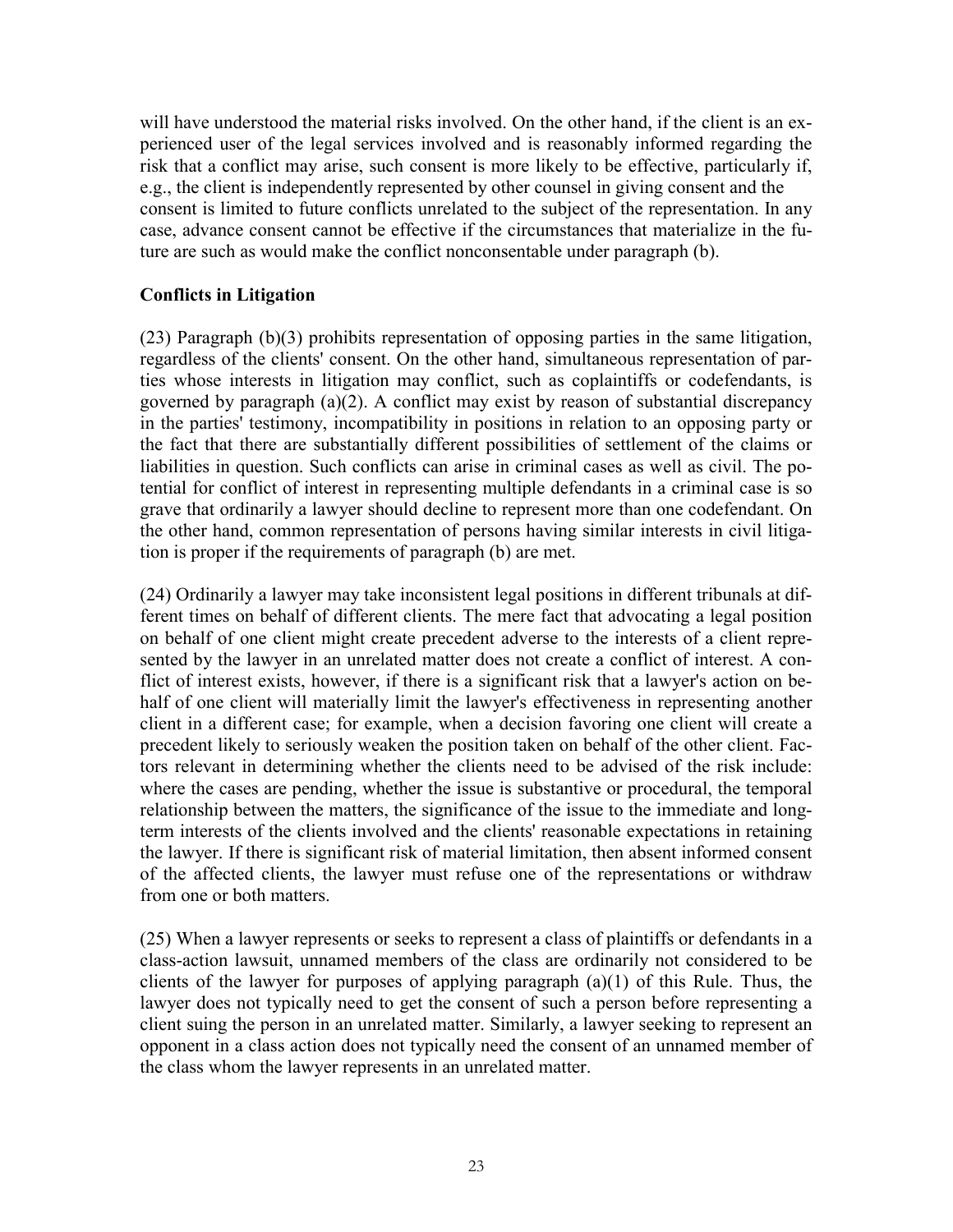## **Nonlitigation Conflicts**

(26) Conflicts of interest under paragraphs  $(a)(1)$  and  $(a)(2)$  arise in contexts other than litigation. For a discussion of directly adverse conflicts in transactional matters, see Comment (7). Relevant factors in determining whether there is significant potential for material limitation include the duration and intimacy of the lawyer's relationship with the client or clients involved, the functions being performed by the lawyer, the likelihood that disagreements will arise and the likely prejudice to the client from the conflict. The question is often one of proximity and degree. See Comment (8).

(27) For example, conflict questions may arise in estate planning and estate administration. A lawyer may be called upon to prepare wills for several family members, such as husband and wife, and, depending upon the circumstances, a conflict of interest may be present. In estate administration the identity of the client may be unclear under the law of a particular jurisdiction. Under one view, the client is the fiduciary; under another view the client is the estate or trust, including its beneficiaries. In order to comply with conflict of interest Rules, the lawyer should make clear the lawyer's relationship to the parties involved

(28) Whether a conflict is consentable depends on the circumstances. For example, a lawyer may not represent multiple parties to a negotiation whose interests are fundamentally antagonistic to each other, but common representation is permissible where the clients are generally aligned in interest even though there is some difference in interest among them. Thus, a lawyer may seek to establish or adjust a relationship between clients on an amicable and mutually advantageous basis; for example, in helping to organize a business in which two or more clients are entrepreneurs, working out the financial reorganization of an enterprise in which two or more clients have an interest or arranging a property distribution in settlement of an estate. The lawyer seeks to resolve potentially adverse interests by developing the parties' mutual interests. Otherwise, each party might have to obtain separate representation, with the possibility of incurring additional cost, complication or even litigation. Given these and other relevant factors, the clients may prefer that the lawyer act for all of them.

#### **Special Considerations in Common Representation**

(29) In considering whether to represent multiple clients in the same matter, a lawyer should be mindful that if the common representation fails because the potentially adverse interests cannot be reconciled, the result can be additional cost, embarrassment and recrimination. Ordinarily, the lawyer will be forced to withdraw from representing all of the clients if the common representation fails. In some situations, the risk of failure is so great that multiple representation is plainly impossible. For example, a lawyer cannot undertake common representation of clients where contentious litigation or negotiations between them are imminent or contemplated. Moreover, because the lawyer is required to be impartial between commonly represented clients, representation of multiple clients is improper when it is unlikely that impartiality can be maintained. Generally, if the rela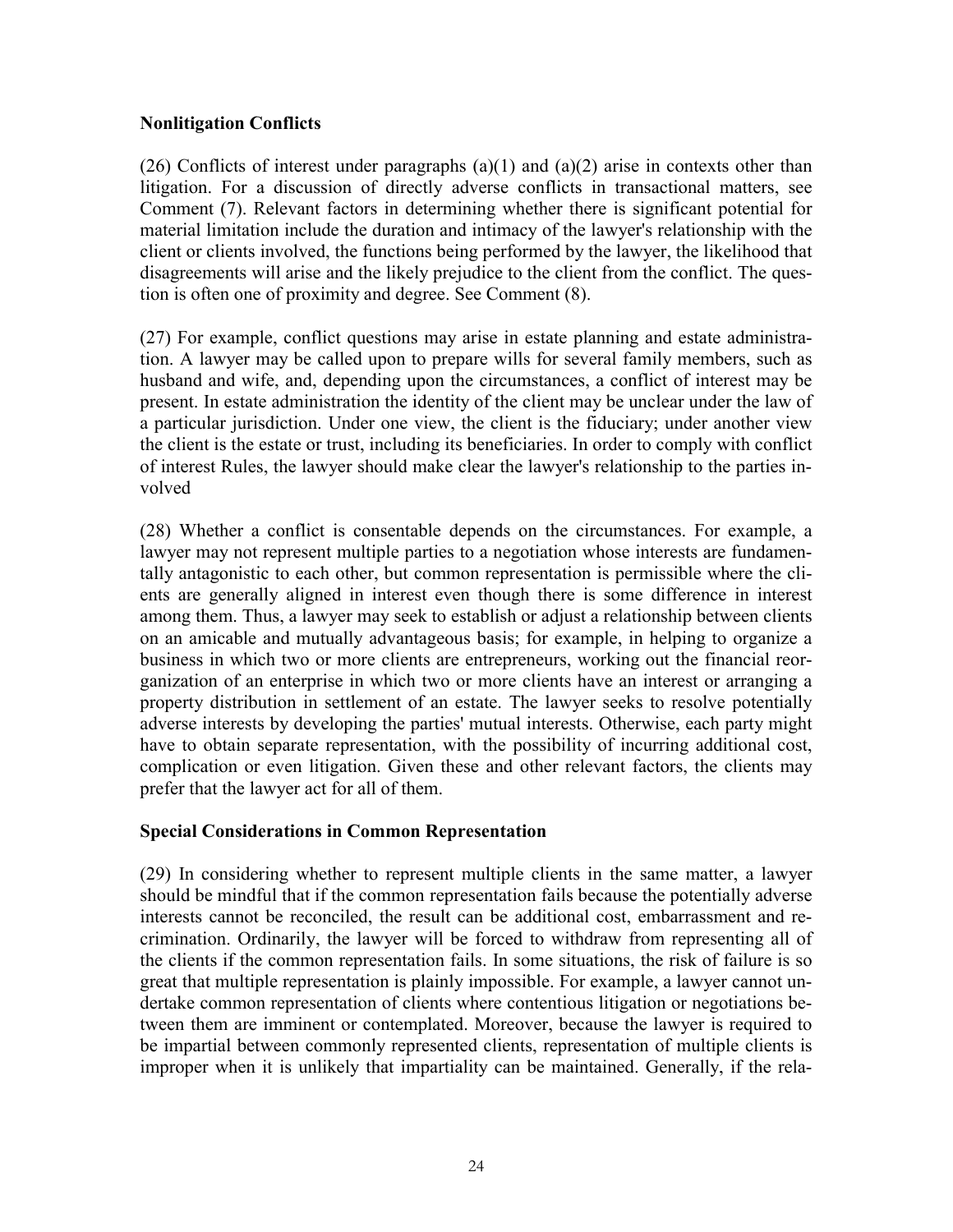tionship between the parties has already assumed antagonism, the possibility that the clients' interests can be adequately served by common representation is not very good. Other relevant factors are whether the lawyer subsequently will represent both parties on a continuing basis and whether the situation involves creating or terminating a relationship between the parties.

(30) A particularly important factor in determining the appropriateness of common representation is the effect on client-lawyer confidentiality and the attorney-client privilege. With regard to the attorney-client privilege, the prevailing Rule is that, as between commonly represented clients, the privilege does not attach. Hence, it must be assumed that if litigation eventuates between the clients, the privilege will not protect any such communications, and the clients should be so advised.

(31) As to the duty of confidentiality, continued common representation will almost certainly be inadequate if one client asks the lawyer not to disclose to the other client information relevant to the common representation. This is so because the lawyer has an equal duty of loyalty to each client, and each client has the right to be informed of anything bearing on the representation that might affect that client's interests and the right to expect that the lawyer will use that information to that client's benefit. See Rule 1.4. The lawyer should, at the outset of the common representation and as part of the process of obtaining each client's informed consent, advise each client that information will be shared and that the lawyer will have to withdraw if one client decides that some matter material to the representation should be kept from the other. In limited circumstances, it may be appropriate for the lawyer to proceed with the representation when the clients have agreed, after being properly informed, that the lawyer will keep certain information confidential. For example, the lawyer may reasonably conclude that failure to disclose one client's trade secrets to another client will not adversely affect representation involving a joint venture between the clients and agree to keep that information confidential with the informed consent of both clients.

(32) When seeking to establish or adjust a relationship between clients, the lawyer should make clear that the lawyer's role is not that of partisanship normally expected in other circumstances and, thus, that the clients may be required to assume greater responsibility for decisions than when each client is separately represented. Any limitations on the scope of the representation made necessary as a result of the common representation should be fully explained to the clients at the outset of the representation. See Rule 1.2(c).

(33) Subject to the above limitations, each client in the common representation has the right to loyal and diligent representation and the protection of Rule 1.9 concerning the obligations to a former client. The client also has the right to discharge the lawyer as stated in Rule 1.16.

## **Organizational Clients**

(34) A lawyer who represents a corporation or other organization does not, by virtue of that representation, necessarily represent any constituent or affiliated organization, such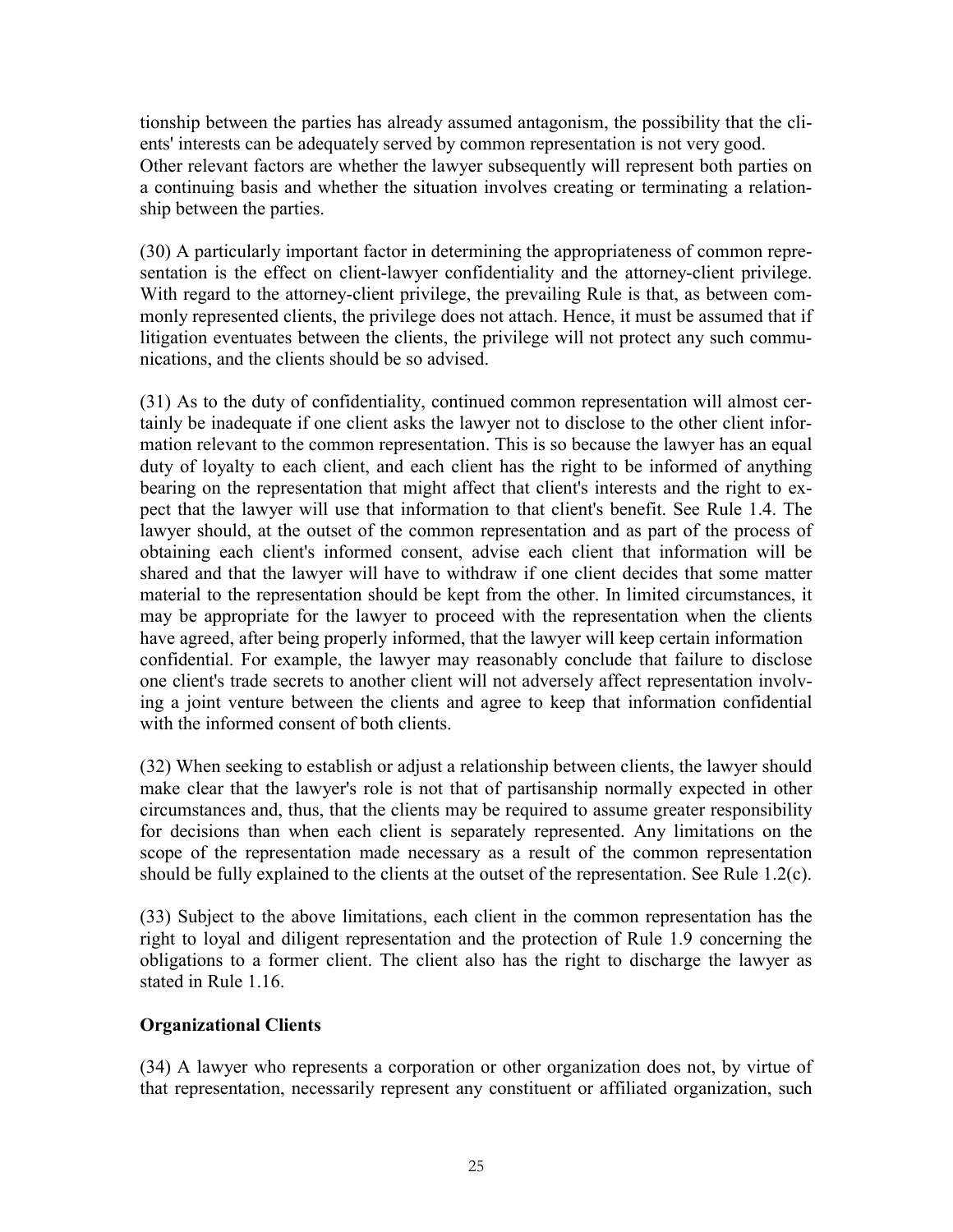as a parent or subsidiary. See Rule  $1.13(a)$ . Thus, the lawyer for an organization is not barred from accepting representation adverse to an affiliate in an unrelated matter, unless the circumstances are such that the affiliate should also be considered a client of the lawyer, there is an understanding between the lawyer and the organizational client that the lawyer will avoid representation adverse to the client's affiliates, or the lawyer's obligations to either the organizational client or the new client are likely to limit materially the lawyer's representation of the other client.

(35) A lawyer for a corporation or other organization who is also a member of its board of directors should determine whether the responsibilities of the two roles may conflict. The lawyer may be called on to advise the corporation in matters involving actions of the directors. Consideration should be given to the frequency with which such situations may arise, the potential intensity of the conflict, the effect of the lawyer's resignation from the board and the possibility of the corporation's obtaining legal advice from another lawyer in such situations. If there is material risk that the dual role will compromise the lawyer's independence of professional judgment, the lawyer should not serve as a director or should cease to act as the corporation's lawyer when conflicts of interest arise. The lawyer should advise the other members of the board that in some circumstances matters discussed at board meetings while the lawyer is present in the capacity of director might not be protected by the attorney-client privilege and that conflict of interest considerations might require the lawyer's recusal as a director or might require the lawyer and the lawyer's firm to decline representation of the corporation in a matter.

## **Rule 1.8 Conflict of Interest: Current Clients: Specific Rules**

 (a) A lawyer shall not enter into a business transaction with a client or knowingly acquire an ownership, possessory, security or other pecuniary interest adverse to a client unless:

(1) the transaction and terms on which the lawyer acquires the interest are fair and reasonable to the client and are fully disclosed and transmitted in writing in a manner that can be reasonably understood by the client;

(2) the client is advised in writing of the desirability of seeking and is given a reasonable opportunity to seek the advice of independent legal counsel on the transaction; and

(3) the client gives informed consent, in a writing signed by the client, to the essential terms of the transaction and the lawyer's role in the transaction, including whether the lawyer is representing the client in the transaction.

(b) A lawyer shall not use information relating to representation of a client to the disadvantage of the client unless the client gives informed consent, except as permitted or required by these Rules.

(c) A lawyer shall not solicit any substantial gift from a client, including a testamentary gift, or prepare on behalf of a client an instrument giving the lawyer or a person related to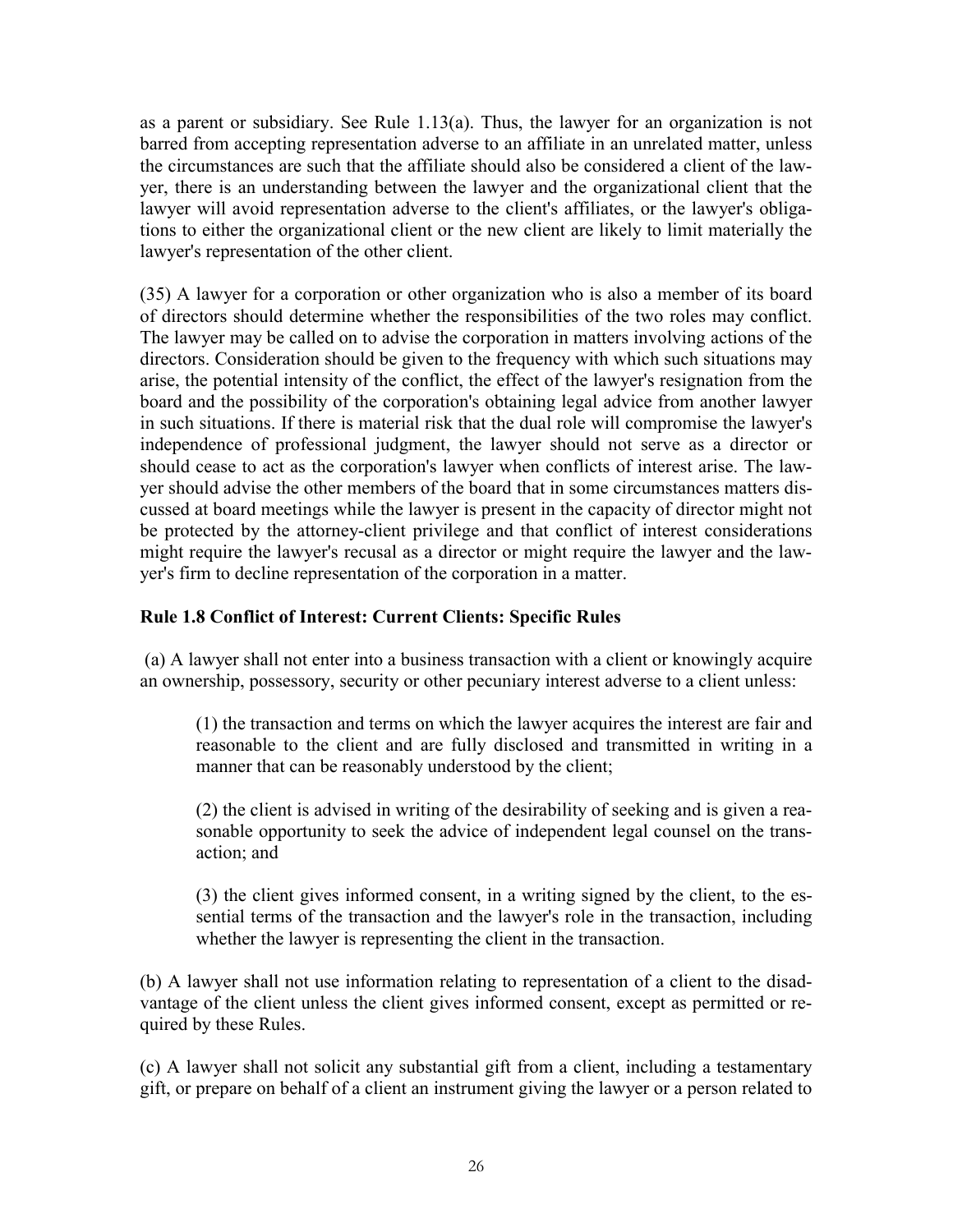the lawyer any substantial gift unless the lawyer or other recipient of the gift is related to the client. For purposes of this paragraph, related persons include a spouse, child, grandchild, parent, grandparent or other relative or individual with whom the lawyer or the client maintains a close, familial relationship.

(d) Prior to the conclusion of representation of a client, a lawyer shall not make or negotiate an agreement giving the lawyer literary or media rights to a portrayal or account based in substantial part on information relating to the representation.

(e) A lawyer shall not provide financial assistance to a client in connection with pending or contemplated litigation, except that:

(1) a lawyer may advance court costs and expenses of litigation, the repayment of which may be contingent on the outcome of the matter; and

(2) a lawyer representing an indigent client may pay court costs and expenses of litigation on behalf of the client.

(f) A lawyer shall not accept compensation for representing a client from one other than the client unless:

(1) the client gives informed consent;

(2) there is no interference with the lawyer's independence of professional judgment or with the client-lawyer relationship; and

(3) information relating to representation of a client is protected as required by Rule 1.6.

(g) A lawyer who represents two or more clients shall not participate in making an aggregate settlement of the claims of or against the clients, or in a criminal case an aggregated agreement as to guilty or nolo contendere pleas, unless each client gives informed consent, in a writing signed by the client. The lawyer's disclosure shall include the existence and nature of all the claims or pleas involved and of the participation of each person in the settlement.

(h) A lawyer shall not:

(1) make an agreement prospectively limiting the lawyer's liability to a client for malpractice unless the client is independently represented in making the agreement; or

(2) settle a claim or potential claim for such liability with an unrepresented client or former client unless that person is advised in writing of the desirability of seeking and is given a reasonable opportunity to seek the advice of independent legal counsel in connection therewith.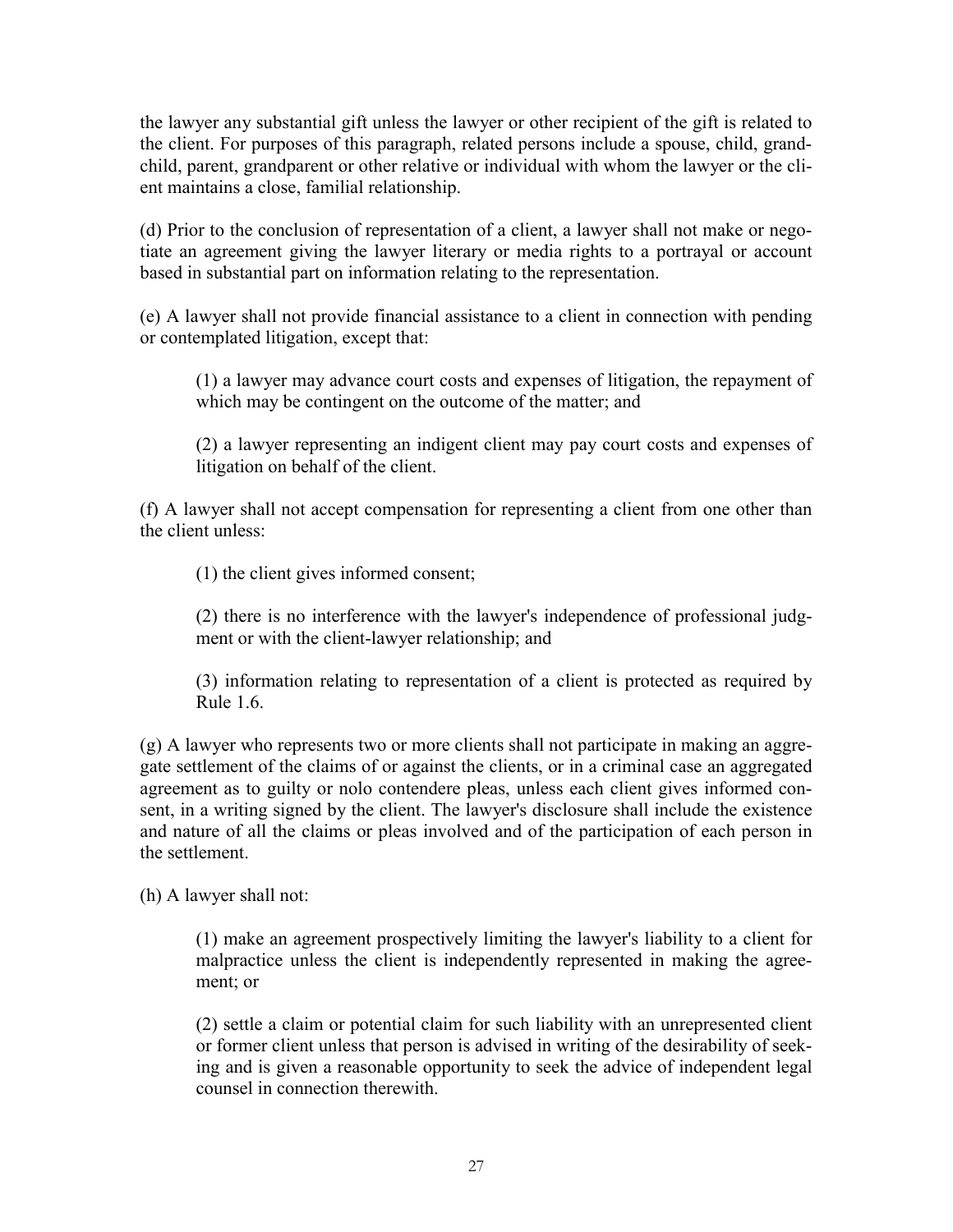(i) A lawyer shall not acquire a proprietary interest in the cause of action or subject matter of litigation the lawyer is conducting for a client, except that the lawyer may:

(1) acquire a lien authorized by law to secure the lawyer's fee or expenses; and

(2) contract with a client for a reasonable contingent fee in a civil case.

(j) A lawyer shall not have sexual relations with a client unless a consensual sexual relationship existed between them before the client-lawyer relationship commenced.

(k) While lawyers are associated in a firm, a prohibition in the foregoing paragraphs (a) through (i) that applies to any one of them shall apply to all of them.

## **Comment**

#### **Business Transactions Between Client and Lawyer**

(1) A lawyer's legal skill and training, together with the relationship of trust and confidence between lawyer and client, create the possibility of overreaching when the lawyer participates in a business, property or financial transaction with a client, for example, a loan or sales transaction or a lawyer investment on behalf of a client. The requirements of paragraph (a) must be met even when the transaction is not closely related to the subject matter of the representation, as when a lawyer drafting a will for a client learns that the client needs money for unrelated expenses and offers to make a loan to the client. It also applies to lawyers purchasing property from estates they represent. It does not apply to ordinary fee arrangements between client and lawyer, which are governed by Rule 1.5, although its requirements must be met when the lawyer accepts an interest in the client's business or other nonmonetary property as payment of all or part of a fee. In addition, the Rule does not apply to standard commercial transactions between the lawyer and the client for products or services that the client generally markets to others, for example, banking or brokerage services, medical services, products manufactured or distributed by the client, and utilities' services. In such transactions, the lawyer has no advantage in dealing with the client, and the restrictions in paragraph (a) are unnecessary and impracticable.

(2) Paragraph  $(a)(1)$  requires that the transaction itself be fair to the client and that its essential terms be communicated to the client, in writing, in a manner that can be reasonably understood. Paragraph (a)(2) requires that the client also be advised, in writing, of the desirability of seeking the advice of independent legal counsel. It also requires that the client be given a reasonable opportunity to obtain such advice. Paragraph (a)(3) requires that the lawyer obtain the client's informed consent, in a writing signed by the client, both to the essential terms of the transaction and to the lawyer's role. When necessary, the lawyer should discuss both the material risks of the proposed transaction, including any risk presented by the lawyer's involvement, and the existence of reasonably available alternatives and should explain why the advice of independent legal counsel is desirable. See Rule 1.0(e) (definition of informed consent).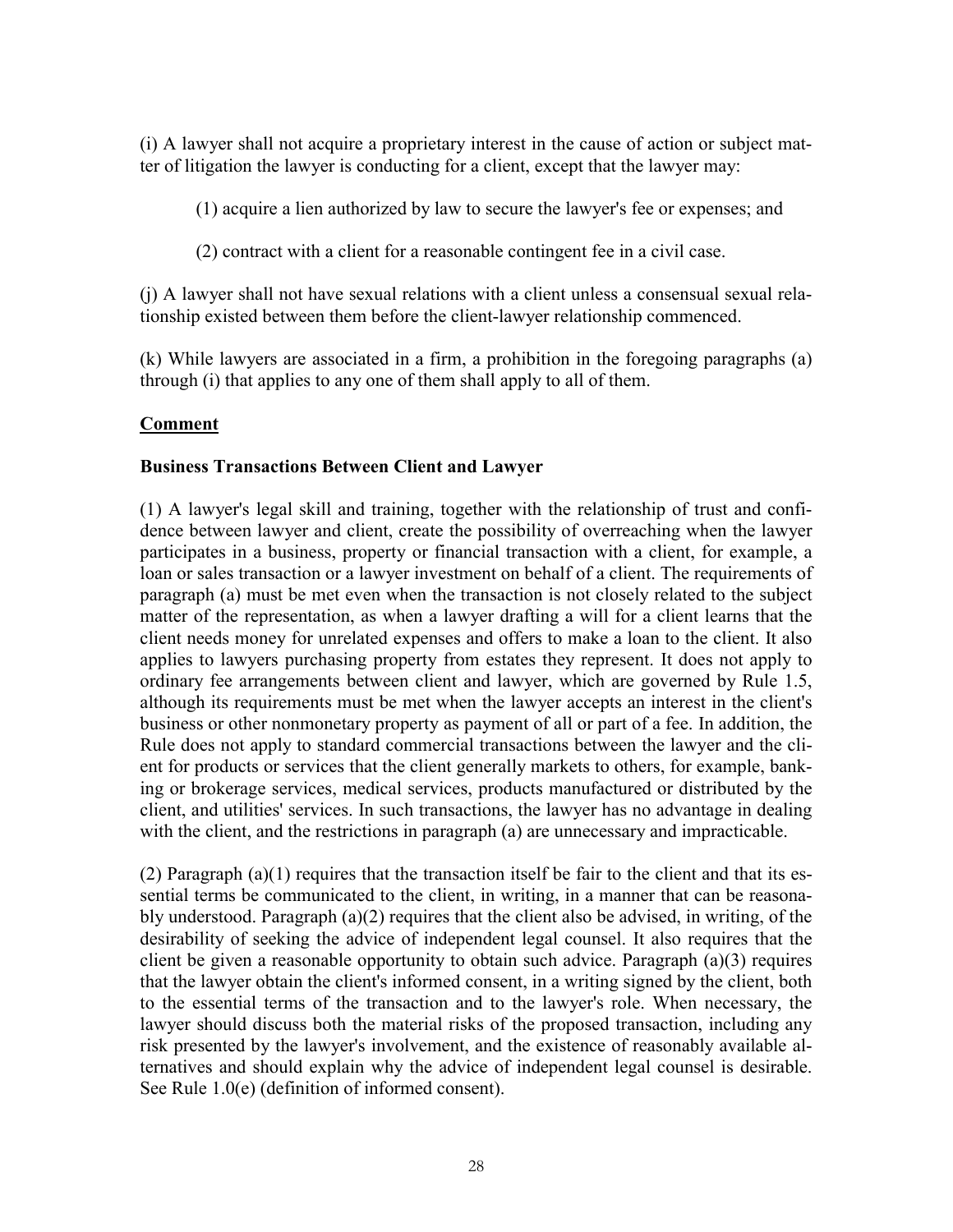(3) The risk to a client is greatest when the client expects the lawyer to represent the client in the transaction itself or when the lawyer's financial interest otherwise poses a significant risk that the lawyer's representation of the client will be materially limited by the lawyer's financial interest in the transaction. Here the lawyer's role requires that the lawyer must comply, not only with the requirements of paragraph (a), but also with the requirements of Rule 1.7. Under that Rule, the lawyer must disclose the risks associated with the lawyer's dual role as both legal adviser and participant in the transaction, such as the risk that the lawyer will structure the transaction or give legal advice in a way that favors the lawyer's interests at the expense of the client. Moreover, the lawyer must obtain the client's informed consent. In some cases, the lawyer's interest may be such that Rule 1.7 will preclude the lawyer from seeking the client's consent to the transaction.

(4) If the client is independently represented in the transaction, paragraph (a)(2) of this Rule is inapplicable, and the paragraph (a)(1) requirement for full disclosure is satisfied either by a written disclosure by the lawyer involved in the transaction or by the client's independent counsel. The fact that the client was independently represented in the transaction is relevant in determining whether the agreement was fair and reasonable to the client as paragraph (a)(1) further requires.

#### **Use of Information Related to Representation**

(5) Use of information relating to the representation to the disadvantage of the client violates the lawyer's duty of loyalty. Paragraph (b) applies when the information is used to benefit either the lawyer or a third person, such as another client or business associate of the lawyer. For example, if a lawyer learns that a client intends to purchase and develop several parcels of land, the lawyer may not use that information to purchase one of the parcels in competition with the client or to recommend that another client make such a purchase. The Rule does not prohibit uses that do not disadvantage the client. For example, a lawyer who learns a government agency's interpretation of trade legislation during the representation of one client may properly use that information to benefit other clients. Paragraph (b) prohibits disadvantageous use of client information unless the client gives informed consent, except as permitted or required by these Rules. See Rules 1.2(d), 1.6, 1.9(c), 3.3, 4.1(b), 8.1 and 8.3.

## **Gifts to Lawyers**

(6) A lawyer may accept a gift from a client, if the transaction meets general standards of fairness. For example, a simple gift such as a present given at a holiday or as a token of appreciation is permitted. If a client offers the lawyer a more substantial gift, paragraph (c) does not prohibit the lawyer from accepting it, although such a gift may be voidable by the client under the doctrine of undue influence, which treats client gifts as presumptively fraudulent. In any event, due to concerns about overreaching and imposition on clients, a lawyer may not suggest that a substantial gift be made to the lawyer or for the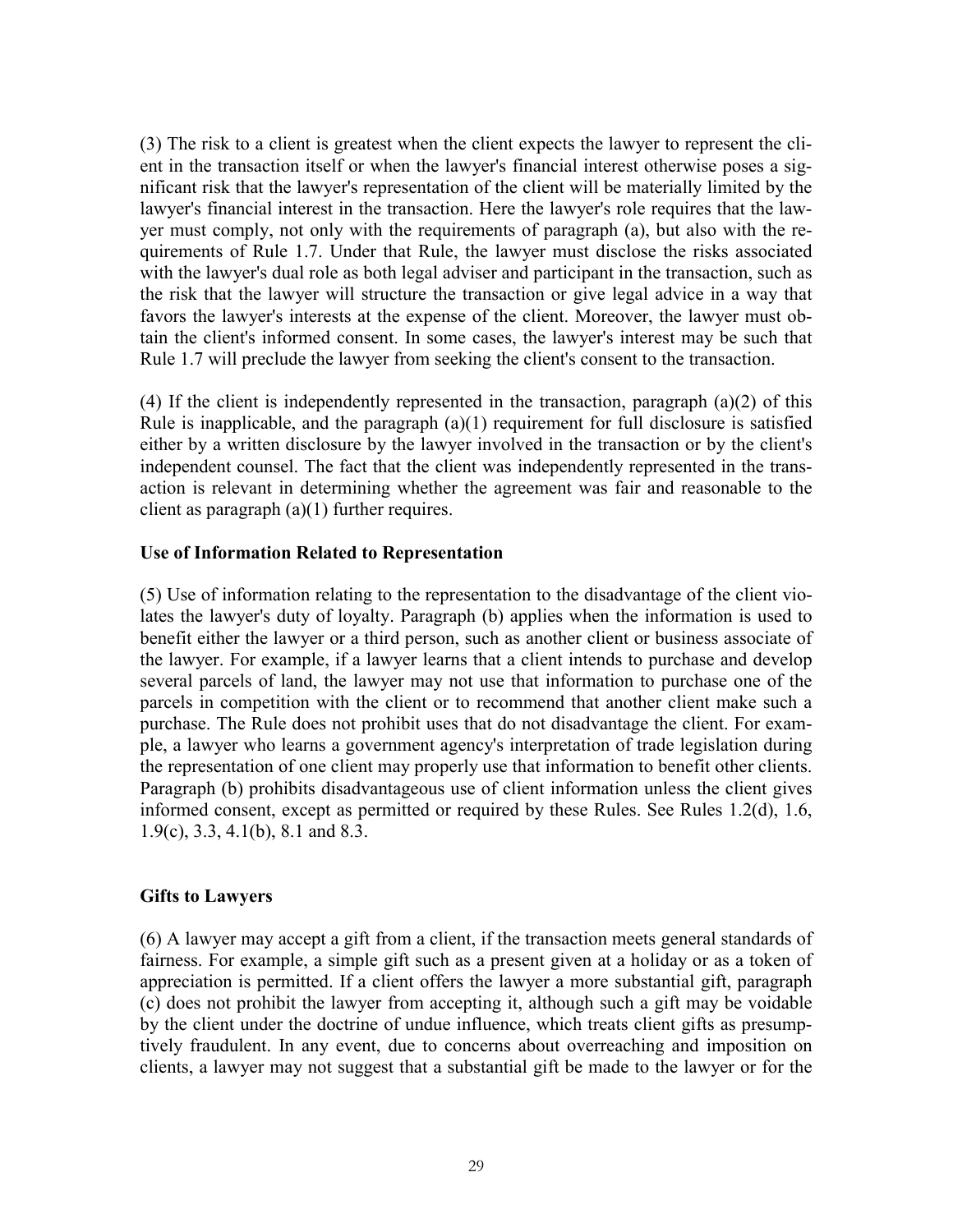lawyer's benefit, except where the lawyer is related to the client as set forth in paragraph (c).

(7) If effectuation of a substantial gift requires preparing a legal instrument such as a will or conveyance, the client should have the detached advice that another lawyer can provide. The sole exception to this Rule is where the client is a relative of the donee.

(8) This Rule does not prohibit a lawyer from seeking to have the lawyer or a partner or associate of the lawyer named as executor of the client's estate or to another potentially lucrative fiduciary position. Nevertheless, such appointments will be subject to the general conflict of interest provision in Rule 1.7 when there is a significant risk that the lawyer's interest in obtaining the appointment will materially limit the lawyer's independent professional judgment in advising the client concerning the choice of an executor or other fiduciary. In obtaining the client's informed consent to the conflict, the lawyer should advise the client concerning the nature and extent of the lawyer's financial interest in the appointment, as well as the availability of alternative candidates for the position.

# **Literary Rights**

(9) An agreement by which a lawyer acquires literary or media rights concerning the conduct of the representation creates a conflict between the interests of the client and the personal interests of the lawyer. Measures suitable in the representation of the client may detract from the publication value of an account of the representation. Paragraph (d) does not prohibit a lawyer representing a client in a transaction concerning literary property from agreeing that the lawyer's fee shall consist of a share in ownership in the property, if the arrangement conforms to Rule 1.5 and paragraphs (a) and (i).

# **Financial Assistance**

(10) Lawyers may not subsidize lawsuits or administrative proceedings brought on behalf of their clients, including making or guaranteeing loans to their clients for living expenses, because to do so would encourage clients to pursue lawsuits that might not otherwise be brought and because such assistance gives lawyers too great a financial stake in the litigation. These dangers do not warrant a prohibition on a lawyer lending a client court costs and litigation expenses, including the expenses of medical examination and the costs of obtaining and presenting evidence, because these advances are virtually indistinguishable from contingent fees and help ensure access to the courts. Similarly, an exception allowing lawyers representing indigent clients to pay court costs and litigation expenses regardless of whether these funds will be repaid is warranted.

# **Person Paying for a Lawyer's Services**

(11) Lawyers are frequently asked to represent a client under circumstances in which a third person will compensate the lawyer, in whole or in part. The third person might be a relative or friend, an indemnitor (such as a liability insurance company) or a co-client (such as a corporation sued along with one or more of its employees). Because third-party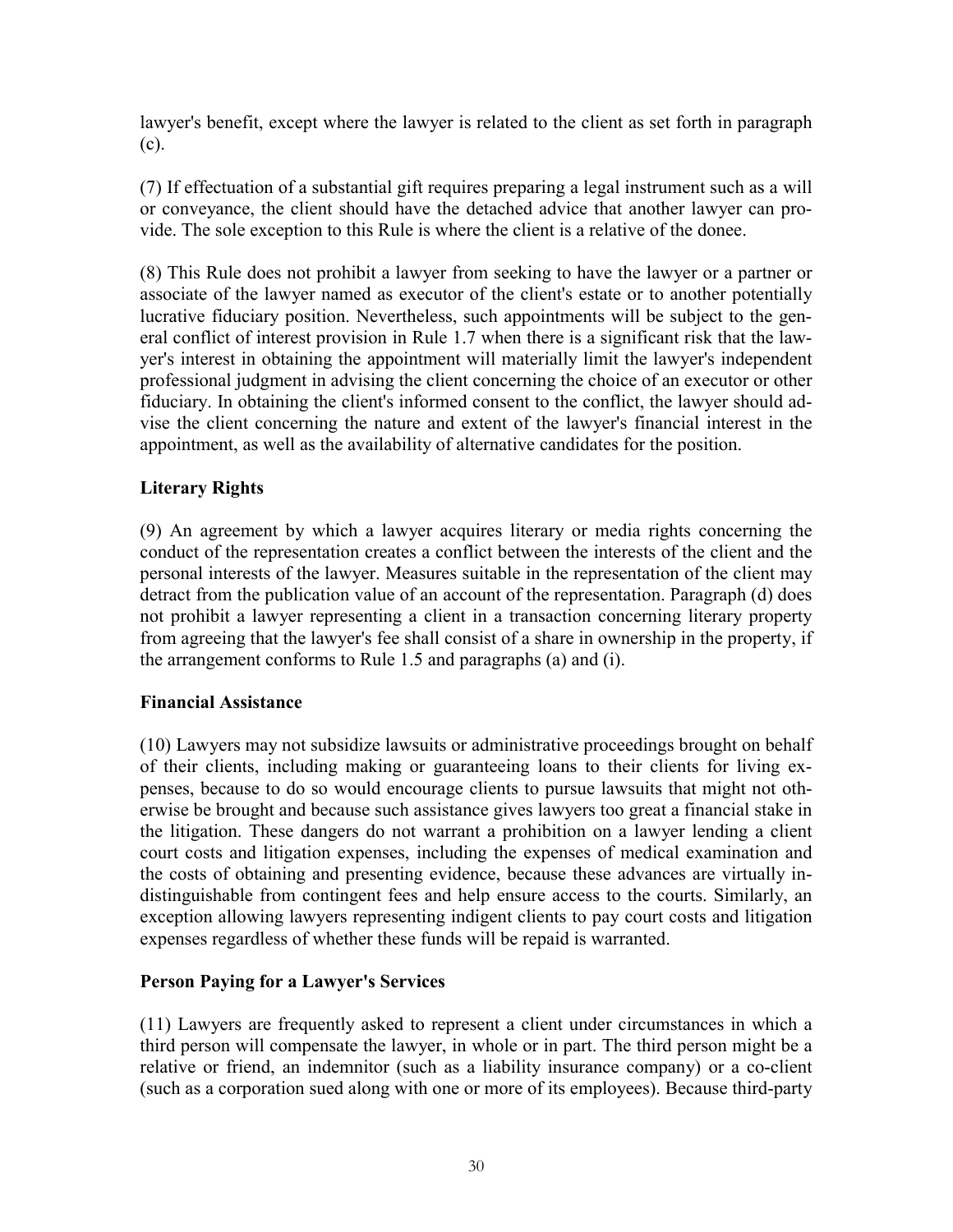payers frequently have interests that differ from those of the client, including interests in minimizing the amount spent on the representation and in learning how the representation is progressing, lawyers are prohibited from accepting or continuing such representations unless the lawyer determines that there will be no interference with the lawyer's independent professional judgment and there is informed consent from the client. See also Rule 5.4(c) (prohibiting interference with a lawyer's professional judgment by one who recommends, employs or pays the lawyer to render legal services for another).

(12) Sometimes, it will be sufficient for the lawyer to obtain the client's informed consent regarding the fact of the payment and the identity of the third-party payer. If, however, the fee arrangement creates a conflict of interest for the lawyer, then the lawyer must comply with Rule 1.7. The lawyer must also conform to the requirements of Rule 1.6 concerning confidentiality. Under Rule 1.7(a), a conflict of interest exists if there is significant risk that the lawyer's representation of the client will be materially limited by the lawyer's own interest in the fee arrangement or by the lawyer's responsibilities to the third-party payer (for example, when the third-party payer is a co-client). Under Rule 1.7(b), the lawyer may accept or continue the representation with the informed consent of each affected client, unless the conflict is nonconsentable under that paragraph. Under Rule 1.7(b), the informed consent must be confirmed in writing.

## **Aggregate Settlements**

(13) Differences in willingness to make or accept an offer of settlement are among the risks of common representation of multiple clients by a single lawyer. Under Rule 1.7, this is one of the risks that should be discussed before undertaking the representation, as part of the process of obtaining the clients' informed consent. In addition, Rule 1.2(a) protects each client's right to have the final say in deciding whether to accept or reject an offer of settlement and in deciding whether to enter a guilty or nolo contendere plea in a criminal case. The Rule stated in this paragraph is a corollary of both these Rules and provides that, before any settlement offer or plea bargain is made or accepted on behalf of multiple clients, the lawyer must inform each of them about all the material terms of the settlement, including what the other clients will receive or pay if the settlement or plea offer is accepted. See also Rule 1.0(e) (definition of informed consent). Lawyers representing a class of plaintiffs or defendants, or those proceeding derivatively, may not have a full client-lawyer relationship with each member of the class; nevertheless, such lawyers must comply with applicable rules regulating notification of class members and other procedural requirements designed to ensure adequate protection of the entire class.

## **Limiting Liability and Settling Malpractice Claims**

(14) Agreements prospectively limiting a lawyer's liability for malpractice are prohibited unless the client is independently represented in making the agreement because they are likely to undermine competent and diligent representation. Also, many clients are unable to evaluate the desirability of making such an agreement before a dispute has arisen, particularly if they are then represented by the lawyer seeking the agreement. This paragraph does not, however, prohibit a lawyer from entering into an agreement with the client to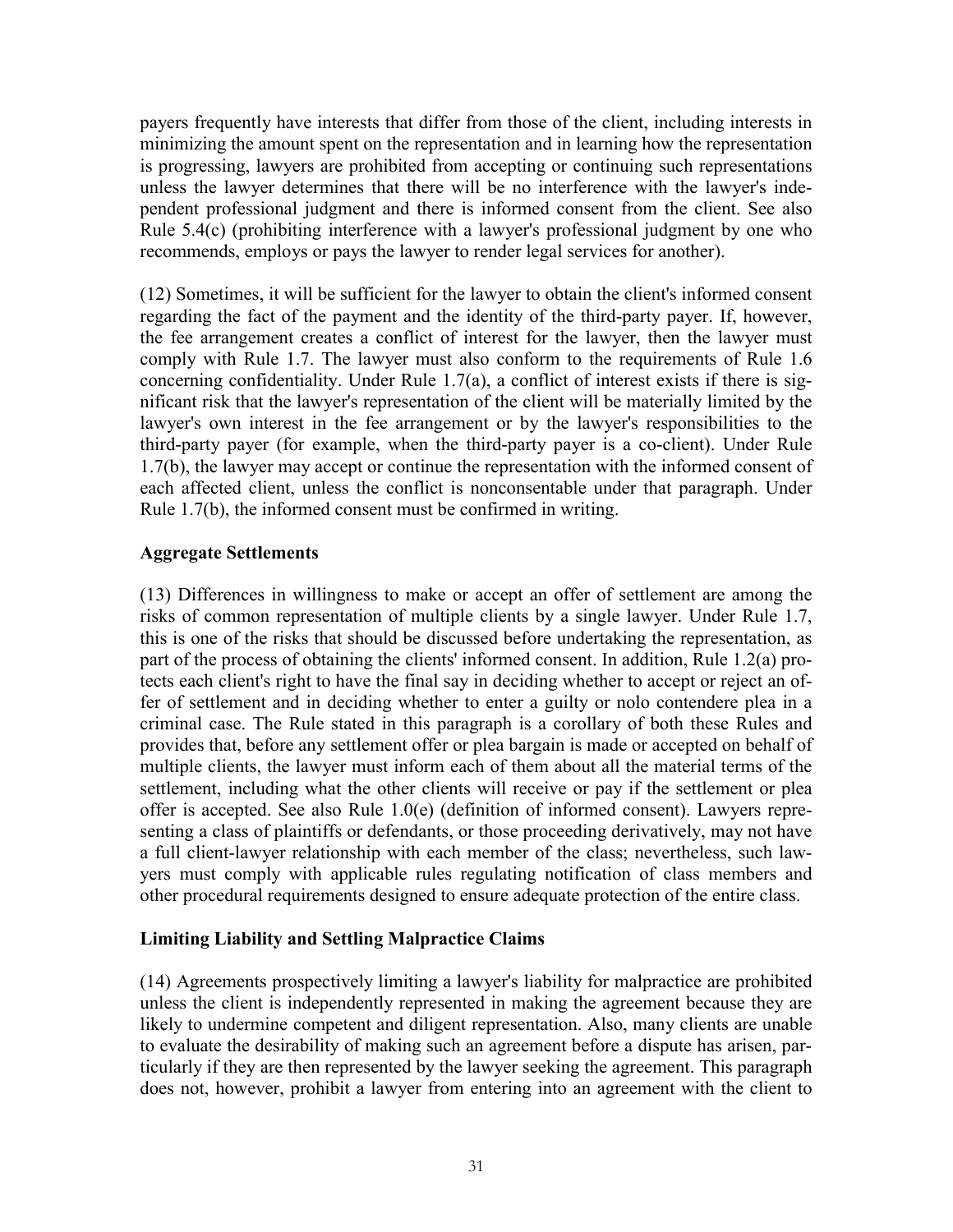arbitrate legal malpractice claims, provided such agreements are enforceable and the client is fully informed of the scope and effect of the agreement. Nor does this paragraph limit the ability of lawyers to practice in the form of a limited-liability entity, where permitted by law, provided that each lawyer remains personally liable to the client for his or her own conduct and the firm complies with any conditions required by law, such as provisions requiring client notification or maintenance of adequate liability insurance. Nor does it prohibit an agreement in accordance with Rule 1.2 that defines the scope of the representation, although a definition of scope that makes the obligations of representation illusory will amount to an attempt to limit liability.

(15) Agreements settling a claim or a potential claim for malpractice are not prohibited by this Rule. Nevertheless, in view of the danger that a lawyer will take unfair advantage of an unrepresented client or former client, the lawyer must first advise such a person in writing of the appropriateness of independent representation in connection with such a settlement. In addition, the lawyer must give the client or former client a reasonable opportunity to find and consult independent counsel.

# **Acquiring Proprietary Interest in Litigation**

(16) Paragraph (i) states the traditional general rule that lawyers are prohibited from acquiring a proprietary interest in litigation. Like paragraph (e), the general rule has its basis in common law champerty and maintenance and is designed to avoid giving the lawyer too great an interest in the representation. In addition, when the lawyer acquires an ownership interest in the subject of the representation, it will be more difficult for a client to discharge the lawyer if the client so desires. The Rule is subject to specific exceptions developed in decisional law and continued in these Rules. The exception for certain advances of the costs of litigation is set forth in paragraph (e). In addition, paragraph (i) sets forth exceptions for liens authorized by law to secure the lawyer's fees or expenses and contracts for reasonable contingent fees. The law of each jurisdiction determines which liens are authorized by law. These may include liens granted by statute, liens originating in common law and liens acquired by contract with the client. When a lawyer acquires by contract a security interest in property other than that recovered through the lawyer's efforts in the litigation, such an acquisition is a business or financial transaction with a client and is governed by the requirements of paragraph (a). Contracts for contingent fees in civil cases are governed by Rule 1.5.

## **Client-Lawyer Sexual Relationships**

(17) The relationship between lawyer and client is a fiduciary one in which the lawyer occupies the highest position of trust and confidence. The relationship is almost always unequal; thus, a sexual relationship between lawyer and client can involve unfair exploitation of the lawyer's fiduciary role, in violation of the lawyer's basic ethical obligation not to use the trust of the client to the client's disadvantage. In addition, such a relationship presents a significant danger that, because of the lawyer's emotional involvement, the lawyer will be unable to represent the client without impairment of the exercise of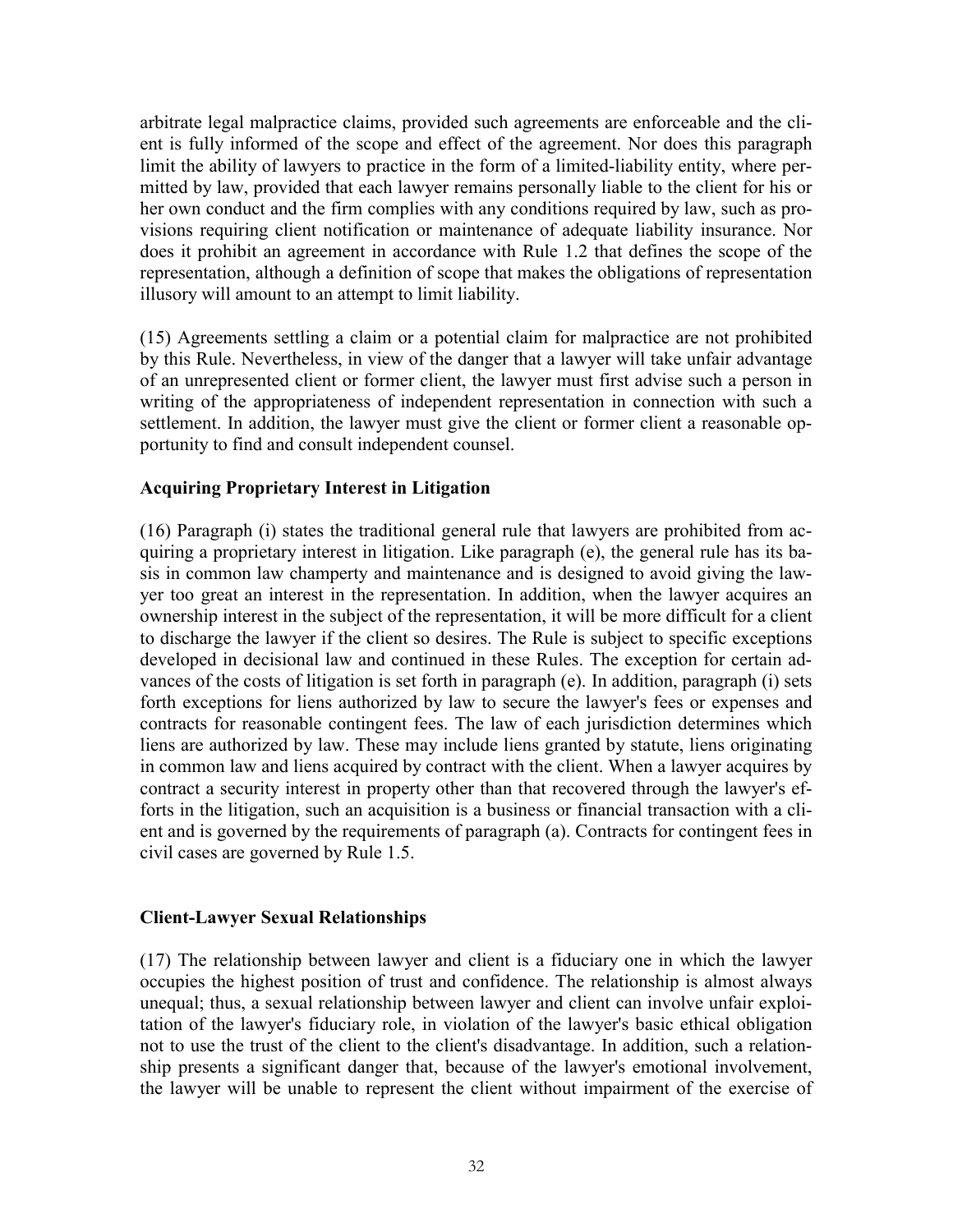independent professional judgment. Moreover, a blurred line between the professional and personal relationships may make it difficult to predict to what extent client confidences will be protected by the attorney-client evidentiary privilege, since client confidences are protected by privilege only when they are imparted in the context of the clientlawyer relationship. Because of the significant danger of harm to client interests and because the client's own emotional involvement renders it unlikely that the client could give adequate informed consent, this Rule prohibits the lawyer from having sexual relations with a client regardless of whether the relationship is consensual and regardless of the absence of prejudice to the client.

(18) Sexual relationships that predate the client-lawyer relationship are not prohibited. Issues relating to the exploitation of the fiduciary relationship and client dependency are diminished when the sexual relationship existed prior to the commencement of the clientlawyer relationship. However, before proceeding with the representation in these circumstances, the lawyer should consider whether the lawyer's ability to represent the client will be materially limited by the relationship. See Rule 1.7(a)(2).

(19) When the client is an organization, paragraph (j) of this Rule prohibits a lawyer for the organization (whether inside counsel or outside counsel) from having a sexual relationship with a constituent of the organization who supervises, directs or regularly consults with that lawyer concerning the organization's legal matters.

# **Imputation of Prohibitions**

(20) Under paragraph (k), a prohibition on conduct by an individual lawyer in paragraphs (a) through (i) also applies to all lawyers associated in a firm with the personally prohibited lawyer. For example, one lawyer in a firm may not enter into a business transaction with a client of another member of the firm without complying with paragraph (a), even if the first lawyer is not personally involved in the representation of the client. The prohibition set forth in paragraph (j) is personal and is not applied to associated lawyers.

## **Selected Paragraphs and Comments of Rule 1.10 Imputation of Conflicts of Interest: General Rule**

(a) While lawyers are associated in a firm, none of them shall knowingly represent a client when any one of them practicing alone would be prohibited from doing so by Rules 1.7 or 1.9, unless the prohibition is based on a personal interest of the prohibited lawyer and does not present a significant risk of materially limiting the representation of the client by the remaining lawyers in the firm.

(d) A firm is not disqualified from representation of a client if the only basis for disqualification is representation of a former client by a lawyer presently associated with the firm, sufficient to cause that lawyer to be disqualified pursuant to Rule 1.9 and:

(1) the disqualified lawyer is screened from any participation in the matter and is apportioned no specific part of the fee therefrom; and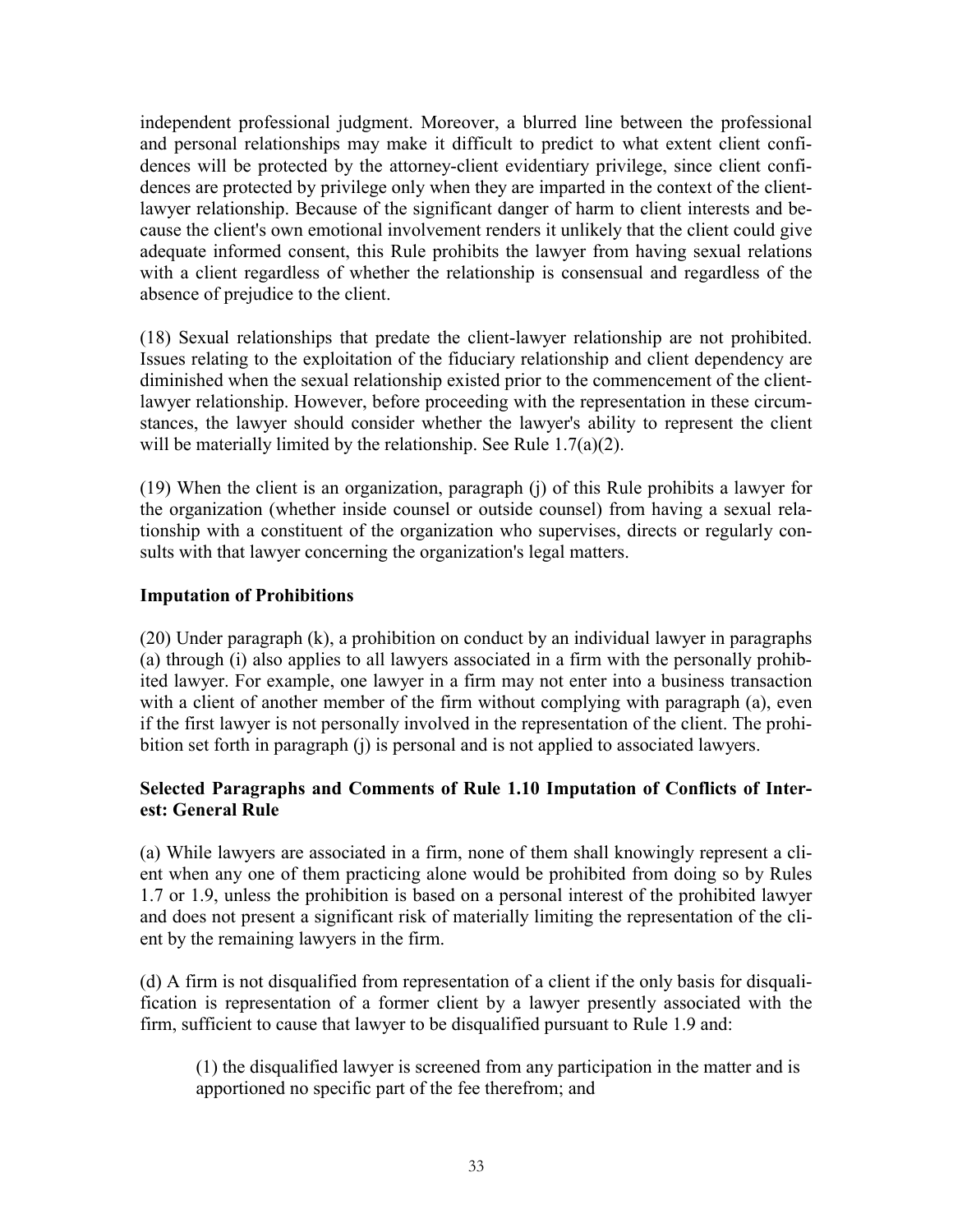(2) written notice is given to the former client.

## **Comment**

 (2) The rule of imputed disqualification stated in paragraph (a) gives effect to the principle of loyalty to the client as it applies to lawyers who practice in a law firm. Such situations can be considered from the premise that a firm of lawyers is essentially one lawyer for purposes of the rules governing loyalty to the client, or from the premise that each lawyer is vicariously bound by the obligation of loyalty owed by each lawyer with whom the lawyer is associated. Paragraph (a) operates only among the lawyers currently associated in a firm. When a lawyer moves from one firm to another, the situation is governed by Rules 1.9(b) and 1.10(b).

(4) The rule in paragraph (a) also does not prohibit representation by others in the law firm where the person prohibited from involvement in a matter is a nonlawyer, such as a paralegal or legal secretary. Nor does paragraph (a) prohibit representation if the lawyer is prohibited from acting because of events before the person became a lawyer, for example, work that the person did while a law student. Such persons, however, ordinarily must be screened from any personal participation in the matter to avoid communication to others in the firm of confidential information that both the nonlawyers and the firm have a legal duty to protect. See Rules 1.0(k) and 5.3.

 **Paralegal Practice Guide:** *Paralegal conflicts of interest may result in lawyer disqualification from a representation, court sanctions, disciplinary action, and malpractice*  liability. Paralegals must be vigilant for circumstances of their own that create a conflict *for a supervising lawyer as well as those of others in the firm.* 

# **Standard 6. Client And Firm Property**

**A paralegal responsible for working with and safeguarding client property shall comply with Kentucky Rule of Professional Conduct 1.15 Safeguarding Property. In working with client and firm property a paralegal will apply reasonable business practices to assure its proper use, security, and disposition.** 

## *Cross Reference to the Kentucky Rules of Professional Conduct:*

## **Rule 1.15 Safekeeping Property**

 (a) A lawyer shall hold property of clients or third persons that is in a lawyer's possession in connection with a representation separate from the lawyer's own property. Funds shall be kept in a separate account maintained in the state where the lawyer's office is situated, or elsewhere with the consent of the client, third person, or both in the event of a claim by each to the property. The separate account referred to in the preceding sentence shall be maintained in a bank which has agreed to notify the Kentucky Bar Association in the event that any overdraft occurs in the account. Other property shall be identified as such and appropriately safeguarded. Complete records of such account funds and other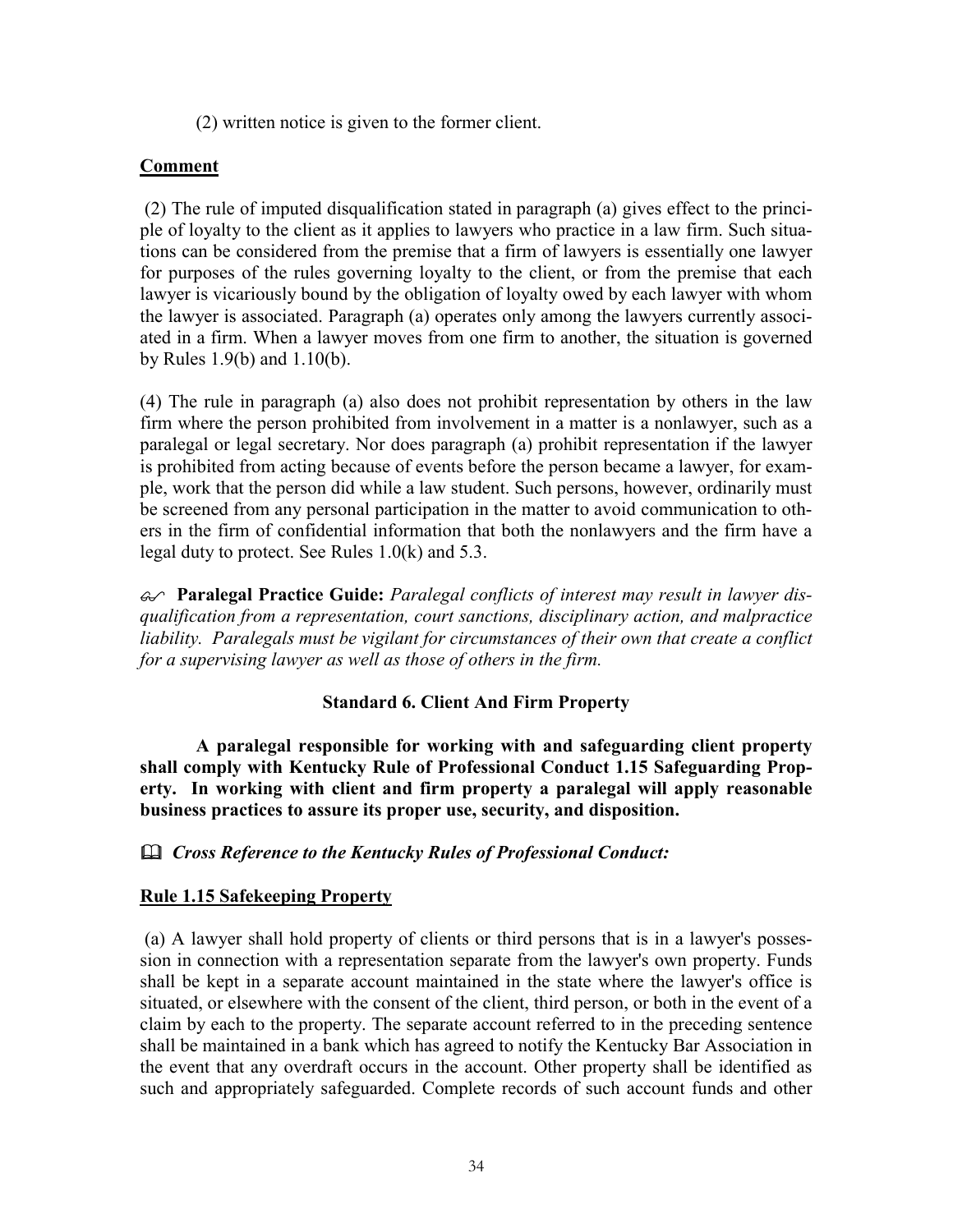property shall be kept by the lawyer and shall be preserved for a period of five years after termination of the representation.

(b) Upon receiving funds or other property in which a client or third person has an interest, a lawyer shall promptly notify the client, third person, or both in the event of claims by each to the property. Except as stated in this Rule or otherwise permitted by law or by agreement with the client, third person, or both in the event of a claim by each to the property, a lawyer shall promptly deliver to the client or third person any funds or other property that the client or third person is entitled to receive and, upon request by the client or third person, shall promptly render a full accounting regarding such property.

(c) When in the course of representation a lawyer is in possession of property in which two or more persons (one of whom may be the lawyer) claim interests, the property shall be kept separate by the lawyer until the dispute is resolved. The lawyer shall promptly distribute all portions of the property as to which the interests are not in dispute.

(d) A lawyer may deposit the lawyer's own funds in a client trust account for the sole purpose of paying bank service charges on that account, but only in an amount necessary for that purpose.

(e) Except for non refundable fees as provided in 1.5(f), a lawyer shall deposit into a client trust account legal fees and expenses that have been paid in advance, to be withdrawn by the lawyer only as fees are earned or expenses incurred.

# **Comment**

(1) A lawyer should hold property of others with the care required of a professional fiduciary. Securities should be kept in a safe deposit box, except when some other form of safekeeping is warranted by special circumstances. All property which is the property of clients or third persons, including prospective clients, must be kept separate from the lawyer's business and personal property and, if monies, in one or more trust accounts. Separate trust accounts may be warranted when administering estate monies or acting in similar fiduciary capacities. A lawyer should maintain on a current basis books and records in accordance with generally accepted accounting practice and comply with any recordkeeping rules established by law or court order. See, e.g., ABA Model Financial Recordkeeping Rule.

(2) Lawyers often receive funds from which the lawyer's fee will be paid. The lawyer is not required to remit to the client funds that the lawyer reasonably believes represent fees owed. However, a lawyer may not hold funds to coerce a client into accepting the lawyer's contention. The disputed portion of the funds must be kept in a trust account and the lawyer should suggest means for prompt resolution of the dispute, such as arbitration. The undisputed portion of the funds shall be promptly distributed.

(3) Paragraph (c) describes the handling of disputes, including those between the lawyer and the client, the lawyer and third persons (or entities), and the client and third parties.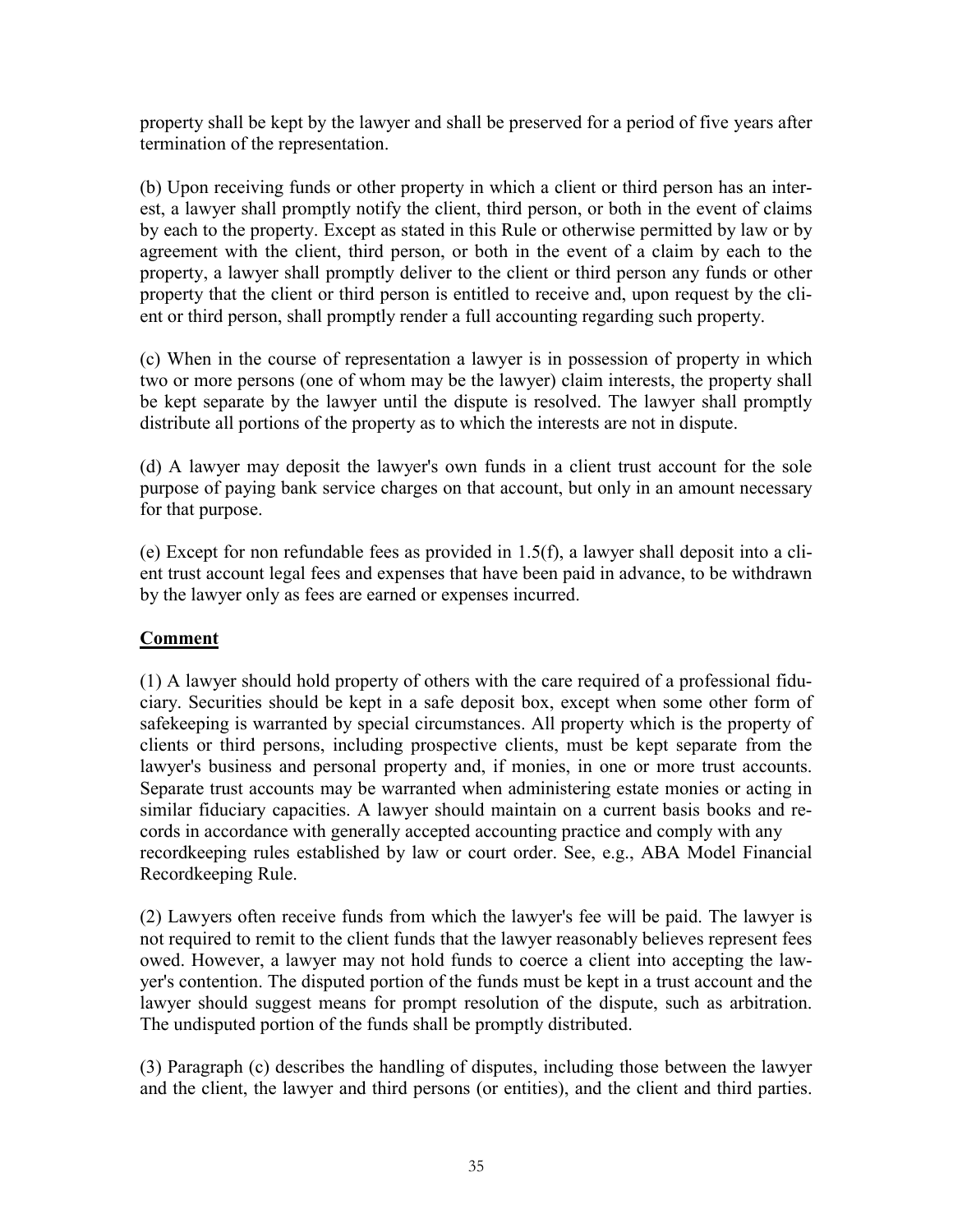Paragraph (c) recognizes that third parties may have lawful claims against specific funds or other property in a lawyer's custody, such as a client's creditor who has a lien on funds recovered in a personal injury action. A lawyer may have a duty under applicable law to protect such third-party claims against wrongful interference by the client. In such cases, when the third-party claim is not frivolous under applicable law, the lawyer must refuse to surrender the property until the claims are resolved. Generally, if the claim is based on a contract obligation, writing signed by the client, statutory lien, court order, legal obligation to ensure payment to a third party employed by the attorney to provide services in furtherance of the client's claim, or other law, the lawyer may not disburse the funds until the dispute is resolved. In these circumstances the client should also be advised of the risks of not paying a valid claim. A lawyer should not unilaterally assume to arbitrate a dispute between the client and the third party, but, when there are substantial grounds for dispute as to the person entitled to the funds, the lawyer may file an action to have a court resolve the dispute.

(4) While normally it is impermissible to commingle the lawyer's own funds with client funds, paragraph (d) provides that it is permissible when necessary to pay bank service charges on that account. Accurate records must be kept regarding which part of the funds are the lawyer's. A lawyer may deposit funds in a trust account to provide funds for restitution of the defalcation caused by others, if necessary under any legal obligation to a banking institution, client or third party whose funds have been converted.

(5) Paragraph (e) requires that when a lawyer has collected an advance deposit on a fee or for expenses or a flat fee for services not yet completed, the funds must be deposited in the trust account until earned, at which time they should be promptly distributed to the lawyer. The foregoing shall not apply to non refundable fees. At the termination of the client-lawyer relationship the lawyer must return any amount held that was not earned or was an unreasonable fee, as provided by Rules 1.5 and 1.16(d).

(6) The obligations of a lawyer under this Rule are independent of those arising from activity other than rendering legal services. For example, a lawyer who serves only as an escrow agent is governed by the applicable law relating to fiduciaries even though the lawyer does not render legal services in the transaction and is not governed by this Rule.

 **Paralegal Practice Guide:** *Managing client and firm funds and property is one of the most responsible and sensitive assignments in a law firm. Paralegals must acquire requisite training in money and property accountability. Common errors in client trust account management are:* 

- *Failure to internally reconcile trust account for each client.*
- *Account contains other than client funds and lawyer funds to cover bank charges.*
- *Source or identity of funds not identified.*
- *Checks including trust and non-trust funds not deposited to trust account.*
- *Failure to indicate from which client funds drawn.*
- *Client's current balance not indicated.*
- *Checks made payable to cash.*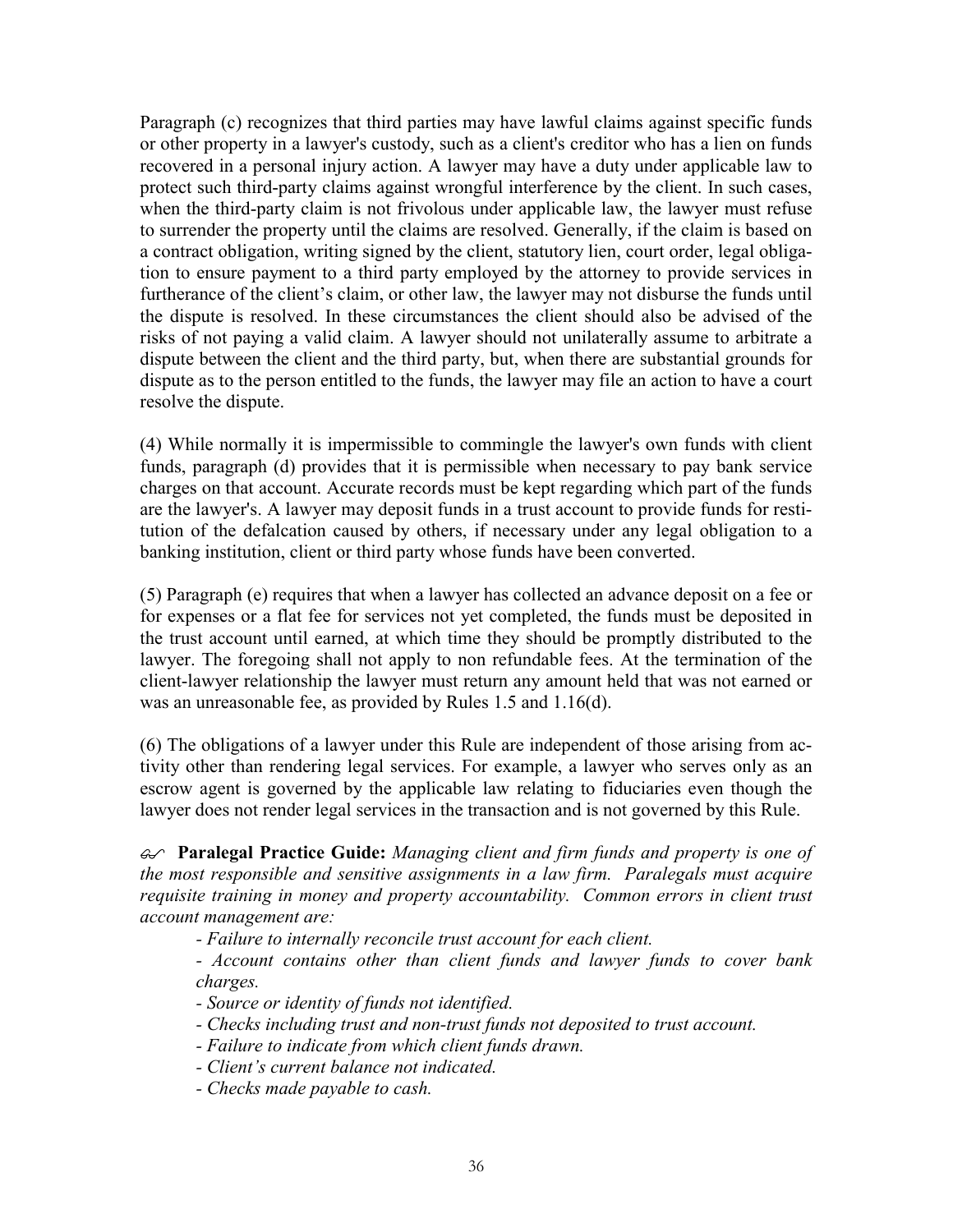*The "Client Trust Account Principles & Management for Kentucky Lawyers" published by Lawyers Mutual Insurance Company of Company is recommended for research and guidance on client trust account matters. It will be used as one of the primary study guides for the Certified Kentucky Paralegal exam.*

#### **Standard 7. Relations With Persons Other Than Clients**

**In the course of performing paralegal services under the supervision of a lawyer a paralegal shall not:**

**(a) knowingly make a false statement of material fact or law to a third person;** 

**(b) communicate with a person known to be represented by a lawyer with out the consent of that lawyer;** 

**(c) when dealing with an unrepresented person state or imply the paralegal is disinterested and correct any perceived misunderstandings by such person;**

**(d) communicate legal advice to an unrepresented person (a paralegal may suggest that the unrepresented person secure counsel); and**

**(e) use means that only embarrass, delay, or burden a third person.**

**A paralegal who receives a document relating to the representation of a supervising lawyer's client and knows or reasonably should know that the document was inadvertently sent shall refrain from reading the document and promptly inform the supervising lawyer for instructions on promptly notifying the sender, and abiding by the instructions of the sender regarding its disposition.**

#### *Cross Reference to the Kentucky Rules of Professional Conduct:*

#### **Rule 4.1 Truthfulness in Statements to Others**

In the course of representing a client a lawyer:

(a) shall not knowingly make a false statement of material fact or law to a third person; and

(b) if a false statement of material fact or law has been made, shall take reasonable remedial measures to avoid assisting a fraudulent or criminal act by a client including, if necessary, disclosure of a material fact, unless prohibited by Rule 1.6.

#### **Comment**

#### **Misrepresentation**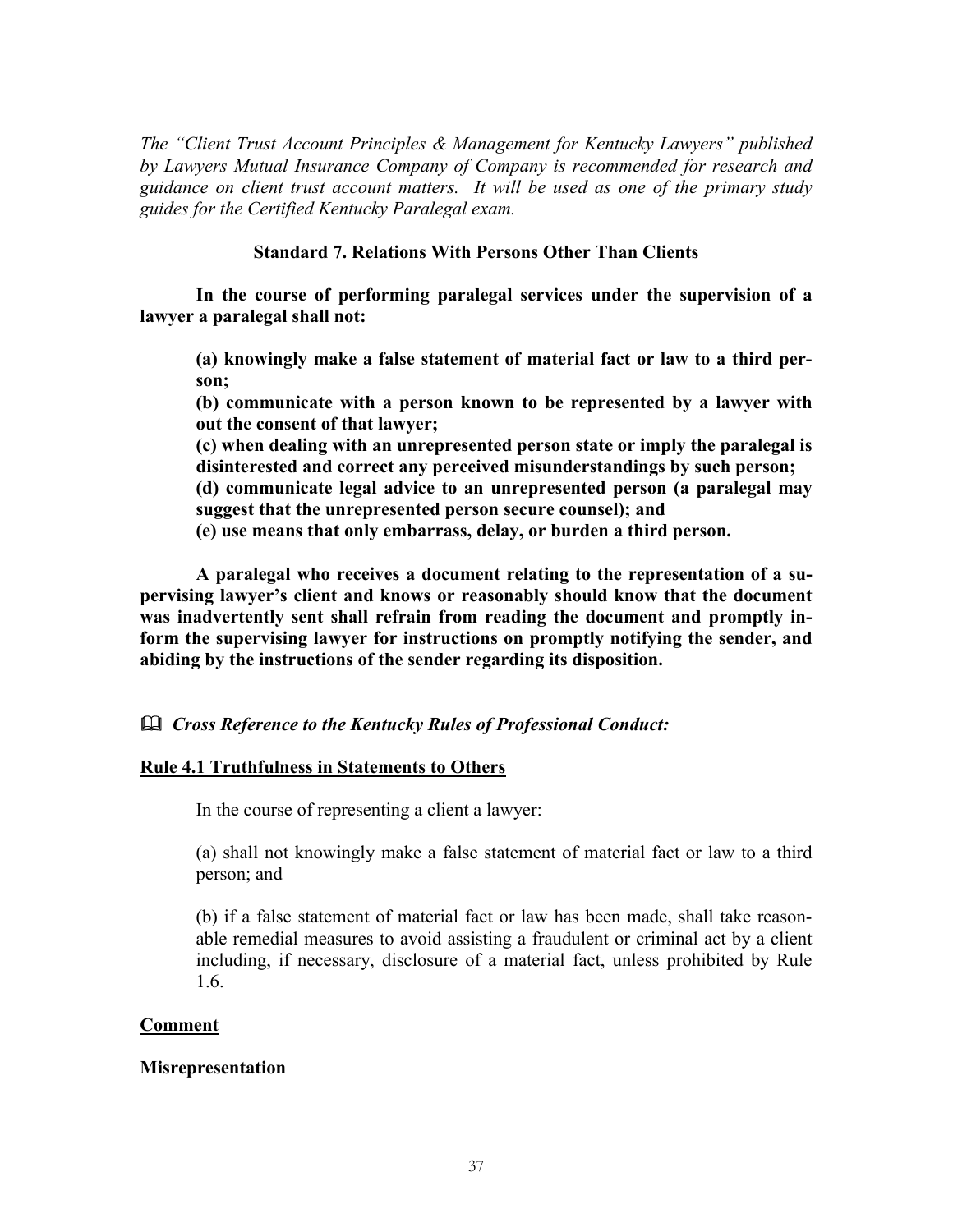(1) A lawyer is required to be truthful when dealing with others on a client's behalf, but generally has no affirmative duty to inform an opposing party of relevant facts. A misrepresentation can occur if the lawyer incorporates or affirms a statement of another person that the lawyer knows is false. Misrepresentations can also occur by partially true but misleading statements or omissions that are the equivalent of affirmative false statements. For dishonest conduct that does not amount to a false statement or for misrepresentations by a lawyer other than in the course of representing a client, see Rule 8.4.

#### **Statements of Fact**

(2) This Rule refers to statements of fact. Whether a particular statement should be regarded as one of fact can depend on the circumstances. Under generally accepted conventions in negotiation, certain types of statements ordinarily are not taken as statements of material fact. Estimates of price or value placed on the subject of a transaction and a party's intentions as to an acceptable settlement of a claim are ordinarily in this category, and so is the existence of an undisclosed principal except where nondisclosure of the principal would constitute fraud. Lawyers should be mindful of their obligations under applicable law to avoid criminal and tortious misrepresentation.

## **Crime or Fraud by Client**

(3) Under Rule 1.2(d), a lawyer is prohibited from counseling or assisting a client in conduct that the lawyer knows is criminal or fraudulent. Paragraph (b) states a specific application of the principle set forth in Rule 1.2(d) and addresses the situation where a client's crime or fraud takes the form of a lie or misrepresentation. Ordinarily a lawyer can avoid assisting in a client's crime or fraud by withdrawing from the representation. Nonetheless, sometimes a lawyer is required to take more overt measures such as giving notice of the fact of withdrawal, disaffirming an opinion, document, affirmation or the like, to prevent the lawyer's services' being used to further the client's crime or fraud. In extreme cases, substantive law may require a lawyer to disclose information relating to the representation to avoid being deemed to have assisted in the client's crime or fraud. If the lawyer can avoid assisting a client's crime or fraud only by disclosing this information, then under paragraph (b) the lawyer is required to do so, unless the disclosure is prohibited by Rule 1.6. [See also, Rules 1.6(b), 1.13 (c) and8.4(c).]

#### **Rule 4.2 Communication with Person Represented by Counsel**

In representing a client, a lawyer shall not communicate about the subject of the representation with a person the lawyer knows to be represented by another lawyer in the matter, unless the lawyer has the consent of the other lawyer or is authorized to do so by law or a court order.

## **Comment**

(1) This Rule contributes to the proper functioning of the legal system by protecting a person who has chosen to be represented by a lawyer in a matter against possible over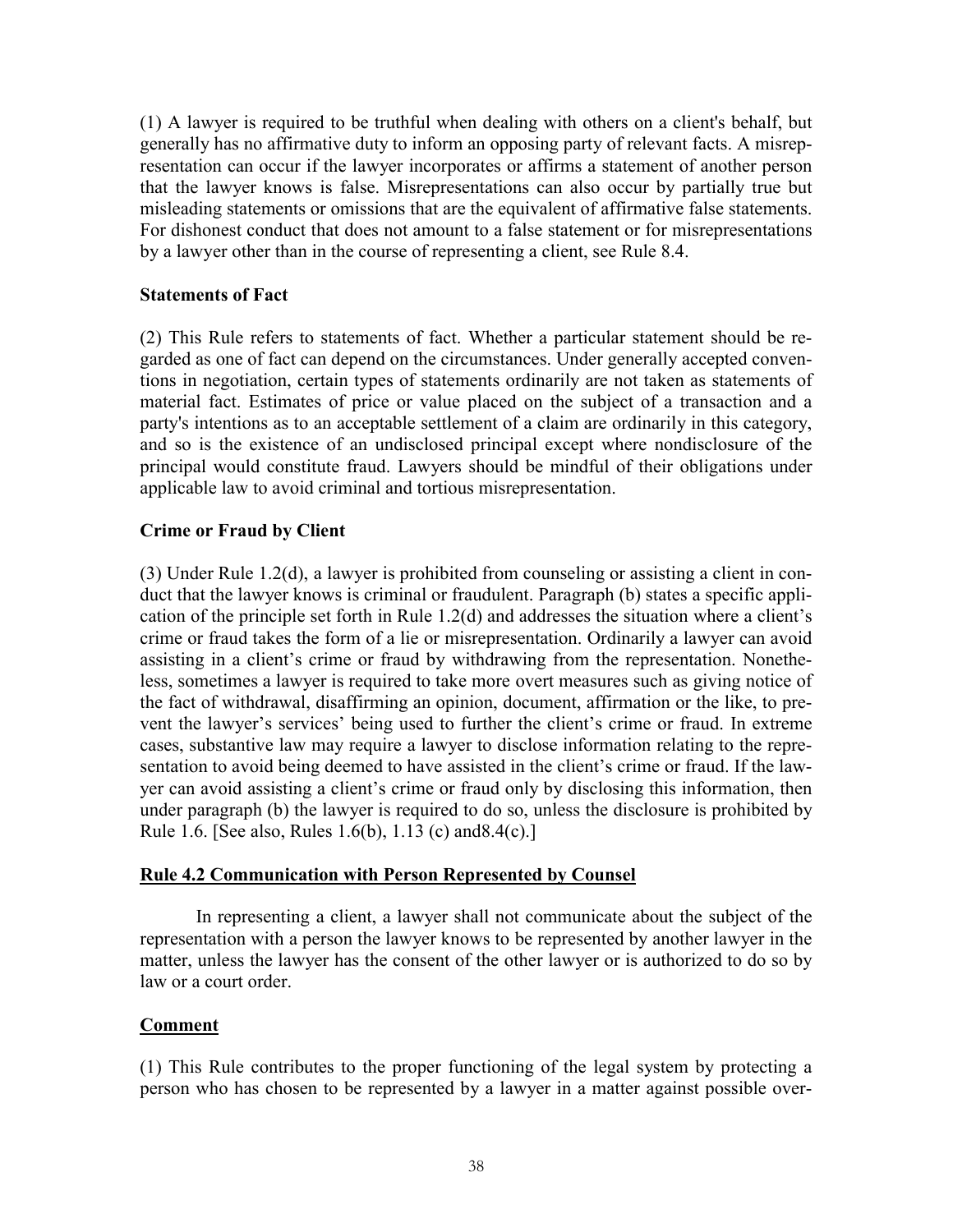reaching by other lawyers who are participating in the matter, interference by those lawyers with the client-lawyer relationship and the uncounselled disclosure of information relating to the representation.

(2) This Rule applies to communications with any person, who is represented by counsel concerning the matter to which the communication relates.

(3) The Rule applies even though the represented person initiates or consents to the communication. A lawyer must immediately terminate communication with a person if, after commencing communication, the lawyer learns that the person is one with whom communication is not permitted by this Rule.

(4) This Rule does not prohibit communication with a represented person, or an employee or agent of such a person, concerning matters outside the representation. For example, the existence of a controversy between a government agency and a private party, or between two organizations, does not prohibit a lawyer for either from communicating with nonlawyer representatives of the other regarding a separate matter. Nor does this Rule preclude communication with a represented person who is seeking advice from a lawyer who is not otherwise representing a client in the matter. A lawyer may not make a communication prohibited by this Rule through the acts of another. See Rule 8.4(a). Parties to a matter may communicate directly with each other, and a lawyer is not prohibited from advising a client concerning a communication that the client is legally entitled to make. Also, a lawyer having independent justification or legal authorization for communicating with a represented person is permitted to do so.

(5) Communications authorized by law may include communications by a lawyer on behalf of a client who is exercising a constitutional or other legal right to communicate with the government. Communications authorized by law may also include investigative activities of lawyers representing governmental entities, directly or through investigative agents, prior to the commencement of criminal or civil enforcement proceedings. When communicating with the accused in a criminal matter, a government lawyer must comply with this Rule in addition to honoring the constitutional rights of the accused.

(6) A lawyer who is uncertain whether a communication with a represented person is permissible may seek a court order. A lawyer may also seek a court order in exceptional circumstances to authorize a communication that would otherwise be prohibited by this Rule, for example, where communication with a person represented by counsel is necessary to avoid reasonably certain injury.

(7) In the case of a represented organization, this Rule prohibits communications to a constituent of the organization who supervises, directs or regularly consults with the organization's lawyer concerning the matter or has authority to obligate the organization with respect to the matter or whose act or omission in connection with the matter may be imputed to the organization for purposes of civil or criminal liability. Consent of the organization's lawyer is not required for communication with a former constituent. If a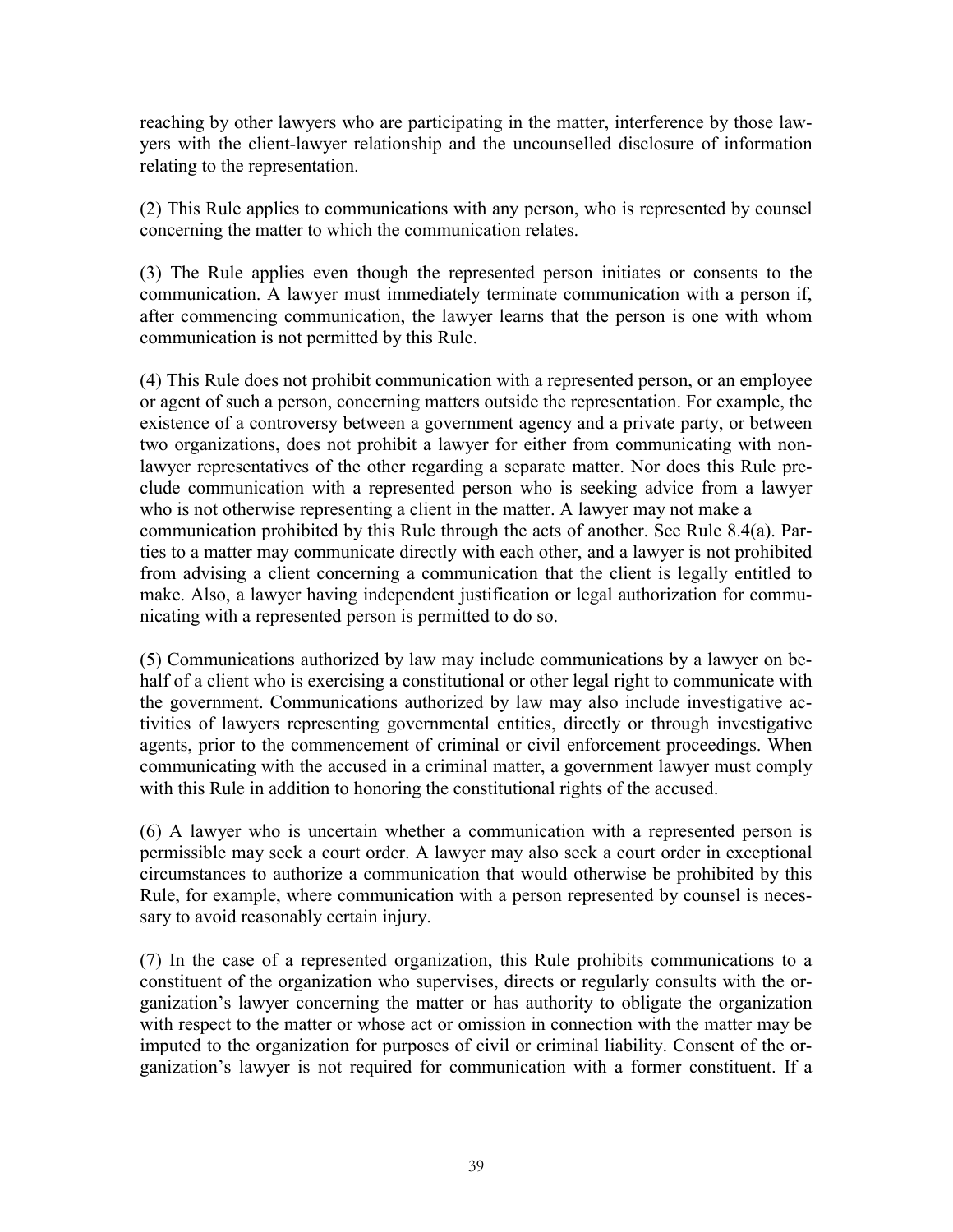constituent of the organization is represented in the matter by his or her own counsel, the consent by that counsel to a communication will be sufficient for purposes of this Rule. Compare Rule 3.4(g). In communicating with a current or former constituent of an organization, a lawyer must not use methods of obtaining evidence that violate the legal rights of the organization. See Rule 4.4.

(8) The prohibition on communications with a represented person only applies in circumstances where the lawyer knows that the person is in fact represented in the matter to be discussed. This means that the lawyer has actual knowledge of the fact of the representation; but such actual knowledge may be inferred from the circumstances. See Rule 1.0(f). Thus, the lawyer cannot evade the requirement of obtaining the consent of counsel by closing eyes to the obvious.

(9) In the event the person with whom the lawyer communicates is not known to be represented by counsel in the matter, the lawyer's communications are subject to Rule 4.3.

## **Rule 4.3 Dealing with Unrepresented Person**

In dealing on behalf of a client with a person who is not represented by counsel, a lawyer shall not state or imply that the lawyer is disinterested. When the lawyer knows or reasonably should know that the unrepresented person misunderstands the lawyer's role in the matter, the lawyer shall make reasonable efforts to correct the misunderstanding. The lawyer shall not give legal advice to an unrepresented person. The lawyer may suggest that the unrepresented person secure counsel.

# **Comment**

(1) An unrepresented person, particularly one not experienced in dealing with legal matters, might assume that a lawyer is disinterested in loyalties or is a disinterested authority on the law even when the lawyer represents a client. In order to avoid a misunderstanding, a lawyer will typically need to identify the lawyer's client and, where necessary, explain that the client has interests opposed to those of the unrepresented person. For misunderstandings that sometimes arise when a lawyer for an organization deals with an unrepresented constituent, see Rule 1.13(f). Unlike Rule 4.3 of the ABA Model Rules of Professional Conduct (2003), this Rule provides that under no circumstances shall a lawyer give legal advice to an unrepresented person.

(2) The Rule distinguishes between situations involving unrepresented persons whose interests may be adverse to those of the lawyer's client and those in which the person's interests are not in conflict with the client's. In the former situation, the possibility that the lawyer will compromise the unrepresented person's interests is so great that the Rule prohibits the giving of any advice, apart from the suggestion to obtain counsel. Whether the discussion of the client's position impermissibly assumes the character of rendering legal advice may depend on the experience and sophistication of the unrepresented person, as well as the setting in which the behavior and Comments occur. This Rule does not prohibit a lawyer from negotiating the terms of a transaction or settling a dispute with an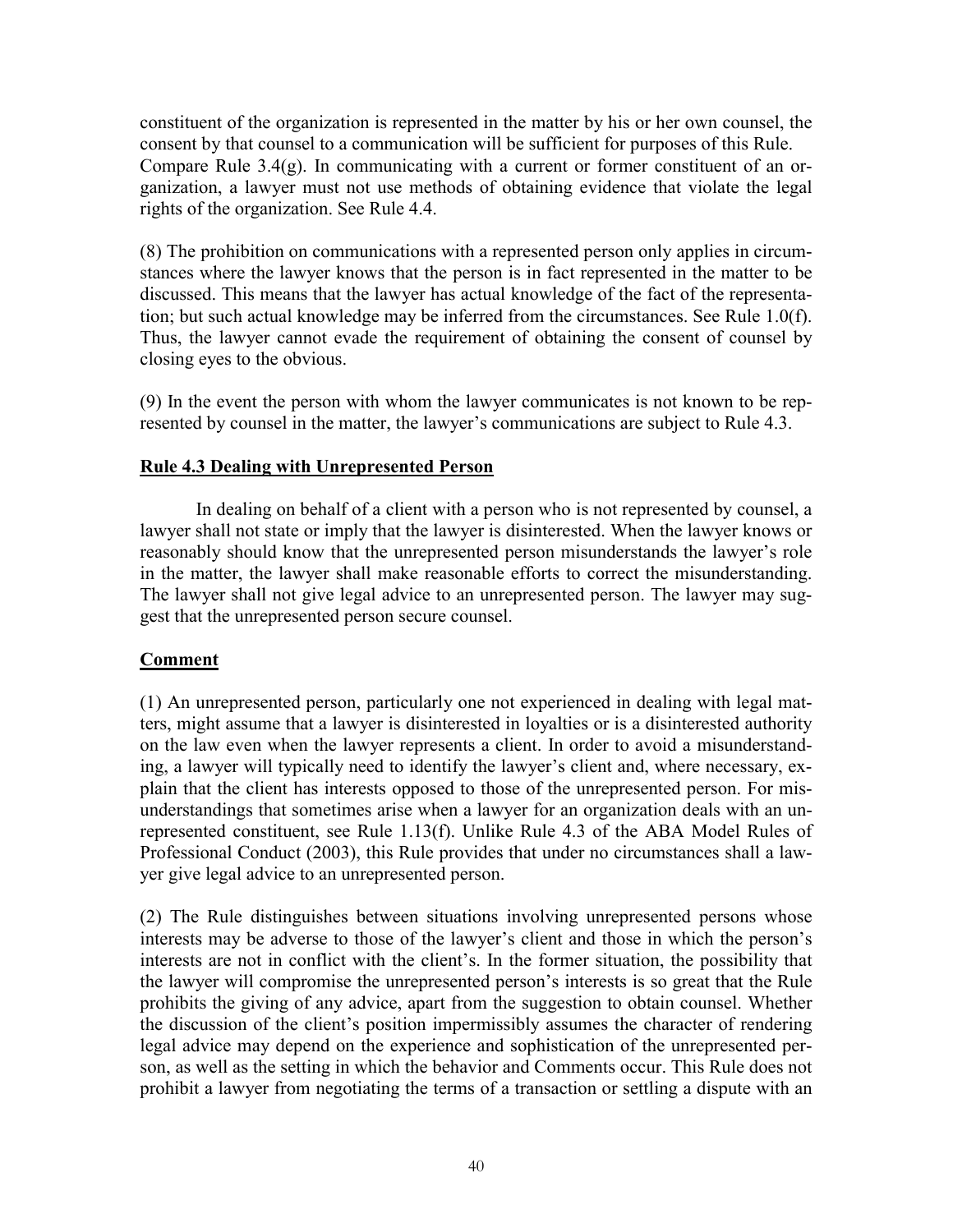unrepresented person. So long as the lawyer has explained that the lawyer represents an adverse party and is not representing the person, the lawyer may inform the person of the terms on which the lawyer's client will enter into an agreement or settle a matter, prepare documents that require the person's signature and explain the client's position as to the meaning of the document or explain the lawyer's view of the underlying legal obligations.

## **Rule 4.4 Respect for Rights of Third Persons**

 (a) In representing a client, a lawyer shall not use means that have no substantial purpose other than to embarrass, delay, or burden a third person, or use methods of obtaining evidence that violate the legal rights of such a person.

(b) A lawyer who receives a document relating to the representation of the lawyer's client and knows or reasonably should know that the document was inadvertently sent shall:

- (1) refrain from reading the document,
- (2) promptly notify the sender, and
- (3) abide by the instructions of the sender regarding its disposition.

## **Comment**

(1) Responsibility to a client requires a lawyer to subordinate the interests of others to those of the client, but that responsibility does not imply that a lawyer may disregard the rights of third persons. It is impractical to catalogue all such rights, but they include legal restrictions on methods of obtaining evidence from third persons and unwarranted intrusions into privileged relationships. such as the client-lawyer relationship.

(2) Paragraph (b) recognizes that lawyers sometimes receive documents or other communications that were mistakenly sent or produced by opposing parties or their lawyers. If it is clear from the circumstances that the document was not intended for the receiving lawyer, that lawyer must avoid reading the substance of the communication, notify the sender of the mistake, and comply with any reasonable request of the sender, allowing for protective measures (e.g. returning to sender, deleting or otherwise destroying the communication). The question whether the privileged status of such a document has been waived is a matter of law beyond the scope of these Rules. Similarly, this Rule does not address the legal duties of a lawyer who received a document that the lawyer knows or reasonably should know may have been wrongfully obtained by the sending person. For purposes of this Rule, "document" includes e-mail or other electronic modes of transmission subject to being read or put into readable form.

 **Paralegal Practice Guide***: Paralegals are frequently tasked by supervising lawyers to pass information to third persons, make inquiries, and investigate cases. It is essential that a paralegal understand the Kentucky Rules of Professional Conduct requirements*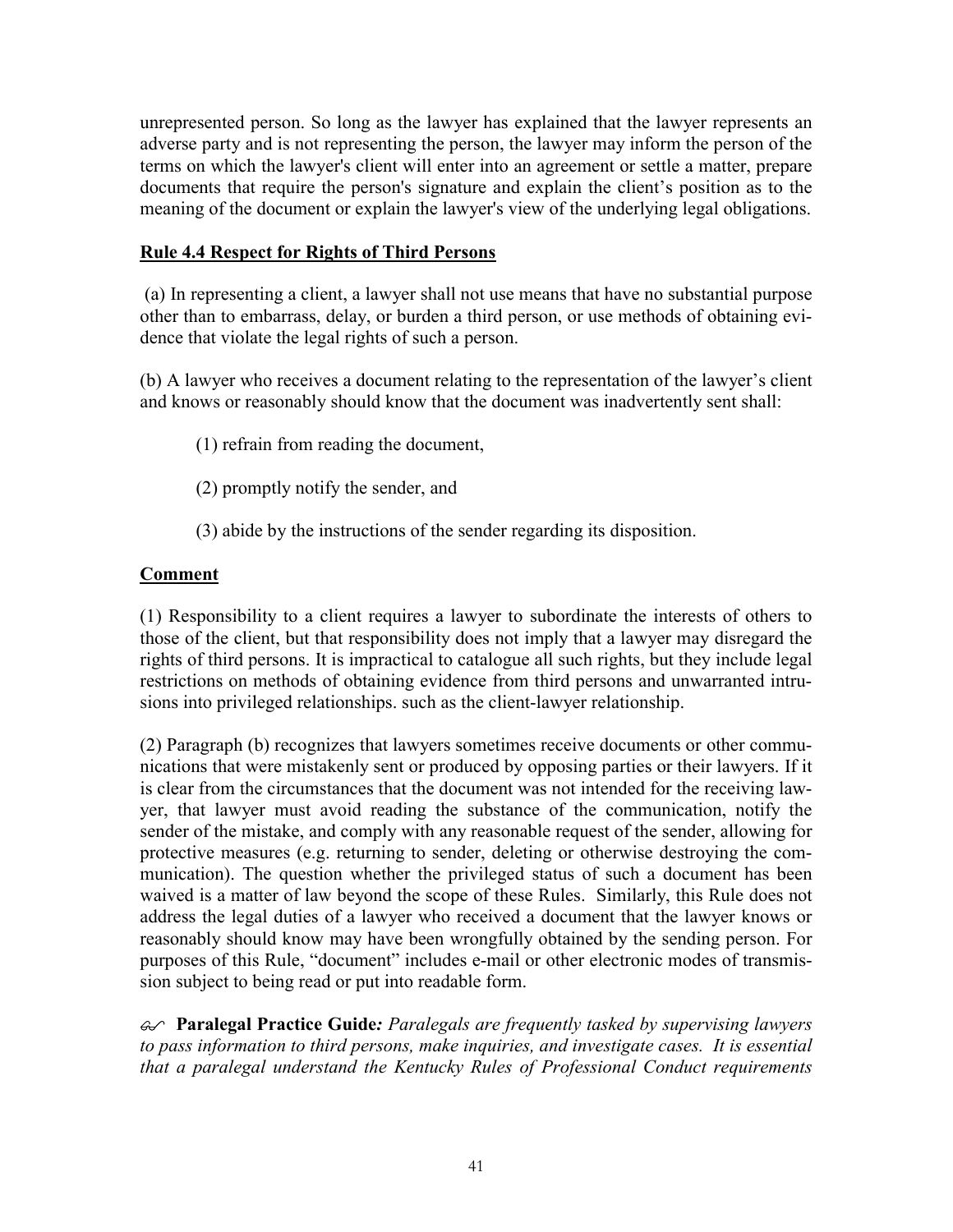*for truthfulness in dealing with persons other than clients to assure basic fairness and honesty in providing legal service.* 

#### **Standard 8. Law Firm Paralegal Policies**

**A paralegal shall adhere to law firm measures for paralegal compliance with the professional obligations of a lawyer. In most cases a supervising lawyer's instructions on matters of professional responsibility will be determinative of the issue and a complying paralegal will not be subject to discipline under these Standards of Conduct. However, following the instructions of a lawyer will not excuse paralegal conduct that any reasonable nonlawyer would understand as abusive, fraudulent, dishonest, deceitful, or illegal.**

## *Cross Reference to the Kentucky Rules of Professional Conduct:*

## **Rule 5.1 Responsibilities of Partners, Managers and Supervisory Lawyers**

(a) A partner in a law firm, and a lawyer who individually or together with other lawyers possesses comparable managerial authority in a law firm, shall make reasonable efforts to ensure that the firm has in effect measures giving reasonable assurance that all lawyers in the firm conform to the Rules of Professional Conduct.

(b) A lawyer having direct supervisory authority over another lawyer shall make reasonable efforts to ensure that the other lawyer conforms to the Rules of Professional Conduct.

(c) A lawyer shall be responsible for another lawyer's violation of the Rules of Professional Conduct if:

(1) the lawyer orders or, with knowledge of the specific conduct, ratifies the conduct involved; or

(2) the lawyer is a partner or has comparable managerial authority in the law firm in which the other lawyer practices, or has direct supervisory authority over the other lawyer, and knows of the conduct at a time when its consequences can be avoided or mitigated but fails to take reasonable remedial action.

## **Comment**

(1) Paragraph (a) applies to lawyers who have managerial authority over the professional work of a firm. See Rule 1.0(c). This includes members of a partnership, the shareholders in a law firm organized as a professional corporation, and members of other associations authorized to practice law; lawyers having comparable managerial authority in a legal services organization or a law department of an enterprise or government agency; and lawyers who have intermediate managerial responsibilities in a firm. Paragraph (b) applies to lawyers who have supervisory authority over the work of other lawyers in a firm.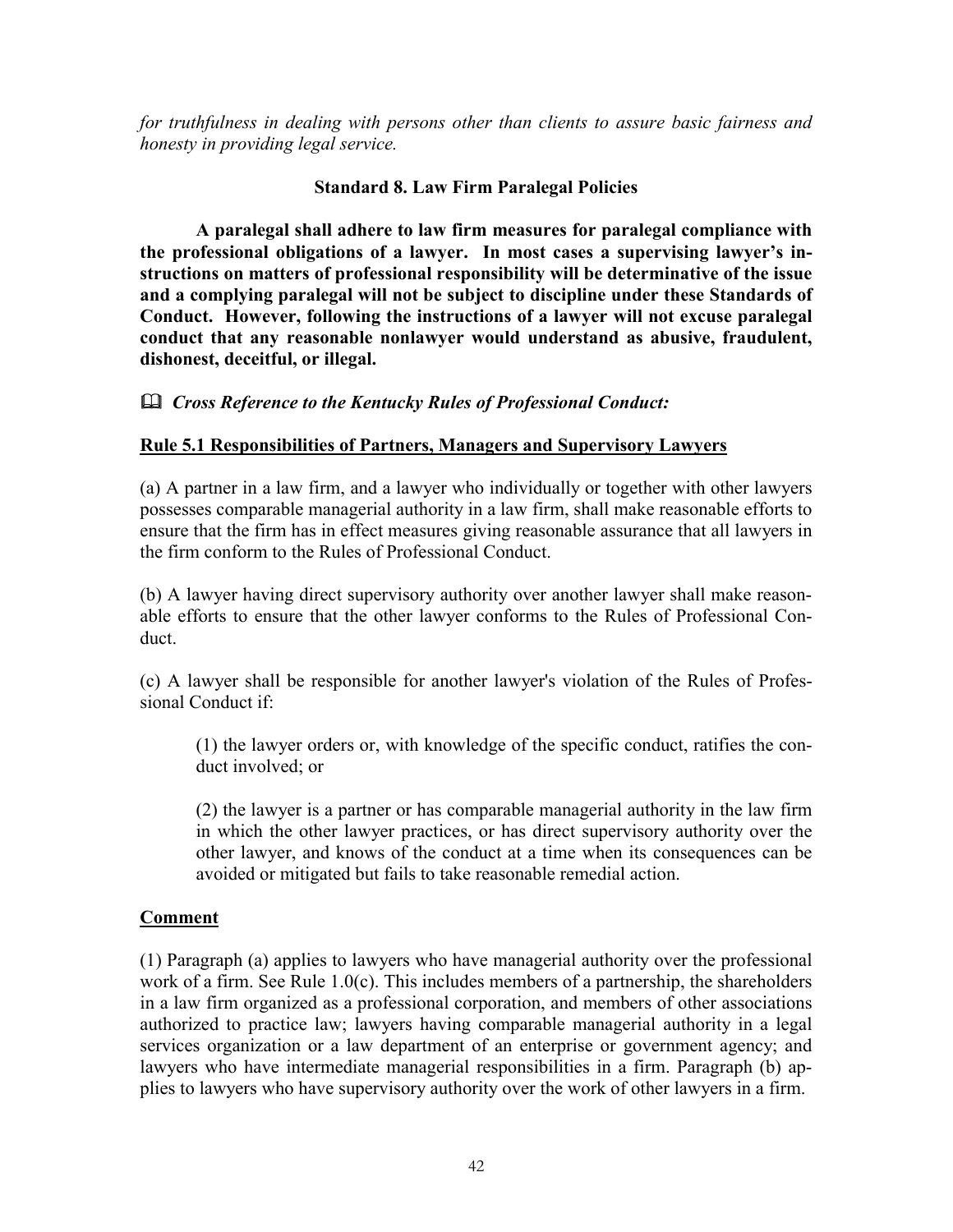(2) Paragraph (a) requires lawyers with managerial authority within a firm to make reasonable efforts to establish internal policies and procedures designed to provide reasonable assurance that all lawyers in the firm will conform to the Rules of Professional Conduct. Such policies and procedures include those designed to detect and resolve conflicts of interest, identify dates by which actions must be taken in pending matters, account for client funds and property and ensure that inexperienced lawyers are properly supervised.

 (3) Other measures that may be required to fulfill the responsibility prescribed in paragraph (a) can depend on the firm's structure and the nature of its practice. In a small firm of experienced lawyers, informal supervision and periodic review of compliance with the required systems ordinarily will suffice. In a large firm, or in practice situations in which difficult ethical problems frequently arise, more elaborate measures may be necessary. Some firms, for example, have a procedure whereby junior lawyers can make confidential referral of ethical problems directly to a designated senior partner or special committee. See Rule 5.2. Firms, whether large or small, may also rely on continuing legal education in professional ethics. In any event, the ethical atmosphere of a firm can influence the conduct of all its members and the partners may not assume that all lawyers associated with the firm will inevitably conform to the Rules.

(4) Paragraph (c) expresses a general principle of personal responsibility for acts of another. See also Rule 8.4(a).

(5) Paragraph (c)(2) defines the duty of a partner or other lawyer having comparable managerial authority in a law firm, as well as a lawyer who has direct supervisory authority over performance of specific legal work by another lawyer. Whether a lawyer has supervisory authority in particular circumstances is a question of fact. Partners and lawyers with comparable authority have at least indirect responsibility for all work being done by the firm, while a partner or manager in charge of a particular matter ordinarily also has supervisory responsibility for the work of other firm lawyers engaged in the matter. Appropriate remedial action by a partner or managing lawyer would depend on the immediacy of that lawyer's involvement and the seriousness of the misconduct. A supervisor is required to intervene to prevent avoidable consequences of misconduct if the supervisor knows that the misconduct occurred. Thus, if a supervising lawyer knows that a subordinate misrepresented a matter to an opposing party in negotiation, the supervisor as well as the subordinate has a duty to correct the resulting misapprehension.

(6) Professional misconduct by a lawyer under supervision could reveal a violation of paragraph (b) on the part of the supervisory lawyer even though it does not entail a violation of paragraph (c) because there was no direction, ratification or knowledge of the violation.

(7) Apart from this Rule and Rule 8.4(a), a lawyer does not have disciplinary liability for the conduct of a partner, associate or subordinate. Whether a lawyer may be liable civilly or criminally for another lawyer's conduct is a question of law beyond the scope of these Rules.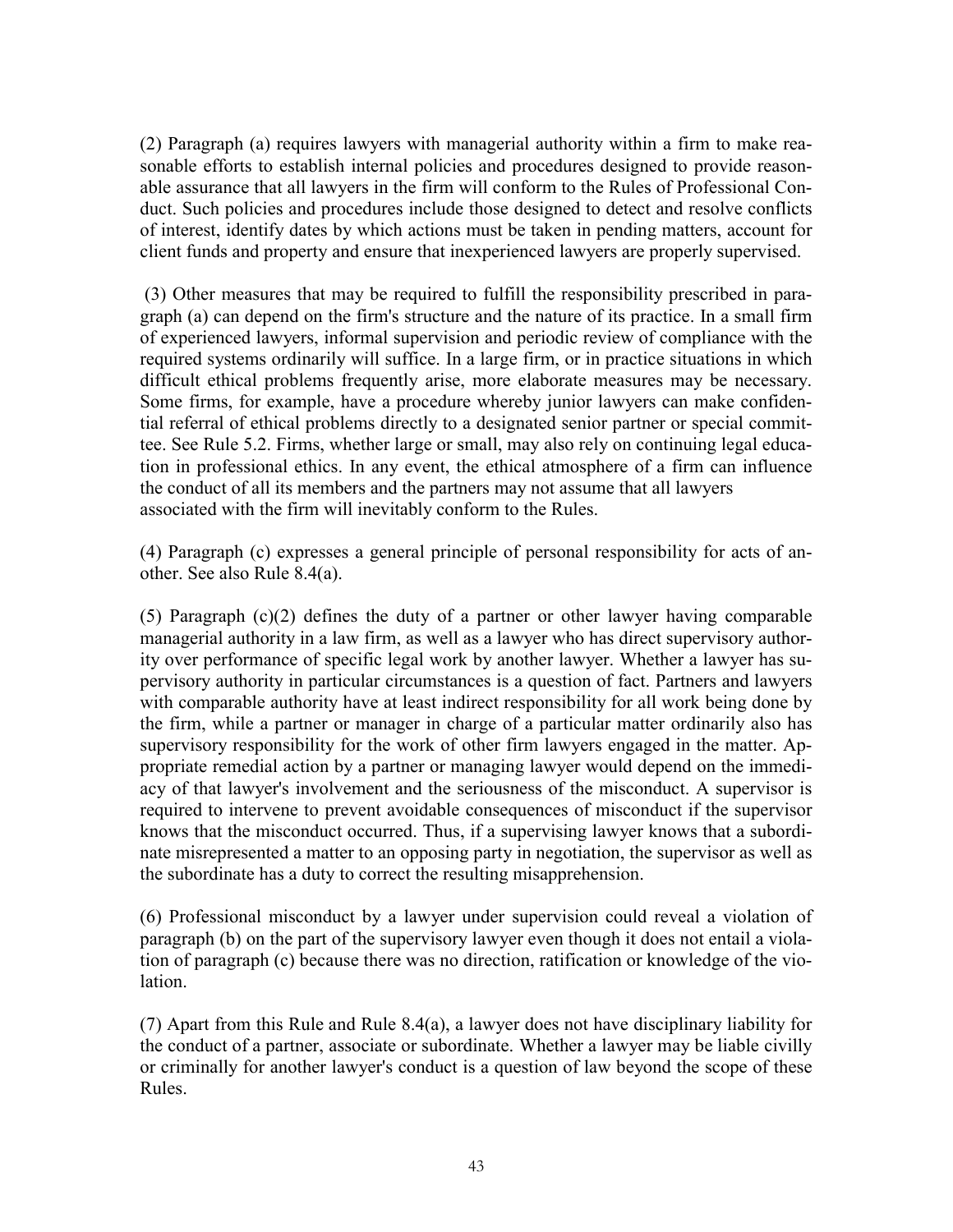(8) The duties imposed by this Rule on managing and supervising lawyers do not alter the personal duty of each lawyer in a firm to abide by the Rules of Professional Conduct. See Rule 5.2(a).

## **Rule 5.2 Responsibilities of a Subordinate Lawyer**

(a) A lawyer is bound by the rules of professional conduct notwithstanding that the lawyer acted at the direction of another person.

(b) A subordinate lawyer does not violate the rules of professional conduct if that lawyer acts in accordance with a supervisory lawyer's reasonable resolution of an arguable question of professional duty.

## **Comment**

(1) Although a lawyer is not relieved of responsibility for a violation by the fact that the lawyer acted at the direction of a supervisor, that fact may be relevant in determining whether a lawyer had the knowledge required to render conduct a violation of the Rules. For example, if a subordinate filed a frivolous pleading at the direction of a supervisor, the subordinate would not be guilty of a professional violation unless the subordinate knew of the document's frivolous character.

(2) When lawyers in a supervisor-subordinate relationship encounter a matter involving professional judgment as to ethical duty, the supervisor may assume responsibility for making the judgment. Otherwise a consistent course of action or position could not be taken. If the question can reasonably be answered only one way, the duty of both lawyers is clear and they are equally responsible for fulfilling it. However, if the question is reasonably arguable, someone has to decide upon the course of action. That authority ordinarily reposes in the supervisor, and a subordinate may be guided accordingly. For example, if a question arises whether the interests of two clients conflict under Rule 1.7, the supervisor's reasonable resolution of the question should protect the subordinate professionally if the resolution is subsequently challenged.

## **Rule 5.3 Responsibilities Regarding Nonlawyer Assistants**

With respect to a nonlawyer employed or retained by or associated with a lawyer:

(a) a partner, and a lawyer who individually or together with other lawyers possesses comparable managerial authority in a law firm shall make reasonable efforts to ensure that the firm has in effect measures giving reasonable assurance that the person's conduct is compatible with the professional obligations of the lawyer;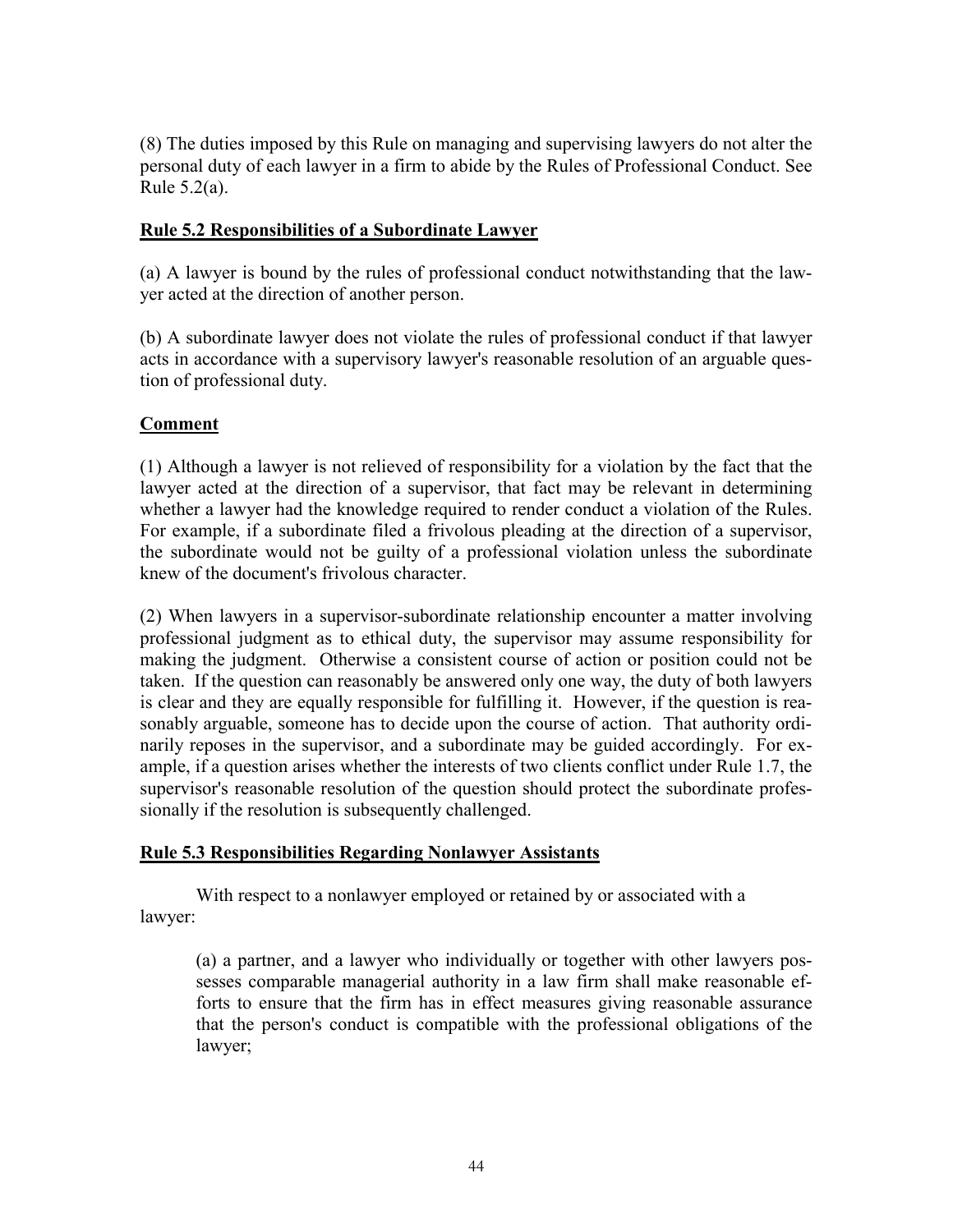(b) a lawyer having direct supervisory authority over the nonlawyer shall make reasonable efforts to ensure that the person's conduct is compatible with the professional obligations of the lawyer; and

(c) a lawyer shall be responsible for conduct of such a person that would be a violation of the Rules of Professional Conduct if engaged in by a lawyer only if:

(1) the lawyer orders or, with the knowledge of the specific conduct, ratifies the conduct involved; or

(2) the lawyer is a partner or has comparable managerial authority in the law firm in which the person is employed, or has direct supervisory authority over the person, and knows of the conduct at a time when its consequences can be avoided or mitigated but fails to take reasonable remedial action.

## **Comment**

(1) Lawyers generally employ assistants in their practice, including secretaries, investigators, law student interns, and paraprofessionals. Such assistants, whether employees or independent contractors, act for the lawyer in rendition of the lawyer's professional services. A lawyer must give such assistants appropriate instruction and supervision concerning the ethical aspects of their employment, particularly regarding the obligation not to disclose information relating to representation of the client, and should be responsible for their work product. The measures employed in supervising nonlawyers should take account of the fact that they do not have legal training and are not subject to professional discipline.

(2) Paragraph (a) requires lawyers with managerial authority within a law firm to make reasonable efforts to establish internal policies and procedures designed to provide reasonable assurance that nonlawyers in the firm will act in a way compatible with the Rules of Professional Conduct. See Comment [1] to Rule 5.1. Paragraph (b) applies to lawyers who have supervisory authority over the work of a nonlawyer. Paragraph (c) specifies the circumstances in which a lawyer is responsible for conduct of a nonlawyer that would be a violation of the Rules of Professional Conduct if engaged in by a lawyer.

 **Paralegal Practice Guide:** *A supervising lawyer's responsibility for the misconduct of a paralegal as provided in Rule 5.3 is an example of the doctrine of "respondeat superior." Paralegals are obligated to follow the instructions of their employers just as any other employee and must be mindful that their misconduct may subject a supervising lawyer to bar disciplinary action. In addition, because of the paralegal's unique status in the legal profession, a paralegal, unlike other employees, has an independent duty to comply with paralegal standards of conduct mandated by the Kentucky Supreme Court and implied in the Kentucky Rules of Professional Conduct. Usually following a supervising lawyer's instructions allows a paralegal to meet professional standards without fear of discipline. In those rare case when it is clear that the instructions involve abu-*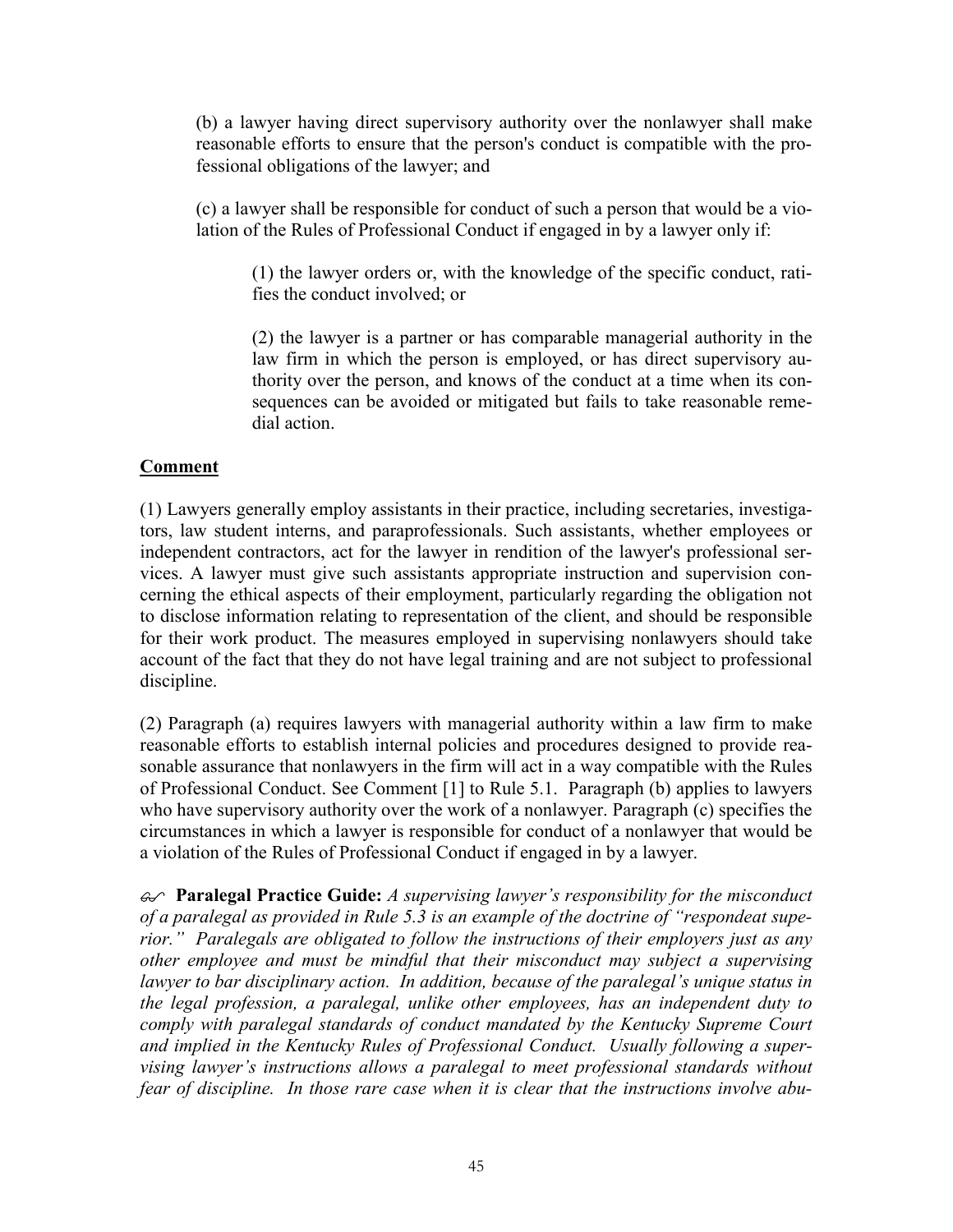*sive, fraudulent, dishonest, deceitful, or illegal conduct the paralegal cannot escape accountability by claiming only to have been following orders. Compare this situation with Rule 5.2, Responsibilities of a Subordinate Lawyer, in the preceding paragraph.*

#### **Standard 9. Unauthorized Practice Of Law**

## **A paralegal shall not engage in the unauthorized practice of law as proscribed by Kentucky law and Supreme Court rules.**

## *Cross Reference to Supreme Court Rule 3.020 Practice of Law Defined*:

The practice of law is any service rendered involving legal knowledge or legal advice, whether of representation, counsel or advocacy in or out of court, rendered in respect to the rights, duties, obligations, liabilities, or business relations of one requiring the services...

## *Cross Reference to Supreme Court Rule 3.700 Provisions Relating to Paralegals:*

**Sub-Rule 1.** A lawyer shall ensure that a paralegal in his employment does not engage in the unauthorized practice of law.

**Sub-Rule 2.** For purposes of this rule, the unauthorized practice of law shall not include any service rendered involving legal knowledge or legal advice whether representation, counsel or advocacy in or out of court, rendered in respect to the acts, duties, obligations, liabilities or business relations of the one required services where:

A. The client understands that the paralegal is not a lawyer;

B. The lawyer supervises the paralegal in the performance of his duties; and

C. The lawyer remains fully responsible for such representation, including all actions taken or not taken in connection therewith by the paralegal to the same extent as if such representation had been furnished entirely by the lawyer and as such actions had been taken or not taken directly by the lawyer.

D. The services rendered under this Rule shall not include appearing formally in any court or administrative tribunal except under Sub-rule 3 below, nor shall it include questioning of witnesses, parties or other persons appearing in any legal or administrative action including but not limited to depositions, trials, and hearings.

**Sub-Rule 3.** For purposes of this Rule 3.700, the unauthorized practice of law shall not include representation before any administrative tribunal or court where such service or representation is rendered pursuant to a court rule or decision which authorizes such practice by nonlawyers.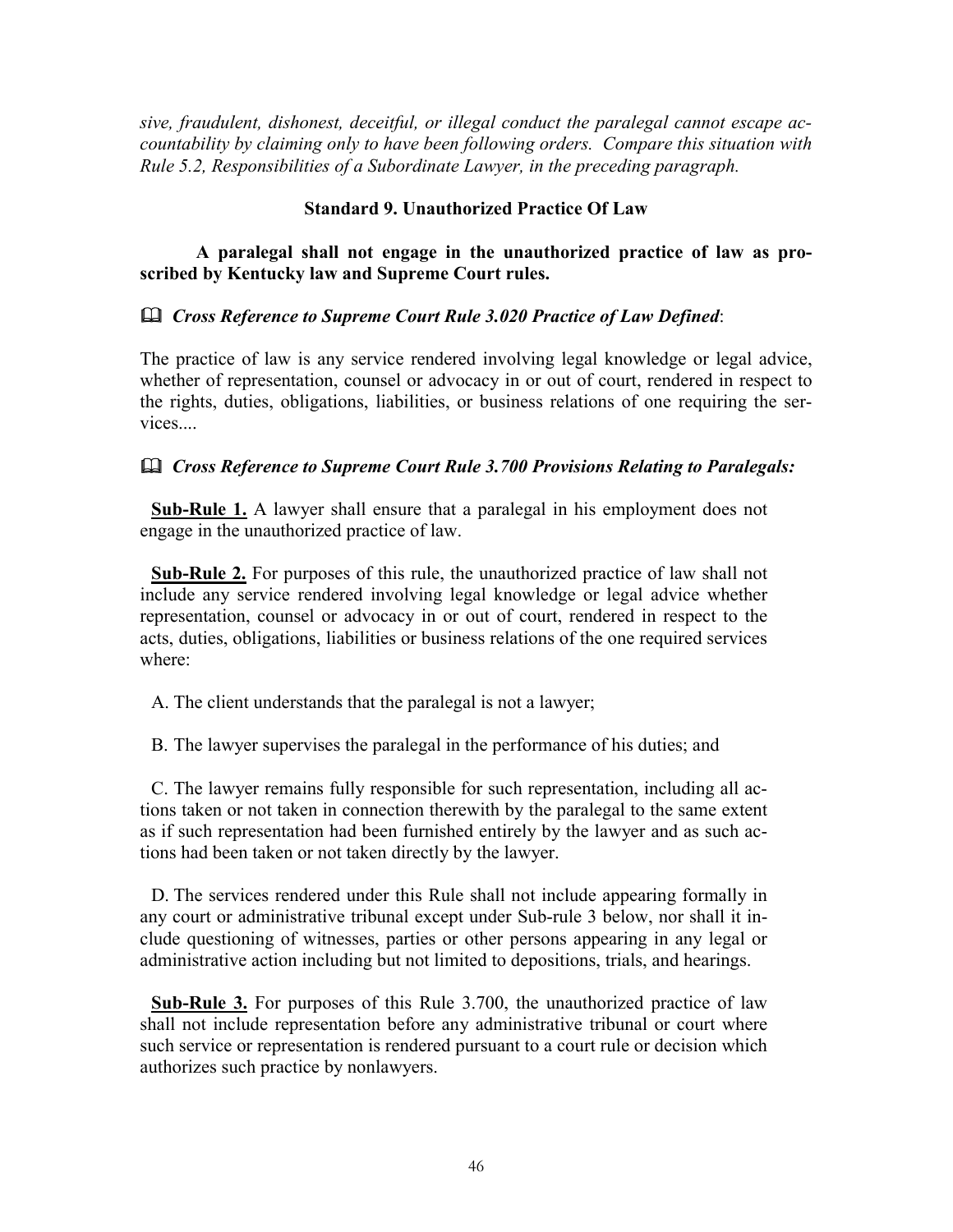**Sub-Rule 5.** A lawyer shall not form a partnership with a paralegal if any part of the partnership's activities consists of the practice of law, nor shall a lawyer share on a proportionate basis, legal fees with a paralegal.

## *Cross Reference to Kentucky Revised Statute 524.130 Unauthorized practice of law:*

(1) Except as provided in KRS 341.470 and subsection (2) of this section, a person is guilty of unlawful practice of law when, without a license issued by the Supreme Court, he engages in the practice of law, as defined by rule of the Supreme Court. (2) A licensed nonresident attorney in good standing, although not licensed in Kentucky, is not guilty of unlawful practice if, in accordance with rules adopted by the Supreme Court, he practices law under specific authorization of a court.

(3) Unlawful practice of law is a Class B misdemeanor.

# *Cross Reference to the Kentucky Rules of Professional Conduct:*

## **Rule 5.4 Professional Independence of a Lawyer**

(a) A lawyer or law firm shall not share legal fees with a nonlawyer, except that:

…. (3) a lawyer or law firm may include nonlawyer employees in a compensation or retirement plan, even though the plan is based in whole or in part on a profitsharing arrangement; and

(b) A lawyer shall not form a partnership with a nonlawyer if any of the activities of the partnership consist of the practice of law.

…. (d) A lawyer shall not practice with or in the form of a professional corporation or association authorized to practice law for a profit, if:

(1) a nonlawyer owns any interest therein, except that a fiduciary representative of the estate of a lawyer may hold the stock or interest of the lawyer for a reasonable time during administration;

(2) a nonlawyer is a corporate director or officer thereof or occupies the position of similar responsibility in any form of association other than a corporation ; or

(3) a nonlawyer has the right to direct or control the professional judgment of a lawyer.

## **Comment**

(1) The provisions of this Rule express traditional limitations on sharing fees. These limitations are to protect the lawyer's professional independence of judgment. Where someone other than the client pays the lawyer's fee or salary, or recommends employ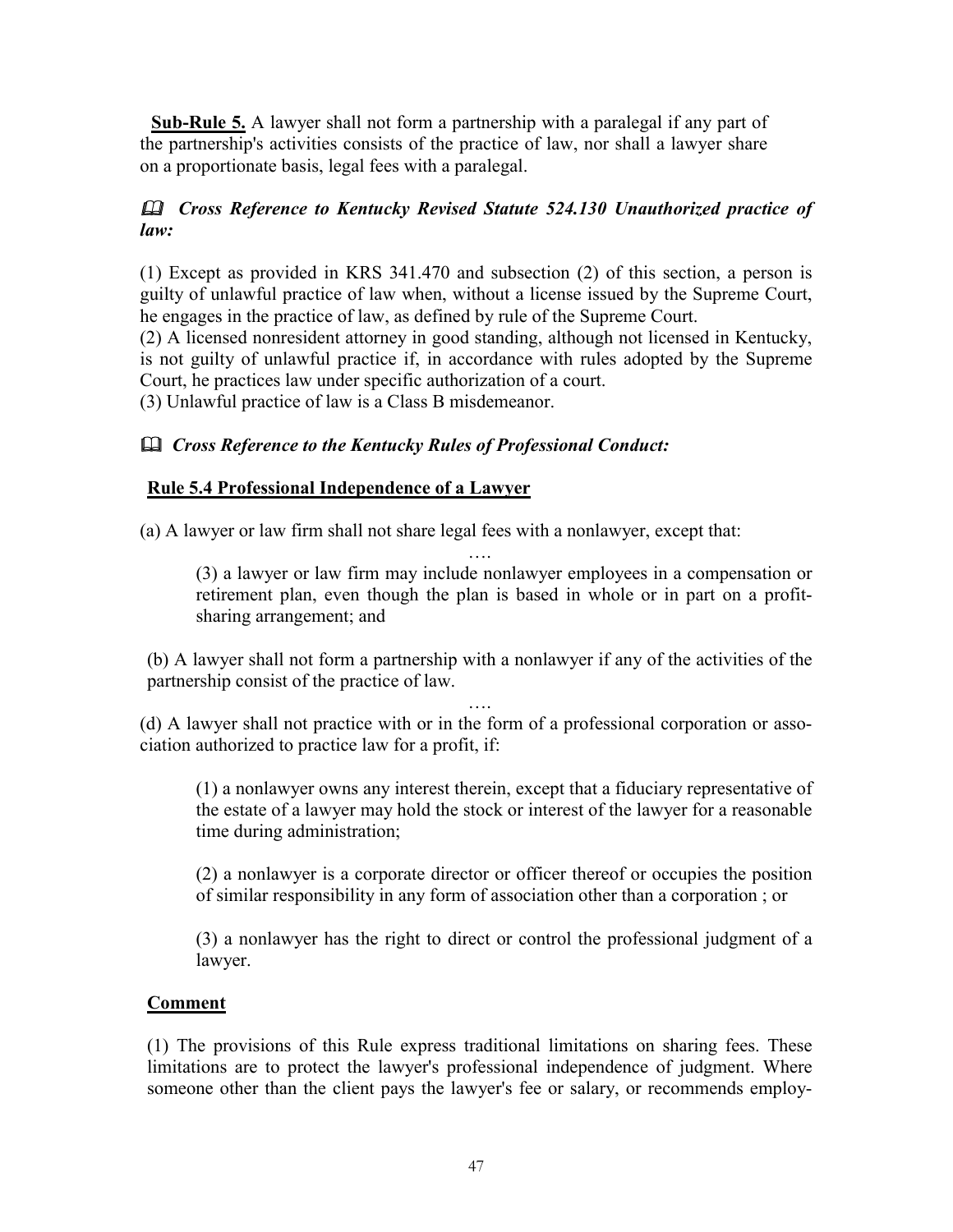ment of the lawyer, that arrangement does not modify the lawyer's obligation to the client. As stated in paragraph (c), such arrangements should not interfere with the lawyer's professional judgment.

(2) This Rule also expresses traditional limitations on permitting a third party to direct or regulate the lawyer's professional judgment in rendering legal services to another. See also Rule 1.8(f) (lawyer may accept compensation from a third party as long as there is no interference with the lawyer's independent professional judgment and the client gives informed consent).

 **Paralegal Practice Guide:** *Kentucky has one of the most progressive rules in the*  U.S. allowing paralegal practice under the supervision of a lawyer. Under the Supreme *Court's rules paralegals may "apply knowledge of law and legal procedures in rendering direct assistance to lawyers engaged in legal research; design, develop or plan modifications or new procedures, techniques, services, processes or applications; prepare or interpret legal documents and write detailed procedures for practicing in certain fields of law; select compile and use technical information from such references as digests, encyclopedias or practice manuals; and analyze and follow procedural problems that involve independent decisions." Specific activities of paralegals include:*

- *Attending client conferences and correspond with and obtaining information from clients;*
- *Drafting legal documents for lawyer review and witnessing the execution of documents;*
- *Assisting at closings and similar meetings between parties and lawyers;*
- *Maintaining estate and guardianship trust accounts, transferring securities and other assets, and assisting in the day-to-day administration of trusts and estates;*
- *Conducting research, checking citations in briefs and memoranda, and indexing and organizing documents;*
- *Preparing summaries of depositions, interviewing witnesses, and obtaining records; and*
- *Preparing summaries of trial transcripts and obtaining information from courts.*

# **Standard 10. Donated Paralegal Service**

**A paralegal should voluntarily donate paralegal service as a matter of public service. Paralegals are encouraged to donate 25 hours of service a year. Donated service must be performed under the supervision of a lawyer. Normally a paralegal should coordinate donated service with that of the employing lawyer. This will permit best use of a paralegal's donated service and assist the supervising lawyer in meeting the Kentucky Bar Association's goal of 50 hours annually of donated lawyer service.** 

# *Cross Reference to the Kentucky Rules of Professional Conduct:*

# **Rule 6.1 Pro Bono Public Service**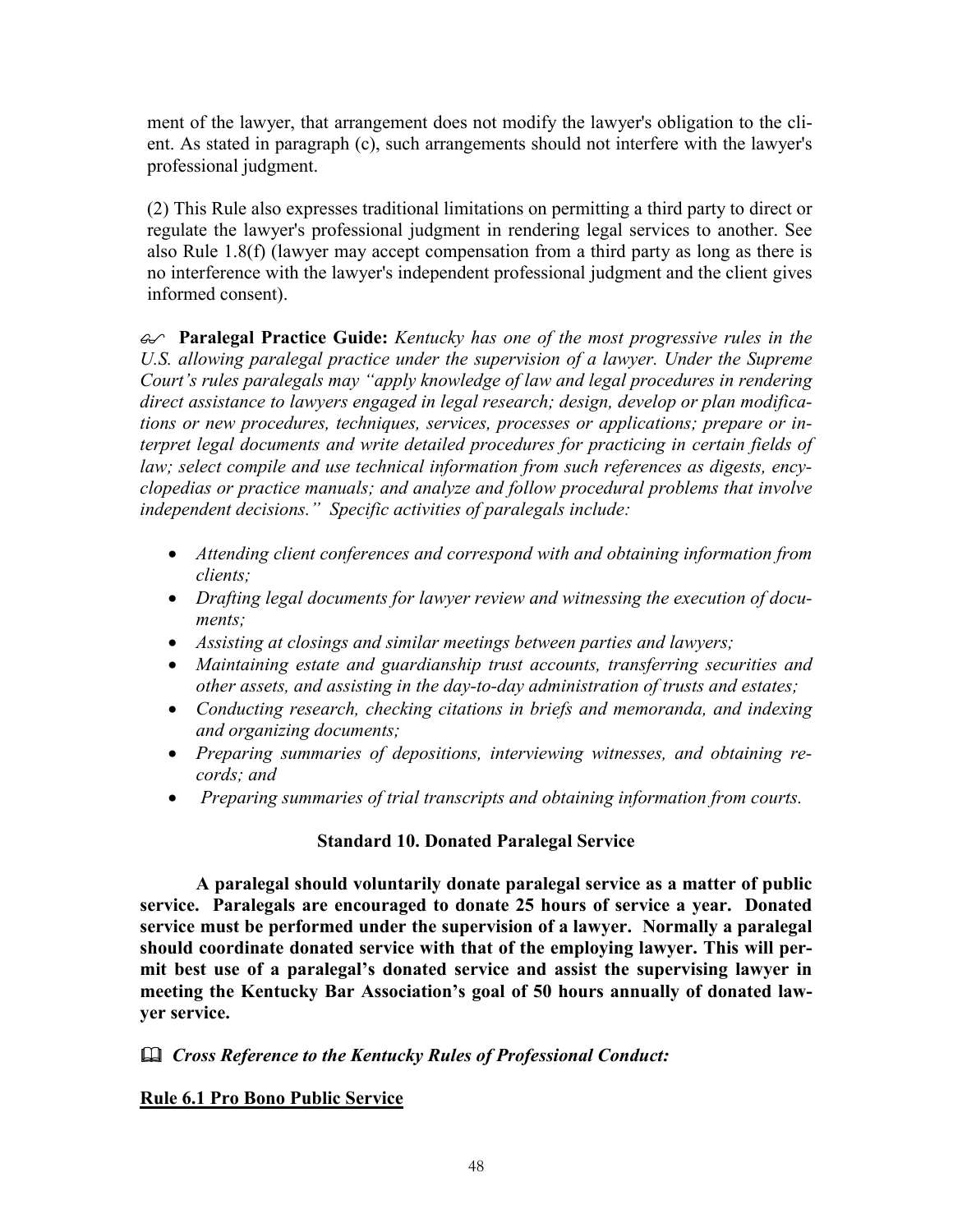A lawyer is encouraged to voluntarily render public interest legal service. A lawyer is encouraged to accept and fulfill this responsibility to the public by rendering a minimum of fifty (50) hours of service per calendar year by providing professional services at no fee or a reduced fee to persons of limited means, and/or by financial support for organizations that provide legal services to persons of limited means. Pro bono services may be reported on the annual dues statement furnished by the Kentucky Bar Association. Lawyers rendering a minimum of fifty (50) hours of pro bono service shall receive a recognition award for such service from the Kentucky Bar Association.

#### **Comment**

(1) The ABA House of Delegates has formally acknowledged "the basic responsibility of each lawyer engaged in the practice of law to provide public interest legal services" without fee, or at a substantially reduced fee, in one or more of the following areas: poverty law, civil rights law, public rights law, charitable organization representation and the administration of justice. This Rule expresses that policy but is not intended to be enforced through disciplinary process.

(2) The rights and responsibilities of individuals and organizations in the United States are increasingly defined in legal terms. As a consequence, legal assistance in coping with the web of statutes, rules and regulations is imperative for persons of modest and limited means, as well as for the relatively well-to-do.

(3) The basic responsibility for providing legal services for those unable to pay ultimately rests upon the individual lawyer, and personal involvement in the problems of the disadvantaged can be one of the most rewarding experiences in the life of a lawyer. Every lawyer, regardless of professional prominence or professional workload, should find time to participate in or otherwise support the provision of legal services to the disadvantaged. The provision of free legal services to those unable to pay reasonable fees continues to be an obligation of each lawyer as well as the profession generally, but the efforts of individual lawyers are often not enough to meet the need. Thus, it has been necessary for the profession and government to institute additional programs to provide legal services. Accordingly, legal aid offices, lawyer referral services and other related programs have been developed, and others will be developed by the profession and government. Every lawyer should support all proper efforts to meet this need for legal services.

 **Paralegal Practice Guide:** *As an integral part of Kentucky's legal profession a paralegal shares a lawyer's obligation to open the legal system to economically disadvantaged persons. Paralegals should enthusiastically donate time and services in a coordinated effort with lawyers to meet an important Supreme Court goal of professional responsibility.*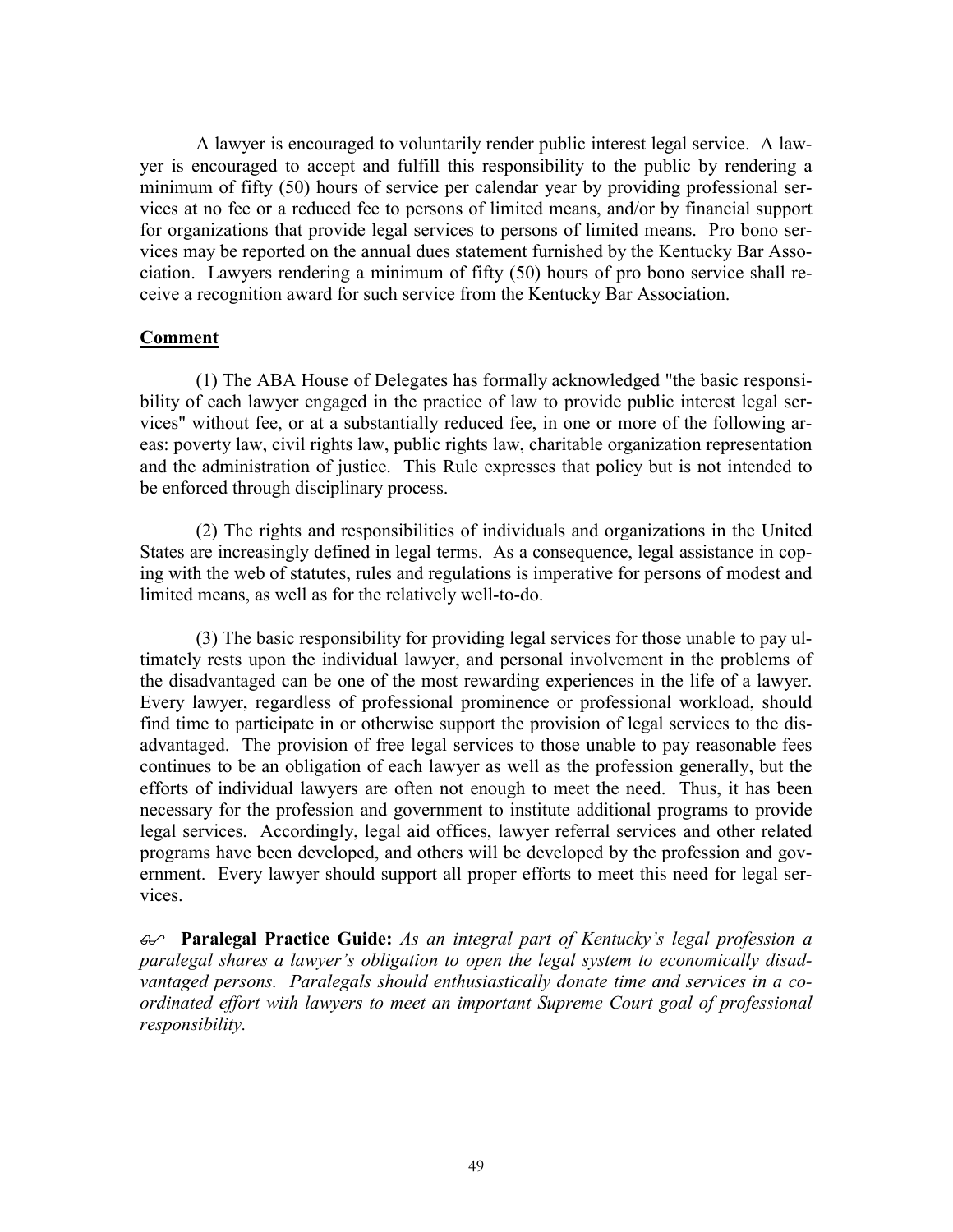#### **Standard 11. Advertising And Solicitation**

**A paralegal shall know the Kentucky Rules of Professional Conduct on lawyer advertising and limitations on solicitation of clients. A paralegal's name and status may be included on the letterhead of an employing lawyer and the paralegal may with the lawyer's permission include the lawyer's name on the paralegal's business card.**

## *Cross Reference to Supreme Court Rule 3.700 Provisions Relating to Paralegals:*

**Sub-Rule 6.** The letterhead of a lawyer may include the name of a paralegal where the paralegal's status is clearly indicated: A lawyer may permit his name to be included in a paralegal's business card, provided that the paralegal's status is clearly indicated.

## *Cross Reference to the Kentucky Rules of Professional Conduct:*

## **Rule 7.09 Direct Contact with Potential Clients**

 (1) No lawyer shall directly or through another person, by in person, live telephone, or real-time electronic means, initiate contact or solicit professional employment from a potential client unless:

- (a) the lawyer has an immediate family relationship with the potential client; or
- (b) the lawyer has a current attorney-client relationship with the potential client.

This Rule shall not prohibit response to inquiries initiated by persons who may become potential clients at the time of any other incidental contact not designed or intended by the lawyer to solicit employment.

(2) A lawyer shall not solicit professional employment from a potential client even when not otherwise prohibited by paragraph (1) if:

(a) The potential client has made known to the lawyer a desire not to be solicited by the lawyer; or

(b) the solicitation involves coercion, duress or harassment.

(3) Every written, recorded or electronic communication from a lawyer soliciting professional employment from a potential client known or reasonably believed to be in need of legal services in a particular matter, must contain the words "THIS IS AN ADVER-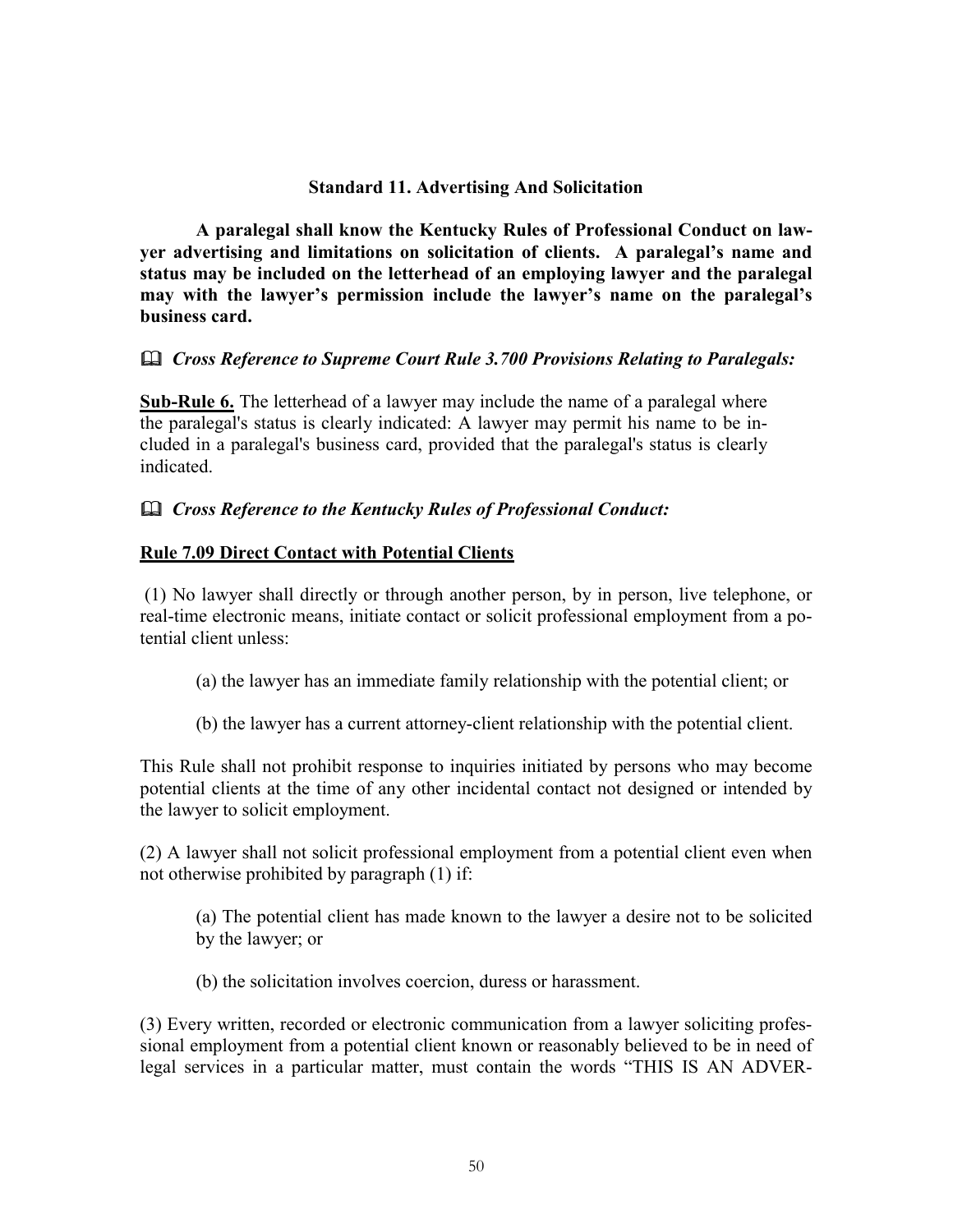TISEMENT" in all capital letters prominently displayed in type at least as large as the type in the body of the communication unless:

- (a) the lawyer has an immediate family relationship with the potential client; or
- (b) the lawyer has a current attorney-client relationship with the potential client.

Further, in each such written or recorded or electronic communication the envelope, document, or container, by which such communication is transmitted shall contain the word "ADVERTISEMENT" in all capital letters, and in type large enough to be conspicuous and placed in a conspicuous location on the same side of the envelope, document, or container upon which the lawyer's name and/or address appears. If an electronic communication is sent by or on behalf of the lawyer to a potential client in a container or on a disc or other format on which words may appear, the outside of the container, or disc, or other format shall be marked as provided in this rule. If a recorded telephone, electronic, video, or digital communication is sent under this rule, a speaker must first recite the language "THE FOLLOWING IS AN ADVERTISEMENT" and shall further state at the end of the communication the language "THIS MESSAGE HAS BEEN ANADVERTISEMENT".

(4) No communication pursuant to SCR 3.130(7.09)(3) shall be sent to those potential clients who have been involved in a disaster as defined in SCR 3.130(7.60) until thirty (30) days have elapsed from the occurrence of the disaster.

(5) Notwithstanding the prohibitions in SCR 3.130(7.09)(1), a lawyer may participate with a prepaid or group legal service plan operated by an organization not owned or directed by the lawyer that uses in-person or telephone contact to solicit memberships or subscriptions for the plan from persons who are not known to need legal services in a particular manner covered by the plan.

# **Comment**

(1) Communications to prior clients are not prohibited if the lawyer is required by the circumstances of the representation to communicate with a prior client to advise the client of changes in the law that would result in additional legal work.

(2) SCR 3.130(7.04)(5) permits a lawyer to participate with an organization that uses personal contact to solicit members for its group or prepaid legal service plan, provided that personal contact is not undertaken by any lawyer who would be a provider of legal services through the plan. The organization must not be owned by or directed (whether as manager or otherwise) by any lawyer or law firm that participates in the plan. For example, paragraph (5) would not permit a lawyer to create an organization controlled directly or indirectly by the lawyer and use the organization for the in-person or telephone solicitation of legal employment of the lawyer through memberships in the plan or otherwise. The communication permitted by these organizations also must not be directed to a person known to need legal services in a particular matter, but should be designed to inform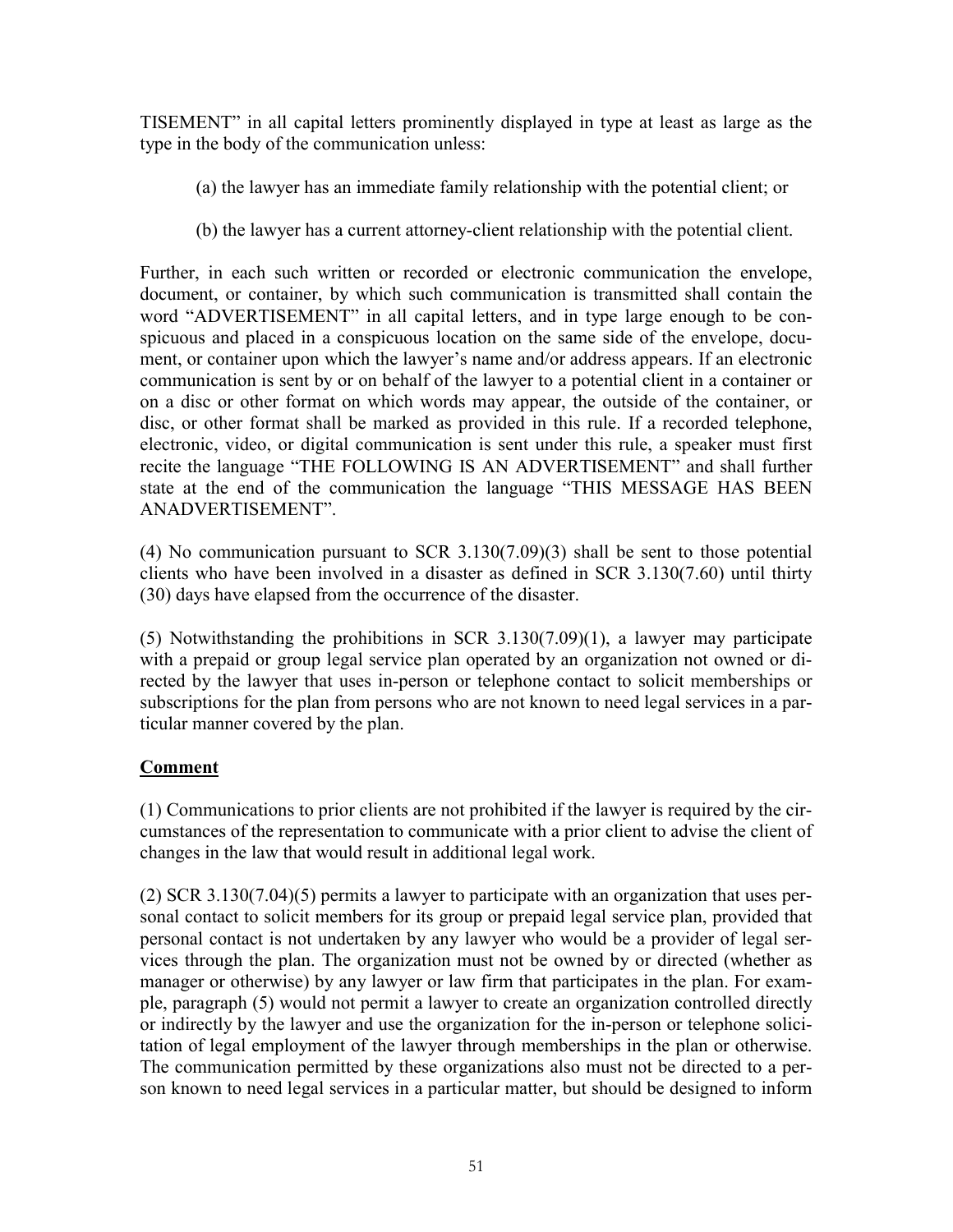potential plan members generally of another means of affordable legal services. Lawyers who participate in a legal service plan must make reasonable efforts to determine that the plan sponsors are in compliance with the Rules.

(3) Neither this rule nor SCR 3.130(7.20) prohibits communications authorized by law, such as notice to members of a class in class action litigation.

## **Rule 7.15 Communications Concerning a Lawyer's Service**

A lawyer shall not make a false, deceptive or misleading communication about the lawyer or the lawyer's service. A communication is false, deceptive or misleading if it:

(a) Contains a material misrepresentation of fact or law, or omits a fact necessary to make the statement considered as a whole not materially misleading; or

(b) Is likely to create an unjustified expectation about results the lawyer can achieve, or states or implies that the lawyer can achieve results by means that violate the rules of professional conduct or other law; or

(c) Compares the lawyer's services with other lawyers' services, unless the comparison can be factually substantiated.

# **Comment**

(1) This Rule governs all communications about a lawyer's services, including advertising permitted by SCR 3.130(7.20). Whatever means are used to make known a lawyer's services; statements about them must be truthful. Truthful statements that are misleading are also prohibited by this Rule. A truthful statement is misleading if it omits a fact necessary to make the lawyer' communication considered as a whole not materially misleading. A truthful statement is also misleading if there is a substantial likelihood that it will lead a reasonable person to formulate a specific conclusion about the lawyer or the lawyer's services for which there is no reasonable factual foundation.

(2) The prohibition in SCR 3.130(7.15)(b) of statements that may create "unjustified expectations" may preclude advertisements about results obtained on behalf of a client, such as the amount of a damage award or the lawyer's record in obtaining favorable verdicts, and advertisements containing client endorsements. An advertisement that truthfully reports a lawyer's achievements on behalf of clients or former clients may be misleading if presented in a manner that may lead a reasonable person to form an unjustified expectation that the same results could be obtained for other clients in similar matters without reference to the specific factual and legal circumstances of each client's case.

(3) Similarly, an unsubstantiated comparison of the lawyer's services or fees with the services or fees of other lawyers may be misleading.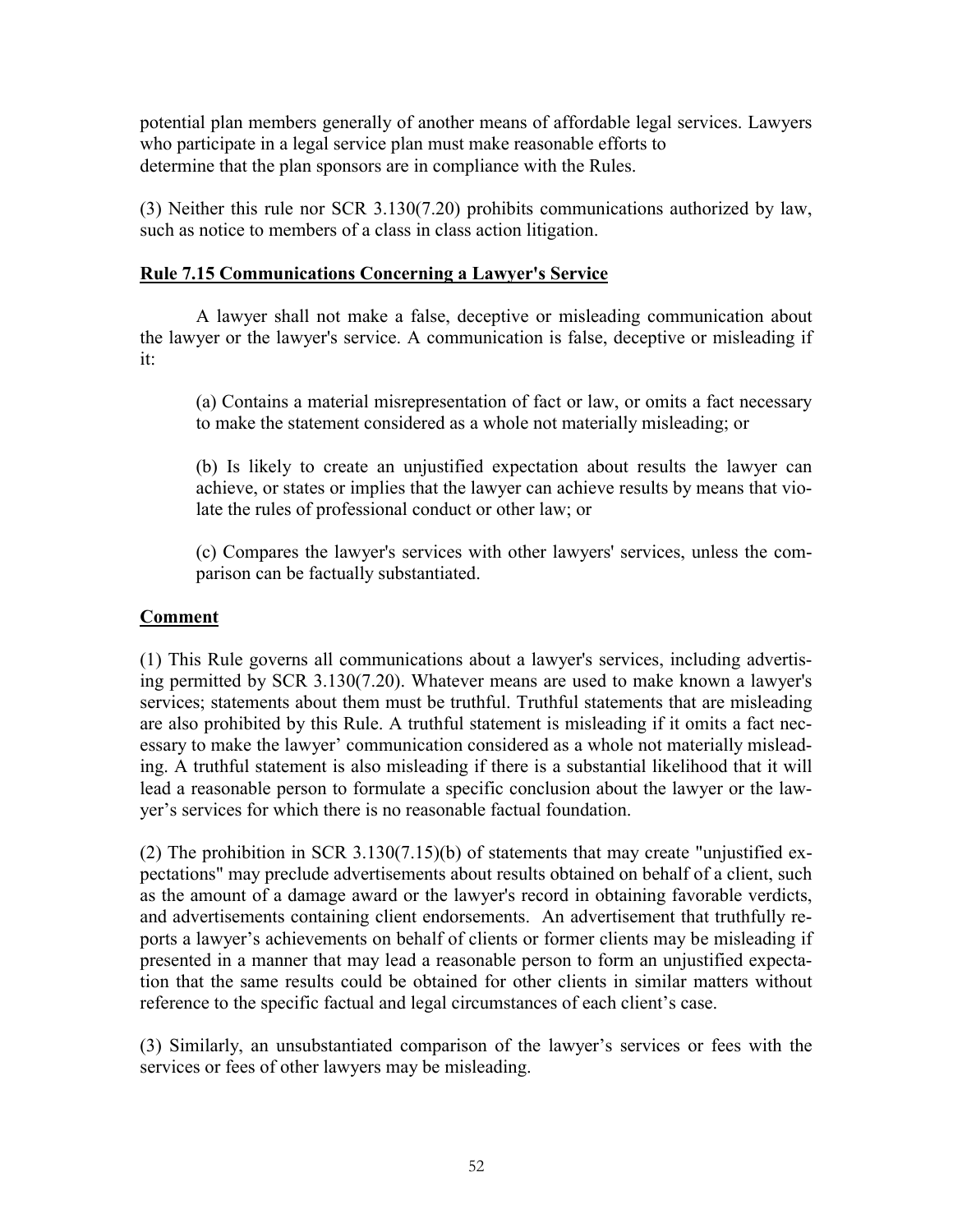## **Rule 7.20 Advertising**

 (1) A lawyer may advertise legal services through communications in compliance with these Rules.

(2) A lawyer shall not give anything of value to a non-lawyer for recommending the lawyer's services, except that a lawyer may:

(a) pay the reasonable cost of advertising or communication permitted by this Rule; and,

(b) pay the usual charges of a legal service plan, not to include a division of fees, operated by an organization not owned or directed by the lawyer, or,

(c) pay the usual charges of a not-for-profit or qualified lawyer referral service that has been approved by the highest court in the jurisdiction where the service operates an agency designated by that court or by the Kentucky Bar Association.

(3) Any communication made pursuant to these Rules shall include the name of at least one lawyer licensed in Kentucky, or law firm any of whose members are licensed in Kentucky, responsible for its contents.

(4) Communication by a lawyer with a person or entity with whom that lawyer has an immediate family or current attorney-client relationship, or a communication in response to an inquiry from any person or entity seeking information, shall be exempt from the provisions of the Advertising Rules and the Advertising Regulations, with the exception of SCR 3.130(7.15).

(5) If a lawyer or a law firm advertises legal services and a lawyer's name or image is used to present the advertisement, the lawyer must be the lawyer who will actually perform the service advertised unless the advertisement prominently discloses that the service may be performed by other lawyers. If the advertising lawyer or firm is advertising for clients for the purpose of referring the client to another lawyer or firm, that fact must be disclosed prominently in the advertisement.

## **Comment**

(1) Neither this Rule nor SCR 3.130 (7.3) prohibits communications authorized by law, such as notice to members of a class in class action litigation.

(2) A lawyer is allowed to pay for advertising permitted by this Rule, but otherwise is not permitted to pay another person for channeling professional work. This restriction does not prevent an organization or person other than the lawyer from advertising or recommending the lawyer's services. Thus, a legal aid agency or prepaid legal services plan may pay to advertise legal services provided under its auspices. Likewise, a lawyer may participate in not-for-profit lawyer referral programs and pay the usual fees charged by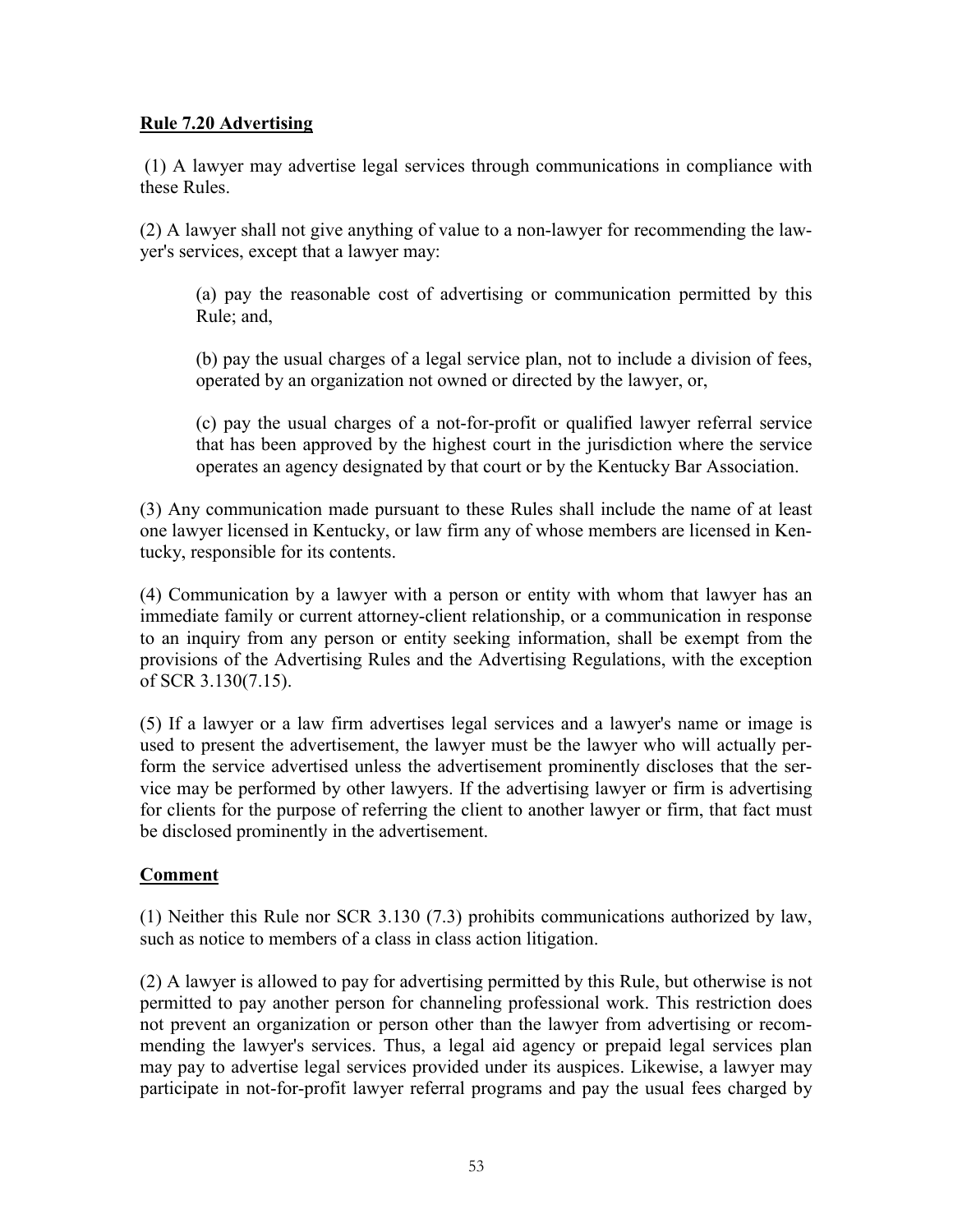such programs. Paragraph (b) does not prohibit paying regular compensation to an assistant, such as a secretary, to prepare communications permitted by this Rule.

(3) A lawyer may pay the usual charges of a legal service plan or a not-for-profit qualified lawyer referral service. A legal service plan is a prepaid or group legal service plan or a similar delivery system that assists potential clients to secure legal representation. This Rule only permits a lawyer to pay the usual charges of a not-for-profit qualified lawyer referral service. A not-for-profit qualified lawyer referral service is one that is approved by the highest court of the jurisdiction where the service operates or by an agency designated by the highest court in that jurisdiction to handle such approvals, or in Kentucky by the Kentucky Bar Association.

(4) A lawyer who accepts assignments or referrals from a legal service plan or referrals from a lawyer referral service must make reasonable efforts to determine that the activities of the plan or service are compatible with the lawyer's professional obligations. Legal service plans and lawyer referral services may communicate with potential clients, but such communication must conform with the Advertising Rules and Advertising Regulations. For example, the plan may not engage in advertising that is false or misleading, as would be the case if the communications of a group advertising program or a group legal services plan mislead potential clients to believe that the plan was a lawyer referral service sponsored by a state agency or bar association. Similarly, the lawyer may not allow in-person, telephonic, or real-time contacts by the plan that would violate SCR  $3.130(1.5)(e)$ .

(5) This Rule does not address the circumstances under which a lawyer may be permitted to share or split a fee with other lawyers. For ethical requirements applicable to fee sharing arrangements see SCR 3.130(1.5)(e).

## **Rule 7.25 Identification of Advertisements**

All advertisements must include the words "THIS IS AN ADVERTISEMENT", unless excepted by SCR 3.130(7.09). In recorded telephone, electronic, video, or digital communications, other than television, the speaker must first state "THE FOLLOWING IS AN ADVERTISEMENT" and must further state at the end of the communication "THIS MESSAGE HAS BEEN AN ADVERTISEMENT". All television communication, video recording or digital recording must prominently display the words "THIS IS AN ADVERTISEMENT" on the screen for as long as the lawyer's or firm's name appears on the screen. If a television communication video recording, or digital recording is longer than 60 seconds, the words "THIS IS AN ADVERTISEMENT" must be displayed throughout the entire communication. The words "THIS IS AN ADVERTISEMENT" must be prominently displayed onevery page of any advertisement in writing, and displayed without scrolling on the first screen of every page of a website.

## **Rule 7.40 Communication of Fields of Practice**

A lawyer may communicate the fact that the lawyer does or does not practice in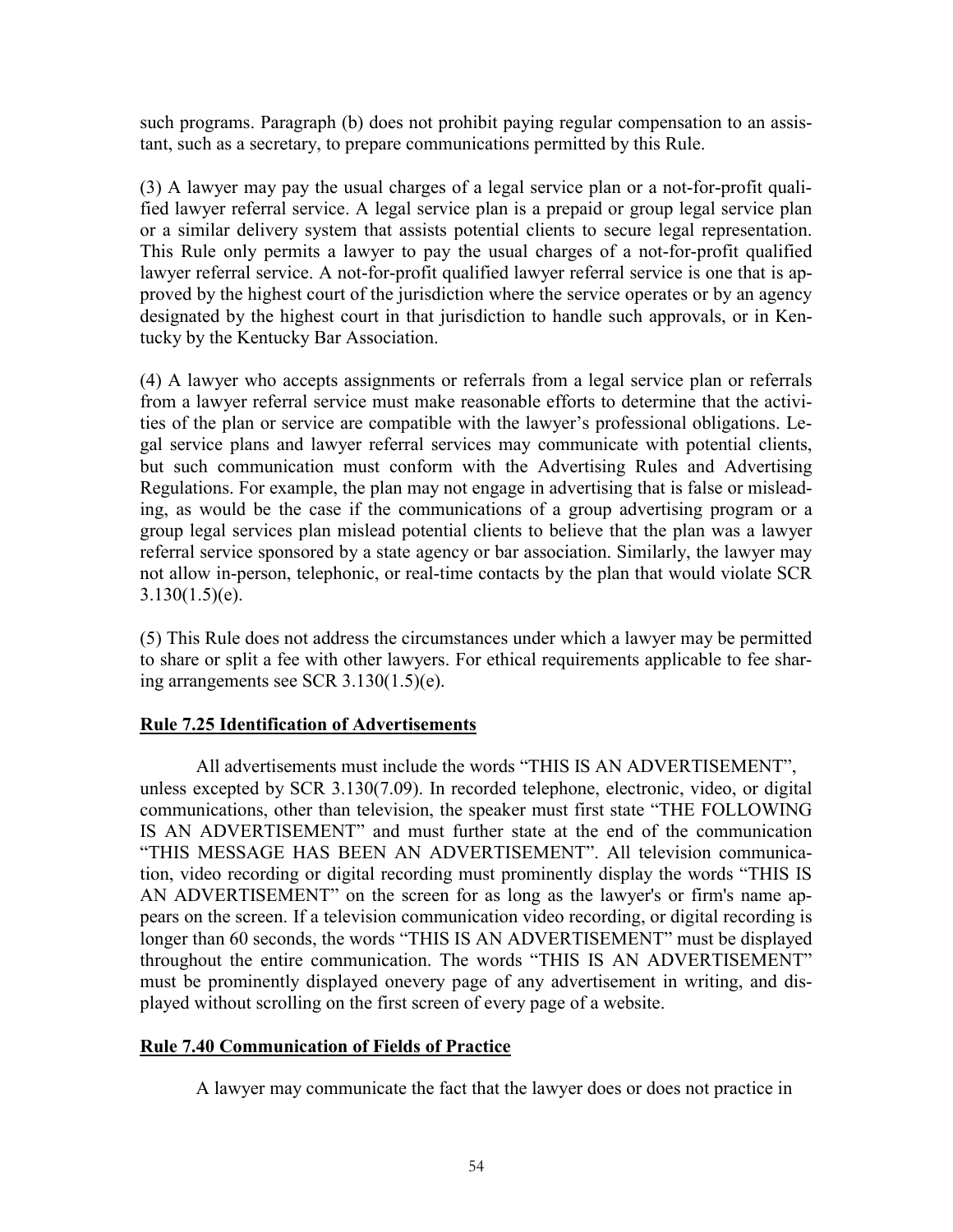particular fields of law. A lawyer who concentrates in, limits his or her practice to, or wishes to announce a willingness to accept cases in a particular field may advertise or publicly state that information in any manner otherwise permitted by these Rules. Any such advertisement or statement shall be strictly factual and shall not contain any form of the words "certified", "specialist", "expert", or "authority", except as follows:

(1) A lawyer admitted to engage in patent practice before the United States Patent and Trademark Office may use the designation "Patent Lawyer" or a substantially similar designation.

(2) A lawyer certified by an appropriate governmental agency in admiralty practice may use the designation "Admiralty", "Proctor in Admiralty", or a substantially similar designation.

(3) A lawyer may state or imply that he or she is "certified", a "specialist", an "expert" or "authority" in a particular field of law only if:

(a) the lawyer has been certified as a specialist by an organization that has been approved by an appropriate state authority or by a national organization that the attorney demonstrates is qualified to grant such certification to attorneys who meet objective and consistently applied standards relevant to practice in a particular area of the law; and

(b) the name of the certifying organization is clearly identified in the communication; and

(c) if the lawyer is licensed to practice law in Kentucky, the communication must state that Kentucky does not certify specialties in legal fields. The communication may occur only for as long as the lawyer remains so certified and in good standing.

## **Comment**

(1) This Rule permits a lawyer to indicate areas of practice in communications about the lawyer's services. If a lawyer practices only in certain fields, or will not accept matters except in such fields, the lawyer is permitted to so indicate.

(2) Recognition of specialization in patent matters is a matter of long-established policy of the Patent and Trademark Office. Designation of admiralty practice has a long historical tradition associated with maritime commerce and the federal courts.

(3) Certificates discussed in SCR 3.130(7.40)(3) must meet the criteria set forth in *Peel v. Attorney Registration and Disciplinary Commission of Illinois,* 496 U.S. 91, 110 S.Ct. 2281 (1990). Stating or implying that the lawyer is certified as a "specialist", an "expert" or "authority" is not permitted except as provided in this rule. The lawyer may state or imply that he or she is certified as a specialist, expert or authority only if the cer-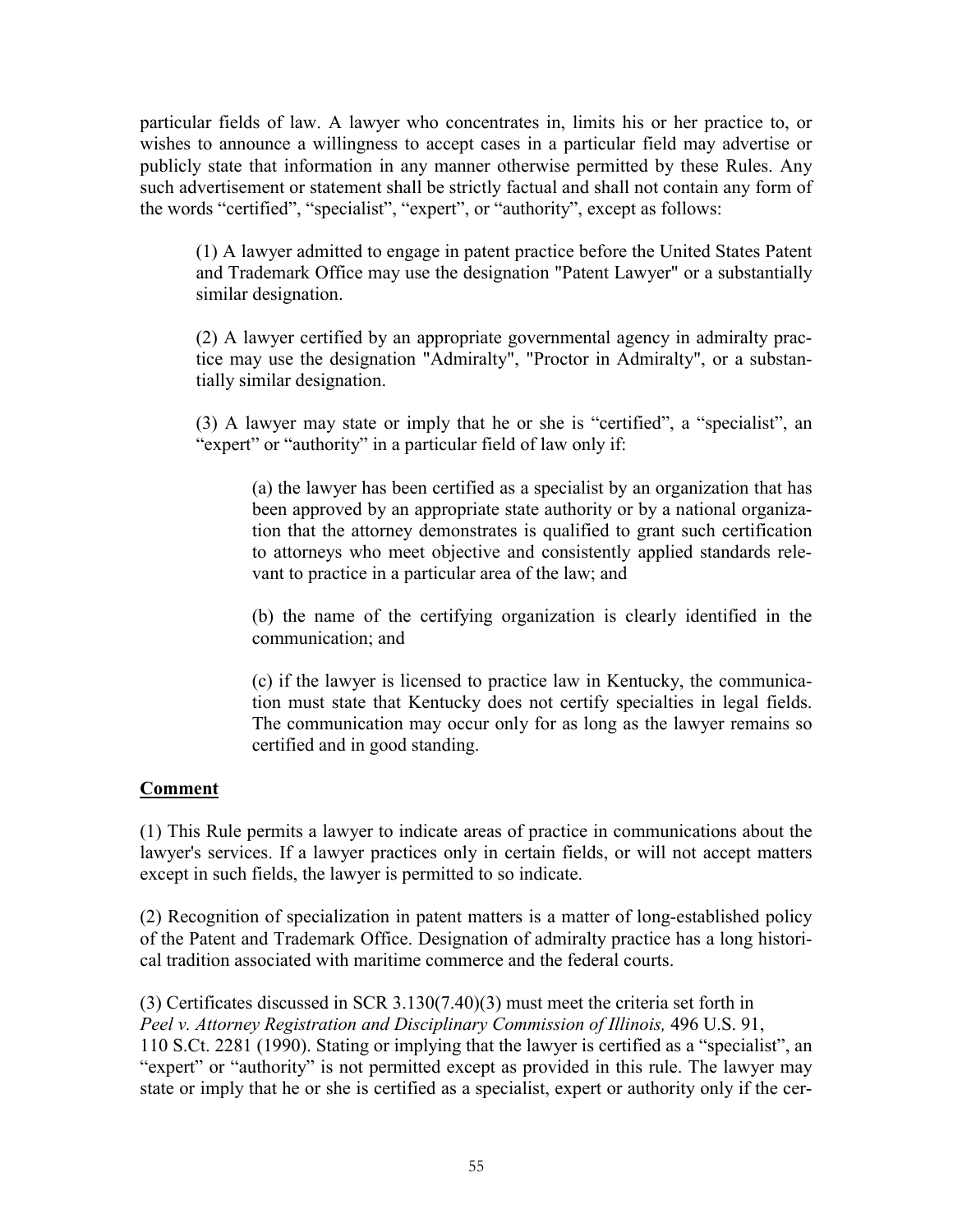tification is granted by an organization approved by an appropriate state authority, such as a state bar association, or by an organization that qualifies under *Peel v. Attorney Registration and Disciplinary Commission of Illinois,* 496 U.S. 91, 110 S.Ct. 2281 (1990)*.*  Certifying organizations are expected to apply standards of experience, knowledge and proficiency to insure that a lawyer's recognition as a specialist is meaningful and reliable. To insure that consumers can obtain access to useful information about an organization granting certification, the name of the certifying organization must be included in any communication about certification, and the communication must state that Kentucky does not certify specialties in legal fields. If the Commission is not satisfied that the certifying organization's standards and procedures are sufficiently

meaningful and rigorous to make the communication truthful, it may disapprove the communication under SCR 3.130(7.15).

(4) Refer to SCR 3.130(702)(1)(i) for other applications of *Peel v. Attorney Registration and Disciplinary Commission of Illinois,* 496 U.S. 91, 110 S.Ct. 2281 (1990).

## **Rule 7.50 Firm Names and Letterheads**

(1) A lawyer shall not use a firm name, letterhead or other professional designation that violates Rule 7.15.

(2) A law firm with offices in more than one jurisdiction may use the same name in each jurisdiction, but identification of the lawyers in an office of the firm shall indicate the jurisdictional limitations on those not licensed to practice in the jurisdiction where the office is located.

(3) The name of a lawyer holding a public office shall not be used in the name of a law firm, or in communications on its behalf, during any period in which the lawyer is not actively and regularly practicing with the firm.

(4) Lawyers may state or imply that they practice in a legal entity only if that is the fact.

(5) The name of a lawyer who is suspended by the Supreme Court from the practice of law may not be used by the law firm in any manner until the lawyer is reinstated. A lawyer who has been permanently disbarred shall not be included in a firm name, letterhead, or any other professional designation or advertisement.

## **Comment**

With regard to paragraph (4), lawyers sharing office facilities, but who are not in fact partners, may not denominate themselves as, for example, "Smith and Jones," for that title suggests partnership in the practice of law.

 **Paralegal Practice Guide:** *Lawyer advertising and solicitation of clients are two of the most sensitive professional responsibility issues. Wide use of law firm Websites increase the risk of violation of advertising rules. The guidelines are in flux and often un-*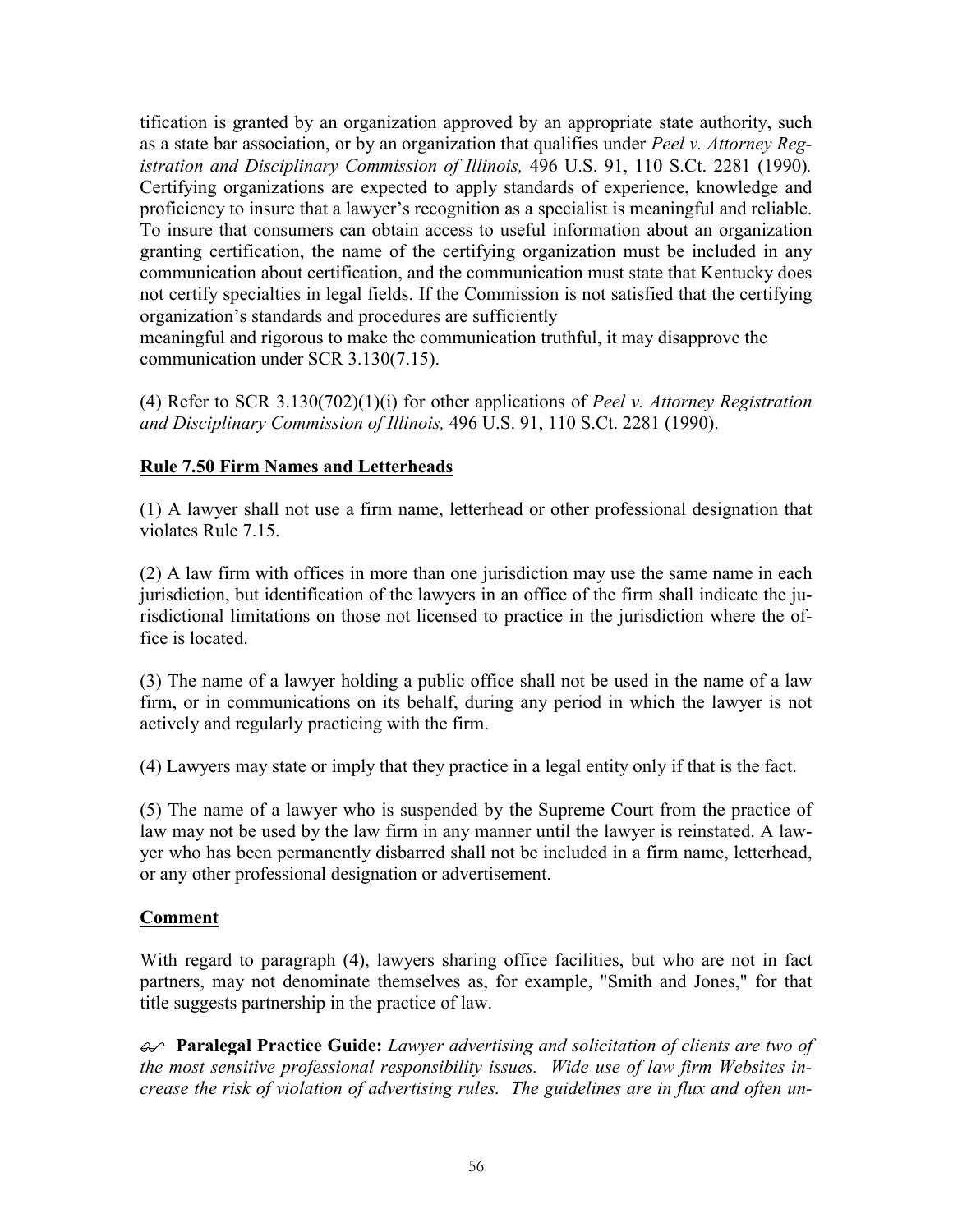*enforced. Paralegals should make a special effort to keep abreast of developments in these areas to assure they as well as supervising lawyers comply with current requirements.*

## **Standard 12. Misconduct**

**It is professional misconduct for a paralegal to:**

**(a) violate or attempt to violate the KPA Paralegal Professional Standards of Conduct, knowingly assist or induce another to do so, or do so through the acts of another;**

**(b) engage in the unauthorized practice of law;**

**(c) commit any felony or crime involving moral turpitude;**

**(d) commit fraud or deceit in applying for Certified Kentucky Paralegal status;** 

**(e) disclose the contents of the Certified Kentucky Paralegal exam;**

**(f) advertise paralegal services in a manner that is false or misleading to the public;**

**(g) fail to pay KPA fees or other monies; and**

**(h) fail to meet Continuing Paralegal Education requirements.**

*Cross Reference to Supreme Court Rule 3.700 Provisions Relating to Paralegals:*

While the responsibility for compliance with standards of professional conduct rests with members of the Bar, a paralegal should understand those standards. … However, the paralegal does have an independent obligation to refrain from illegal conduct. Additionally, and notwithstanding the fact that the [*Kentucky Rules of Professional Responsibility are*] not binding upon lay persons, the very nature of a paralegal's employment imposes an obligation to refrain from conduct which would involve the lawyer in a violation of the [*Rules*]."

# *Cross Reference to the Kentucky Rules of Professional Conduct:*

## **Rule 8.4 Misconduct**

It is professional misconduct for a lawyer to:

(a) violate or attempt to violate the Rules of Professional Conduct, knowingly assist or induce another to do so, or do so through the acts of another;

(b) commit a criminal act that reflects adversely on the lawyer's honesty, trustworthiness or fitness as a lawyer in other respects;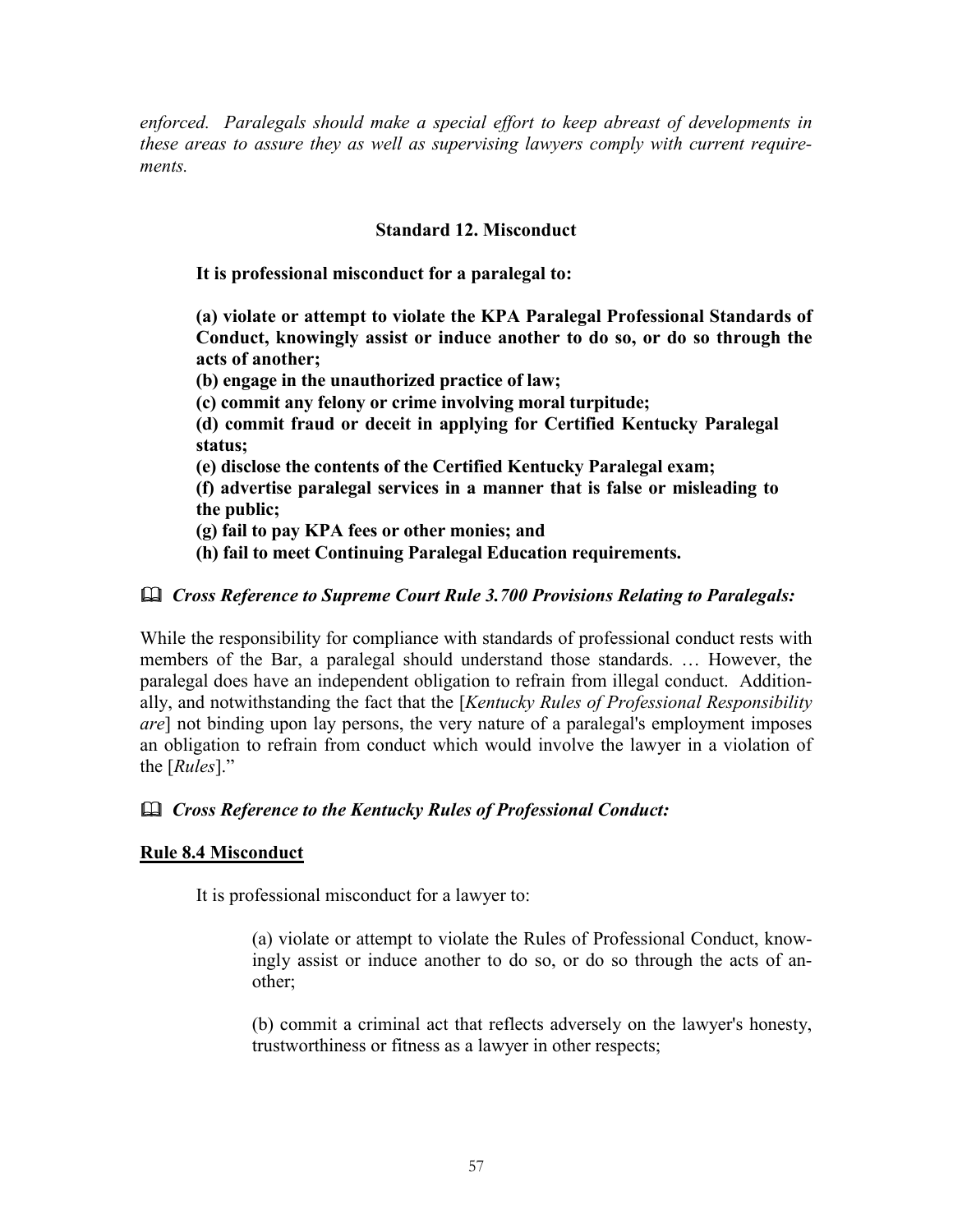(c) engage in conduct involving dishonesty, fraud, deceit or misrepresentation;

(d) state or imply an ability to influence improperly a government agency or official or to achieve results by means that violate the Rules of Professional Conduct or other law; or

(e) knowingly assist a judge or judicial officer in conduct that is a violation of applicable Rules of Judicial Conduct or other law.

## **Comment**

(1) Lawyers are subject to discipline when they violate or attempt to violate the Rules of Professional Conduct, knowingly assist or induce another to do so or do so through the acts of another, as when they request or instruct an agent to do so on the lawyer's behalf. Paragraph (a), however, does not prohibit a lawyer from advising a client concerning action the client is legally entitled to take.

(2) Many kinds of illegal conduct reflect adversely on fitness to practice law, such as offenses involving fraud and the offense of willful failure to file an income tax return. However, some kinds of offenses carry no such implication. Traditionally, the distinction was drawn in terms of offenses involving "moral turpitude." That concept can be construed to include offenses concerning some matters of personal morality, such as adultery and comparable offenses, that have no specific connection to fitness for the practice of law. Although a lawyer is personally answerable to the entire criminal law, a lawyer should be professionally answerable only for offenses that indicate lack of those characteristics relevant to law practice. Offenses involving violence, dishonesty, breach of trust, or serious interference with the administration of justice are in that category. A pattern of repeated offenses, even ones of minor significance when considered separately, can indicate indifference to legal obligation.

(3) A lawyer may refuse to comply with an obligation imposed by law upon a good faith belief that no valid obligation exists. The provisions of Rule 1.2(d) concerning a good faith challenge to the validity, scope, meaning or application of the law apply to challenges of legal regulation of the practice of law.

 **Paralegal Practice Guide**: *Avoiding allegations of misconduct is best accomplished by having a thorough understanding of a paralegal's role in the legal system, the limits of paralegal practice, and the diligent acquisition of and maintenance of professional qualifications and skills. There are numerous resources available for help when confronted with a Standards of Conduct problem beginning with the KPA. Do not go it alone, always seek help if in doubt -- it is better to be safe than sorry.*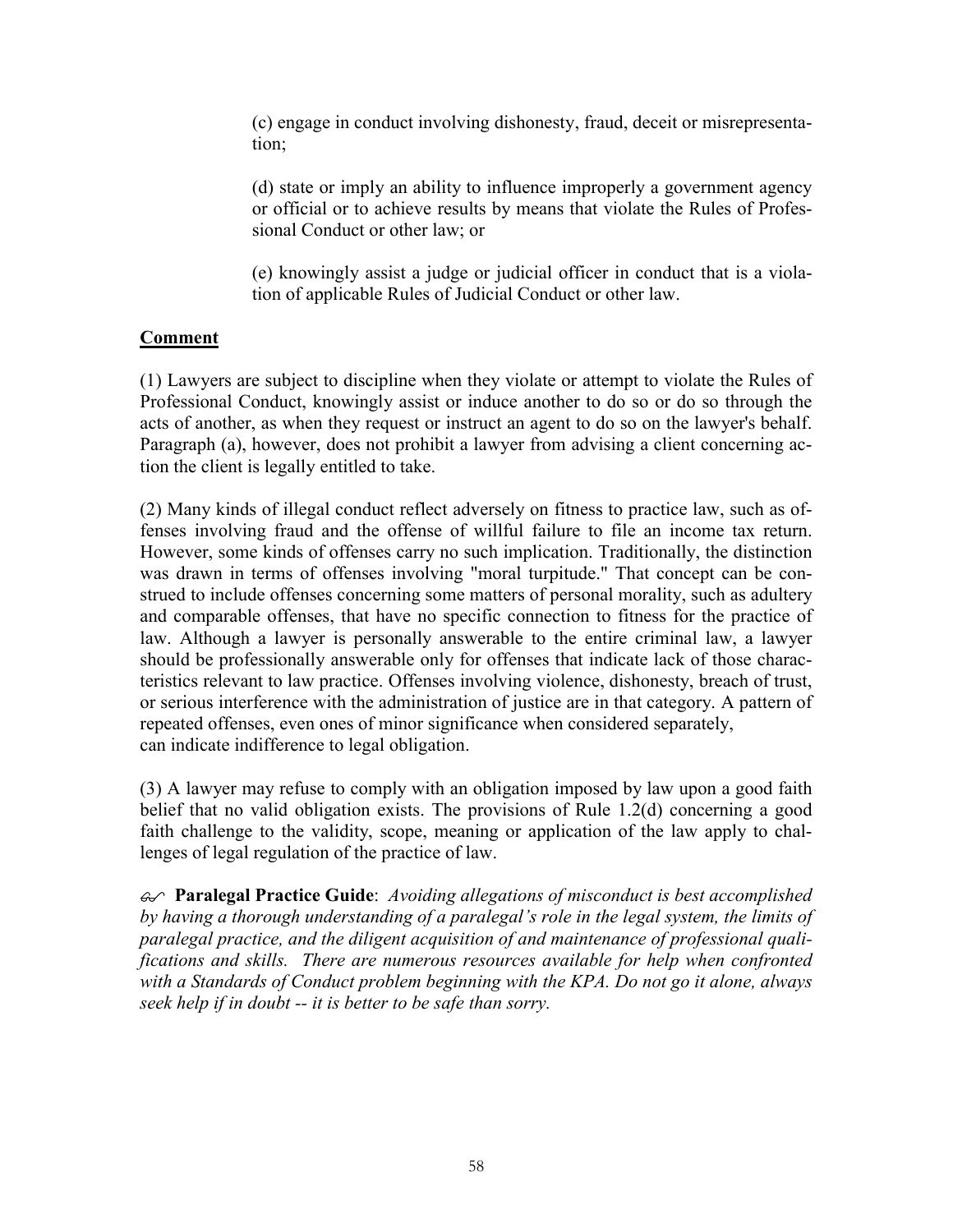#### **APPENDIX A**

#### **FULL TEXT: SUPREME COURT RULE 3.700 PROVISIONS RELATING TO PARALEGALS WITH COMMENTS**

Preliminary Statement. The availability of legal services to the public at a price it can afford is a goal to which the Bar is committed, and one which finds support in Canons 2 and 8 of the Code of Professional Responsibility. The employment of paralegals furnishes a means by which lawyers may expand the public's opportunity for utilization of their services at a reduced cost.

For purposes of this Rule, a paralegal is a person under the supervision and direction of a licensed lawyer, who may apply knowledge of law and legal procedures in rendering direct assistance to lawyers engaged in legal research; design, develop or plan modifications or new procedures, techniques, services, processes or applications; prepare or interpret legal documents and write detailed procedures for practicing in certain fields of law; select, compile and use technical information from such references as digests, encyclopedias or practice manuals; and analyze and follow procedural problems that involve independent decisions.

Purpose. Rapid growth in the employment of paralegals increases the desirability and necessity of establishing guidelines for the utilization of paralegals by the legal community. This Rule is not intended to stifle the proper development and expansion of paralegal services, but to provide guidance and ensure growth in accordance with the Code of Professional Responsibility, statutes, court rules and decisions, rules and regulations of administrative agencies, and opinions rendered by Committees on Professional Ethics and Unauthorized Practice of Law.

While the responsibility for compliance with standards of professional conduct rests with members of the Bar, a paralegal should understand those standards. It is, therefore, incumbent upon the lawyer employing a paralegal to inform him of the restraints and responsibilities incident to the job and supervise the manner in which the work is completed. However, the paralegal does have an independent obligation to refrain from illegal conduct. Additionally, and notwithstanding the fact that the Code of Professional Responsibility is not binding upon lay persons, the very nature of a paralegal's employment imposes an obligation to refrain from conduct which would involve the lawyer in a violation of the Code.

Sub-Rule 1. A lawyer shall ensure that a paralegal in his employment does not engage in the unauthorized practice of law.

Sub-Rule 2. For purposes of this rule, the unauthorized practice of law shall not include any service rendered involving legal knowledge or legal advice whether representation, counsel or advocacy in or out of court, rendered in respect to the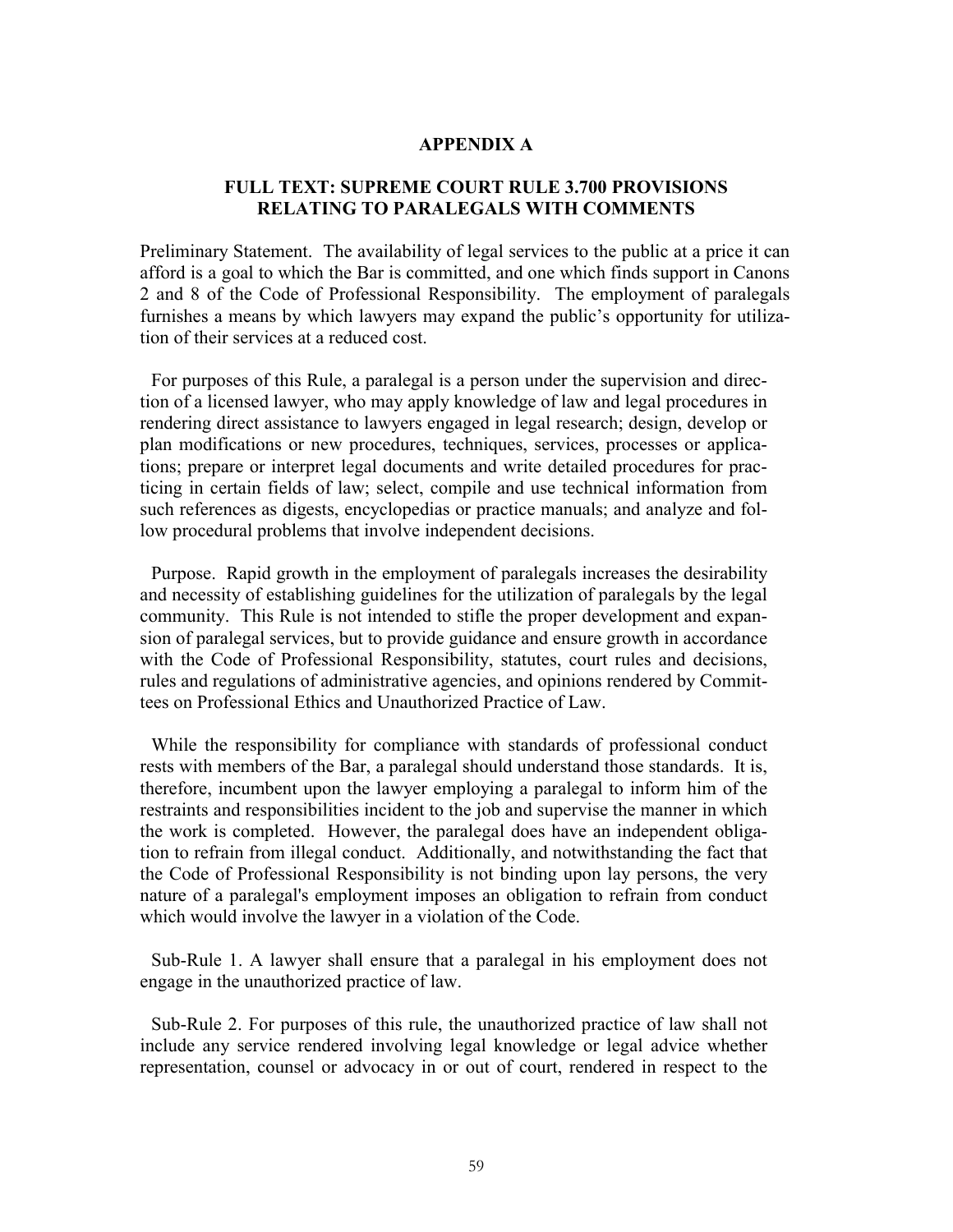acts, duties, obligations, liabilities or business relations of the one required(sic) services where:

A. The client understands that the paralegal is not a lawyer;

B. The lawyer supervises the paralegal in the performance of his duties; and

C. The lawyer remains fully responsible for such representation, including all actions taken or not taken in connection therewith by the paralegal to the same extent as if such representation had been furnished entirely by the lawyer and as such actions had been taken or not taken directly by the lawyer.

D. The services rendered under this Rule shall not include appearing formally in any court or administrative tribunal except under Sub-rule 3 below, nor shall it include questioning of witnesses, parties or other persons appearing in any legal or administrative action including but not limited to depositions, trials, and hearings.

Sub-Rule 3. For purposes of this Rule 3.700, the unauthorized practice of law shall not include representation before any administrative tribunal or court where such service or representation is rendered pursuant to a court rule or decision which authorizes such practice by nonlawyers.

Sub-Rule 4. A lawyer shall instruct a paralegal employee to preserve the confidences and secrets of a client and shall exercise care that the paralegal does so.

Sub-Rule 5. A lawyer shall not form a partnership with a paralegal if any part of the partnership's activities consists of the practice of law, nor shall a lawyer share on a proportionate basis, legal fees with a paralegal.

Sub-Rule 6. The letterhead of a lawyer may include the name of a paralegal where the paralegal's status is clearly indicated: A lawyer may permit his name to be included in a paralegal's business card, provided that the paralegal's status is clearly indicated.

Sub-Rule 7. A lawyer shall require a paralegal, when dealing with a client, to disclose at the outset that he is not a lawyer. A lawyer shall also require such a disclosure when the paralegal is dealing with a court, administrative agency, attorney or the public, if there is any reason for their believing that the paralegal is a lawyer or is associated with a lawyer.

## **COMMENT**

## **Sub-rule 1**

The Kentucky Constitution, Section 109, creates one Court of Justice for the Commonwealth. Section 116 empowers the Kentucky Supreme Court to promulgate rules of prac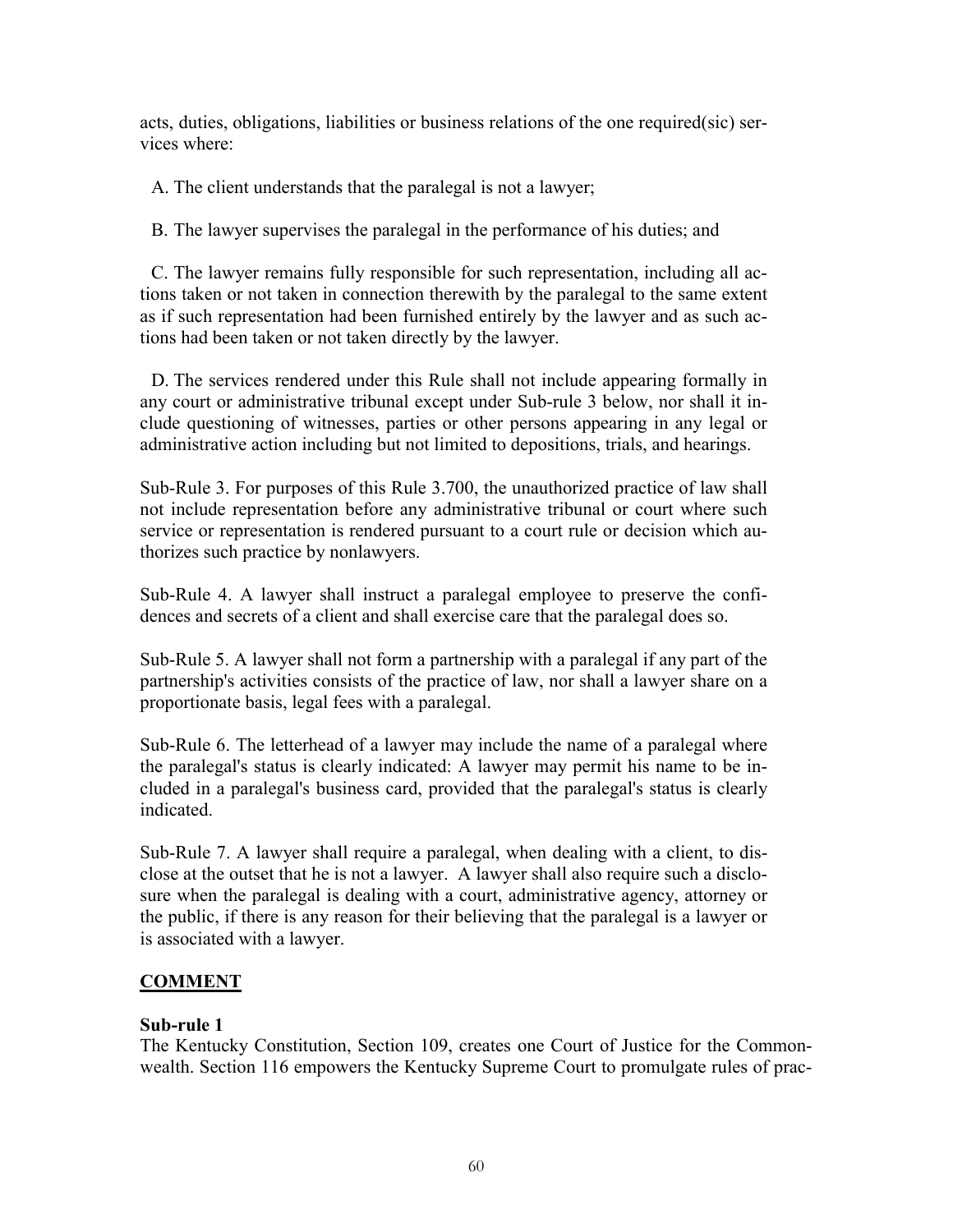tice and procedure for the Court of Justice. In addition, the Supreme Court has statutory authority to govern the conduct and activity of members of the Bar. KRS 21A.160.

Pursuant to constitutional and statutory authority, the Kentucky Supreme Court has adopted rules which govern the unauthorized practice of law. SCR 3.020 defines the practice of law in general and descriptive terms. SCR 3.470 provides that any attorney who aids another in the unauthorized practice of law shall be guilty of unprofessional conduct. SCR 3.460 delineates the procedure to be followed when a person or entity "not having the right to practice law" engages in the practice of law.

As of January 1, 1978, the American Bar Association Code of Professional Responsibility was accepted as a sound statement of professional conduct for members of the Kentucky Bar Association, with the exception of provisions which conflict with *Bates v. State Bar of Arizona.* SCR 3.130.

Canon 3 of the Code of Professional Responsibility provides that "A lawyer should assist in preventing the unauthorized practice of law." Further, "A lawyer shall not aid a nonlawyer in the unauthorized practice of law." DR 3-101(A). The rationale of this sub-rule may be found in EC 3-1 through EC 3-6 of the Code of Professional Responsibility. The foregoing authorities demonstrate that paralegals cannot, any more than any other person or entity, engage in the unauthorized practice of law. Members of the Bar who employ paralegals incur a professional responsibility to ensure that their paralegal employees do not transgress the rules governing the practice of law contained in these authorities and thereby involve their employers in violations of their own professional responsibilities. A lawyer may, however, allow a paralegal to perform services involving the practice of law, provided that such services comply with the requirements of Sub-rule 2 and Sub-rule 3.

## **Sub-rule 2**

The Code of Professional Responsibility, in particular EC 3-6, recognizes the value of utilizing the services of paralegals under certain conditions:

"A lawyer often delegates tasks to clerks, secretaries, and other lay persons. Such delegation is proper if the lawyer maintains a direct relationship with his client, supervises the delegated work, and has complete professional responsibility for the work product. This delegation enables a lawyer to render legal services more economically and efficiently."

Maintaining a "direct relationship" with the client does not preclude a paralegal from meeting with the client nor does it mandate regular and frequent meetings between the lawyer and client. However, when it appears that consultation between the lawyer and the client is necessary, the lawyer should talk directly to the client.

## **Sub-rule 3**

Notwithstanding the restrictions imposed upon nonlawyers with respect to engaging in the practice of law, exceptions exist by virtue of statute, administrative rule or regulation, or court rule or decision. Under certain circumstances, lay representation of parties does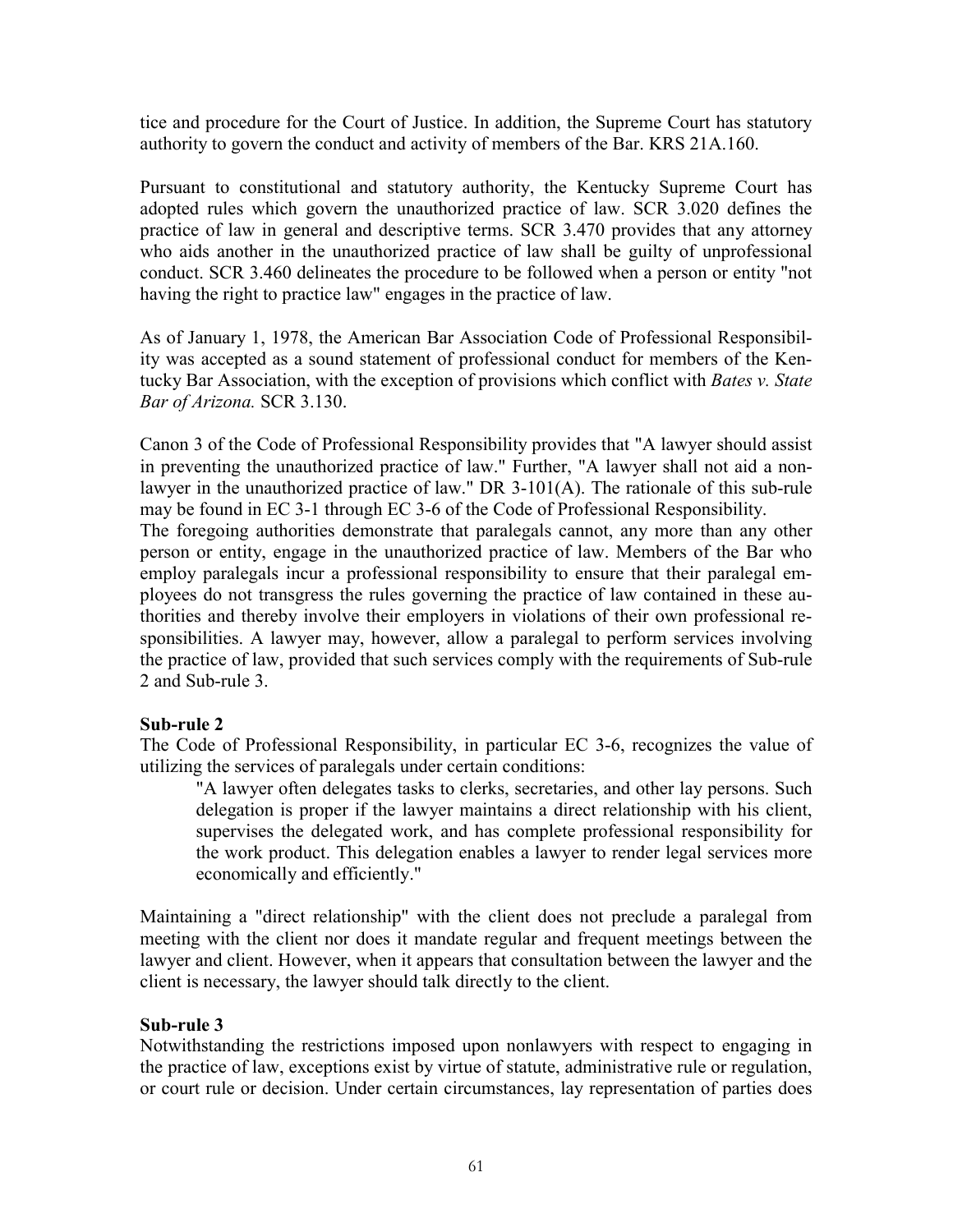not constitute the unauthorized practice of law. For example, the Federal Administrative Procedure Act, Title 5, U.S.C. Section 555(b) authorizes federal administrative agencies to permit nonlawyers to represent parties in proceedings before the agencies. Such lay representation is also provided for in statutes and regulations governing administrative proceedings involving the Public Assistance (A.FDC), Medicaid, and Food Stamp Programs. See, 42 U.S.C. Section 601, Section 602 (1977); 42 U.S.C. Section 1396 (1977); 7 U.S.C. Section 2019 (1977); and the implementing regulations, 45 C.F.R. Section 205.10(a), and 7 C.F.R. Section 271.1(a)(1) (1977).

The Kentucky Department for Human Resources has implemented these federal regulations. Lay representation is specifically provided for in regulations governing hearings and appeals in certain programs. 904 KAR 2:055, Section 1-12.

The United States Supreme Court has held that federal law controls the administration of federal grant-in-aid programs. See, Ying v. Smith, 392 U.S. 309, 332-333 (1968); Rosado v. Wyman, U.S. 397, 421-422 (1970). Additionally, the court has held that in federally regulated areas, federal statutes and regulations prevail over a state's power to define and regulate the practice of law. See, Sperry v. Florida, 373 U.S. 379, 385 (1963); and Keller v. State Bar of Wisconsin, 374 U.S. 102 (1963), citing Sperry.

#### **Sub-rule 4**

This sub-rule reiterates the Code of Professional Responsibility. Canon 4, DR 4-101(D) provides in part that:

"(D) A lawyer shall exercise reasonable care to prevent his employees, associates, and others whose services are utilized by him from disclosing or using confidences or secrets of a client. ..."

This obligation is emphasized in EC 4-2 under Canon 4:

"... It is a matter of common knowledge that the normal operation of a law office exposes confidential professional information to non-lawyer employees of the office, particularly secretaries and those having access to the files; and this obligates a lawyer to exercise

care in selecting and training his employees so that the sanctity of all confidences and secrets of his clients may be preserved."

## **Sub-rule 5**

This sub-rule is based on the express provisions of DR 3-102(A) and DR 3-103(A) of the Code of Professional Responsibility. In accordance with these provisions, the compensation of a paralegal may not include a percentage of the fees received by his employer, or any remuneration, directly or indirectly, for referring matters of a legal nature to the employer.

DR 3-103(A) provides that: "A lawyer shall not form a partnership with a non-lawyer if any of the activities of the partnership consist of the practice of law." The rationale is found in EC 3-8: "Since a lawyer should not aid or encourage a layman to practice law, he should not practice law in association with a layman....... However, "A lawyer or law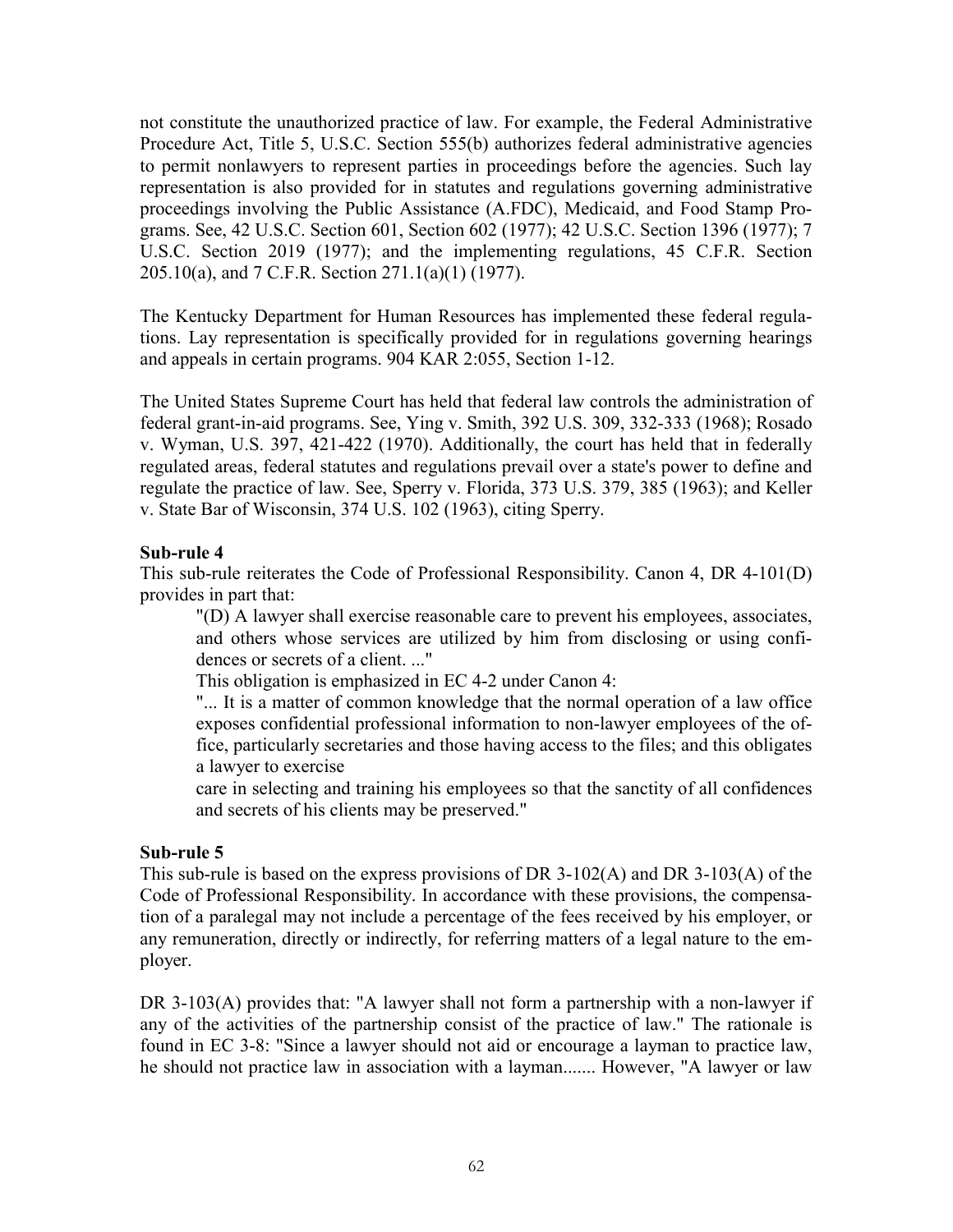firm may include non-lawyer employees in a retirement plan, even though the plan is based in whole or in part on a profit-sharing arrangement." DR 3-102(A)(3).

This Disciplinary Rule also reflects the rationale of EC 3-8:

"Since a lawyer should not aid or encourage a layman to practice law, he should not ... share legal fees with a layman."

"Profit-sharing retirement plans of a lawyer or law firm which include non-lawyer office employees are not improper. These limited exceptions to the rule against sharing legal fees with laymen are permissible since they do not aid or encourage laymen to practice law."

## **Sub-rule 6**

The Code of Professional Responsibility, in particular DR 2-102(A)(4), provides direction concerning the information which may be provided on a lawyer's letterhead. In keeping with the spirit of DR 2-102(A)(4), paralegals may be listed on the letterhead if there is a clear indication of their status, i.e., they are not lawyers. These names should properly be listed under the separate heading of "Paralegals."

A paralegal may have a business card with the lawyer's name or law firm's name on it, provided the status of the paralegal is clearly indicated. It is not necessary that any lawyer's name appear on such business card. The card is designed to identify the paralegal and to state by whom the paralegal is employed. The business card of a paralegal shall be approved, in form and substance, by the lawyer-employer.

## **Sub-rule 7**

A lawyer should instruct a paralegal employee to disclose at the beginning of any dealings with a client that he is not an attorney. Whenever any person dealing with a paralegal has reason to believe that the paralegal is a lawyer or associated with a lawyer, the paralegal shall make clear that he is not a lawyer. Even if a paralegal appears before an administrative agency or court in which a lay person is entitled to represent a party, the paralegal should nevertheless disclose his status to the tribunal. Routine early disclosure of nonlawyer status is necessary to ensure that there will be no misunderstanding as to the responsibilities and role of the paralegal. Disclosure may be made in any way that avoids confusion. Common sense suggests a routine disclosure at the outset of communication.

If a paralegal is designated as the individual in the office of a lawyer or law firm who should be contacted, disclosure of his or her nonlawyer status should be made at the time of such designation.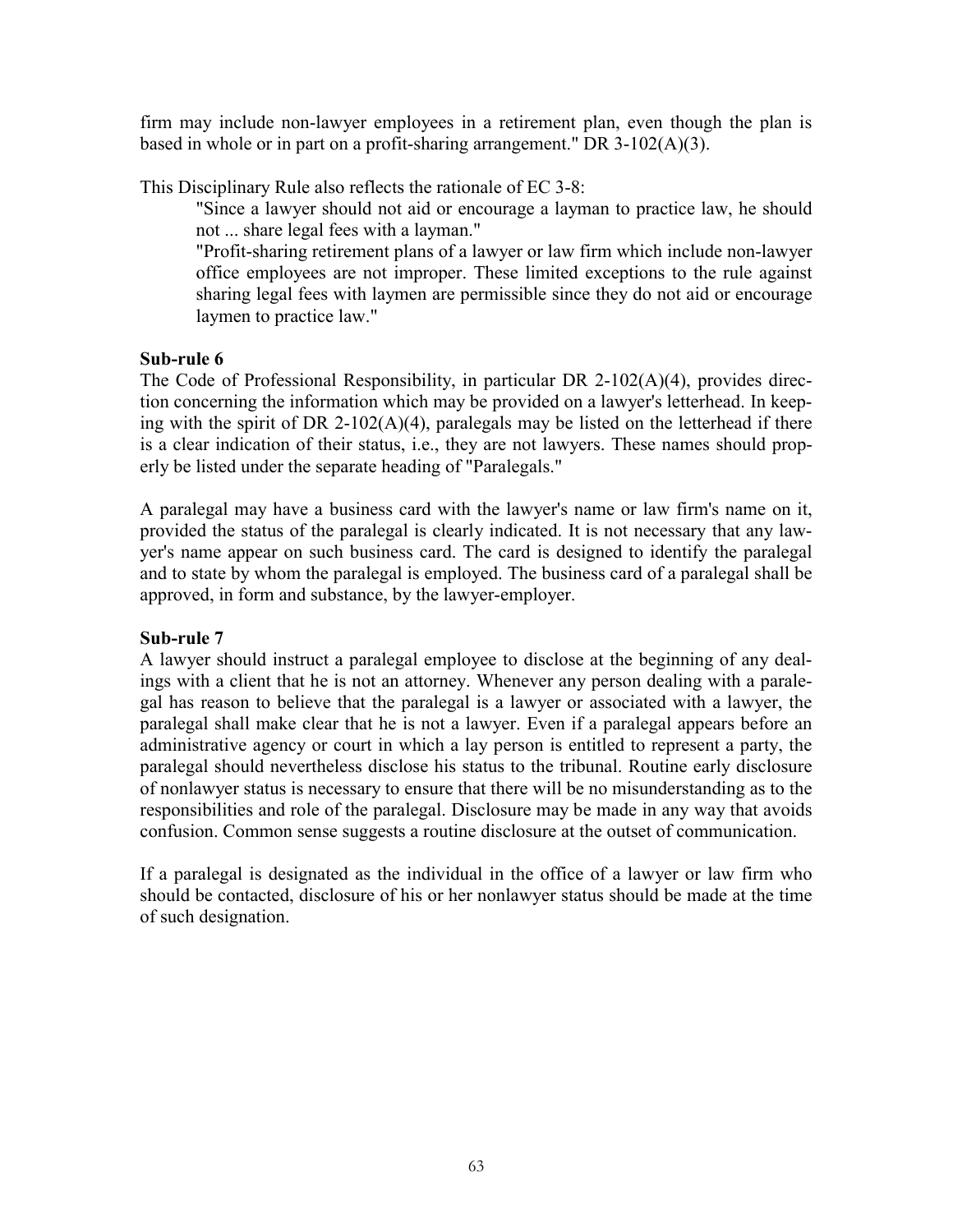#### **APPENDIX B**

#### **FULL TEXT: SELECTED KBA ETHICS AND UNAUTHORIZED PRACTICE OPINIONS RELATING TO PARALEGALS**

#### *SCOPE OF PARALEGAL PRACTICE*

#### **Opinion KBA U-47** *Opinion: (November 1994)*

Question: The following question regarding paralegals refers to scenarios in which the paralegal is outside of the office talking to clients and the paralegals supervising attorney is not present. The supervising lawyer has asked: "Is the paralegal's rendering of advice the unauthorized practice of law if: (1) it is made clear that the paralegal is not a lawyer; (2) the lawyer discusses the specific issues with the paralegal both before the paralegal-client discussions and afterwards; and (3) the attorney accepts full responsibility for the paralegals actions and advice?"

Answer: No.

References: SCRs 3.020 and 3.700; KBAs E-266 (1982); E-341 (1990); KBA U-45; ABA/BNA Lawyer's Manual on Professional Conduct 21:8601 et seq.

The requester contends that in his area there are a lot of misunderstandings about what a paralegal may or may not do, and that such misunderstandings have led to friction, threats of bar discipline, and so forth.

Much of what a paralegal does, whether the work be done in or out of the office, would be the unauthorized practice of law under SCR 3.020 except for the fact that the work is "supervised" by a lawyer, within the meaning of SCR 3.700. Kentucky does not recognize the concept of a "free-standing" paralegal service in which the paralegal provides legal services directly to members of the public. KBA U45 (1992).

In the past we have issued opinions making it clear that the lawyer may not send a paralegal to engage in unsupervised representation of the client in court or administrative proceedings [KBA E-266 (1982)], or in depositions [E341 (1990)]. Furthermore, the ABA has issued opinions making it clear that a lay legal assistant or paralegal may conduct initial interviews with clients so long as the client subsequently confers with the supervising lawyer [ABA Informal Op. 998 (1967)] and may sign correspondence incident to his or her proper functions, so long as he or she is clearly identified as a nonlawyer [ABA Informal Op. 1367 (1976)]. The question now before us is more difficult to answer because it deals in generalizations about "supervision" and the notion that a lawyer must maintain a "direct relationship" with the client.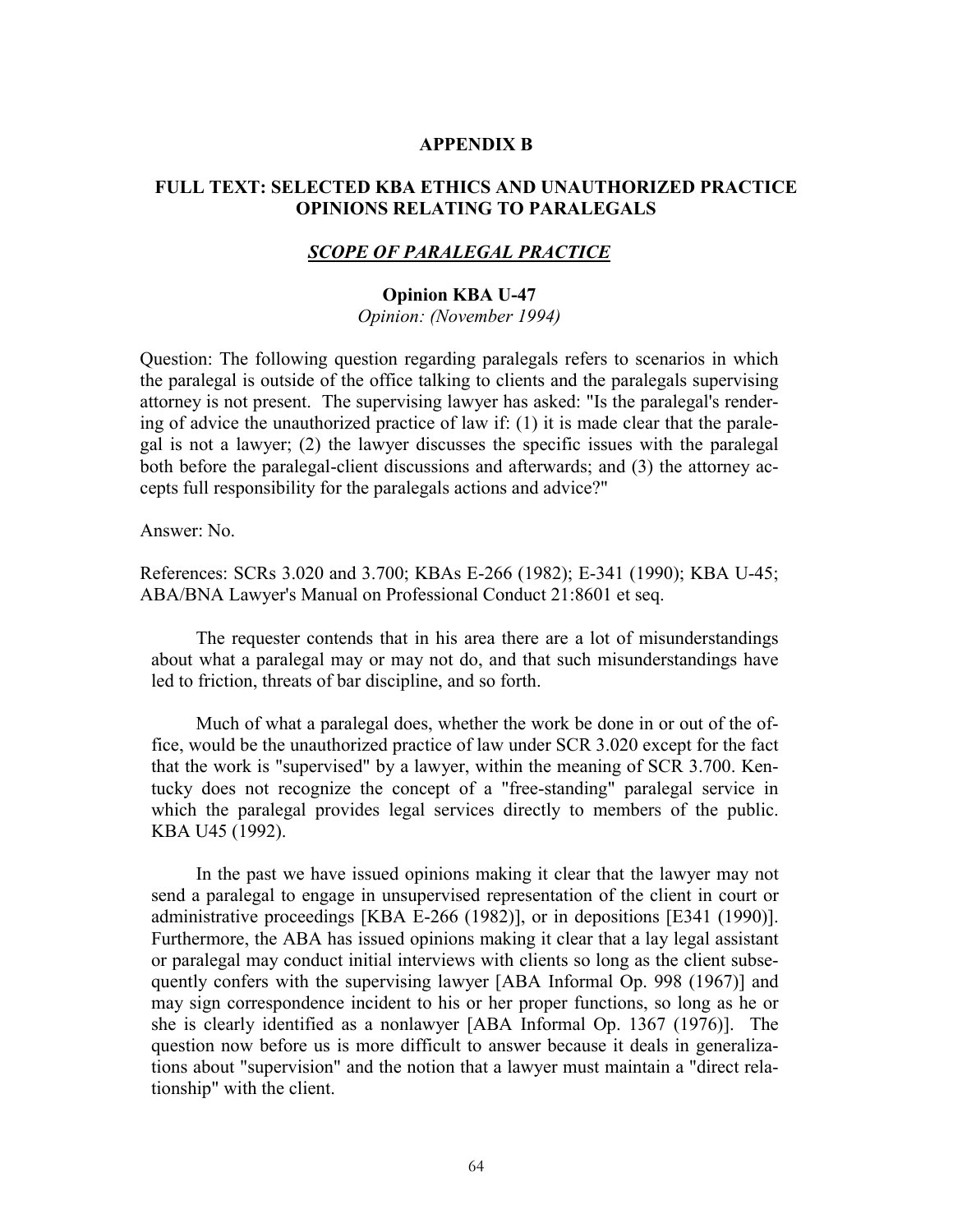We assume that differences of opinion may have developed on these issues across the country. However, Kentucky has addressed this issue in its Paralegal Code, SCR 3.700, Sub-Rule 2: "The unauthorized practice of law shall not include any service rendered involving legal knowledge or legal advice ... where

- A. The client understands that the paralegal is not a lawyer;
- B. The lawyer supervises the paralegal in the performance of his duties; and
- C. The lawyer remains fully responsible for such representation ... ."

The Kentucky Paralegal Code also states that "maintaining a direct relationship with the client does not preclude a paralegal from meeting with the client nor does it mandate regular and frequent meetings between the lawyer and client ... when it appears that consultation between lawyer and client is necessary, the lawyer should talk to the client."

In light of these standards we think that the question asked should be answered in the negative. Here the paralegal is acting as a conduit for the lawyer's legal advice. The lawyer warrants that he or she will be providing adequate supervision, will be assuming full responsibility, and that the client will be fully informed of the paralegal's status.

#### **Opinion KBA U-54**

*Opinion: (March 1998)*

Question 1: May a lay person search a real estate title and render an opinion as to quality and quantity of title to a non-lawyer third person without engaging in the unauthorized practice of law?

Answer: No.

#### **OPINION**

Question 2: May a lay person search a real estate title and report to a non-lawyer third person the existence and contents of recorded documents without expressing an opinion as to the validity enforceability, quality or quantity of title found in those records without engaging in the unauthorized practice of law?

Answer: See Opinion.

 "[A] title examination consisting of analysis of recorded interests in land coupled with an opinion as to its legal status is a service which can be performed for others only by a licensed attorney." Kentucky State Bar Assn. v. First Federal Savings & Loan of Covington, Ky., 342 S.W.2d 397 (1961). KBA U-21.

A lay person may review public records and report to a non-lawyer third person what was found. However, opinions regarding the quality or quantity of deficiencies,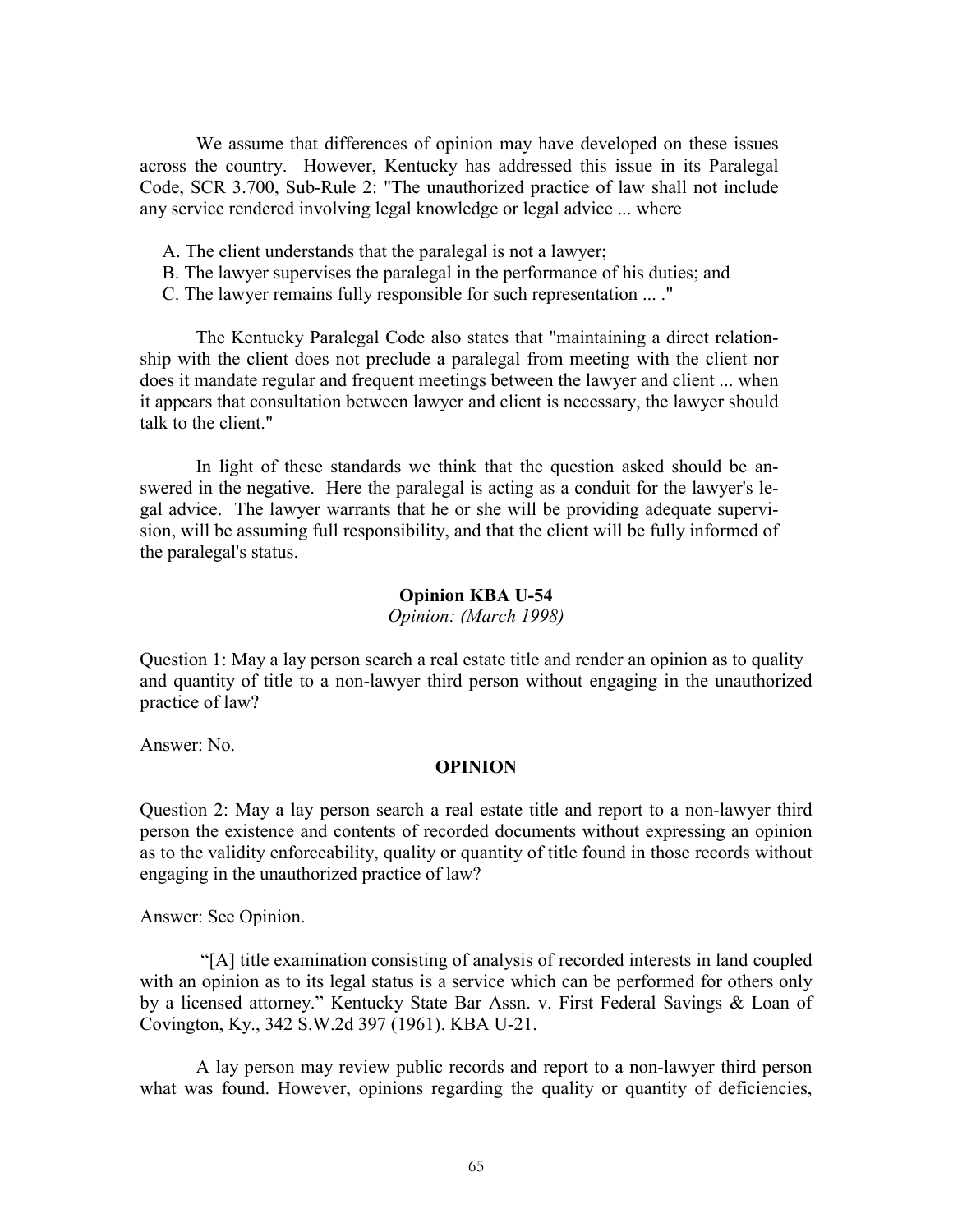whether certain documents constitute a "lien" or "encumbrance" or statements interpreting the documents would constitute the giving of legal advice and therefore the unauthorized practice of law. SCR 3.020.

#### **Opinion KBA U-63**

*Issued: March 2006*

QUESTION 1: Does a non-attorney business entity or corporation, whose business is the creation, preparation or typing of legal forms and documents, engage in the unauthorized practice of law when, in addition to creating, preparing or typing the forms, the nonattorney or entity assists in the identification of the purchaser's legal goal and advises the purchaser on the proper choice and utilization of the forms to achieve their legal goal?

ANSWER: Yes. See Opinion

QUESTION 2: Does the answer to Question 1 change if the non-attorney business entity or corporation uses the services of an attorney, even if referred to as a "supervising," "on call" or "employee" attorney?

Answer: No.

## **AUTHORITY**

SCR 3.020 defines the practice of law. The Supreme Court of Kentucky has the exclusive authority to promulgate rules governing the practice of law. Turner v. Kentucky Bar Association, 980 S.W.2d 560 (Ky. 1998).

The compelling reason for such regulation is to protect the public against rendition of legal services by unqualified persons. Comment to Kentucky Rule of Professional Conduct SCR 3.130-5.5.

The practice of law is defined by SCR 3.020 as any service "involving legal knowledge or legal advice, whether of representation, counsel or advocacy in or out of court, rendered in respect to the rights, duties, obligations, liabilities, or business relations of one requiring the services."

The "unauthorized" practice of law is the performance of those defined services by nonlawyers for others. Countrywide Home Loans, Inc. et. al v. Kentucky Bar Association, 113 S.W. 2d 105 (Ky. 2003).

Corporations are not permitted to practice law in the Commonwealth. Kentucky Bar Association v. Tussey, 476 S.W.2d 177 (Ky. 1972); KBA U-32; Kentucky Bar Association v. Legal Alternatives, Inc., 792 S.W.2d 368 (Ky. 1990).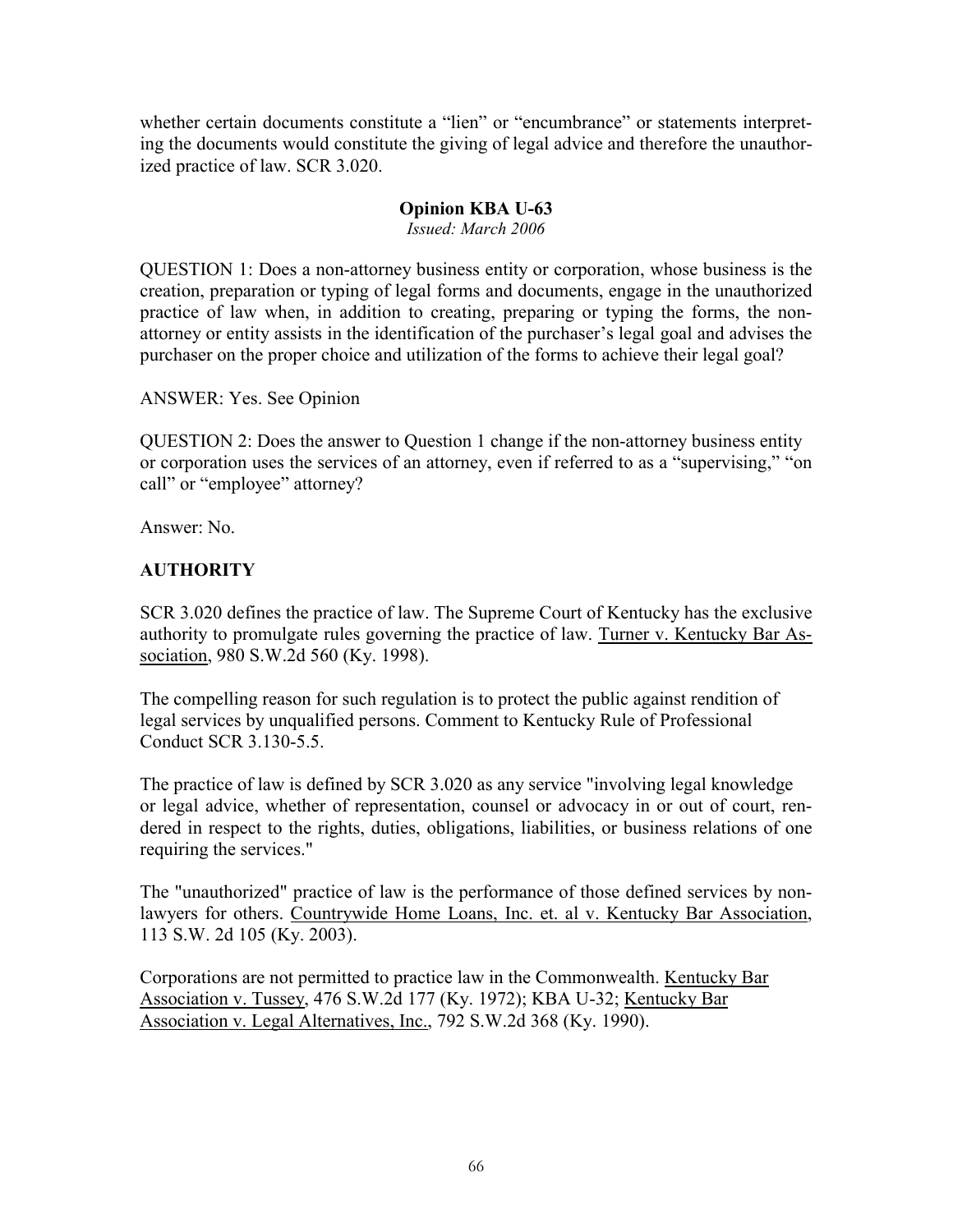#### **OPINION**

For many years the public has been able to obtain from office supply stores and a variety of other sources, pre-printed form documents identified as wills, contracts, powers of attorney, partnership agreements, articles of incorporation and other similar documents all of which will be referred to as "legal form documents" for purposes of this discussion.

More recently certain entities and businesses have emerged which not only sell preprinted business type legal forms, but in addition thereto offer the public the opportunity to blanks and have the documents typed by the business. The customers would be representing themselves in various types of legal matters such as dissolution of marriageand consumer bankruptcy cases.

Some types of legal forms seem quite simple to complete while others are more complicated. The sale of these preprinted legal forms, in and of itself, does not constitute the unauthorized practice of law.

However, the Kentucky Bar Association has become aware that some such entities and businesses advertise directly while others strongly imply that by using their "services" no purchase price of these forms the name and phone number of an identified attorney who is represented to be available to "provide information" for the purchasers of the legal forms. In some instances the purchasers are encouraged to contact the identified attorney for advice.

The purely ministerial acts of typing forms, filing in blanks on commercially available preprinted forms, or official forms of the courts, would not constitute the practice of law. However, if the services of these entities are not so limited, the services could violate the prohibition against the unauthorized practice of law.

The following are illustrative of the services that if rendered by such entities or businesses, would be the unauthorized practice of law:

1. Offering services to the public in such a manner that creates an impression in the public that it may rely upon such entities or businesses to properly prepare legal form documents for them or on their behalf, other than properly typing;

2. Representing to the public that such entities or businesses, or any persons that are either employed by or who act in concert with them, are capable of advising the public as to which forms are needed and how to use them;

3. Completing forms or assisting in the completion of forms that are not official forms approved by the Administrative Office of the Courts of the Supreme Court of Kentucky or the relevant state or federal Court or administrative agencies, if conveying information that would lead a reasonable person to believe that the completed form is legally sufficient for the customer's purpose;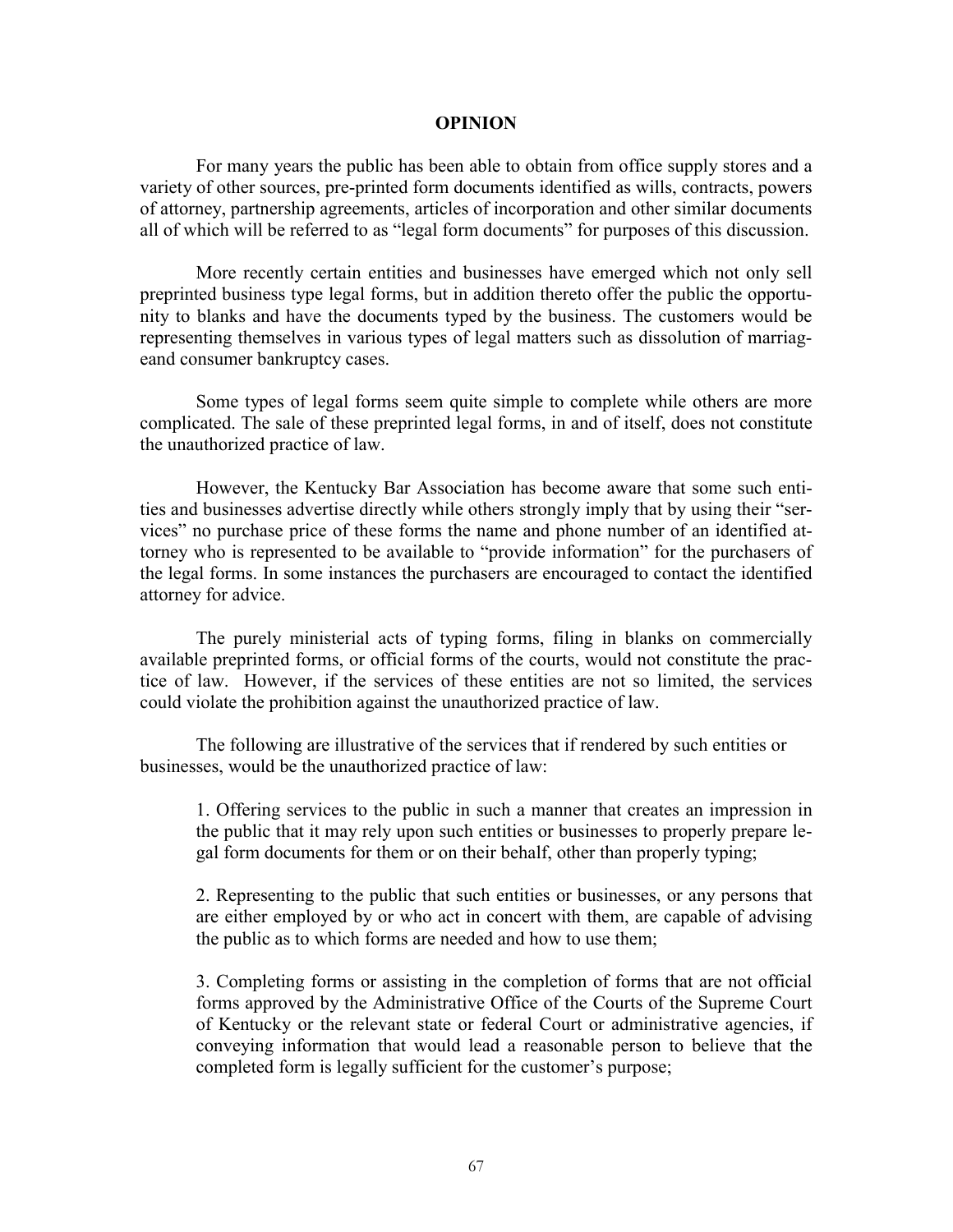4. Providing services such as conducting interviews to ascertain and evaluate information necessary to properly complete forms, that go beyond the mere selling of forms, typing of forms, providing written general information or providing secretarial or notary services;

5. Preparing or assisting in the preparation of any pleadings, motions, legal memoranda, arguments, briefs, notices or any other legal documents or pleadings for another person unless mere typing services are offered;

6. Using the title "paralegal" unless the employee is working directly for and under the supervision of a member of the Kentucky Bar Association and performs specifically delegated substantive legal work for which a member of the Kentucky Bar Association is responsible;

7. Giving advice and making decisions on behalf of another person that requires legal skill and knowledge of the law greater than that possessed by the average citizen;

8. Giving advice to another person concerning the application, preparation, advisability, or quality of any legal instrument or document in connection with any legal proceeding or procedure;

9. Construing or interpreting the legal effect of Kentucky or Federal laws and statutes for another person, as those laws relate to any legal matter, including but not limited to probate, dissolution of marriage, and bankruptcy matters;

10. Giving advice and/or explaining legal remedies and options to another person that affects that person's procedural and substantive legal rights, duties and privileges;

11. Providing direct advice to another person in the nature of explanation, recommendation, advice and assistance in the selection and completion of preprinted legal forms;

12. Initiating and controlling a lawyer-client relationship, setting fees and paying an attorney to do work for a third party;

13. Engaging in any personal legal assistance in the preparation of legal forms including the service of "correcting" customer's errors or omissions or providing customers with any assistance in preparing the forms other than mere typing or ministerial acts of correcting typographical errors;

14. Advising another person as to the sale, preparation or typing of a will, living trust or related documents by recommending or identifying the type of will, living trust or related documents most appropriate for another person's situation;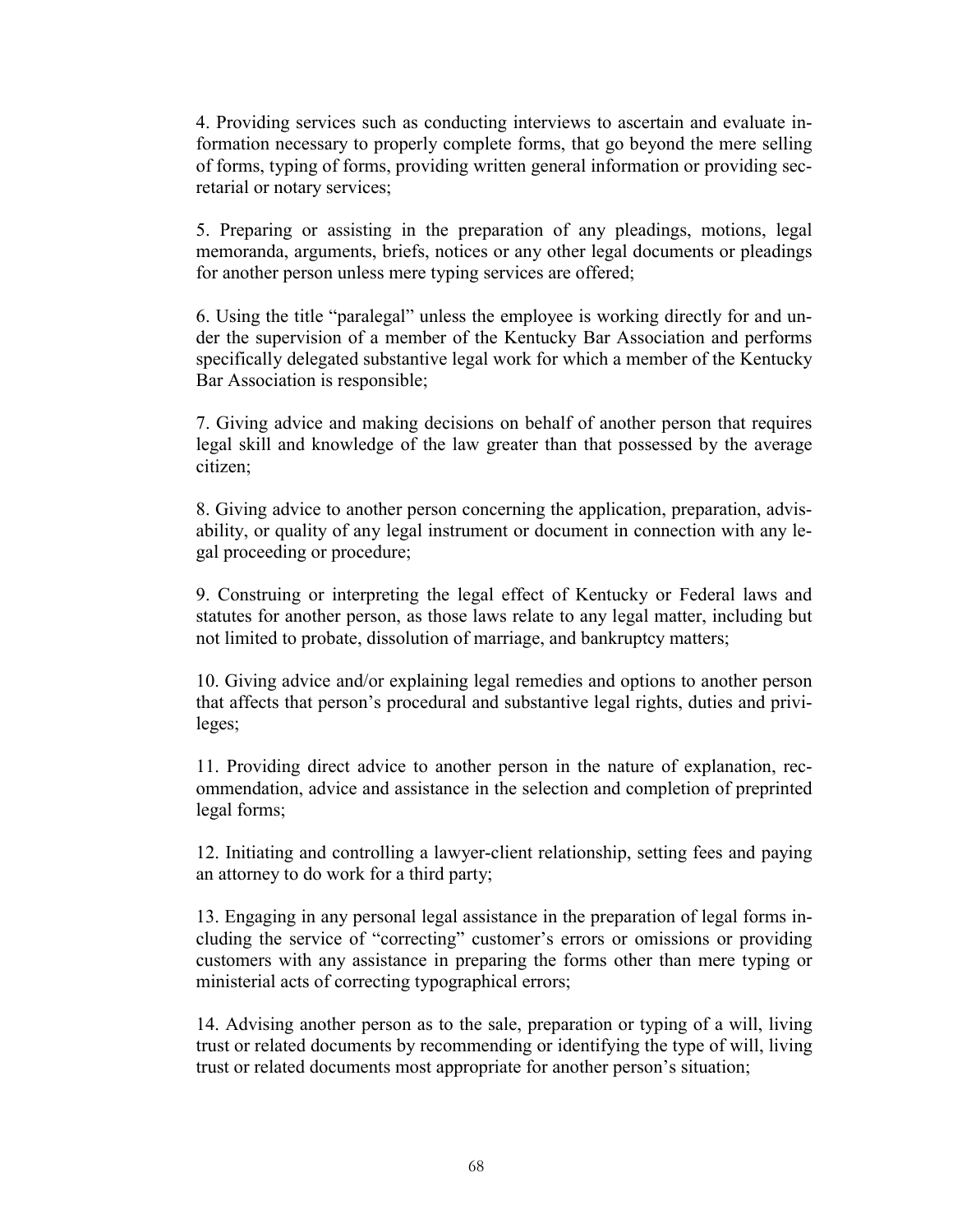15. Assembling and/or drafting a will, living trust, deed, durable power of attorney or related documents for another person;

16. Executing and/or advising on the steps necessary for the legal execution of a will, living trust, deed, durable power of attorney or related documents for another person other than providing notary services;

17. Funding and/or advising on the funding of a living trust for another person.

The preceding are examples of services which, if provided by non-attorneys, would constitute the unauthorized practice of law. The list is not intended to be exhaustive of all possibilities but merely exemplary of the types of improper activities that might be engaged in by non-attorneys or legal form document preparation entities.

If a customer already has identified their legal goals and intends the use of the forms to achieve such ends, then selling them the forms they request is not the practice of law.

However, "[p]racticing law is not confined to performing services in actions or proceedings in courts of justice, but includes giving advice and preparing wills, contracts, deeds, mortgages, and other instruments of a legal nature." Howton v. Morrow, 106 S.W.2d 81, 82 (Ky. 1937). (emphasis added) If the entity advises the customers that the document is advisable or legally sufficient for their particular legal situation, that is the unauthorized practice of law.

The availability of an "on call" attorney as part of the services being sold not only does not avoid the unauthorized practice of law, it adds another layer of problems.

If the entity or business has an employee who is a licensed attorney whose services have been sold as part of the package, and who, advises, or assists the purchaser in how to achieve their particular legal goal, one of two significant problems is involved. First, the services are being sold by the lay entity (however organized). Corporations cannot practice law. This relationship would cause the employee attorney to be aiding and assisting the entity in the unauthorized practice of law. See Kentucky Bar Association v. First Federal Savings & Loan Association, 342 S.W.2d 397 (Ky. 1960); SCR  $3.130 - 5.5(e)$ .

Second, similar business practices by an unincorporated entity, while they may not constitute the unauthorized practice of law by a corporation, raise other troubling ethical considerations for the attorney or firm involved which are outside the scope of this opinion but deserve mention. These include improper fee splitting, advertising and/or improper referral of legal business to the attorney. See KBA E-264; SCR 3.130-5.4.

Likewise, there may be consumer protection issues which are outside of the scope of this opinion.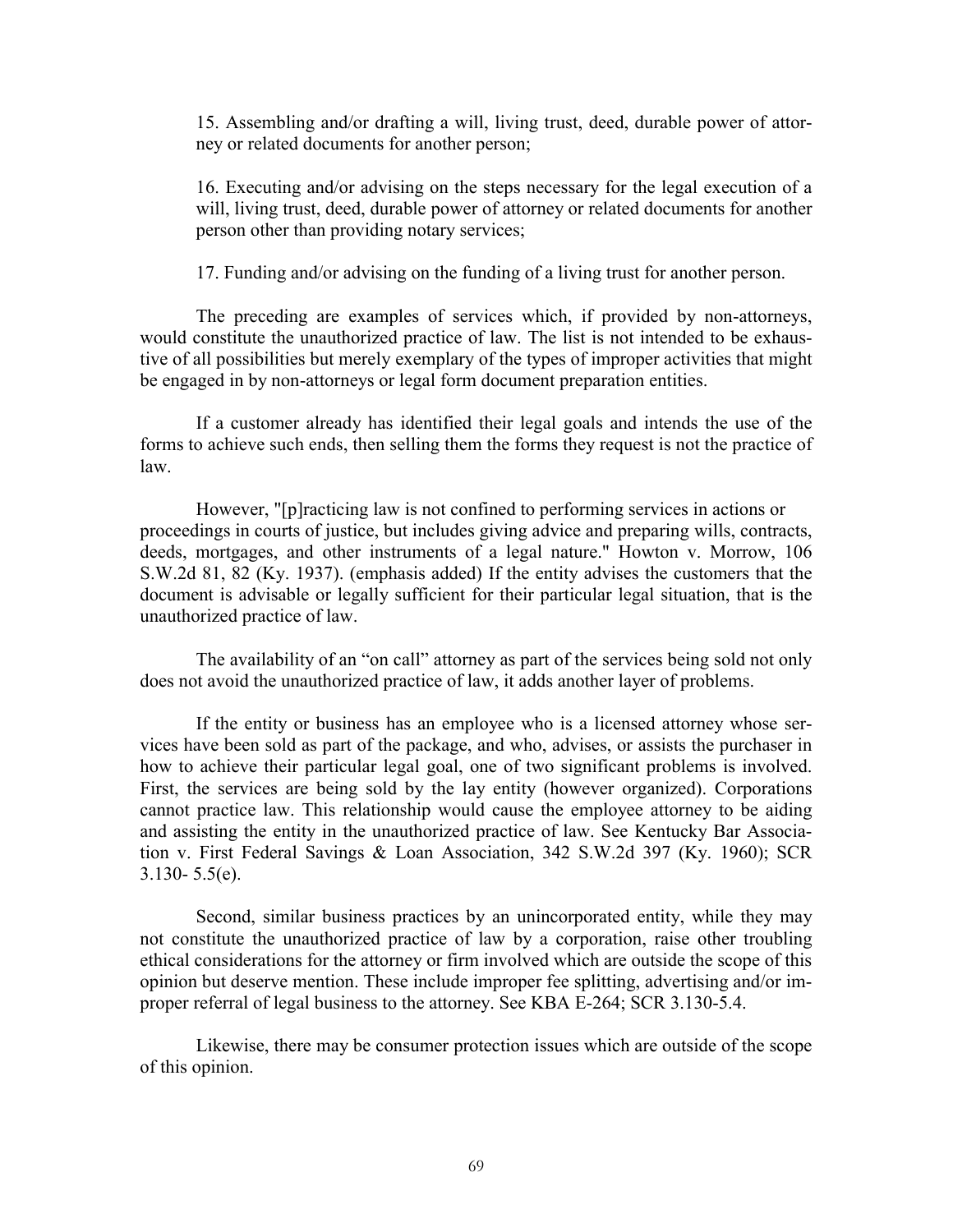#### *CLIENT CONFIDENTIALITY, CONFLICTS OF INTEREST, SHARED OFFICES AND CHANGING EMPLOYERS*

#### **KBA E-308**

*Opinion (September 1985)*

- *Question:* If a paralegal leaves a law firm (the "former firm") and is hired by another law firm (the "hiring firm"), which is the opposing counsel in several cases, does the hiring firm have a conflict of interest?
- Answer. Qualified yes.
- *References:* SCR 3.700 Sub-Rule 4; Code of professional Responsibility (1969), Preamble; Disciplinary Rules 1-102(A)(3), 4-101(D), 5- 105(D), and 7- 107(J), Ethical Considerations 4-1, 4-2 and 4-5; Philadelphia Opinion 80- 77 (1980); Philadelphia Opinion 80-199 (1980): Vermont Opinion 79-28 (1979) (MARU 12841); Vermont Opinion 782 (1978)(MARU 12822)

This opinion assumes that: (1) the hiring firm is opposing counsel in ongoing litigation; (2) the paralegal worked on the case while employed by the former firm, and (3) the hiring firm knows that the paralegal formerly worked on the case.

The Preliminary Statement to the Code of Professional Responsibility states:

Obviously the Canons, Ethical Considerations, and Disciplinary Rules cannot apply to non-lawyers; however, they do define the type of ethical conduct that the public has a right to expect not only of lawyers but also of their non-professional employees and associates in all matters pertaining to professional employment. A lawyer should ultimately be responsible for the conduct of his employees and associates in the course of the professional representation of a client.

This statement implies that no conflict of interest can be imputed to the hiring firm. Such conflicts are normally imputed under DR 5-105(D), which requires the partners and associates of a "lawyer" to withdraw from or decline employment if the lawyer must decline it or withdraw under DR 5-105. Since the paralegal is not subject to DR 5-105(D), he or she cannot have a conflict of interest which can be imputed to the hiring firm. See Vermont Opinion 78-2 (stating that conflict-of-interest rules should not apply to the hiring of paralegals because of the foregoing reason and because (i) it is difficult to distinguish paralegals from other office staff, (ii) paralegals' job opportunities and mobility would be limited, and (iii) there is no compelling appearance of impropriety). But see Vermont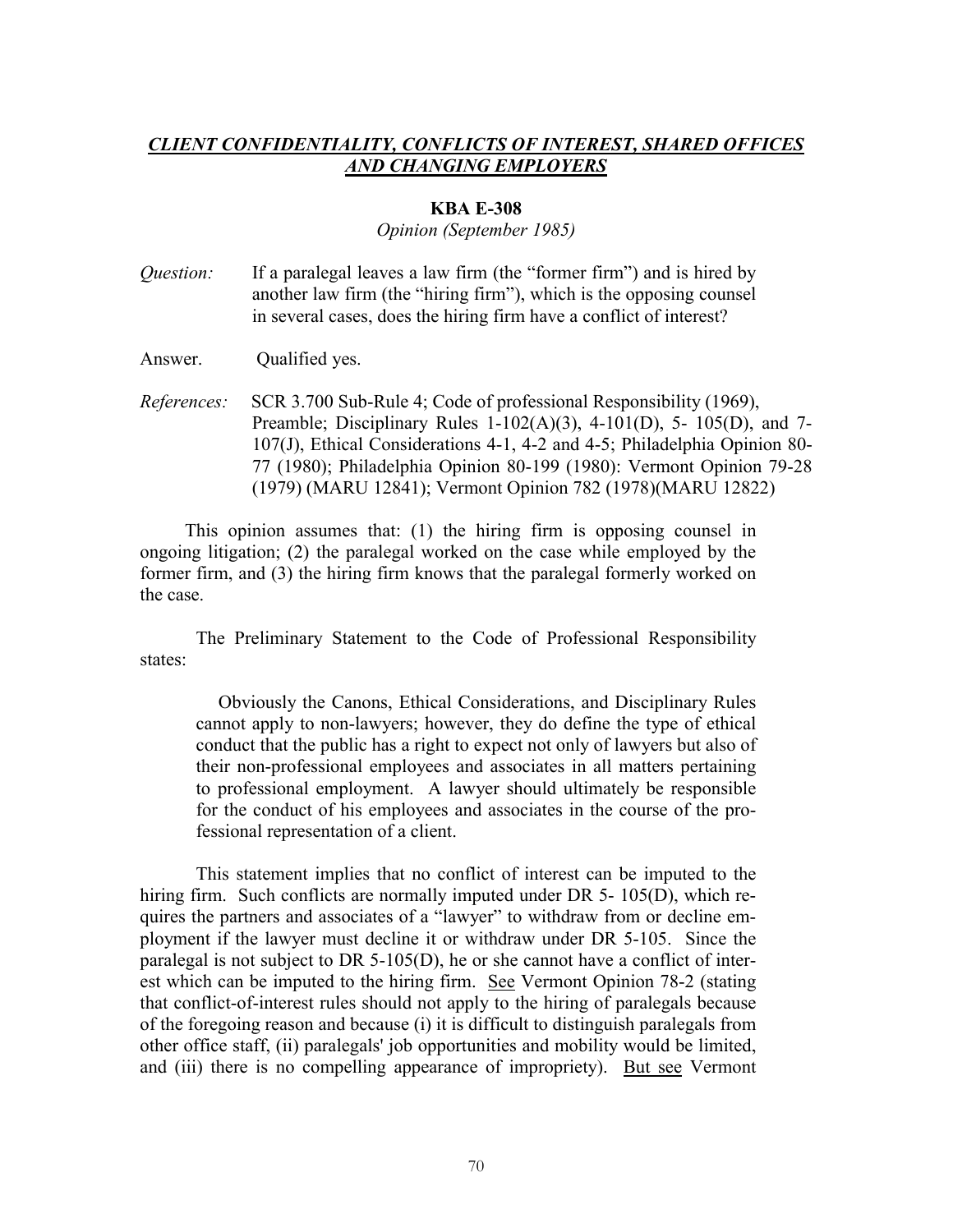Opinion 79-28 (stating that there is an appearance of impropriety, but declining to state that there is a conflict of interest or that the hiring firm must withdraw).

Despite the foregoing, lawyers have duties regarding the employment of paralegals which can provide a basis for disqualification in the present case. DR 4-101(D) requires a lawyer to exercise reasonable care to prevent employees from disclosing or using confidences or secrets of a client. In addition, Kentucky Supreme Court Rule 3.700 Sub-Rule 4 states: "A lawyer shall instruct the paralegal employee to preserve the confidences and secrets of a client and shall exercise care that the paralegal does so." Together these rules require that the former firm: (1) instruct the paralegal not to disclose the client's confidences and secrets after leaving the firm; (2) inform the hiring firm that the paralegal has been so instructed; (3) request that the paralegal not be permitted to work on or discuss the case; (4) request that the hiring firm instruct the paralegal not to disclose confidences or secrets of the former firm's clients; (5) request that the hiring firm inform the former firm if the paralegal discloses confidences or secrets of the former firm's client; (6) request that the hiring firm withdraw from the case if the paralegal discloses confidences or secrets of the former firm's clients; (7) request written assurances from the hiring firm that it will comply with the former firm's requests; (8) advise the clients of the paralegal's change in employment; and (9) move to disqualify the hiring firm If the client so requests.

DR 4- 101(D) and Kentucky Supreme Court Rule 3.700 Sub Rule 4 do not require the hiring firm to comply with the former firm's requests. To interpret them otherwise would impose upon lawyers a duty to preserve the confidences and secrets of other lawyers' clients. But since there is no attorney/client relationship in such cases, there can be no such duty.

Nevertheless, under Canon 9 the hiring firm has a duty to avoid even the appearance of impropriety. When a paralegal joins the opposing firm in a case on which the paralegal formerly worked, there is a possibility of an appearance of impropriety. The hiring firm is presumed to know of the paralegal's involvement in the case, and thus it may appear that the paralegal has been hired because of his or her involvement in the case. To mitigate this possible appearance of impropriety, the hiring firm must comply with the former firm's request as set forth above. If the hiring firm refuses to comply with any of these requests, then it may be disqualified upon the former firm's motion and after a hearing to determine whether there has been or is likely to be any disclosure of confidences or secret of the former firm's clients. See Summit v. Mudd, 679 S.W.2d 225 (Ky. 1984).

#### **KBA E-406**

#### *Issued: November 20, 1998*

Question 1: May two law firms that often represent clients with adverse interests employ the same legal secretary?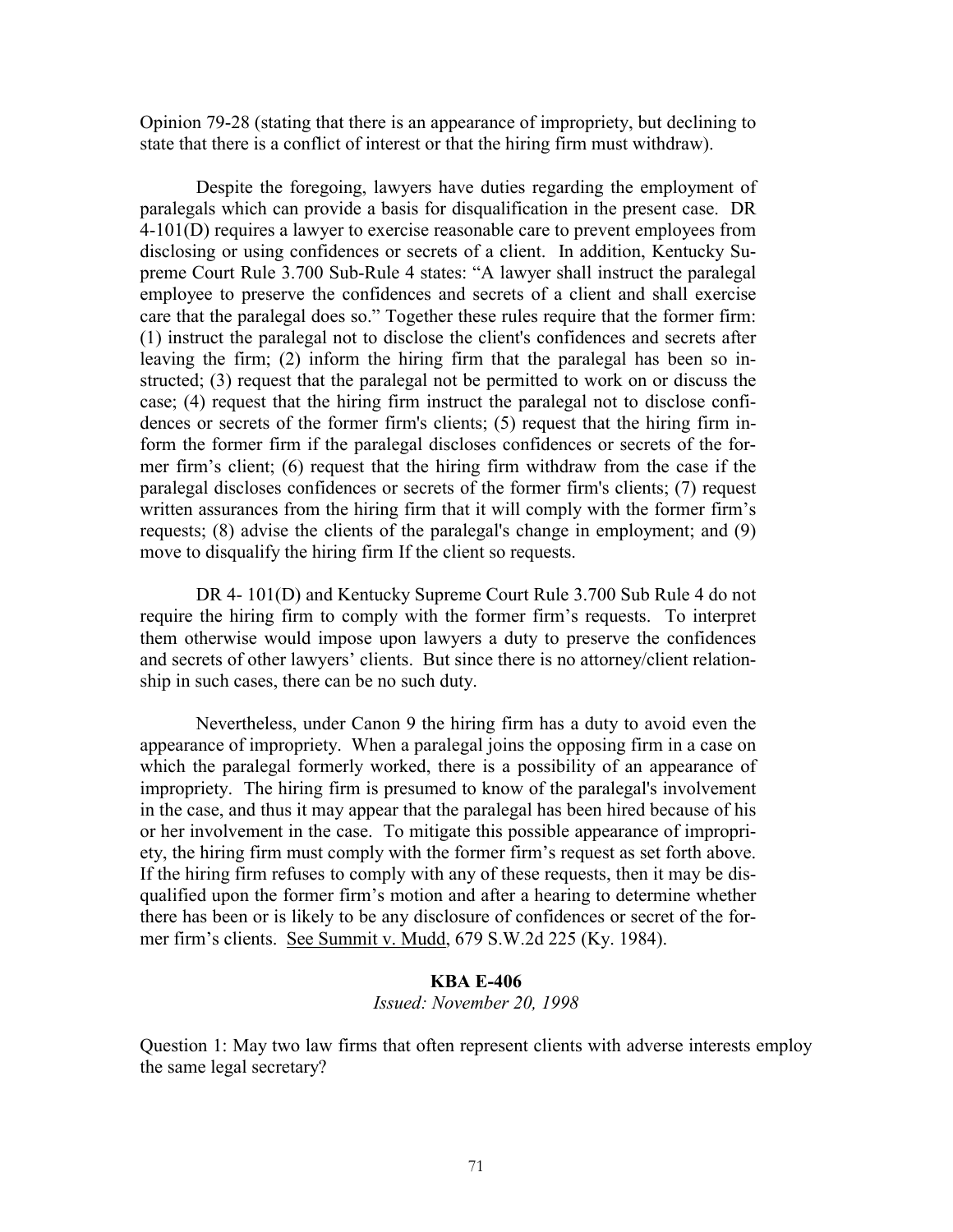Answer: Qualified No.

Question 2: May two or more lawyers who share office space and often represent clients with adverse interests, share a legal secretary?

Answer: Qualified No.

Question 3: May two law firms or lawyers sharing office space share a legal secretary when the law firms or office-sharing lawyer do not represent clients with adverse interests?

Answer: Qualified Yes.

References:: KRPC 1.6; 1.7; 1.8;1.9; 1.10; 5.3; Oliver v. KBA , 779 S.W.2d 212 (KY 1989); Ciaffone v. Eighth Judicial Dist. Ct., 945 P.2d 950 (Nev. 1997); ABA Formal Op. 88-356 (1988); ABA Informal Op. 88-1526 (1988); KBA E-308 (1985); Utah Op. 125 (1994); Oregon Ethics Op. 1991-50 (1991); ABA/BNA LMPC 91:606.

#### **OPINION**

These inquiries ask whether it is ethical for two or more unrelated lawyers or firms to employ the same legal secretary. While the Kentucky Rules of Professional Conduct do not apply directly to nonlawyers, Rule 5.3 requires partners and supervising lawyers to take reasonable steps to ensure that nonlawyer "conduct is compatible with the professional obligations of the lawyer." KRPC 5.3.

Two separate but related obligations are implicated by these inquiries. The first is the duty to preserve client confidences. Rule 1.6 provides, in part, "[a] lawyer shall not reveal information relating to the representation of a client unless the client consents after consultation, except for disclosures that are impliedly authorized to carry out the representation...." KRPC 1.6. While Rule 1.6 clearly authorizes disclosure of confidential information to a legal secretary in furtherance of the representation, Rule 5.3 obligates the lawyer to take appropriate action to protect against improper disclosure by the secretary or other nonlawyer assistant. *See* KRPC 5.3, Comment.

Closely related to the duty to protect against disclosure of client confidences is the duty of loyalty, which is codified in the conflict of interest rules. KRPC 1.7 - 1.12. The duty of loyalty is often expressed in terms of the lawyer's duty to exercise independent professional judgment in the representation of the client. In this regard, the conflict rules have no direct consequence for the legal secretary or other nonlawyer employers. But the concept of loyalty has a much broader meaning, which is reflected in the rules prohibiting a lawyer from using "information relating to the representation of a client [or former client] to the disadvantage of the client...." KRPC 1.8(b) and 1.9(b). The lawyer's duty to protect against improper use of client information does have consequences for the legal secretary.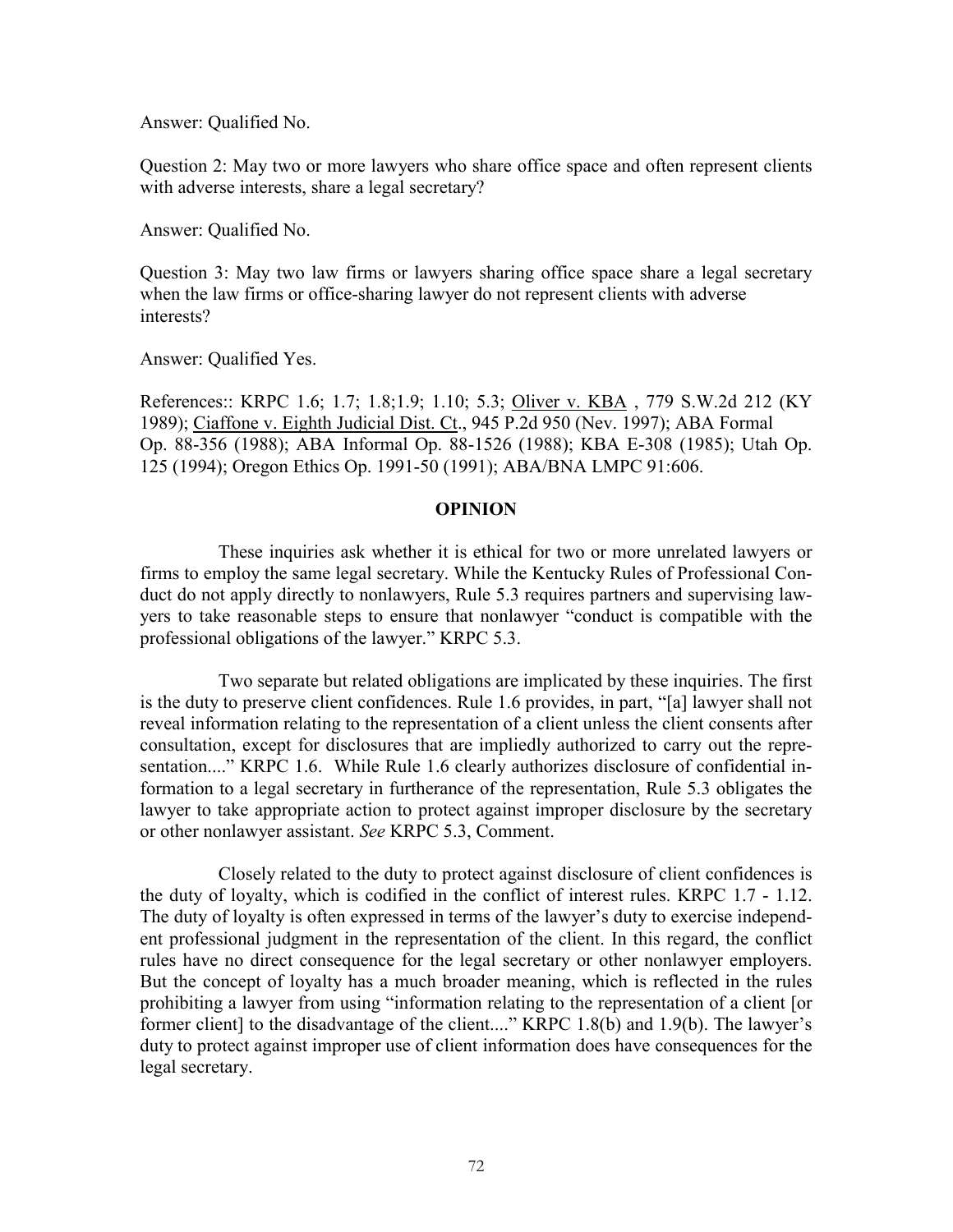Thus, analysis of these inquires begins with the premise that Rule 5.3 obligates the lawyer to protect against both improper disclosure and improper use of confidential information. The threshold question is how does the lawyer go about satisfying his or her obligations under Rule 5.3? The Comment to Rule 5.3 starts by restating the obvious: "[a] lawyer should give ... assistants appropriate instruction and supervision concerning the ethical aspects of their employment, particularly regarding the obligation not to disclose information relating to the representation of the client...." It is clear that the lawyer must do more than merely "instruct" the legal secretary about his or her ethical obligations. Legal secretaries and other nonlawyer employees are not trained as lawyers and are not subject to discipline. The burden falls upon all of the lawyers, whether they are lawyers in formal law firms or office-sharers, to evaluate their respective practices and the nature of the work to be assigned to the legal secretary to determine if it is possible to develop policies and procedures that will adequately protect client interests. In analyzing these questions, special attention must be given to both the assignment of work and access to client files.

Question 1 deals with the firms that often represent adverse interests. In order to protect client confidences, the two firms would have to work together to develop policies that ensure that legal secretary would not be assigned work involving conflicting interests. has serious doubts as to whether it is practical, or even possible, to monitor conflicts between two unaffiliated firms on a continuing basis. This is not to say that a legal secretary can never work for two firms at the same time. There may be situations where by each is so distinct that conflicts would never arise, but that is not the case presented by Question 1.

Protecting client confidences requires more than coordinating and monitoring work assignments. As Comment 11 to Rule 1.10 correctly notes, "[p]reserving confidentiality is a question of *access* to information" (emphasis added). Both firms would have to take special precautions to prevent access to and the sharing of confidential information about clients who have conflicting interests. *See generally,* ABA Inf. Op. 88-1526 (1988); ABA Formal Op. 88- 356; KBA E-308; Oliver v. KBA, Ky., 779 S.W.2d 212 (1989). While recognizing that screening has been employed to avoid disqualification when a secretary moves from one firm to another, the practicality of screening when the secretary has a continuing relationship with two firms is doubtful. Just as with work assignments, both firms would have to evaluate their client screened. We believe this is unrealistic in most, if not all, situations. Finally, the law firms must consider also the threat of law firm disqualification by a court of law as a result of simultaneous employment of the legal secretary, though court disqualification is not a matter of ethics. *See, e.g.,* Ciaffone v. Eight Judicial Dist. Ct., 945 P.2d 950 (Nev. 1997).

Question 2 asks whether office-sharing lawyers can share a legal secretary if the office-sharers often represent adverse interests. Whether such an arrangement is permissible will depend on the particular facts of each individual situation. The problems presented by office-sharers who represent conflicting interests are similar to those described above and the duty to protect against improper disclosure and use is the same. Thus, it is not surprising that most ethics committees that have considered this issue strongly advise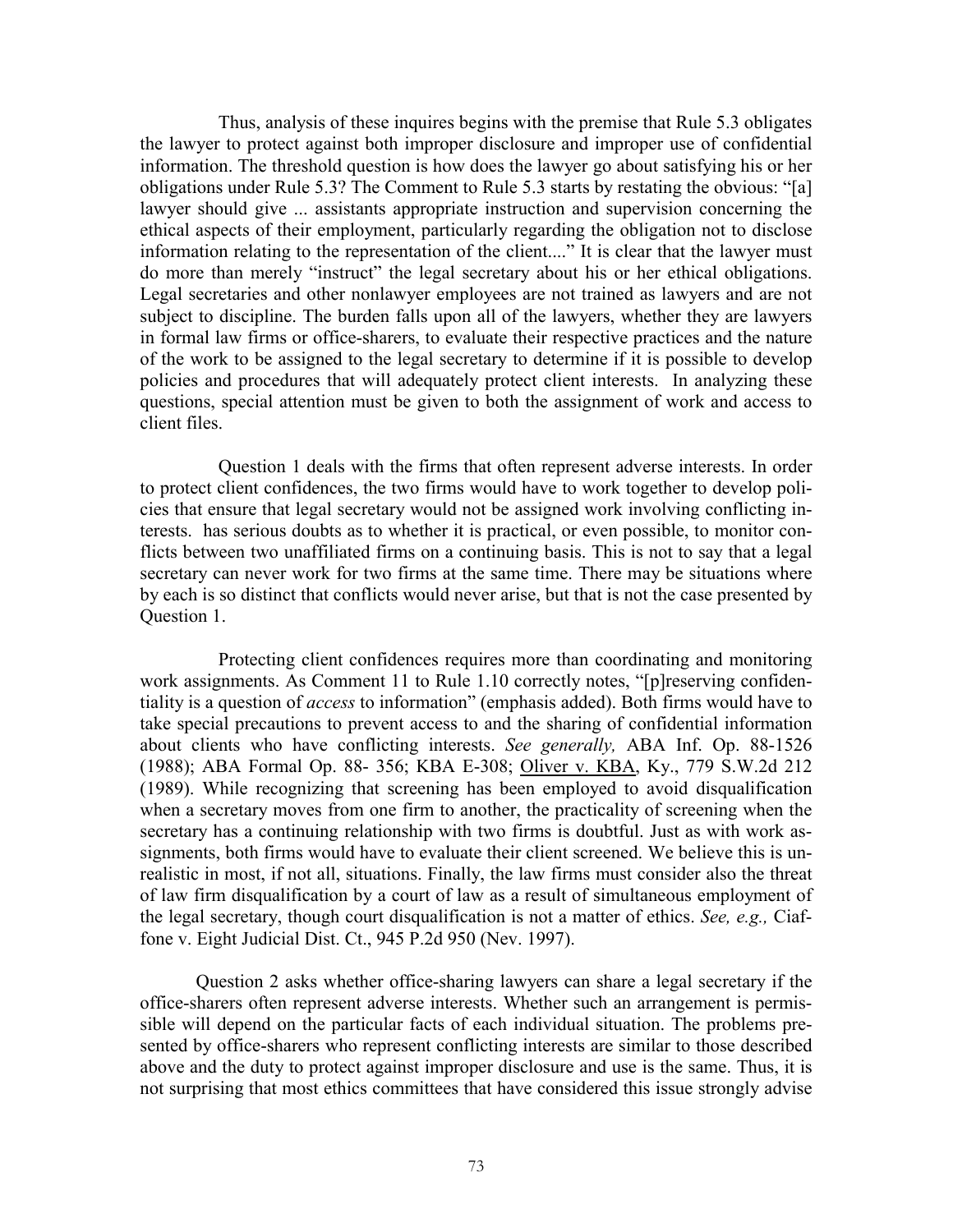against sharing legal secretaries and other nonlawyer employees who have access to sensitive material. *See generally*, ABA/BNA LMPC sec 91:601, 606; Utah Ethics Op 93-99 (1994); Oregon Ethics Op. 1991-50 (1991). The Committee notes that if the officesharers conduct their practice as a firm, they will be treated as a firm for conflict of interest purposes. KRPC 1.10, Comment 1. Shared use of a secretary, along with access to client files, are two factors that would weigh heavily in favor of treating office-sharers as a firm.

Question 3 deals with the sharing of a legal secretary by office-sharing attorneys and law firms when the firms or office-sharers do not represent adverse interests. The Committee notes that the interests and concerns discussed above are equally relevant in any evaluation of sharing a legal secretary. There may be situations in which the nature of the work done by each law firm is so distinct that conflicts rarely, if ever, arise and thus can be detected and dealt with in accord with the above discussion. Likewise, the Committee recognizes that it may be possible to structure office-sharing arrangements so that the office-sharers do not represent conflicting interests. This opinion should not be read to suggest that law firms or office-sharers can never share secretaries.

The issues to which this opinion is addressed involve a legal secretary. The same principles would apply to other nonlawyer employees of attorneys.

# **KBA E-417**

## *Issued: July 2001*

Question: May a lawyer share office space with persons or organizations engaged in activities other than the practice of law?

Answer: A lawyer may *not* share office space with persons or organizations engaged in such other activities *unless* the office-sharing arrangement, in its physical layout and its functional operation, will:

a) safeguard confidential information of the lawyer's clients, by preventing unauthorized access;

b) preserve the lawyer's professional independence, by keeping the law practice separate and distinct from other activities and by avoiding impermissible conflicts of interest; *and*

c) conform to rules governing information about legal services, by avoiding improper advertising and referral or solicitation of prospective clients.

Ordinarily, office sharing arrangements will satisfy these requirements if they:

(i) provide exclusive and secure facilities for the lawyer to meet clients, communicate with them, and store information relating to their representation; (ii) establish the distinct identity of the law practice by furnishing clearly differentiated signage and entry to the law office and by avoiding uses of common employees or facilities in ways that suggest the practice and other activities are somehow affiliated;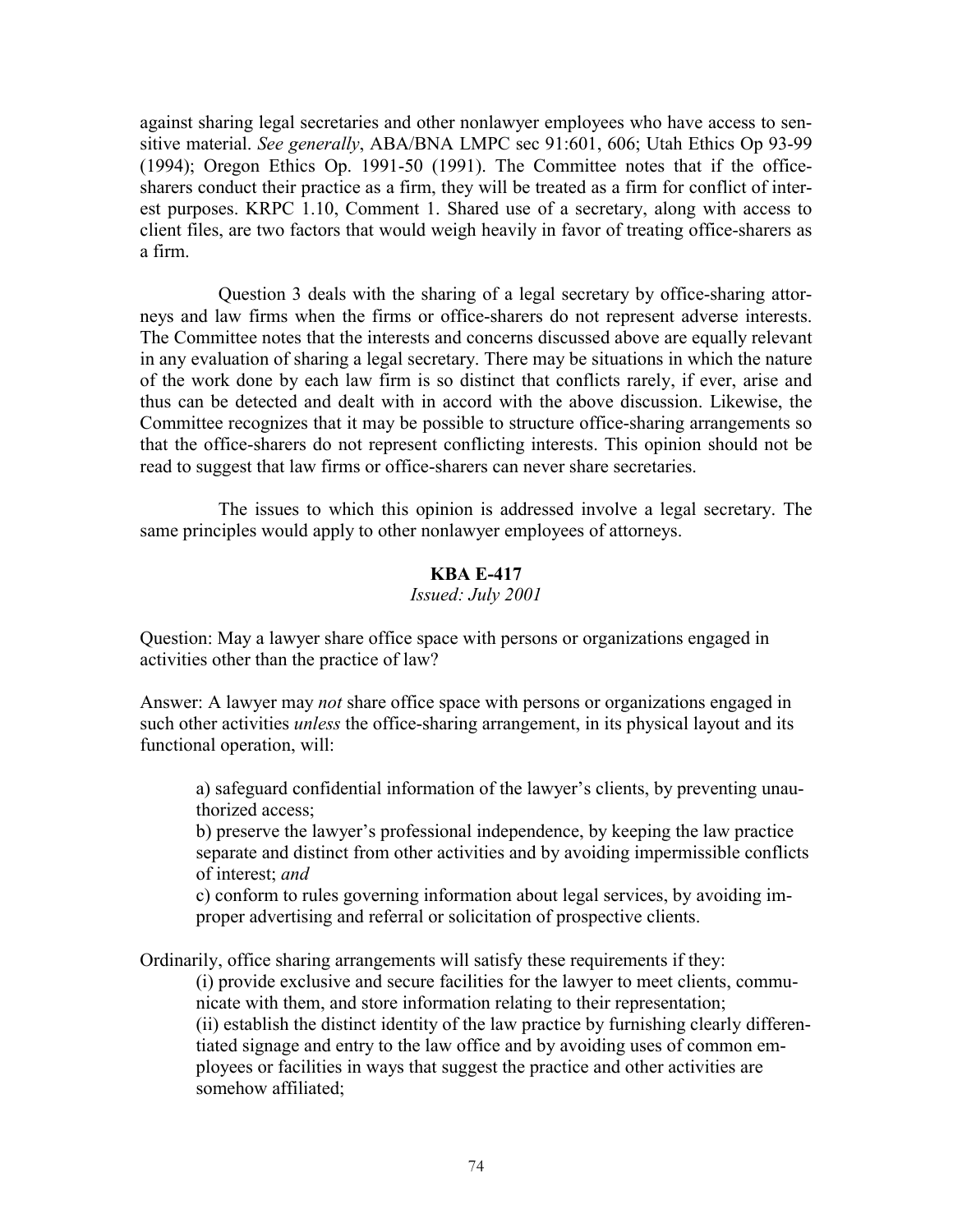*and*

(iii) allow no misleading communications on the premises regarding legal services, no communications suggesting that the law practice is affiliated with another activity, no improper advertising or contacts by the lawyer with prospective clients, and no scheme by which the law practice and other activities give or receive anything of value in return for client referrals.

References*:* Kentucky Rules of Professional Conduct (S.C.R. 3.130) 1.6, 1.7(b), 5.4, 5.5, 7.10, 7.20, 7.30; KBA Opinions E-406, E-322, E-192; ABA Formal Opinion No. 328 and Informal Opinion No. 1482

## **OPINION**

This Committee has long advised lawyers to view office-sharing arrangements with caution. In 1978 the Committee issued KBA Opinion E-192, adopting an outright prohibition against office-sharing with professionals or businesspersons engaged in activities other than the practice of law. The Committee acknowledged that its prohibitory approach contrasted with several informal opinions of the American Bar Association, which had allowed office-sharing arrangements on a case-by-case approach if they did not become "feeders" for the law practice, create indirect advertising, or entail an improper apportioning of fees or expenses. These informal ABA opinions flowed from Formal Opinion 328 (1972), in which the ABA Committee on Ethics and Professional Responsibility had eschewed broad language condemning "indirect solicitation" or "feeding the law practice." Instead, the ABA Committee insisted, "any proscription must be based on provisions of the Code [of Professional Responsibility]."

Nonetheless, in KBA Opinion E-192 our Committee considered office-sharing to be a phenomenon deserving of separate treatment and categorical condemnation:

[T]he evils of direct or indirect solicitation on [the] part of the laymen are inevitable. Sooner or later, there will, in fact, be a feeder service for the practice of law…. With all due regard to the American Bar Association, it is our opinion that a lawyer may not share office space and expenses with a real estate broker. Furthermore, a lawyer may not share office space and expenses with a certified public accountant *or any other group or groups of people*. [Emphasis supplied.]

In 1982, the ABA issued Informal Opinion No. 1482, revisiting the issue of office sharing in the context of the Code. The ABA Committee explained its adherence to the case-by case approach:

The Model Code does not prohibit a lawyer from sharing office space with a private business. Nonetheless, steps must be taken by any lawyer who practices in such a setting to avoid possible misunderstanding that could be created by sharing offices. Because certain specific legal obligations and ethical protections hinge upon the existence of an attorney-client relationship, care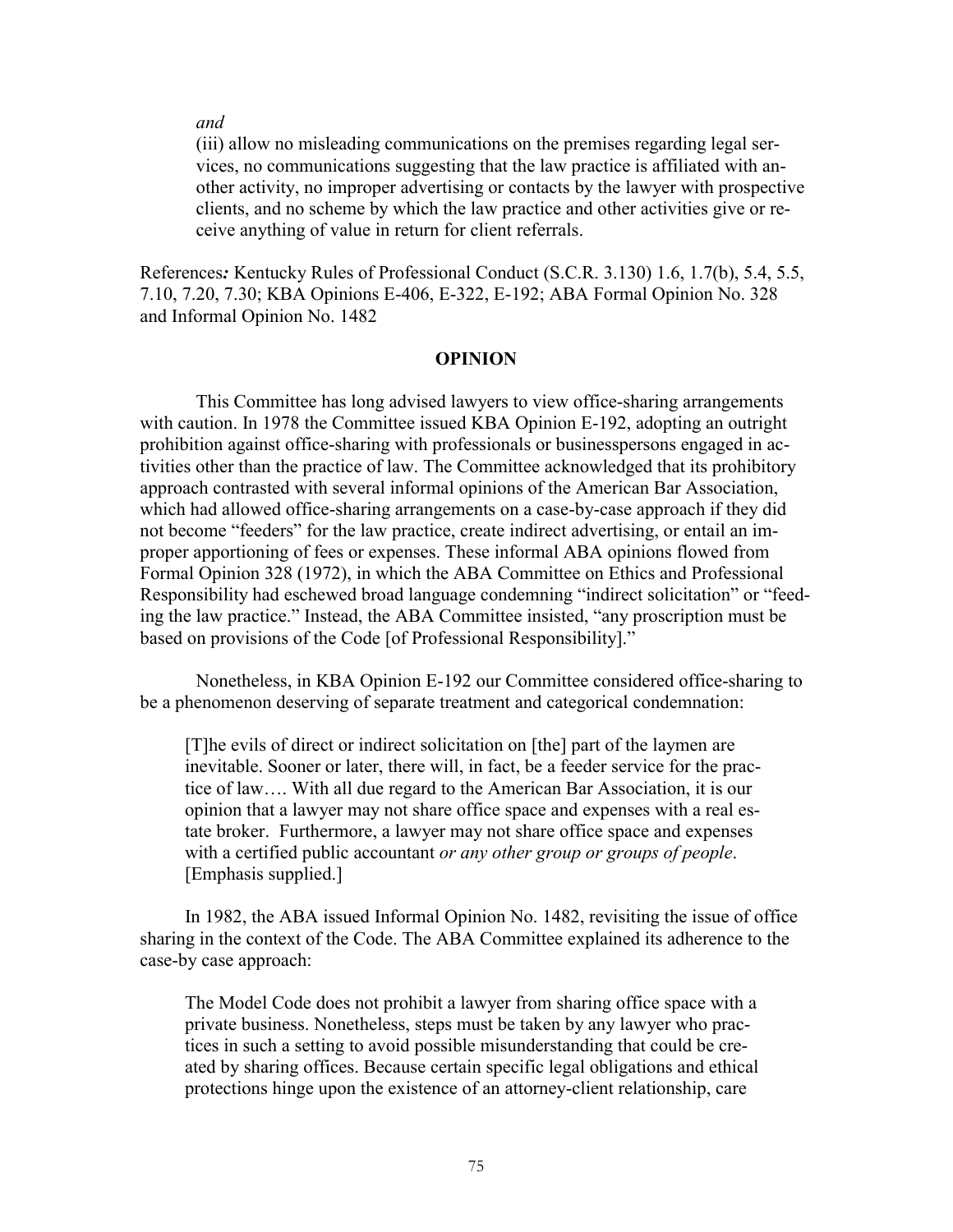must be taken to leave no doubt as to when that relationship exists and when it does not.

When the ABA later promulgated the Model Rules of Professional Conduct, it maintained the same approach. As explained in one authoritative commentary:

Nothing in either the ABA Model Rules or the ABA Model Code specifically proscribes the sharing of office space, personnel, equipment, or expenses. A lawyer who decides to enter into this type of arrangement, however, must consider various ethical constraints against misleading the public, revealing client confidences, or engaging in improper division of fees or solicitation. [ABA/BNA Lawyers' Manual on Professional Conduct (2000), at p. 91:601, hereinafter cited as ABA/BNA Manual.]

Recent opinions of state bar ethics committees outside Kentucky have followed the ABA's lead. *Id.* at pp. 91:610-12, and 614-15. As noted by the Michigan Standing Committee on Professional and Judicial Ethics, office-sharing is not, of itself, the ethical issue; rather, it is the factual setting in which compliance with ethical protections must be examined. These protections include the preservation of client confidences and secrets, the exercise of a lawyer's independent professional judgment in representing clients, and the accuracy and propriety of communications concerning the lawyer's services. Mich. Prof. Jud. Eth. Op. No. RI-118 (1992).

We agree. The modern Rules treat office-sharing as a context in which ethical issues arise, rather than as a separate problem to be addressed by categorical prohibition. When we adopted the categorical approach in KBA Opinion E-192, our concern was primarily with "feeder" operations that contravened the spirit of prohibitions against lawyer advertising and client solicitation. Although the lines of demarcation against advertising and solicitation had already begun to shift by 1978, we created a prophylactic remedy against a source of activities perceived to be broadly prohibited. Today, as court decisions have forced outright prohibitions of advertising or solicitation to be replaced by fact-sensitive regulations and limitations, the categorical approach to office-sharing has become overbroad. Office-sharing arrangements vary greatly. It would be an oversimplification to say that *no* arrangement *ever* could satisfy the ethical standards relating to confidential information, independent professional judgment, or communications about a lawyer's services. Moreover, a categorical preclusion against office sharing may stifle some ethically responsible office-sharing arrangements that could produce salutary effects, such as enabling lawyers to control costs and to make their services more fully available to clients of moderate means.

In our view, the time has come to allow office-sharing arrangements while holding them strictly accountable under these ethical standards. Indeed, our Committee already has moved in that direction with respect to office-sharing by lawyers with other lawyers. We have stated, for example, that prosecutors and defense counsel may not share offices because of the obvious risks to confidentiality of client information and to each lawyer's professional independence; but we have allowed office-sharing if part-time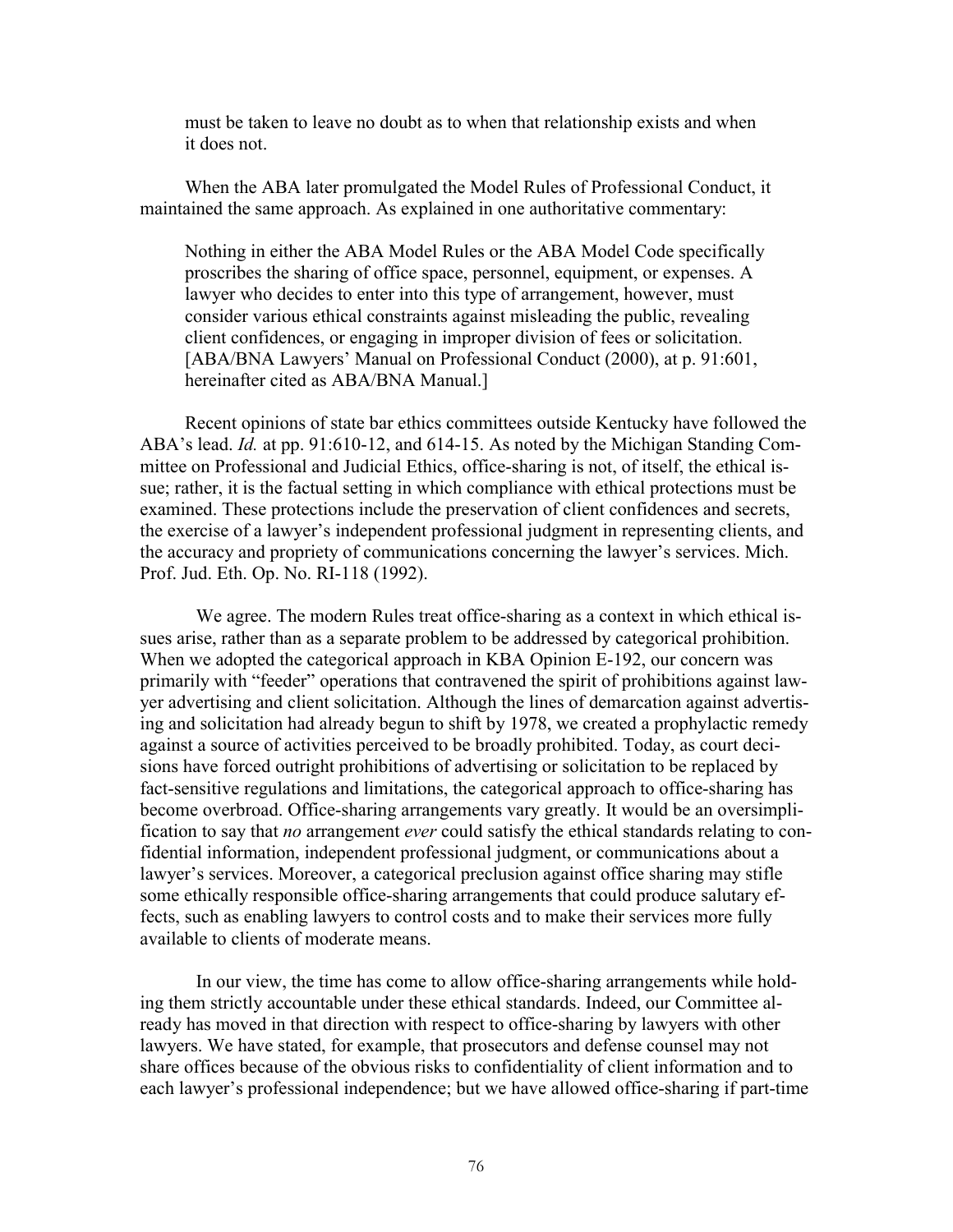government lawyers' duties are limited to special functions, and we have allowed prosecutors and defense counsel to rent space in the same building if the offices are "sufficiently separate to ameliorate the concerns raised by 'office sharing'." KBA Opinion E-322 (1987).

Accordingly, today we modify that part of KBA Opinion E-192 which categorically prohibits all office-sharing arrangements between lawyers and persons engaged in occupations or professions other than the practice of law. We reaffirm, however, the ethical mandate that any office-sharing arrangement, in its physical layout and functional operation, must safeguard confidentiality under Rule 1.6 [Kentucky S.C.R. 3.130 (1.6)], by preventing unauthorized access to client information. The arrangement also must preserve the lawyer's professional independence under Rules 5.4 and 5.5, by keeping the law practice separate and distinct from other activities. Finally, the arrangement must conform to Rules 7.10, 7.20, and 7.30; it must avoid improper communications, by the lawyer or by the office-sharing nonlawyers, of information about legal services. It is the lawyer's responsibility to assure that a contemplated office-sharing arrangement will satisfy all of these standards and will conform to any other applicable provisions of the Rules of Professional Conduct.

Experience with office-sharing in jurisdictions outside Kentucky has revealed the kinds of safeguards ordinarily needed to demonstrate compliance with these ethical requirements. Confidentiality must be protected by providing space in which lawyer-client conversations cannot be seen or overheard; by providing separate and secure computer systems and files for client-related records, including client-related billing and accounting information; and by providing separate telephone service to the lawyer's office as well as a means of safeguarding the confidentiality of any information sent or received by facsimile machine. S*ee generally, e.g.,* D. C. Ethics Opinion No. 303 (2001); N.Y. Cty. Law. Ass'n Comm. Prof. Ethics Opinion 692 (1993). In order further to protect confidentiality and to assure the lawyer's professional independence, any shared staff must be trained and supervised in preserving the separateness of law office work and the confidentiality of client records and communications. *See, e.g.,* Pa. Bar Ass'n Comm. Legal Ethics Prof. Resp. Informal Opinion No. 95-105 (1995); Mich. Prof. Jud. Ethics Opinion, *supra*. Common receptionists ordinarily should be avoided; if one is used, however, the lawyer's telephone line must be separate and exclusive; incoming calls must be answered in a way that identifies the lawyer or law office without reference to the other activities. Neither a shared receptionist nor any other shared staff may handle confidential client information. Moreover, if the lawyer's clients have interests adverse to the other professionals or businesspersons sharing office space on the premises, staff must not be shared at all. *Cf.* KBA Opinion E-406 (1998) (stating that lawyers representing clients with adverse interests may not share a legal secretary).

The lawyer's professional independence also must be evidenced by an office arrangement that "makes it clear to all clients and others that they are dealing with the law firm at times when in fact this is the case." ABA Informal Opinion 1482, *supra*. Door signs, the entry to the law office, telephone listings, written materials such as stationery, and receptionist contacts must express the separate and distinct character of the law prac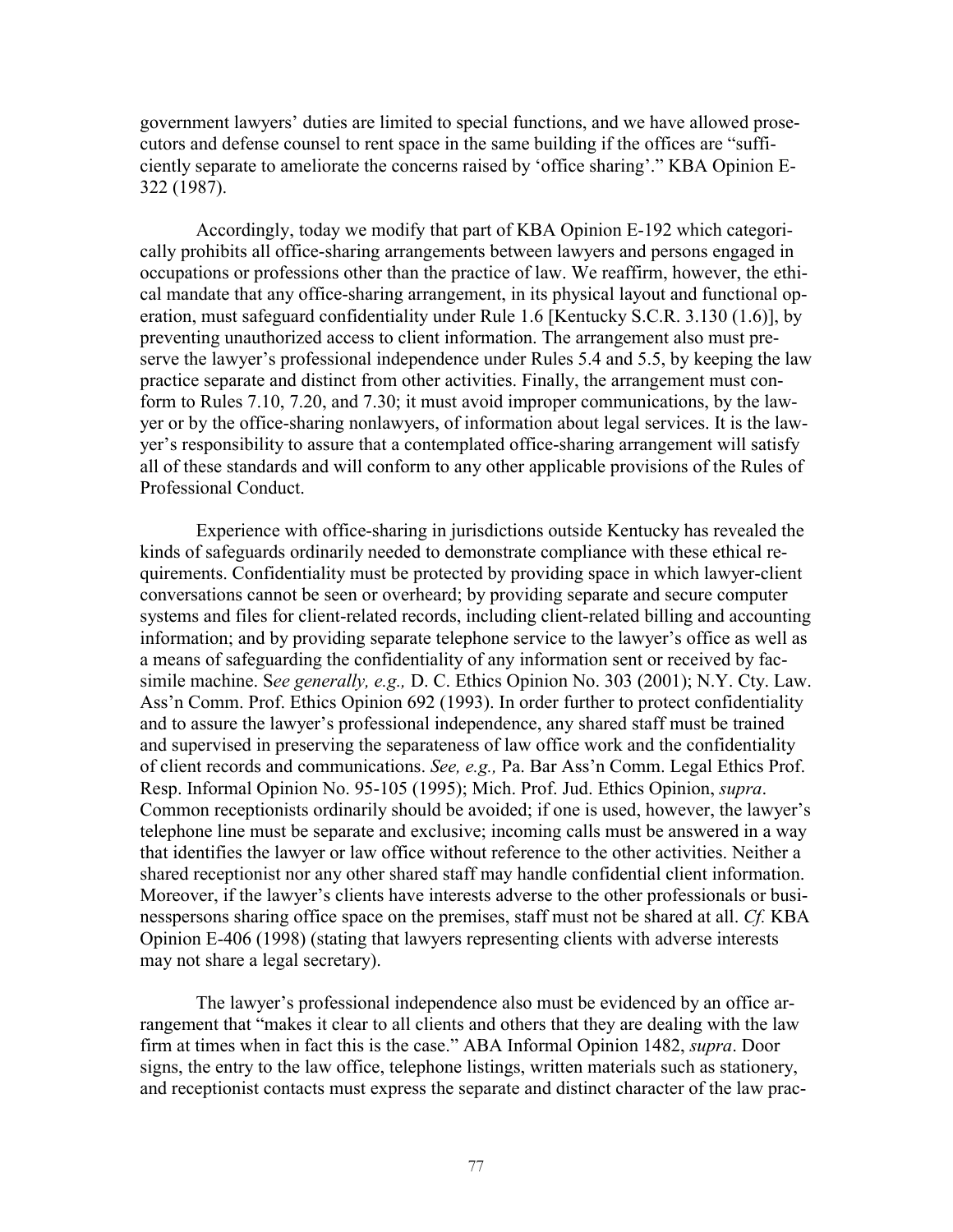tice. Mich. Prof. Jud. Eth. Opinion RI- 206 (1994). A common conference room should not be used by the lawyer as a library or in any other way suggesting an affiliation of the law practice with another activity on the premises. *Id.* The names of law firms and other activities must not suggest the existence of such affiliation, and the law practice must not divide fees with the other activities. *See generally,* ABA/BNA Manual, *supra*, at p. 91:601. Moreover, the lawyer must take care to assure that relationships with other activities on the shared premises do not give rise to impermissible conflicts of interest, such as an economic interest of the lawyer or third person adversely affecting the representation of a client within the meaning of Rule 1.7(b).

Finally, the lawyer must take responsibility for assuring that no misleading information about his or her legal services is disseminated on the premises and that any communication about the lawyer conforms to restrictions on advertising and on direct contact with prospective clients. Communications may not suggest that the law practice is affiliated with another activity on the premises. Office-sharing may not be undertaken for the purpose of facilitating referrals or cross-referrals of clients; neither may anything of value be given or received for such referrals. *See, e.g.,* Arizona Ethics Opinion 84-10 (1984); Ohio Informal Ethics Opinion No. 90-2 (1990); and Wisconsin Ethics Opinion E-83-8 (1983) (*each cited in* ABA/BNA Manual, *supra).*

## *UNSUPERVISED PARALEGALS AND SUSPENDED AND DISBARRED LAWYERS*

### **KBA U-45**

#### *Opinion: (1992)*

Question 1: Does Kentucky recognize the concept of a 'free-standing' paralegal service in which a paralegal provides legal services directly to members of the public?

Answer: No. A paralegal's work must be supervised by a licensed attorney.

*Question* 2: May a paralegal, or any other non-lawyer. including a disbarred or suspended lawyer or a lawyer who has surrendered his or her license, provide services to the public by selecting and completing forms for filing in court?

Answer 2: No.

*References:* SCR 3.020, SCR 3.700; KBA U-38, KBA U-37, KBA U-14, KBA U-11, KBA U-8, KBA U-7; KBA E-256 and KBA-255; Lester v. KBA 532 S.W.2d 425 (Ky. 1976). C. Wolfram. Modern Legal Ethics (1986).

SCR 3.020 (Practice of law defined) provides that:

The practice of law is any service rendered involving legal knowledge or legal advice, whether of representation, counsel or advocacy in or out of court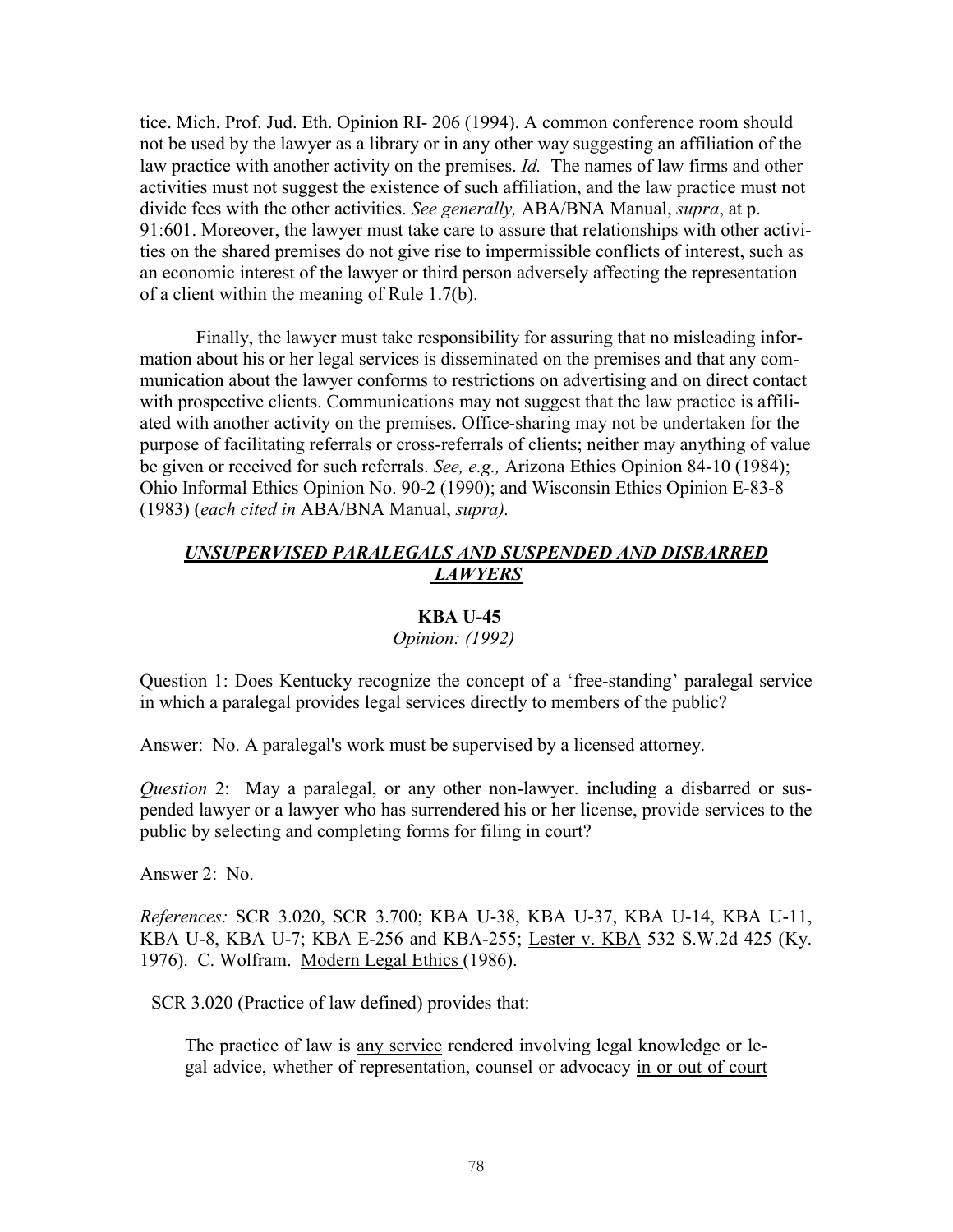rendered in respect to the rights, duties, obligations, liabilities, or business relations of one requiring the services.... (emphasis added)

SCR 3.700 clearly describes a paralegal as a person whose work is "under the supervision and direction of a licensed lawyer," whose conduct is not unauthorized practice only because his or her work is "supervised" by a lawyer. SCR 3.700 Preliminary Statement and Sub-Rule 2. Kentucky law does not authorize the delivery of direct, "free-standing," or unsupervised paralegal services to members of the public. A paralegal may provide services to a lawyer or lawyers (or through lawyers) as an employee or independent contractor, but may not provide such services directly to the public without the supervision required by Rule 3.700. Compare KBA U- 14 (1976).

Except in instances in which federal law (statute, agency rule or Regulation, or court decision or standing order), or a state rule (see SCR 3.700 Sub-Rule 3) is to the contrary, the selection and filling out of forms for legal proceedings (divorce, probate, and the like) by a paralegal who is not supervised by a lawyer in the particular matter, or by a suspended lawyer, or by any other unlicensed person, is the unauthorized practice of law and is prohibited. See generally C. Wolfram. Modern Legal Ethics 839-840 (1986) and cases cited therein. See also KBA U-38, KBA U-37 and KBA U- 11, KBA U-8 and KBA U-7.

We also note that a disbarred or suspended lawyer, or a lawyer who has surrendered his or her license in lieu of discipline, is bound by the limitations of KBA E-255 and KBA E-256 regarding unauthorized practice of law. See also Lester v. KBA, 532 S.W.2d 435 (Ky. 1976).

#### **KBA E-256**

## *Issued: November 1981*

Question: May a lawyer employ a former lawyer who is presently disbarred or under suspension to perform paralegal duties for the lawyer?

Answer: No.

References: KBA E-255

#### **OPINION**

The Ethics Committee believes that the KBA E-255 is dispositive on this issue.

#### **KBA E-255**

*Issued: November 1981*

Question: May a lawyer employ a former lawyer who is presently disbarred or under suspension to perform duties for the lawyer?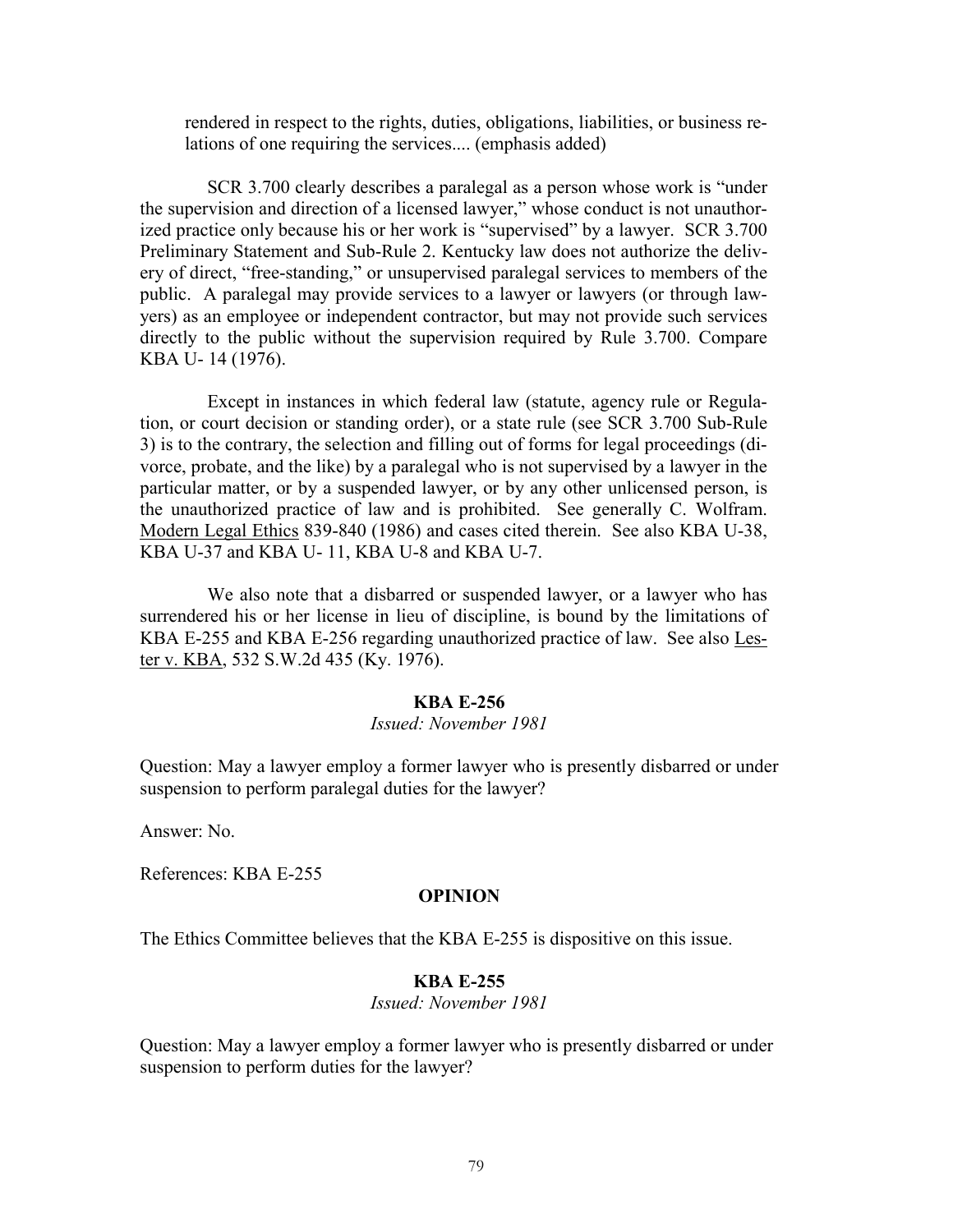Answer: Qualified yes.

References: DR 3-101(A); Canon 9; KBA U-14; SCR 3.020, 3.470; ABA Informal Opinion 7, 1046, 1434; Howton v. Morrow, 106 S.W.2d 81 (Ky. 1937); Lester v. Kentucky Bar Assn, 532 S.W.2d 435 (Ky. 1975)

#### **OPINION**

The purpose of this opinion is to reconsider KBA E-228. The Ethics Committee hereby overrules and replaces KBA E-228 with the following opinion.

In Informal Opinion 7, the American Bar Association stated "an attorney should not employ a disbarred lawyer even to do only office work and see no clients, 'because of the practical difficulty of confining his activities to an area which does not include the practice of law and be cause such employment would show disrespect to the courts."' Ethics opinions in other states are at best conflicting.

In Kentucky, the Court in Howton v. Morrow, 106 S.W.2d 81 (Ky. 1937), held that "practicing law" is not confined to performing services in actions and proceedings in courts of justice, but includes giving advice, preparing wills, contracts, deeds, mortgages, and other instruments of legal nature.

The Court in 1975, in dicta, held that a disbarred attorney may serve as a "law clerk" to an attorney, however, the court will look behind the title and examine the duties performed to determine the real nature of the work. Lester v. Kentucky Bar Assn, 532 S.W.2d 435 (Ky. 1975).

In SCR 3.020 the court defines what the practice of law is:

The practice of law is any service rendered involving legal knowledge or legal advice, whether of representation, counsel or advocacy in or out of court, rendered in respect to the rights, duties, obligations, liabilities, or business relations of one requiring the services. But nothing herein shall prevent any natural person not holding himself out as a practicing attorney from drawing any instrument to which he is a party without consideration unto himself therefore. An appearance in the small claims division of the district court by a person who is an officer of or who is regularly employed in a managerial capacity by a corporation or partnership which is a party to the litigation in which the appearance is made shall not be considered as unauthorized practice of law.

Further, SCR 3.470 "Attorney Aiding Unauthorized Practice" provides:

Any attorney who knowingly aids, assists or abets in any way, form or manner any person or entity in the unauthorized practice of law shall be guilty of unprofessional conduct.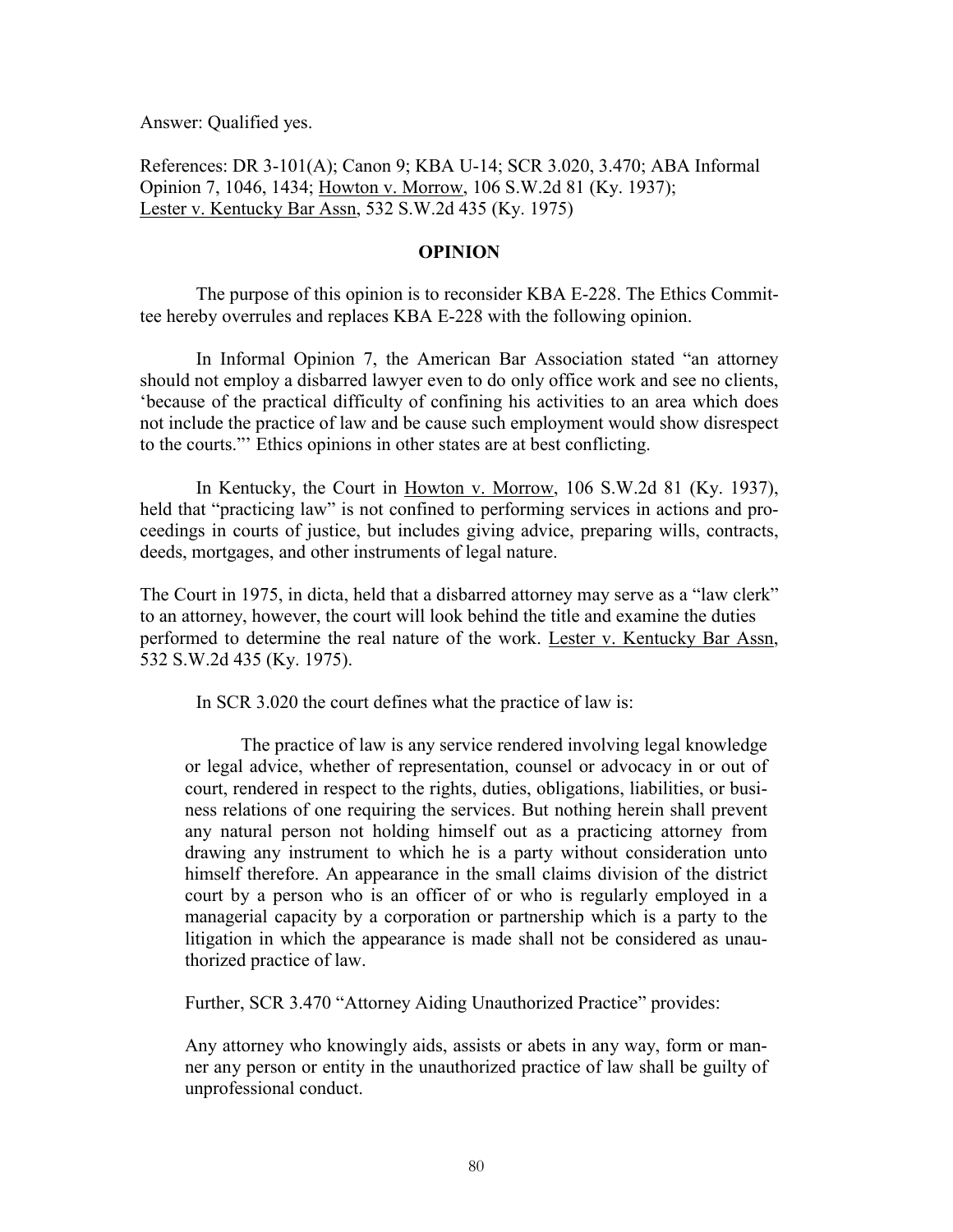*See also* DR 3-101(A) which states: "A lawyer shall not aid a non-lawyer in the unauthorized practice of law." There are those in the legal profession who may argue that the best interest of the organized Bar would be served by hiring employees who have been disbarred, suspended, or have resigned from the practice of law. However, there seems to be no rule per se excluding the hiring of these individuals. It would seem that the best interest to society, as well as to the ex-lawyer, is that they should be employable within the legal system to undertake certain functions that are not the unauthorized practice of law.

Accordingly, with some trepidations, the Ethics Committee feels that the exlawyer can be employed with certain General Provisos, as well as Specific Provisos, as follows:

#### **General Provisos**

1. The individual may do anything a lay person could do.

2. The individual may perform such work which is of a preparatory or ministerial nature.

#### **Specific Provisos**

1. The individual may not have any contact whatsoever with a client of a lawyer.

- 2. The individual is not a Paralegal within SCR 3.700.
- 3. The individual may not have an office, or place, in the lawyer's facility.

4. The individual may perform any drafting acts, as long as they are submitted in draft form only to the responsible lawyer for approval.

- 5. The individual may perform clerical aspects of a probate matter.
- 6. The individual may do an abstract title examination.
- 7. The individual may provide legal research to a lawyer.

It seems clear to the Ethics Committee that an attorney who hires a suspended, disbarred, or resigned attorney does so at the attorney's own risk. If the previous lawyer engages in any unauthorized practice, the lawyer employing that person will be guilty of unprofessional conduct and will be appropriately disciplined by the Supreme Court of Kentucky.

#### **KBA E-336**

### *Issued: September 1989*

Question: May a suspended lawyer serve as a Paralegal in a law firm once the stated period of suspension has expired?

Answer: Yes.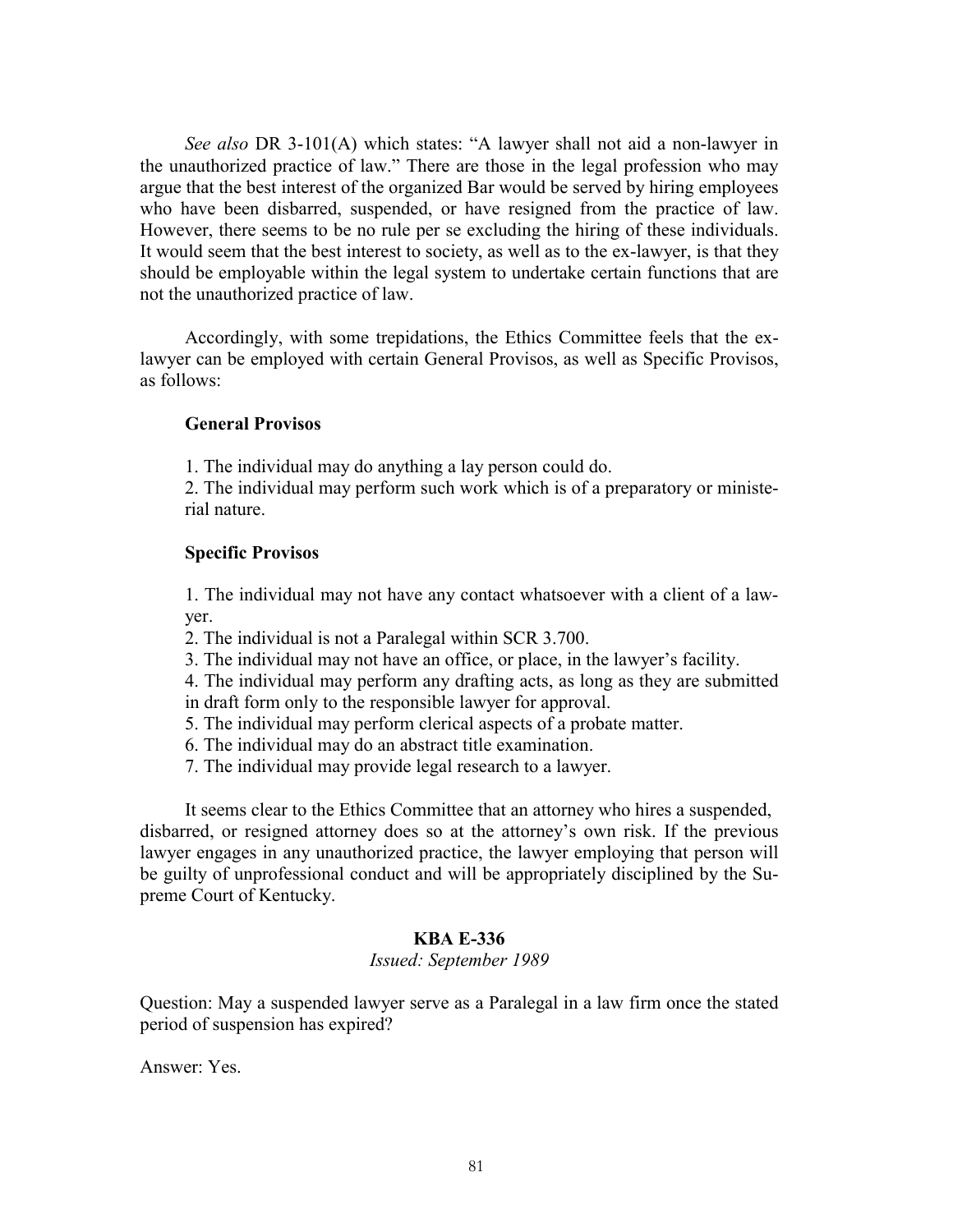References: KBA E-256 and E-255 (1981).

## **OPINION**

This question comes before us as a request for amendment of KBA E-256.

In KBA E-255 the Committee and Board indicated in certain "General Provisos" that a suspended lawyer may perform the functions of a law clerk and do other law related work that laymen may do, but that the suspended lawyer should not have direct contact with clients ("Special Proviso #l") and should not be given an office or place in a lawyer's facility ("Special Proviso #3"). Both E-255 ("Special Proviso #2") and a subsequent opinion, E-256, indicated that a suspended lawyer may not be designated or permitted to work as a paralegal in a lawyer's office. The rule against a suspended lawyer serving as a paralegal necessarily follows from the rules against "client contact" and having an office, or place, in the lawyer's facility." The obvious purposes behind these restrictions are (1) to counter evasion of the effects of a suspension (2) to enforce the prohibition against unauthorized practice of law and (3) to protect clients and others from being misled as to the suspended lawyers status.

Neither E-255 nor E-256 expressly limited the duration of the special restrictions (no client contact, no office or place in the lawyer's facility, no designation as a paralegal) to the stated period of suspension. Apparently, this has created some hardship, since a lawyer is not automatically reinstated upon the running of the period of suspension. Instead, he or she must reapply for admission and await the outcome of reinstatement procedures. A literal interpretation of E-255 and E-256 might lead one to conclude that a lawyer (1) may not serve as a paralegal at any time following the running of the period of suspension and preceding action on an application for reinstatement, and (2) may never serve as a paralegal if application for reinstatement is denied or is never sought. To put it another way, the opinions could be interpreted as permitting a suspended lawyer to serve as a paralegal only on condition that he or she first be readmitted as a full member of the Bar. Assuming that some logic supports this outcome, necessity and public policy do not require it.

For the reasons stated, KBA E-255 is amended to the extent that Specific Provisos ##1 3 apply only during the stated period of suspension. The prohibition of KBA E-256, that a suspended lawyer may not perform paralegal duties for a lawyer, is limited to the stated period of suspension.

#### *PARALEGAL LIMITATIONS IN THE COURTROOM*

# **KBA E-266**

*Opinion: (November 1982)*

Question: May a lawyer send a non-lawyer to do anything in a courtroom with respect to the representation of a client without a supervising lawyer present?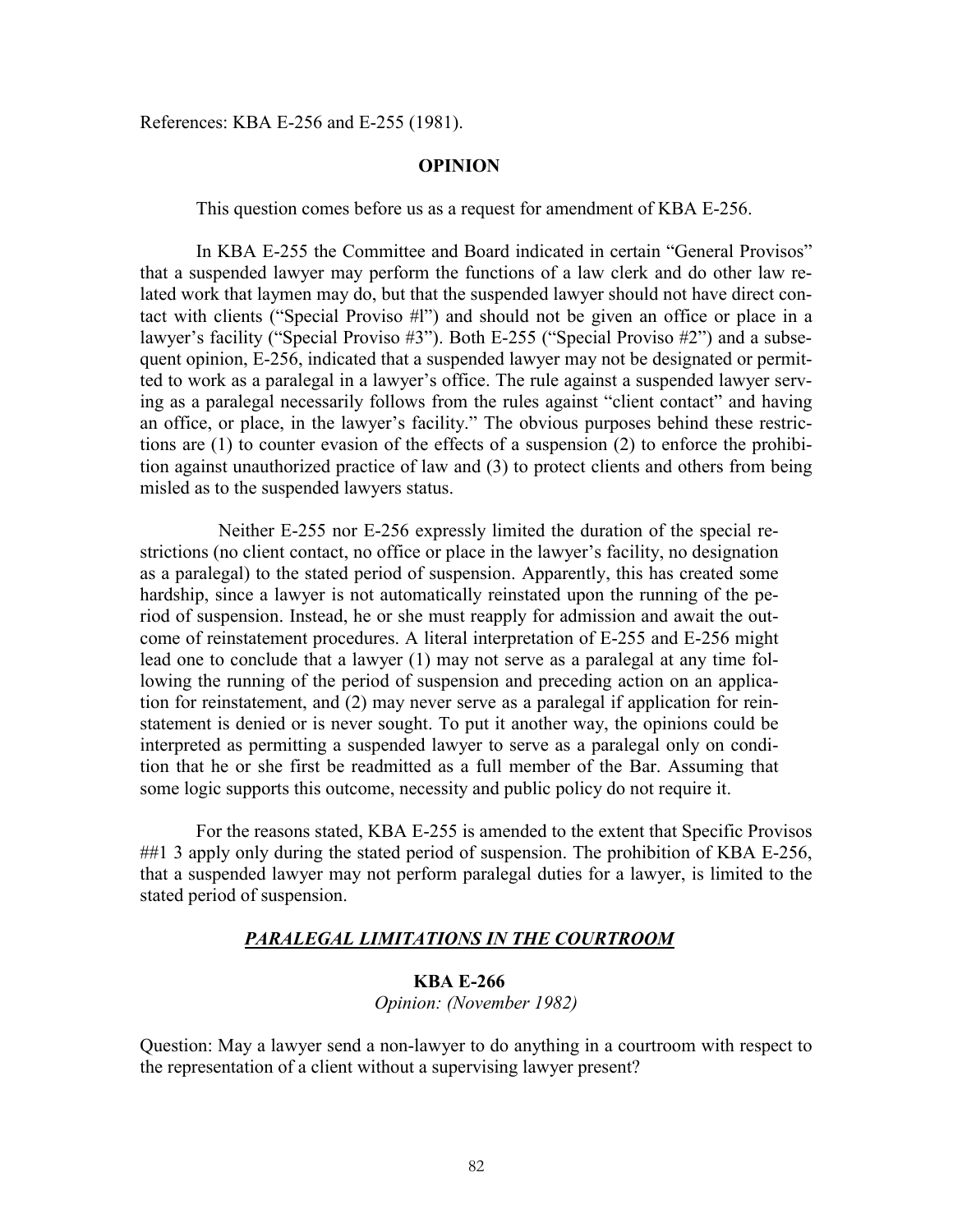Answer: No.

References: SCR 3.020; SCR 3.700; EC 3-6; KBA E- 142; KBA E- 19 1; KBA E-227; SCR 2.540

The question before us is basically 'May a lawyer make use of paralegals in the courtroom." This Committee notes at the outset that a paralegal is a relatively new term used in the practice of law. These individuals, both men and women, are not "licensed" by the Supreme Court of Kentucky. However, there is a Supreme Court Rule on the subject matter.

The practice of law in Kentucky is defined under SCR 3.020 as follows:

"The practice or law is any service rendered involving legal knowledge or legal advice, whether of representation, counsel or advocacy in or out of court, rendered in respect to the rights, duties, obligations, liabilities, or business relations of one requiring the services. But nothing herein shall prevent any natural person not holding himself out as a practicing attorney from drawing any instrument to which he is a party without consideration unto himself therefor<sup>"</sup>

 Supreme Court Rule 3.700 provides for certain provisions relating to paralegals. Of particular significance is Sub-Rule 1 which provides "a lawyer shall insure that a paralegal in his employment does not engage in the unauthorized practice of law."

 In addition Sub-Rule 3 provides in essence that it is not the unauthorized practice of law for a lay person to represent a client before any administrative tribunal or court where the court rule or decision authorizes the practice of nonlawyers. The commentary that expands this section and shows that in certain areas of Federal Regulations a lay person is allowed to appear in court.

 This Committee notes that in its review of both the Supreme, Civil and Criminal Rules of Court there is no provision which allows non-lawyers to appear in court in the Commonwealth of Kentucky.

This Committee is cognizant of EC 3-6 which provides as follows:

"A lawyer often delegates tasks to clerks, secretaries, and other lay persons. Such delegation is proper if the lawyer maintains a direct relationship with his client, supervises the delegated work and has complete professional responsibility for the work product. This delegation enables a lawyer to render legal services more economically and efficiently."

 In the past, the Ethics Committee has been called upon to review the use by lawyers of the services of lay people (see KBA- 142 and KBA E- 191). It was the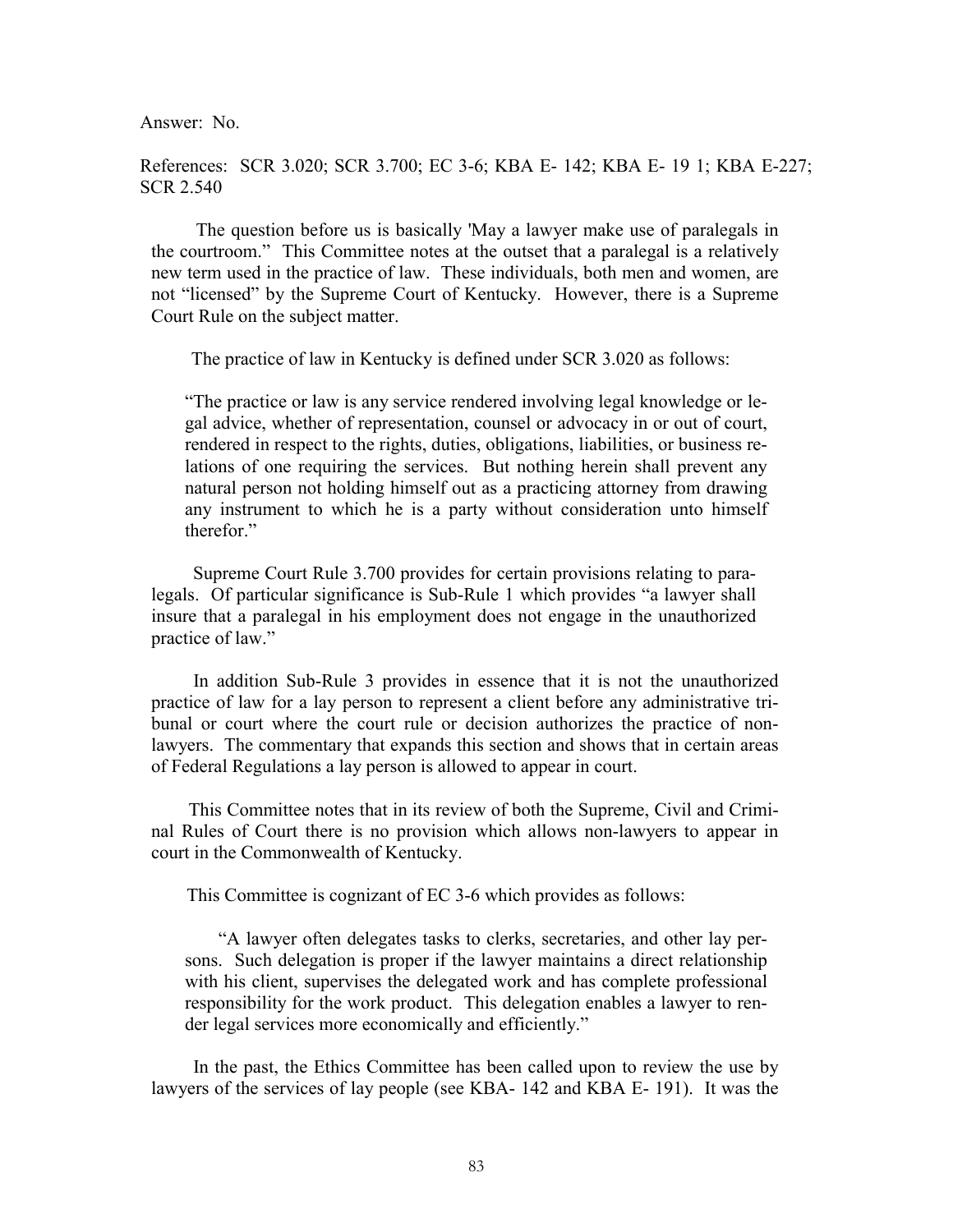Ethic Committee's opinion that a paralegal could not argue a motion on behalf of a client in court KBA E-227).

 This Committee understands that in the Commonwealth of Kentucky we have historically had a "motion day or motion docket." While it can be said that many of the items placed upon these dockets require no legal skill when the clerk calls the case; it should, nevertheless be emphasized that it is a proceeding in court and there is no rule of court allowing individuals other than lawyers to appear in court in the Commonwealth of Kentucky.

 While one could advocate that there are certain cases in which law (sic) people (paralegals, legal assistants, secretaries, investigator receptionists and friends) could perform the needed services, they are not lawyers.

 It should be specifically noted that law students who have completed 2/3rds of the academic requirements for graduation from an approved law school. and have signed an "oath of legal intern"', are not allowed to appear in courts of this state without personal appearance and supervision by a member of good standing of the Bar in this state (SCR 2.540.)

 It is our opinion that the Supreme Court Rules in Code of Professional Responsibility clearly dictate that the only person other than a lawyer who may appear in court in the representation of a client is a lawyer.

## *PARALEGALS AND DEPOSITIONS*

#### **KBA E-341**

#### *Opinion: (November 1990)*

*Question:* May a lawyer delegate the task of taking depositions to a nonadmitted law school graduate or other lay assistant?

*Answer:* No.

*References:* KBA E-251 (1981); Oregon Op. 449 (1980); New York County Op. 666 (1985).

From time to time lawyers have attempted such delegation on the erroneous assumption that anything goes "outside of court." Such delegation is not proper. See Rules 1.1. 1.2. and 1.3 (counterparts to DRs  $6-101(A)(3)$  and 7-101(A)(3), cited in E-251. Such delegation also runs afoul of SCR 3.020 (Unauthorized Practice of Law), a Rule that is not limited to practice in the courtroom.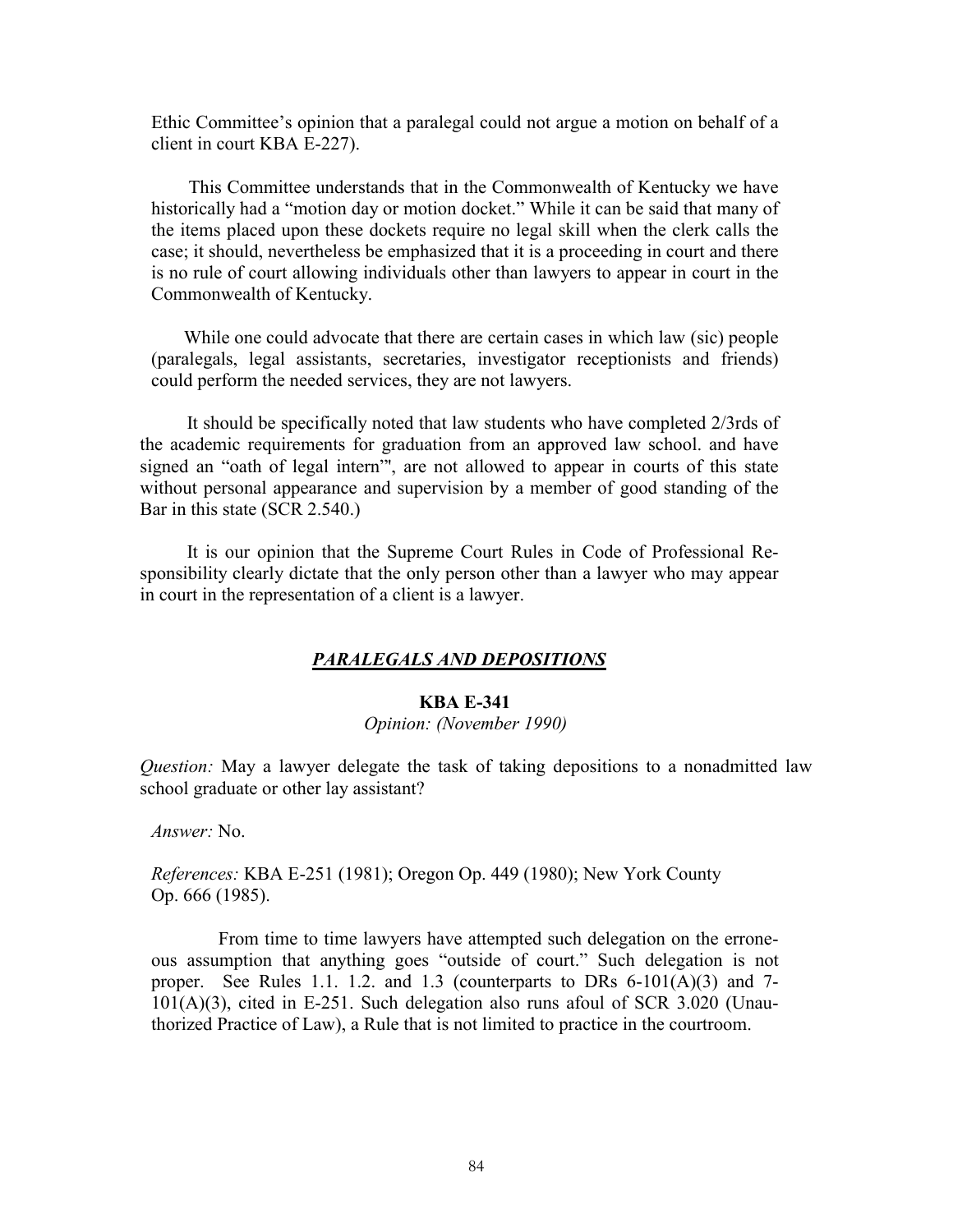## **Appendix C**

## **CHANGES IN THE 2009 KENTUCKY RULES OF PROFESSIONAL CONDUCT OF SPECIAL SIGNIFICANCE FOR PARALEGALS**

The 2009 Kentucky Rules of Professional Conduct (SCR 3.130, effective July 15, 2009) constitute a major advance in ethics standards for Kentucky lawyers and paralegals. The 2009 Rules expand, strengthen, and substantially improve the 1990 Rules. Virtually every 1990 rule is revised for clarity, important new rules are added, and comments to the rules are improved by providing practical guidance on applying the rules. Significantly, the 2009 Rules feature more risk management considerations than in the past. Given the important role that paralegals have in law firm administration and risk management, it has never been more important for paralegals to be well informed on professional conduct rules and risk management techniques to assure compliance with ethics standards and prevent malpractice and bar complaints. What follows is a presentation of those 2009 Rules that are of special importance to paralegals either as a guide for their work or as information necessary for a paralegal to effectively assist in the risk management of the law firm.

#### **New Emphasis on Supervisory Professional Responsibility**

The 2009 Rules provide more detailed and strengthened guidance for those responsible for managing a law firm to include encouraging good risk management practices of the type that paralegals are often responsible for implementing. For example, Comment (2) to Rule 5.1, Responsibilities of Partners, Managers and Supervisory Lawyers, is a new comment with the following risk management guidance:

 Paragraph (a) requires lawyers with managerial authority within a firm to make reasonable efforts to establish internal policies and procedures designed to provide reasonable assurance that all lawyers in the firm will conform to the Rules of Professional Conduct. Such policies and procedures include those designed to detect and resolve conflicts of interest, identify dates by which actions must be taken in pending matters, account for client funds and property and ensure that inexperienced lawyers are properly supervised. (*emphasis added*)

Similarly, a significant change to Comment (1) and new Comment (2) to Rule 5.3, Responsibilities Regarding Nonlawyer Assistants, makes it clear that it is mandatory for firm management to take a proactive role in assuring that the office staff complies with ethics standards:

 A key sentence in Comment (1) was changed to read "A lawyer must give such assistants appropriate instruction and supervision concerning the ethical aspects of their employment, particularly regarding the obligation not to disclose information relating to representation of the client, and should be responsible for their work product." (*emphasis added*)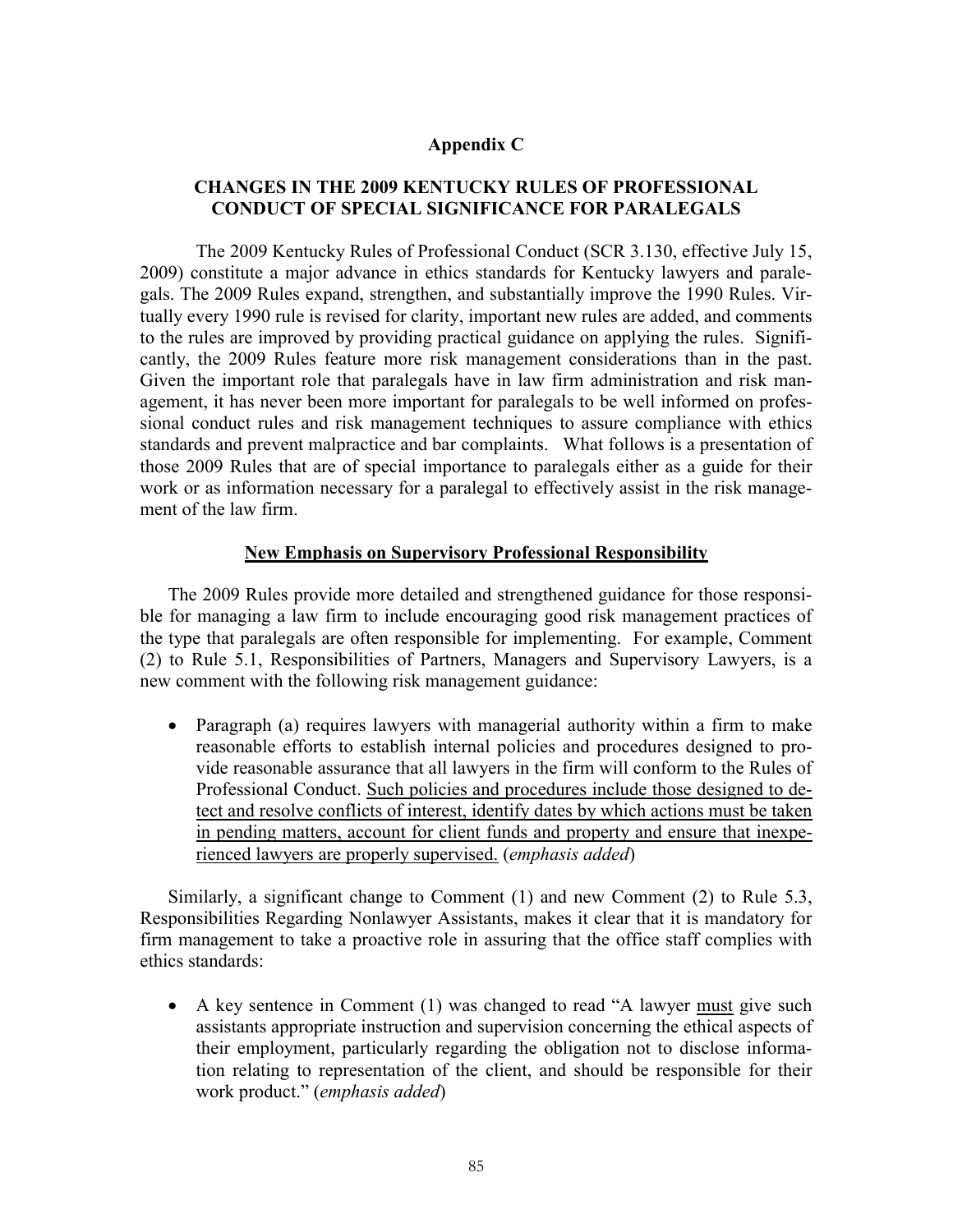• Comment (2) provides in part: Paragraph (a) requires lawyers with managerial authority within a law firm to make reasonable efforts to establish internal policies and procedures designed to provide reasonable assurance that nonlawyers in the firm will act in a way compatible with the Rules of Professional Conduct.

Paralegals can play an important part in complying with these requirements by working with firm lawyers to develop firm ethics and risk management programs, attending paralegal continuing education programs, and becoming a KPA Certified Paralegal.

## **Writing Requirements**

The 2009 Rules impose much more stringent requirements on properly informing clients about their matter and recording that advice in writing that sometimes is required to be signed by the client. Paralegals must know these requirements both for assisting their supervisory lawyer's compliance and to make sure the file is properly documented.

Rule 1.0, Definitions, define 'writing' and 'confirmed in writing' as follows:

(n) "Writing" or "written" denotes a tangible or electronic record of a communication or representation, including handwriting, typewriting, printing, photostating, photography, audio or videorecording and e-mail. A "signed" writing includes an electronic sound, symbol or process attached to or logically associated with a writing and executed or adopted by a person with the intent to sign the writing.

(b) "Confirmed in writing," when used in reference to the informed consent of a person, denotes informed consent that is given in writing by the person or a writing that a lawyer promptly transmits to the person confirming an oral informed consent. See paragraph (e) for the definition of an informed consent. If it is not feasible to obtain or transmit the writing at the time the person gives informed consent, then the lawyer must obtain or transmit it within a reasonable time thereafter.

Rules that require that informed consent be confirmed in writing are:

- $\bullet$  1.5(e): Division of fees between lawyers not in the same firm.
- $\bullet$  1.7(b): Conflicts of interest waivers.
- $\bullet$  1.9(a) and (b): Former client conflicts waivers.
- $\bullet$  1.10(c): Firm conflicts waivers (cross-reference to Rule 1.7).
- $\bullet$  1.11(a): Conflict waivers for lawyers formerly in government service.
- 1.11(d): Conflict waivers for government lawyers formerly in private practice.
- 1.12 (a): Conflict waivers for lawyer who has acted as a judge, arbitrator, or mediator in a matter.
- 1.17, Comment (11): Waivers for conflicts created by sale of a law practice (cross-reference to Rule 1.7).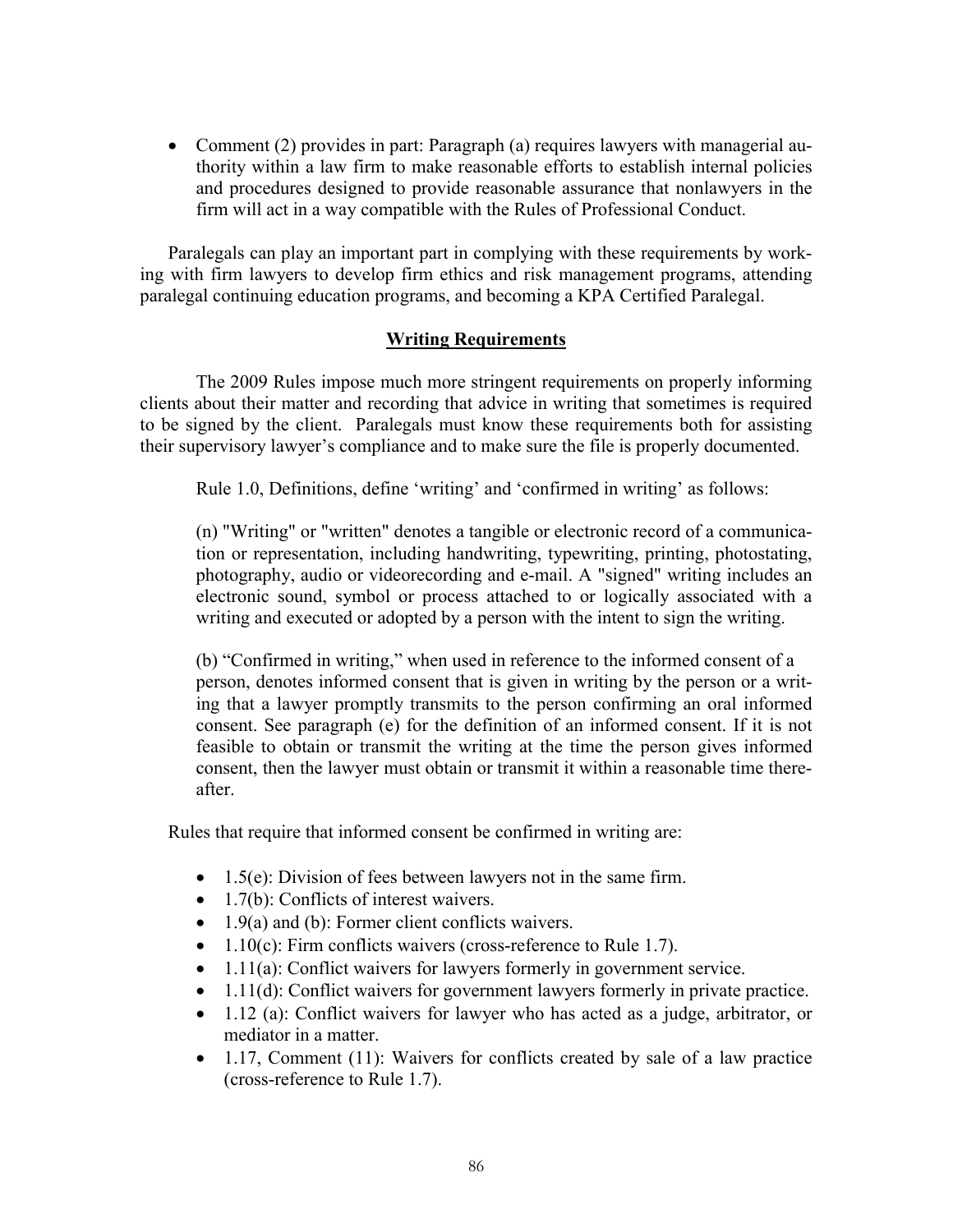- 1.18(d): Waivers of conflicts created by receiving information from a prospective client.
- 3.7, Comment (6): Waivers of conflicts for lawyer or firm acting both as advocate and witness.
- 6.5, Comment (3): Conflict waivers for known conflicts created by short-term representations in legal services programs (cross-reference to Rules 1.7, 1.9, and 1.10).

Rules that require that a client sign a writing are:

- $\bullet$  1.5(c): Contingent fee agreements.
- $\bullet$  1.5(f): Non-refundable retainer agreements.
- $\bullet$  1.8(a)(3): Business transactions between client and lawyer.
- $\bullet$  1.8(g): Aggregate settlements.

Rules that require that a client be advised in writing of the desirability of obtaining the advice of independent counsel are:

- $1.8(a)(2)$ : Business transactions.
- 1.8(h): Settling claim with an unrepresented client or former client.

Writing requirements should be risk managed by conducting a training program to educate everyone in the firm – lawyers and staff – on what they are and how to comply with them. Develop form letters for the office form database suitable for tailoring to the specific situation requiring a writing. Use a file checklist for assuring that all writing requirements are met, that any required client signature is obtained, and that the file is documented showing compliance.

If writings are not presented to the client in person, send them in a way that confirms receipt. At a minimum use return service mail. Many situations will call for use of delivery services that provide proof of delivery. If writings are delivered by e-mail, be sure to employ a procedure that confirms that the e-mail reached its addressee. If you use electronic office files for writings, be sure office data management is well organized to file and retrieve them. Backup of office computer systems is critical to this process. Daily backup is recommended.

#### **Definitive Guidance on Returning Client Files**

File management is one of the major responsibilities of many paralegals. A major issue for file management is return of client files. This has been a long-time troubling problem for lawyers – especially when fees are owed, the lawyer is discharged, or the lawyer withdraws. Lawyers frequently mistakenly believe they can retain a client's file until all fees are paid. Rule 1.16 Comment (10) provides: "The lawyer may not condition return of the client's file, papers, and property upon payment of a fee. KRS 376.460 gives a lawyer the right to have payment of fees secured by a judgment the client recovers as a result of the lawyer's efforts."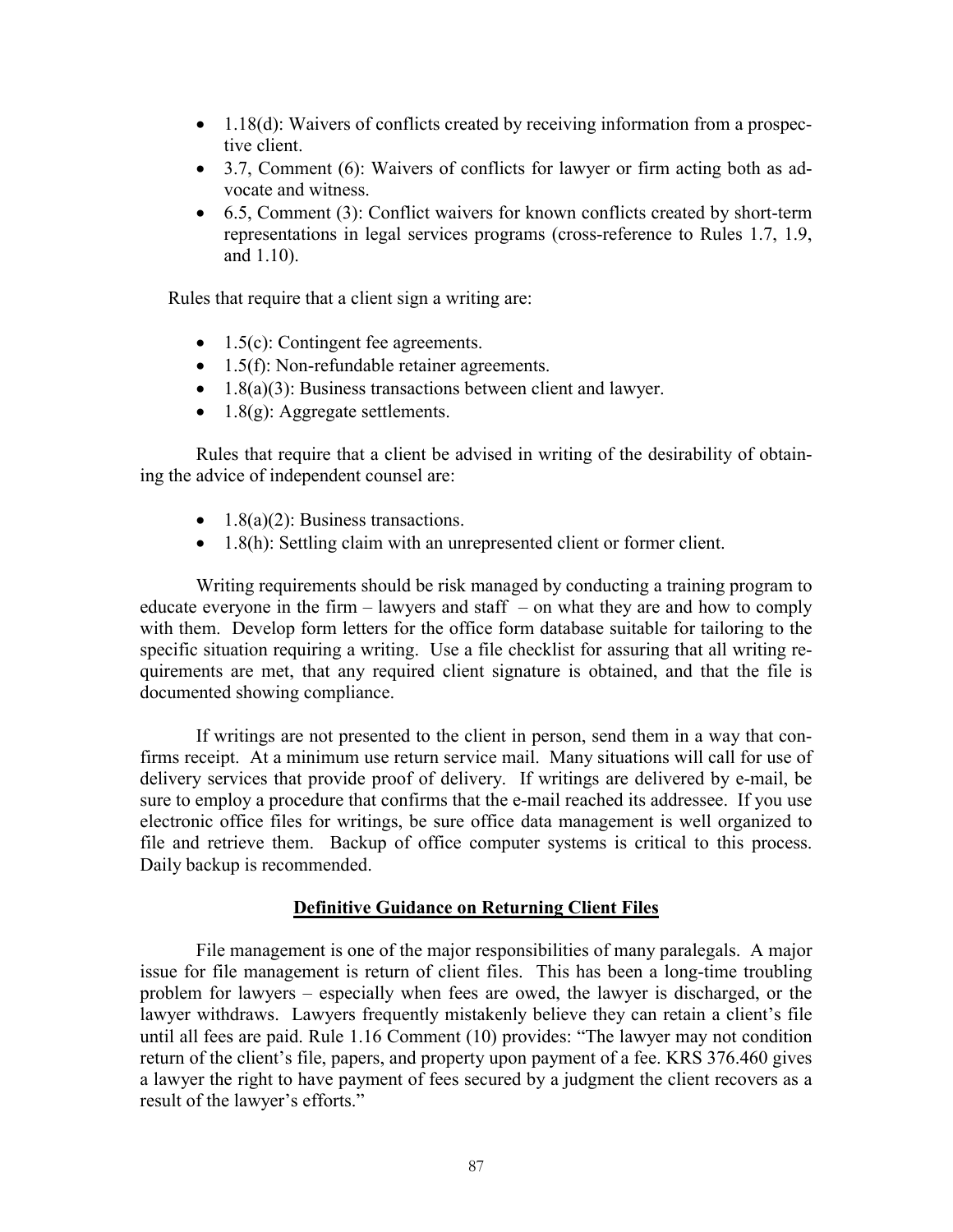The overriding principle in the ethics of returning client files is that a lawyer's fiduciary obligation of loyalty to a client mandates that the client's interest comes first. A client is entitled to the file regardless of the lawyer's interest if the client will be substantially prejudiced without it. Revised Comment (9) and new Comment (10) to Rule 1.16, Declining or Terminating Representation, adds to and codifies KBA ethics opinions on return of files. The "must know" requirements in the comments are:

- Comment  $(9)$ :
	- o The client's file, papers, and property after termination must be returned if the client requests the file.
	- o The lawyer may retain a copy of the file.
	- o A reasonable copying charge is permissible, but return of a client's files, papers, and property must not be conditioned on payment of a copying charge, unless the lawyer has previously provided a copy, either during the representation or after cessation of the representation.
	- o One copy of the file and materials must be made available to the client even without payment if the client's interests will be substantially prejudiced without the documents.
- Comment  $(10)$ :
	- o Return of the client's file, papers, and property may not be conditioned on payment of a fee.
	- o Uncompensated work product may be withheld, from the client's returned files (*e.g.*, draft of pleadings, agreements and the like), unless the client's interests will be substantially prejudiced without the uncompensated work product.
	- o Documents or other relevant evidence, the original or its equivalent that may be required for trial preparation or as evidence for trial or in other legal proceedings, must be surrendered in their original form.

From a risk management perspective the first time to think about file closing is at the time you take the matter. Get client agreement in your letter of engagement on how the client file will be managed. A specific time and procedure for claiming files after the representation should be fixed including a warning that the files are subject to destruction if not claimed as stipulated. Include in letters of engagement who pays for file copying. Be sure that the firm's records destruction practices are coordinated as much as possible with those of business clients. When feasible, the firm should not retain client records that the client's record destruction program would eliminate. Keep track of what has been sent to a client during the course of the representation. Often at the conclusion of a matter the client will have most, if not all, of the file. If this is the case, duplication of ef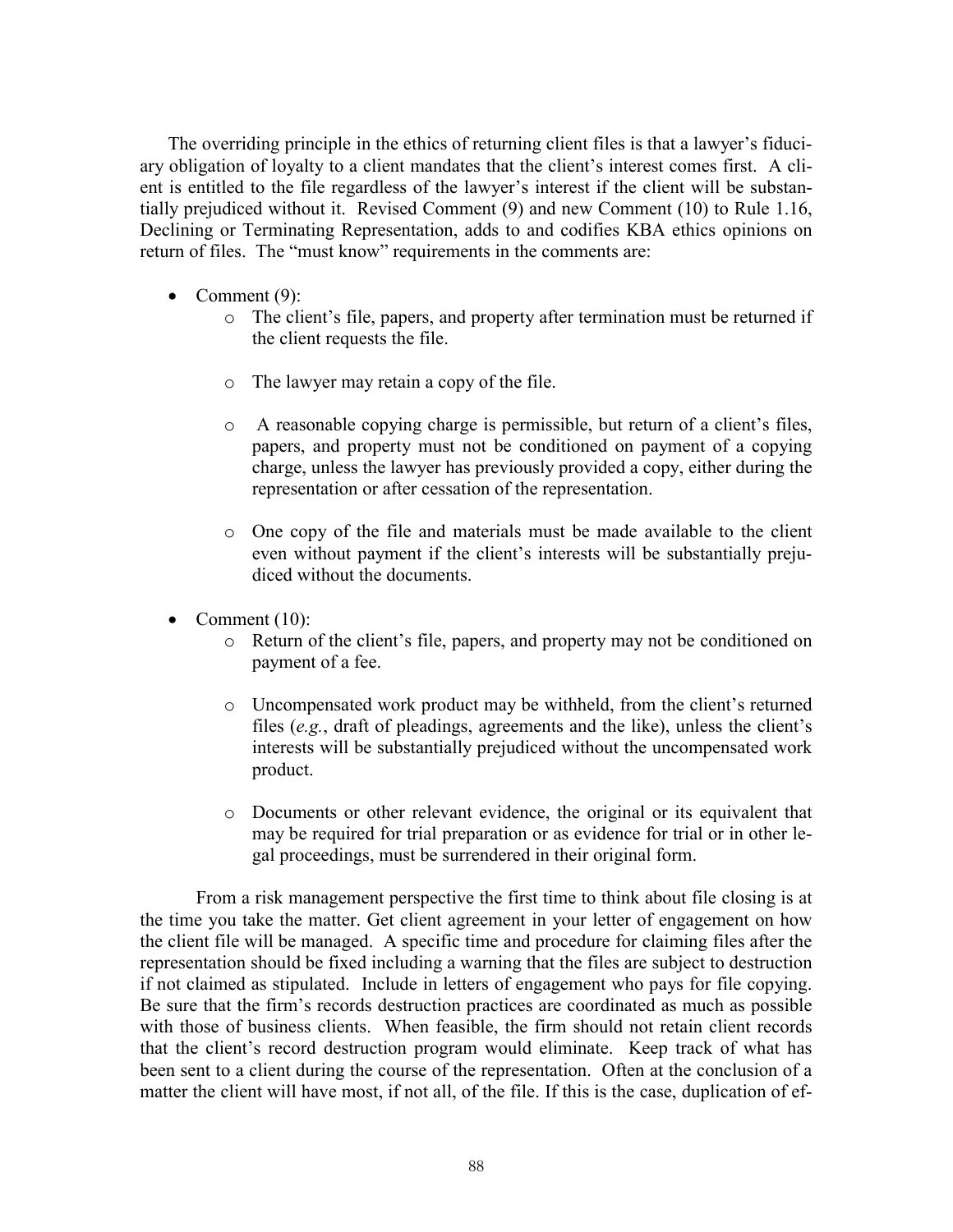fort and expense can be avoided by sending only those records the client lacks. The firm's retained copy of a file should be complete. Always consider the possibility of a malpractice claim when stripping a file. Better to keep too much than inadvertently destroy crucial exonerating evidence. Many experienced Kentucky lawyers have a file return policy of simply 'just give it to 'em," thereby avoiding bar complaints and frivolous malpractice claims.

## **Disputed Client Trust Account Funds**

Many paralegals have significant responsibilities managing firm funds and client trust accounts. The most important change to Rule 1.15, Safekeeping Property, to note is the detailed guidance in the Rule and Comment (3) on handling disputed funds in a lawyer's possession. Comment (3) contains this invaluable risk management information:

Paragraph (c) describes the handling of disputes, including those between the lawyer and the client, the lawyer and third persons (or entities), and the client and third parties. Paragraph (c) recognizes that third parties may have lawful claims against specific funds or other property in a lawyer's custody, such as a client's creditor who has a lien on funds recovered in a personal injury action. A lawyer may have a duty under applicable law to protect such third-party claims against wrongful interference by the client. In such cases, when the third-party claim is not frivolous under applicable law, the lawyer must refuse to surrender the property until the claims are resolved. Generally, if the claim is based on a contract obligation, writing signed by the client, statutory lien, court order, legal obligation to ensure payment to a third party employed by the attorney to provide services in furtherance of the client's claim, or other law, the lawyer may not disburse the funds until the dispute is resolved. In these circumstances the client should also be advised of the risks of not paying a valid claim. A lawyer should not unilaterally assume to arbitrate a dispute between the client and the third party, but, when there are substantial grounds for dispute as to the person entitled to the funds, the lawyer

#### **Rule 1.18 Duties to Prospective Client**

Paralegals often are the first person in a firm to begin the client intake process. Prior to the 2009 Rules there was considerable confusion over what fiduciary duties were owed prospective clients prior to being accepted as a client or those that were declined. It was well established before Rule 1.18 was included in the 2009 Rules that Kentucky lawyers owed fiduciary duties concerning confidentiality and conflicts of interest in preliminary discussions with persons seeking legal representation (*Lovell v. Winchester*, 941 S.W.2d 466 (Ky., 1997)). Rule 1.18 and its comments codify these duties. They provide guidance on who is and is not a prospective client and permissible resolution of conflicts of interest resulting from a preliminary discussion with a prospective client. Significant features of the Rule are:

 No matter how brief the consultation, any information learned by a lawyer can only be revealed as Rule 1.9, Duties to Former Client, allows.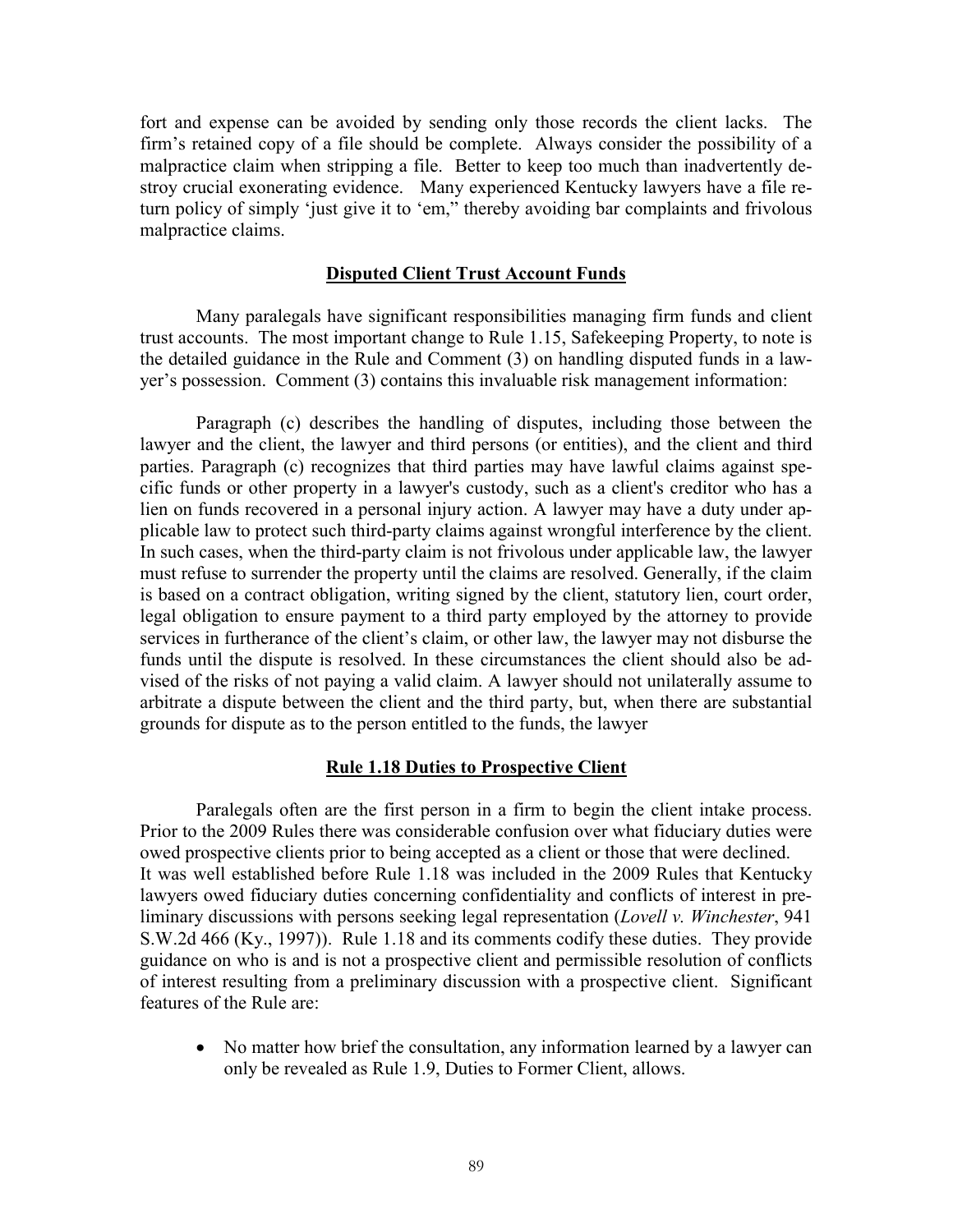- A conflict of interest is created when the lawyer receives information that could be "significantly harmful" to the prospective client.
- Comment 5 to the Rule permits, with the prospective client's informed consent, conditioning consultation with the understanding that information revealed to the lawyer will not preclude the lawyer from representing a different client in the matter.
- Waiver of a conflict of interest is permissible with the written informed consent of the affected client and the former prospective client.
- Prospective client conflicts of interest are imputed to other members of a firm, but screening is permissible to overcome the disqualification.

## **Rule 6.5 Nonprofit and Court-Annexed Limited Legal Services Programs**

Standard 10 of the Paralegals Standards of Conduct encourages paralegals to donated 25 hours a year of paralegal service. This has proven difficult to do because donated service must be under the supervision of a lawyer. Lawyers have been reluctant to participate in pro bono programs because of conflict of interest issues. This has reduced the opportunities for paralegals to participate in pro bono programs. New Rule 6.5 is designed to solve the problem that the strict application of the conflict of interest rules causes for lawyers volunteering to provide short-term limited legal services in programs such as legal advice hotlines, advice only clinics, or pro se counseling. In providing these services a client-lawyer relationship is established with no expectation that the lawyer's representation of the client will continue beyond the limited consultation. The intent is to make legal assistance more readily available to persons of limited means.

## **Rule 6.5**

(a) A lawyer who, under the auspices of a program sponsored by a nonprofit organization or court, provides short-term limited legal services to a client without expectation by either the lawyer or the client that the lawyer will provide continuing representation in the matter:

(1) is subject to Rules 1.7 and 1.9(a) only if the lawyer knows that the representation of the client involves a conflict of interest; and

(2) is subject to Rule 1.10 only if the lawyer knows that another lawyer associated with the lawyer in a law firm is disqualified by Rule 1.7 or 1.9(a) with respect to the matter.

(b) Except as provided in paragraph (a)(2), Rule 1.10 is inapplicable to a representation governed by this Rule.

*Comments omitted*

## **Rule 8.3 Reporting Professional Misconduct**

Rule 8.3 is the most dramatic addition to the 2009 Rules. It establishes a mandatory requirement that lawyers report violations of the Rules of Professional Conduct to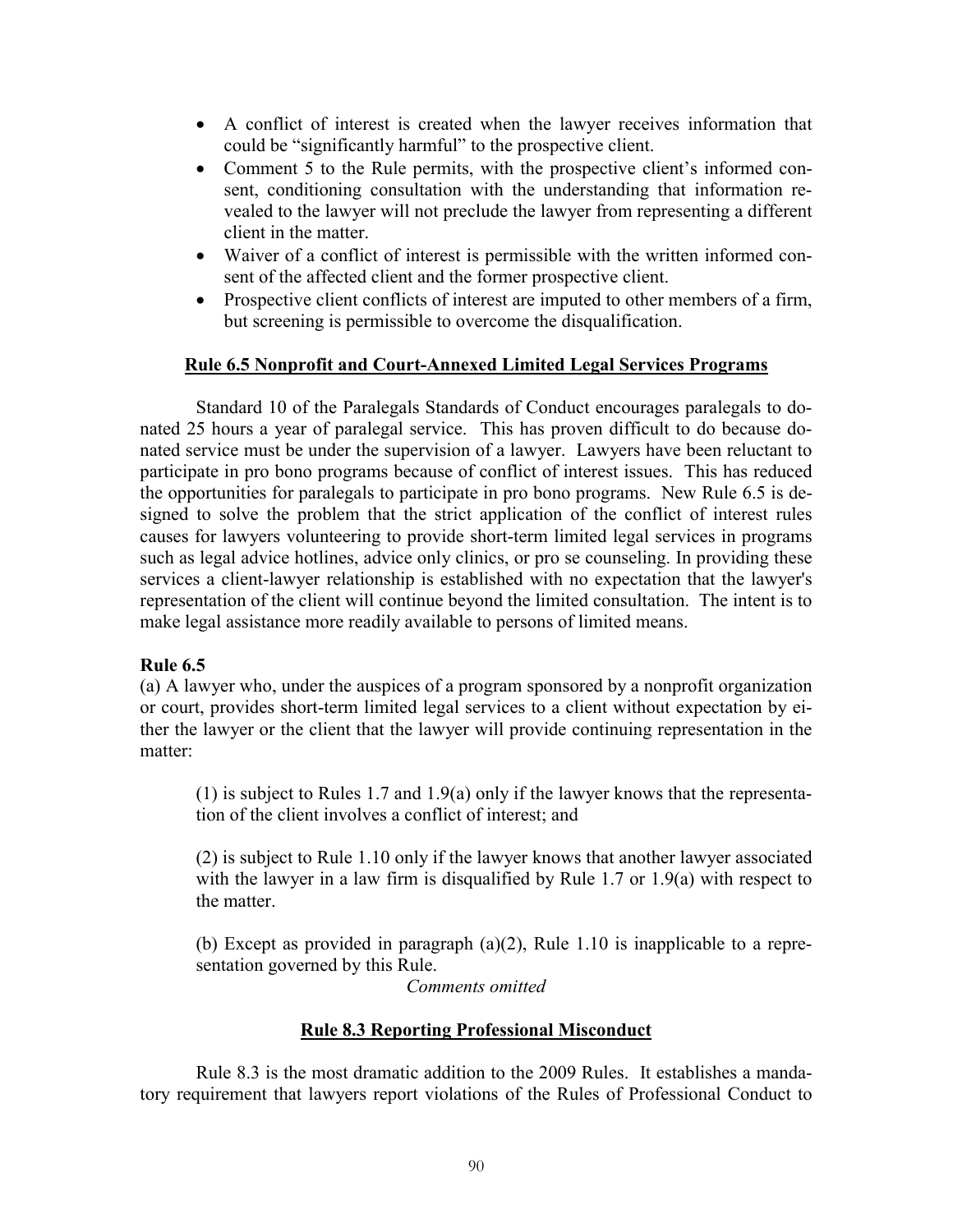the KBA Bar Counsel. While it is clear that the Rules do not apply directly to paralegals and they have no requirement to report lawyer violations of the Rules, paralegals must understand Rule 8.3 and be prepared to assist their supervisory lawyers in dealing with incidents of lawyer violations. Paralegals must avoid becoming involved in a violation of the Rules or any illegal actions.

As a new rule, Rule 8.3's application is yet to be interpreted by the Kentucky courts or the KBA disciplinary authorities. What follows is an effort to frame the issues and offer an analytical approach in addressing them. Lawyers may call the KBA Ethics Hotline for help when dealing with a reporting misconduct question.

Paragraph (a) of the Rule establishes the operative terms for reporting misconduct. A helpful way of analyzing it is to break it down into its component parts:

- A lawyer who knows that another lawyer has committed a violation of the Rules of Professional Conduct that raises
- a substantial question
- as to the lawyer' honesty, trustworthiness or fitness as a lawyer in other respects,
- shall inform the Association's Bar Counsel.

# *What does 'knows' mean?*

- Rule 1.0 Terminology (f): Knowingly," "known," or "knows" denotes actual knowledge of the fact in question. A person's knowledge may be inferred from circumstances. (*emphasis added*)
- The ABA Annotated Model Rules of Professional Conduct ( $6<sup>th</sup>$  ed.) at page 571 provides several examples of standards for determining actual knowledge. One of the best is "… a reasonable lawyer under the circumstances would have formed a firm opinion that the conduct in question had more likely than not occurred."

# *Do you have to self-report?*

• The Rule requires reporting of "another lawyer" not yourself.

# *What is a substantial question?*

- Rule 1.0 Terminology (1): "Substantial" when used in reference to degree or extent denotes a material matter of clear and weighty importance.
- Comment (2), Rule 8.3: The term "substantial" refers to the seriousness of the offense and not to the quantum of the evidence of which the lawyer is aware.

## *How do you determine that a substantial question of a lawyer's honesty, trustworthiness or fitness as a lawyer in other respects has a rational connection to the practice law?*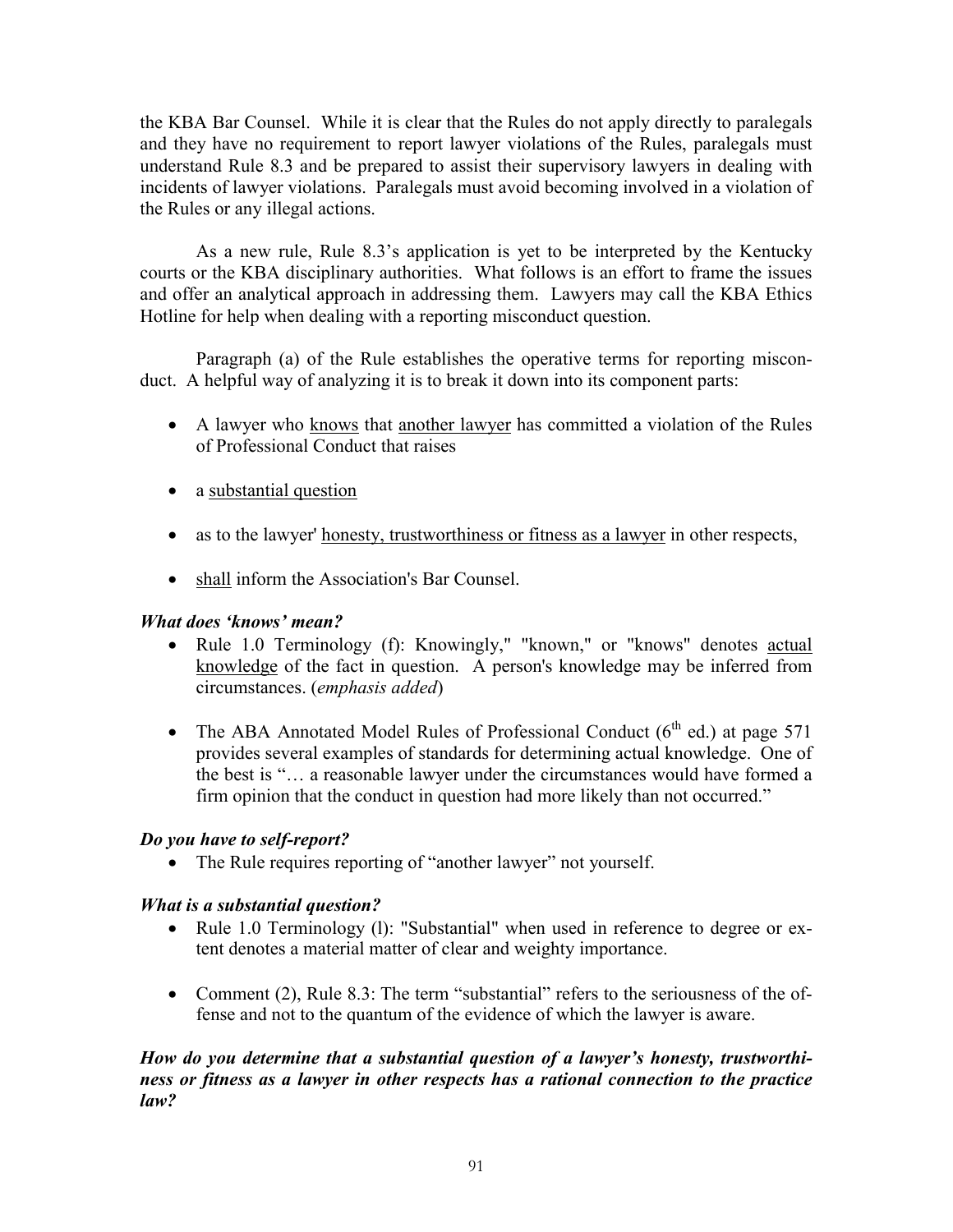• Comment (2) to Rule 8.4, Misconduct, provides this guidance on fitness to practice Law: Many kinds of illegal conduct reflect adversely on fitness to practice law, such as offenses involving fraud and the offense of willful failure to file an income tax return. However, some kinds of offenses carry no such implication. Traditionally, the distinction was drawn in terms of offenses involving "moral turpitude." That concept can be construed to include offenses concerning some matters of personal morality, such as adultery and comparable offenses, that have no specific connection to fitness for the practice of law. Although a lawyer is personally answerable to the entire criminal law, a lawyer should be professionally answerable only for offenses that indicate lack of those characteristics relevant to law practice. Offenses involving violence, dishonesty, breach of trust, or serious interference with the administration of justice are in that category. A pattern of repeated offenses, even ones of minor significance when considered separately, can indicate indifference to legal obligation. (*emphasis added*)

## *When do you report?<sup>i</sup>*

• The Rule uses the imperative term "shall" in requiring that the Association's Bar Counsel be notified of the misconduct. Reporting is not discretionary. The Rule does not, however, provide a timeline for reporting. One standard is "… within a reasonable time under the circumstances." Factors to consider are protecting a client's interest and the severity of the misconduct.  $\mathbf{u}$ 

# *Do you have to get client consent to report if the report includes client confidential information?*

• Rule 8.3(c) provides in part that "A lawyer is not required to report information that is protected by Rule 1.6 or by other law." Other jurisdictions have uniformly held that the duty to report misconduct is subordinate to the Rule 1.6 duty of confidentiality. Client consent to report confidential information is necessary.<sup>iii</sup>

If a paralegal detects a violation of professional conduct rules by a lawyer not the paralegal's supervisory lawyer, the paralegal should inform the supervisory lawyer for appropriate action. If the concern is with the supervisory lawyer, a paralegal may discuss the situation with the supervisory lawyer for clarification and, if appropriate, correction. If a paralegal is confronted with a situation when the supervisory lawyer is violating the Rules, but will take no corrective action, the paralegal may consider withdrawing from the firm, reporting the matter to another lawyer in the firm, or voluntarily reporting the violation to the KBA Bar Counsel. Under no circumstances should paralegals allow themselves to be drawn into unethical or illegal conduct. Whistleblowers usually suffer for their often well-intended actions, but that may be the only protection for a paralegal that inadvertently has become involved in unethical or illegal conduct.

*Editor's Note: Appendix C is a composite of materials that appeared in Lawyers Mutual Insurance Company of Kentucky's newsletter and KBA Bench & Bar articles written by Del O'Roark.*